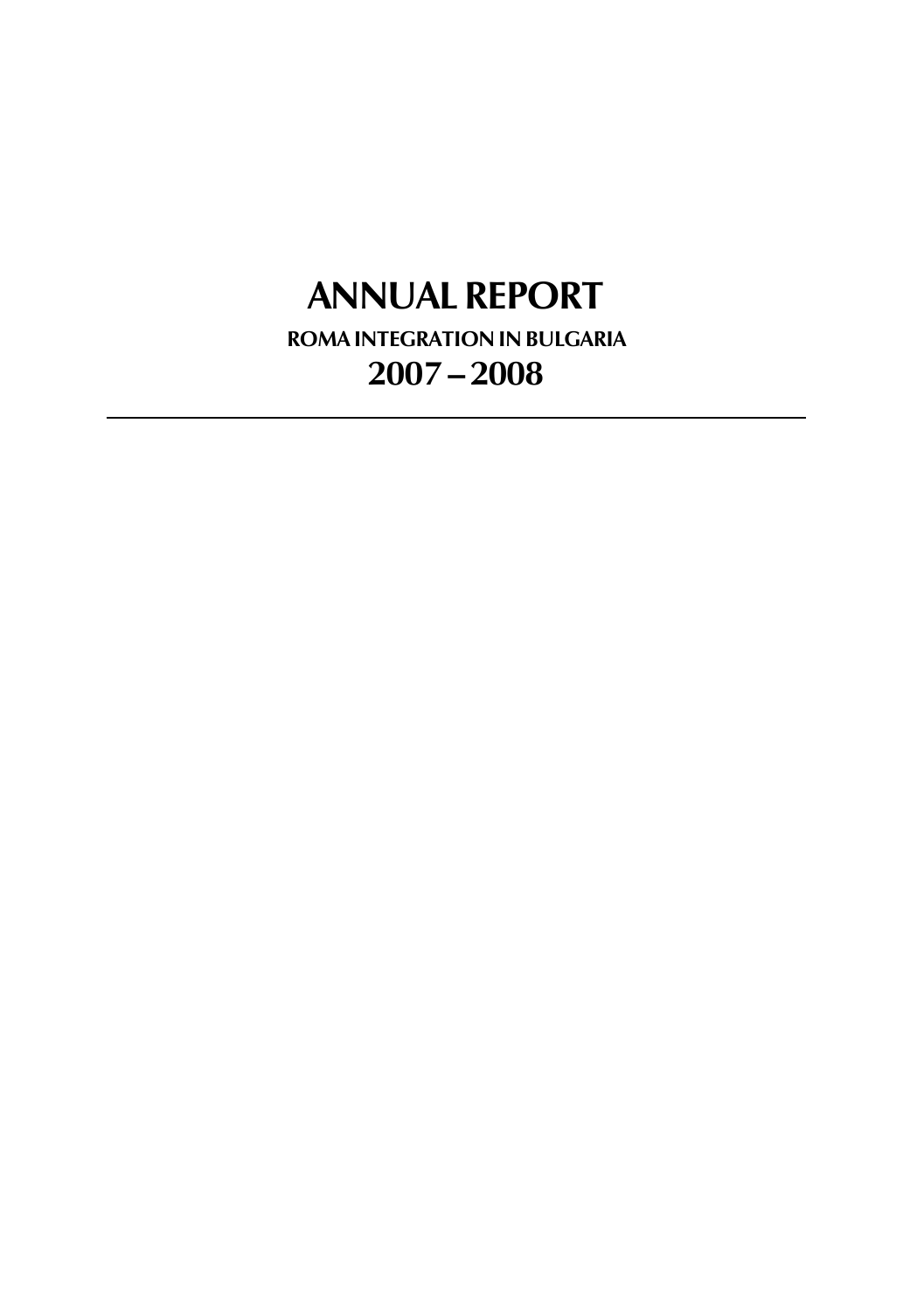This report has been prepared by **Center Amalipe** with the support of **Cordaid Foundation**, the Netherlands.



**Amalipe Center for Interethnic Dialogue and Tolerance** Veliko Turnovo 5000, p.o.box 113, BULGARIA e-mail: center\_amalipe@com, www.amalipe.com

© Deyan Kolev, Maria Metodieva, Stefan Panayotov, Georgi Bogdanov, Teodora Krumova – authors, 2010 © AMALIPE, Center for interethnic dialogue and tolerance

 e-mail: center\_amalipe@ yahoo.com; www.amalipe.com © ASTARTA, Plovdiv, 2010

ISBN 978-954-350-105-2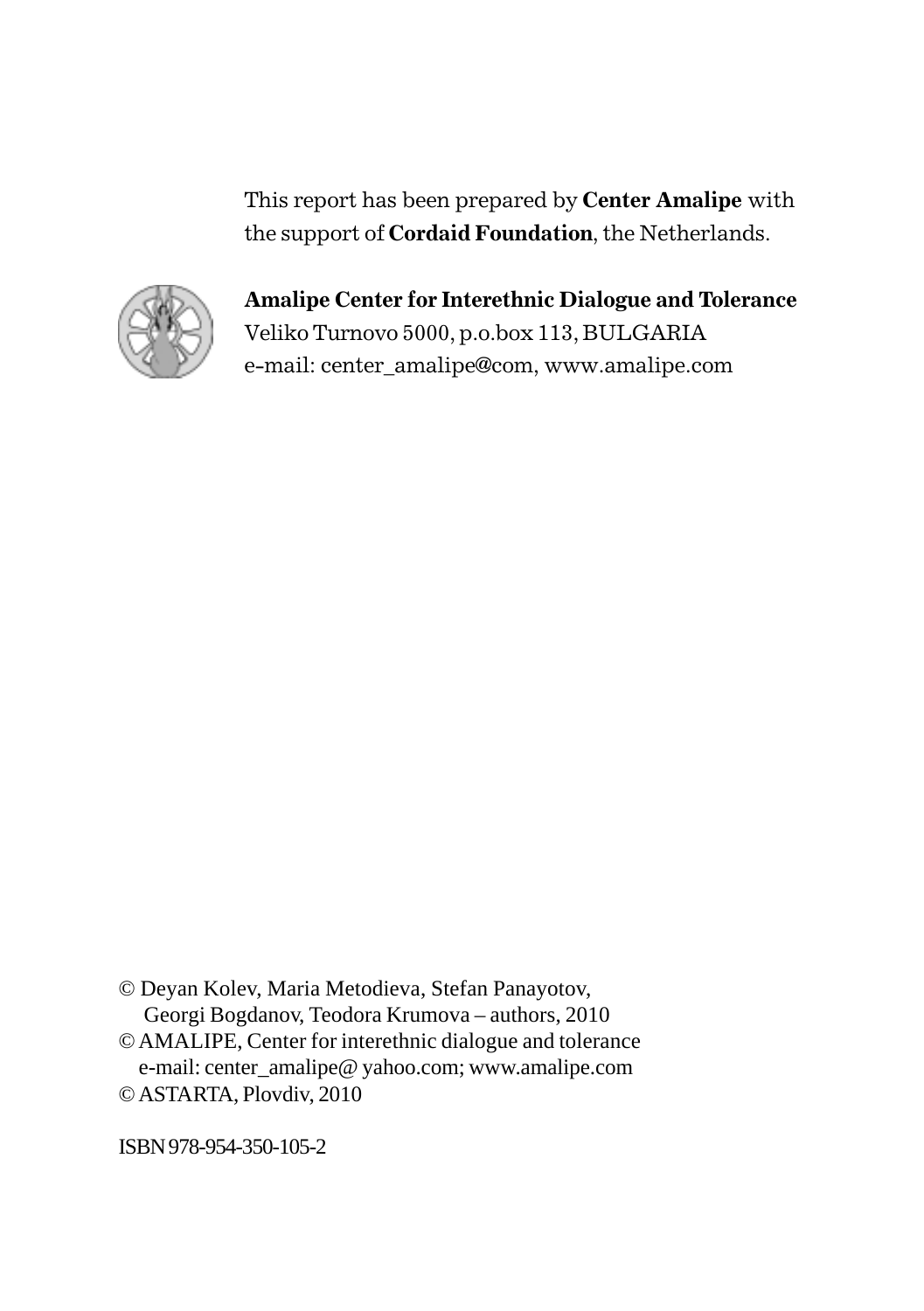**Deyan Kolev, Maria Metodieva, Stefan Panayotov, Georgi Bogdanov, Teodora Krumova**

# **ANNUAL REPORT**

# **ROMA INTEGRATION IN BULGARIA**

**2007 — 2008**



**ACTAPTA** Plovdiv, 2010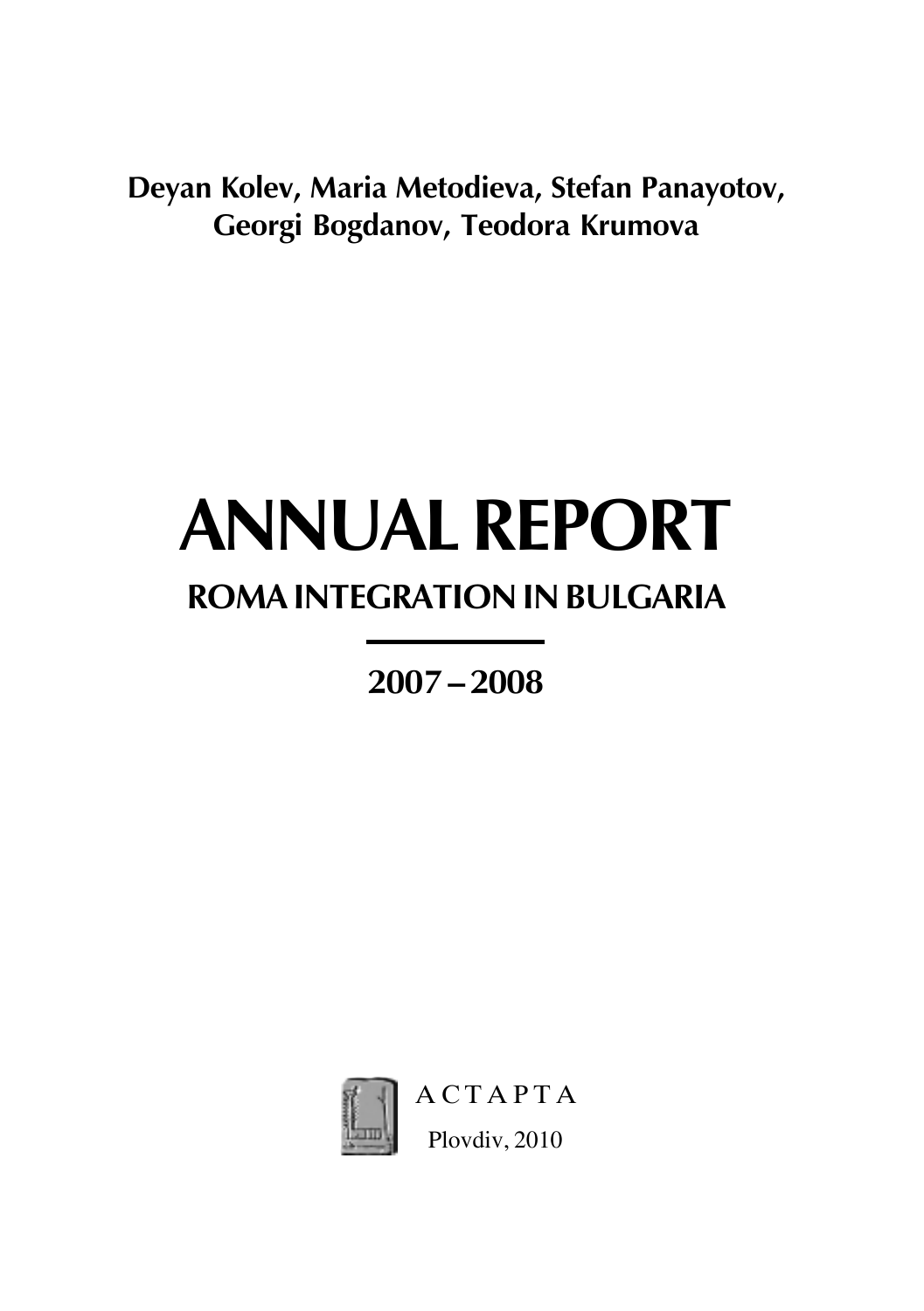# **Contents**

| Roma Integration in 2007 and 2008: Institutional, Legislative and                                                         |  |
|---------------------------------------------------------------------------------------------------------------------------|--|
|                                                                                                                           |  |
|                                                                                                                           |  |
|                                                                                                                           |  |
|                                                                                                                           |  |
|                                                                                                                           |  |
|                                                                                                                           |  |
|                                                                                                                           |  |
|                                                                                                                           |  |
|                                                                                                                           |  |
|                                                                                                                           |  |
|                                                                                                                           |  |
| Major educational trends and the Roma educational                                                                         |  |
|                                                                                                                           |  |
| The delegated budgets and the Roma educational                                                                            |  |
|                                                                                                                           |  |
| Straightforward actions towards Roma                                                                                      |  |
|                                                                                                                           |  |
|                                                                                                                           |  |
|                                                                                                                           |  |
|                                                                                                                           |  |
|                                                                                                                           |  |
|                                                                                                                           |  |
| Good State Governance in the Sphere of Social Protection,<br><b>Employment and Health Services for the Poorest People</b> |  |
|                                                                                                                           |  |
| The essence of good state governance                                                                                      |  |
|                                                                                                                           |  |
| Social protection of the poorest people                                                                                   |  |
|                                                                                                                           |  |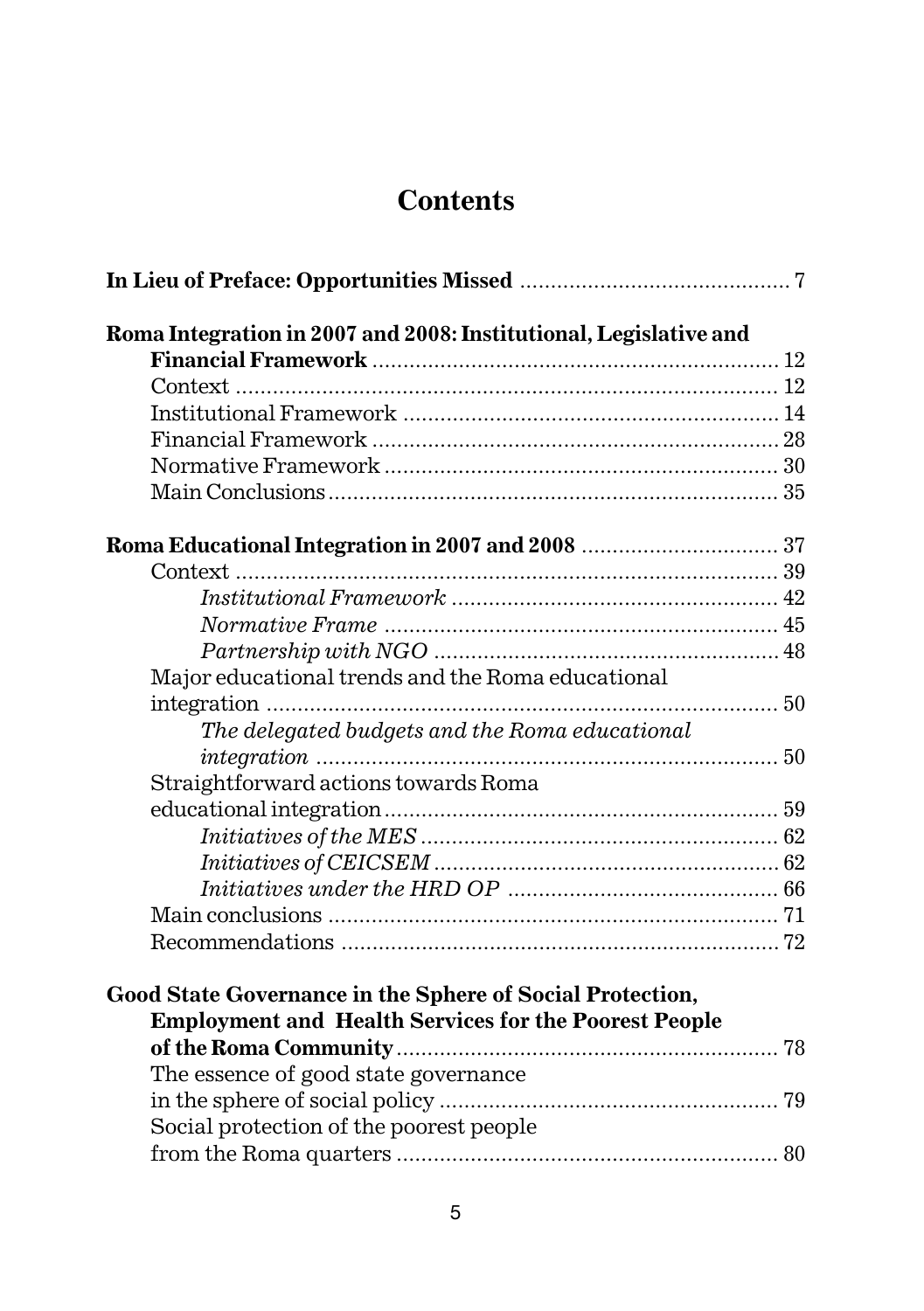| Brief description of the main problems                      |  |
|-------------------------------------------------------------|--|
|                                                             |  |
|                                                             |  |
| Institutional and normative provisions of the process       |  |
|                                                             |  |
| Major initiatives in the health sphere in 2007 and 2008 100 |  |
|                                                             |  |
| Major projects under the Phare programme directed           |  |
| towards health integration in 2007 and 2008  108            |  |
| Prevention of HIV/AIDS, Tuberculosis and Malaria            |  |
| Programme financed by the Global Fund for Prevention        |  |
|                                                             |  |
|                                                             |  |
|                                                             |  |

### **Public Policies for Improvement of the Living Conditions**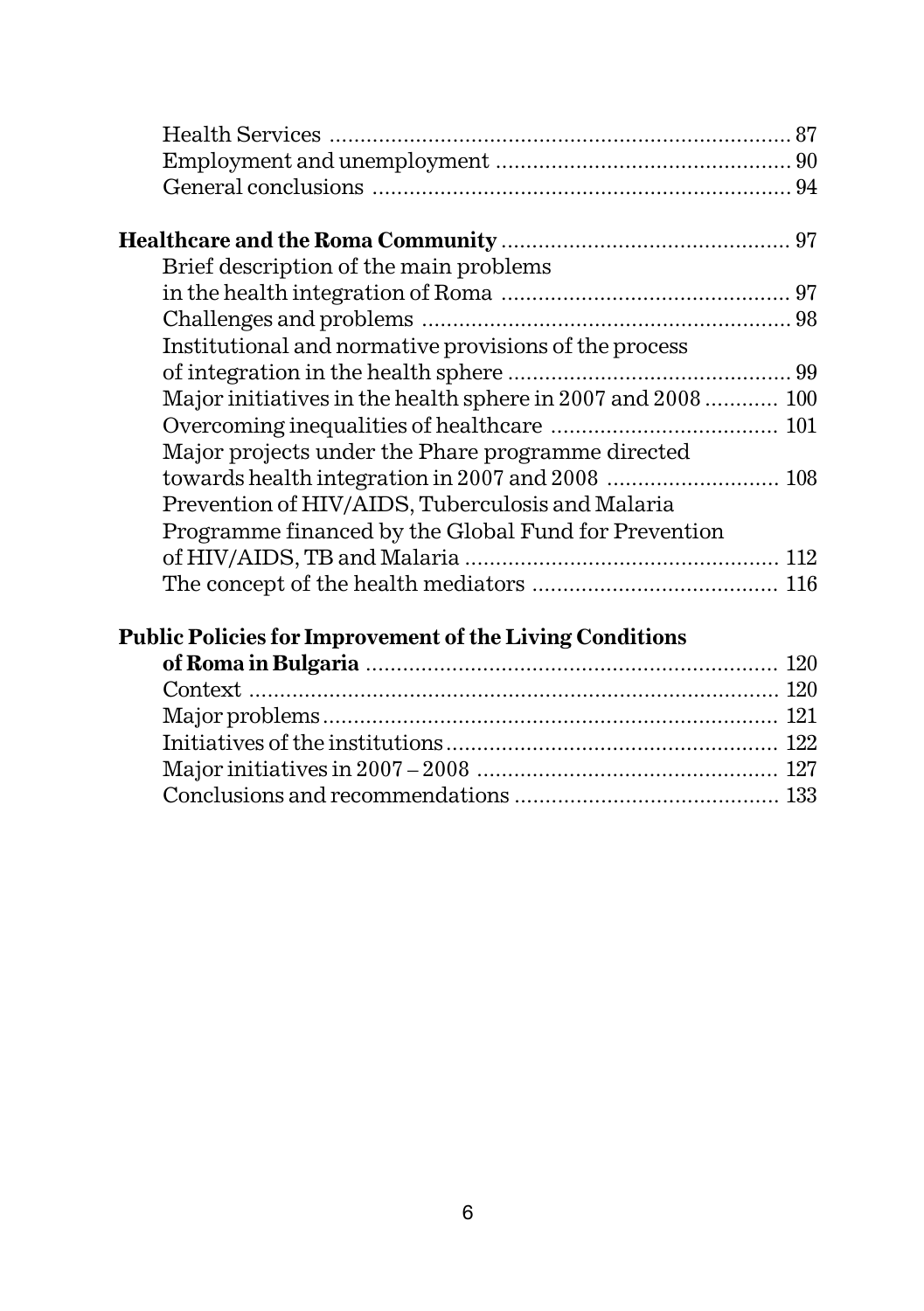## **In Lieu of Preface: Opportunities Missed**

On 1 January 2007 Bulgaria became a member of the EU. In this way the efforts of a whole generation – citizens, public persons, politicians – reached to a successful end and Bulgaria became a member of the "club" of prosperous countries with proven devotion to democratic values, human rights and solidarity to the vulnerable and excluded members of society.

The accession of Bulgaria and Romania – countries with numerous Roma communities – additionally catalyzed the European level of awareness of the fact that straightforward activities are needed for the Roma integration. The Resolution of the European Parliament of 31 January 2008 appealing to the elaboration of a Roma strategy was an expression of this awareness. The initiated processes lead to the (first ever in EU history) European Roma Summit held in Brussels on 16 September, to wide discussions, which towards the end of the subject period gradually crystallized into the 10 basic principles of the Roma inclusion approved by the European Council on 8 June 2009 – the Council Conclusions on Inclusion of Roma. It was evident, even for the unbiased observer, that the EU made clear political implications to its members referring to the necessity of straightforward ( $\alpha$ explicit but not exclusive") targeted actions towards Roma integration.

Although the effect of the European Structural Funds was not (and could not be) tangible immediately upon accession to the EU, in 2007 and 2008 Bulgaria was in an economic advance, had considerable budget excess availability, and the word 'crisis' sounded abstract and unrealistic.

In other words, 2007 and 2008 were years during which largescale social and economic programmes could be implemented, and in particular – programmes for inclusion/integration of the most vulnerable and excluded groups. There was an exceptionally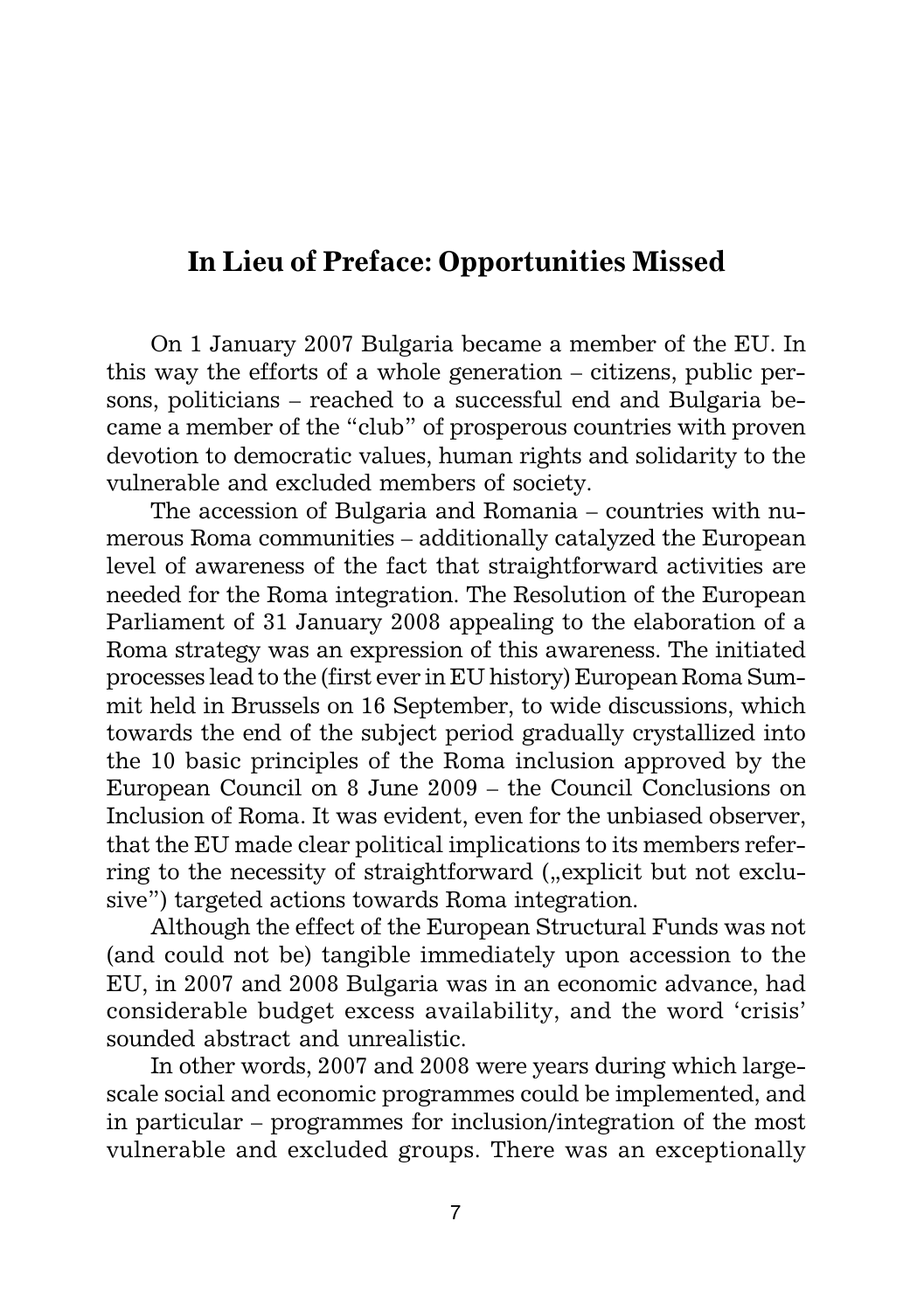favourable economic environment for such interventions, as well as clear political signals at EU level.

Nevertheless, 2007 and 2008 did not mark a considerable improvement with respect to Roma integration in Bulgaria. The institutional frame in the process of integration was not changed. What is more – the efforts for its optimization and better utilization (mostly by active representatives of non-governmental organizations and by politicians) completely failed and indicated serious "structural defects" in the existing institutional frame. It came out that by default, it obstructed, rather than accelerated the process of integration. The legislation frame was not changed either. Notwithstanding the efforts for higher legislative status of the so called ..Roma strategies" (initiated again by the representatives of civil organizations), nothing of the kind ever happened. On the contrary, the update of the Framework Programme for Roma Integration and the National Plan of the Decade of Roma Inclusion became an arena of acute contradictions and at the end of the subject period these two key documents were not updated, which to a great extend devaluated the whole normative frame of the integration process. The budget excess in 2007 and 2008 did not contribute to state budget allocations for integration policy: a clear signal that integration was not among the priorities in the agenda.

At the same time it would be a mistake to say that nothing positive happened in 2007 and 2008 with respect to Roma integration. These years were full of events and efforts leading to certain results. Despite the fears that upon EU accession the Bulgarian government would withdraw its commitments to Roma integration, such a "collapse" did not happen. The efforts of the Roma non-governmental organizations continued. Various initiatives and events went on which indicated that the topic 'Roma integration' was not cancelled in the agenda.

In other words, in 2007 and 2008 there was no considerable change with respect to Roma integration. There was no step back, but also no step forth. Most of the opportunities that these years provided for the implementation of a whole integration policy, have been missed.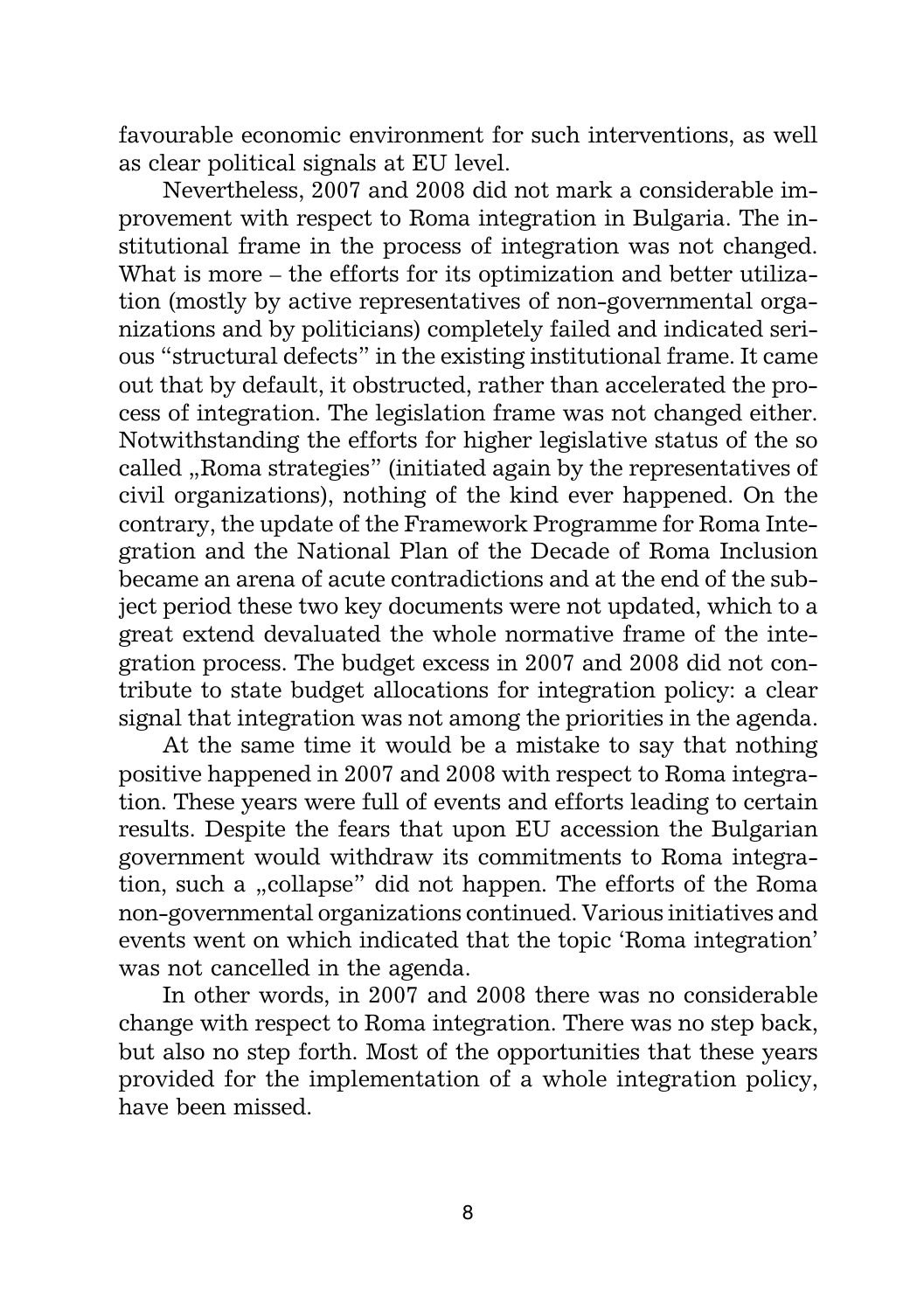This report covers the years 2007 and 2008, as well as the first months of 2009. The report analizes and evaluates the implementation and achievements in four key areas of Roma integration: education, healthcare, housing conditions, employment/social services. We have considered the whole normative, administrative and financial frame of the integration process. The report is a result of a daily observation of the processes in the said areas, as well as of the activities of the Ministry of Education and Science, the Ministry of Labour and Social Policy, the Ministry of Regional Development, the Ministry of Healthcare, the National Council for Cooperation on Ethnic and Demographic Issues under the Council of Ministers, Directorate "Ethnic and Demographic Issues"1 and other institutions at the national, regional and local level. The report does not cover one of the important areas connected with Roma integration – the absorption of the European funds and the mechanisms for support of the integration policy. This is the area of real advance in 2007 – 2008 and probably its role will be more and more important for the years to come. It is not included in this report for two reasons. First, the EU funds are means of implementation of specific policies, and not of their formulation. As this report is mostly focused on the formulation of policies for integration, the topic of the EU funds was left aside. Second, the first three years of the implementation of three key programmes financed with money from the European Union (Human Reources Development Operational Programme, Regional Development Operational Programme, and the Programme for Development of Rural Areas) have been a subject of a special research organized by Center Amalipe and Open Society Institute – Sofia. The conclusions of this research will be published in a special report entitled European Structural Funds and the Roma Integration in Bulgaria 2007 – 2009.2

The present report is a result of a research performed at the national and local levels in 12 municipalities from the 6 planning regions in Bulgaria. The research was organized by Center for In-

 $1$  DEDI was functioning during the analysed period and was closed down in September 2009.

<sup>2</sup> The report is available on:

http://amalipe.com/en/index.php?nav=publications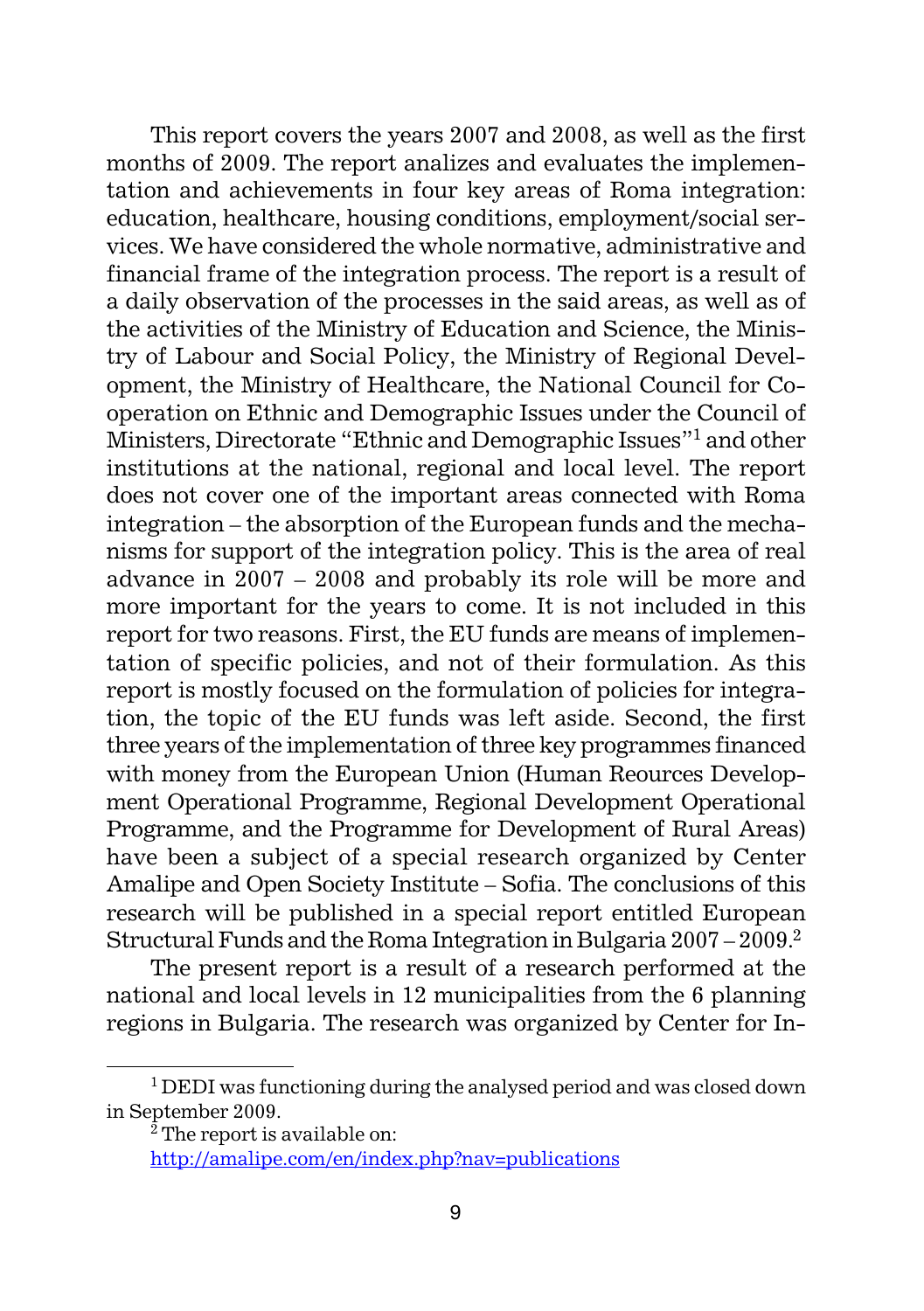terethnic Dialogue and Tolerance Amalipe with the participation of 16 representatives of Roma non-governmental organizations and experts from the country. The findings and the conclusions were discussed with a wide circle of Roma organizations and with the major interested institutions. The Ministry of Labour and Social Policy, the Ministry of Regional Development and Public Works and the Ministry of Education, Youth and Science sent written statements on the first draft and their comments and suggestions were taken into consideration.

This report presents findings, evaluations and conclusions. The findings have been checked and confirmed by the various actors in the integration process, including the main competent institutions. The evaluation of the findings and especially the conclusions referring to such a complicate and manifold process as Roma integration cannot claim to be definite. This research assumes the original pluralism of possible assessments of the implementation of every single public policy and does not claim to present the only and definitive truth about Roma integration in 2007 and 2008. It does claim, however, that it included a wide and various range of representatives of the Roma community (informal leaders, representatives of Roma NGO, Roma experts working in the public administration, etc.), and its methodology emphasized on the discovery of the opinion of the local Roma communities for which the programmes and policies have been implemented. Therefore the research claims to present the viewpoint and the evaluation of wide circles of the Roma community. Reporting this viewpoint is definitely necessary in order to understand what has happened to the Roma integration in Bulgaria during 2007 and 2008.

This report is a sequel of the analogous report Roma Integration in Bulgaria – 2006 and it was prepared following the same methodology – confirmed and with proven reliability.<sup>3</sup> The ambi-

<sup>3</sup> For a detailed description of the methodology, see: Center Amalipe, *Annual Report on the Implementation of Policies directed towards Roma Integration in Bulgaria – 2006*. Veliko Tarnovo: Astarta, 2007, p. 15–17. Available at: http://amalipe.com/files/file/publications/eng/Doklad-eng.pdf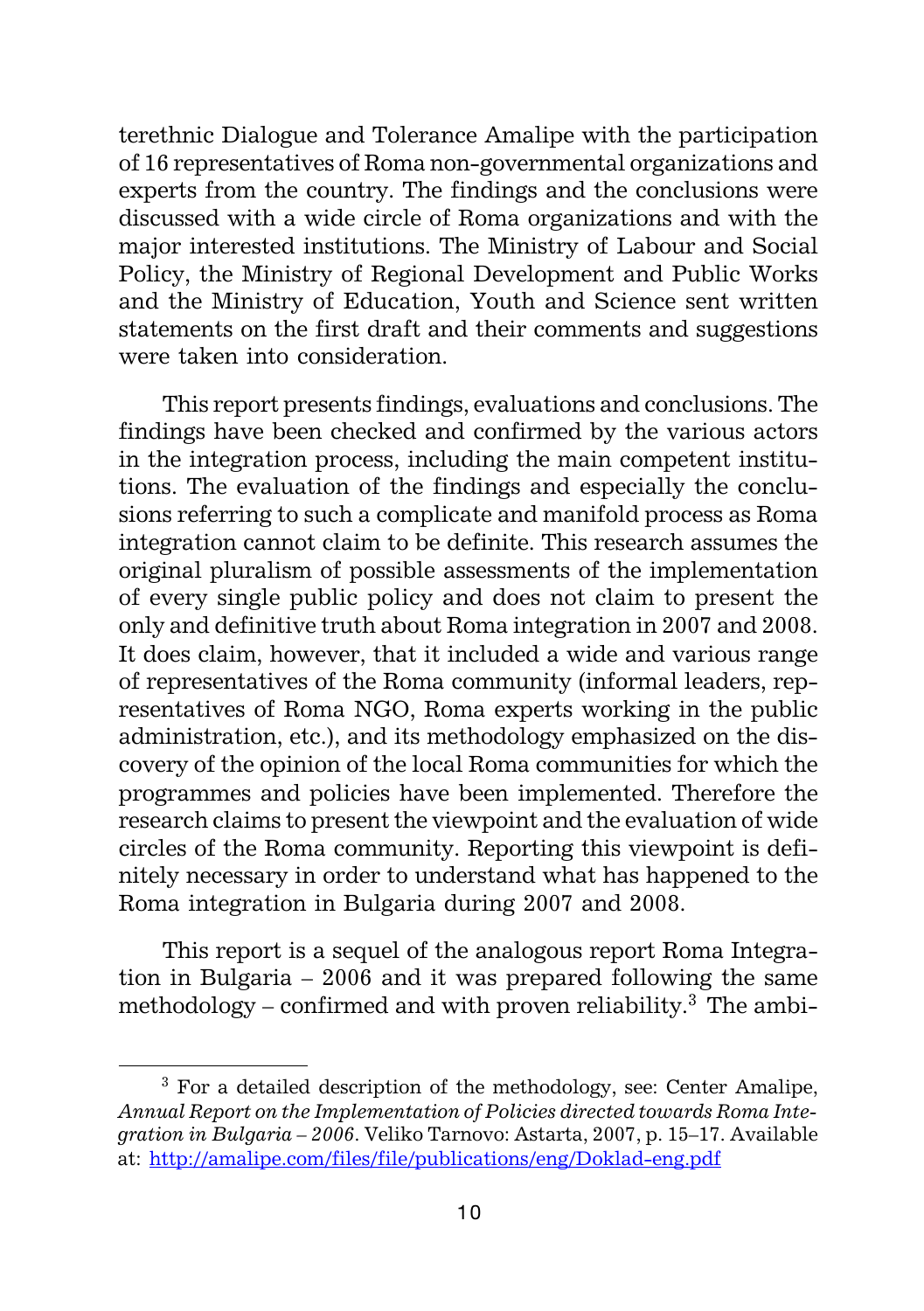tion of Center Amalipe is to proceed with the permanent monitoring of the integration process and the publication of annual progress reports. Gathering facts and provision of findings, as well as the discussions on evaluations and conclusions are necessary steps towards effective and efficient implementation of every single public policy, whereas for the real happening of the Roma integration these steps are imperatively necessary!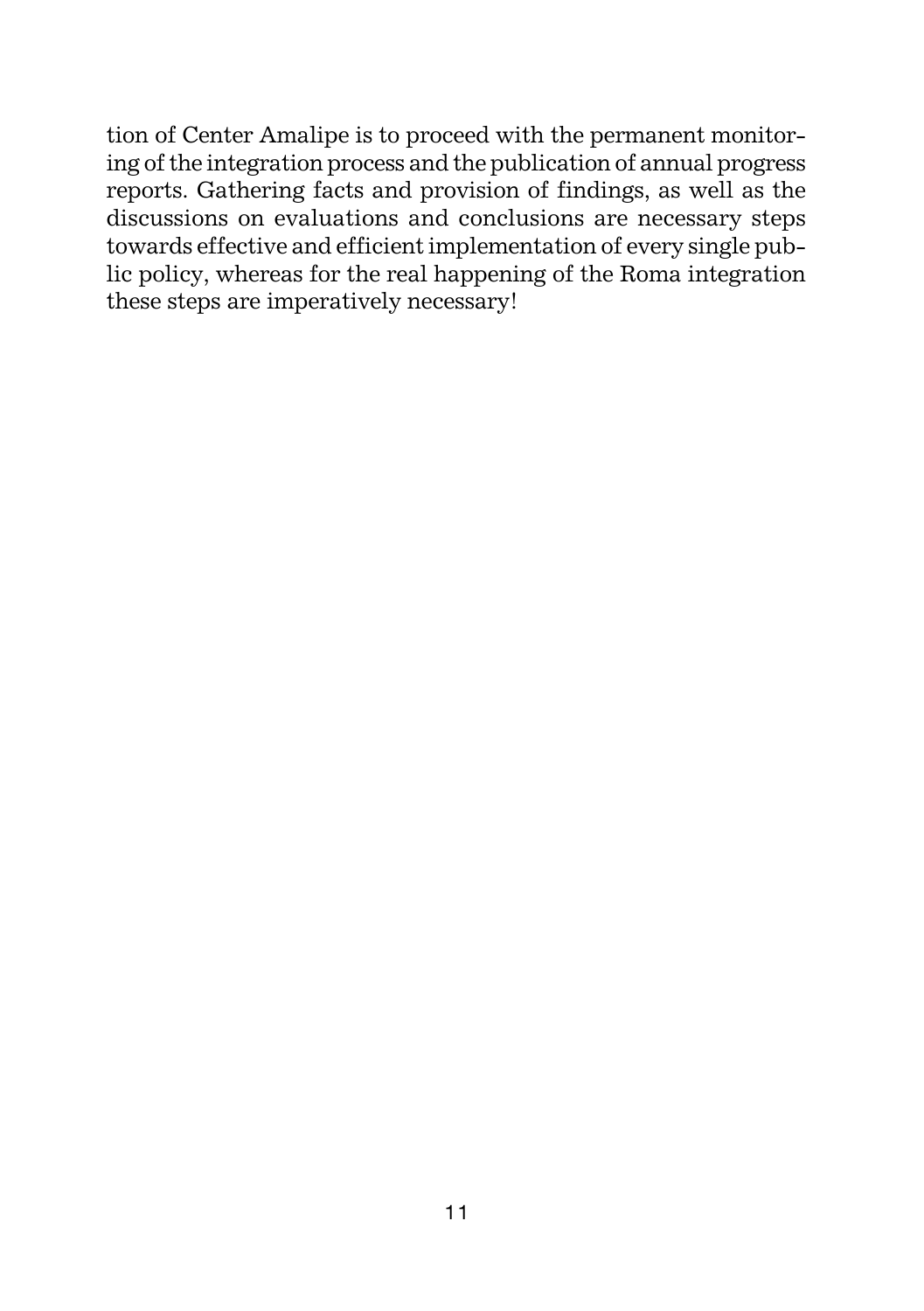# **Roma Integration in 2007 and 2008: Institutional, Legislative and Financial Framework**

#### **Context**

During the past decade, marked by active discussions on Roma integration, a model integration policy was gradually introduced followed by all the governments. In the normative aspect, this model relied on the approval of specific integration documents with relatively low normative status. During the period 1999 – 2006 a few documents were approved, defining the integration policy development, all of them enacted by the Council of Ministers: resolution by the respective Minister, resolution by the Council of Ministers, Government Decree. None of these documents was enacted by the Parliament and the efforts of Roma organizations in this direction met the reluctance of the ruling politicians of all parties.

Specific documents formulating the normative framework of the process of Roma integration have been approved during the period 1999 – 2006. Two of them – the Framework Programme for Equal Integration of Roma in Bulgarian Society and the Action Plan for the implementation of the Decade of Roma Inclusion initiative - claim to define the general trends on Roma integration as a whole. The other three, and namely: the Strategy on Educational Integration of Children and Pupils from Ethnic Minorities (approved in June 2004), the Health Strategy concerning People in Disadvantaged Position belonging to Ethnic Minorities (approved in September 2005) and the National Programme for Improving the Living Conditions of Roma (approved in March 2006) were conceived in order to regulate the integration process in the respective area. To date there are no similar documents only in the spheres of employment and culture.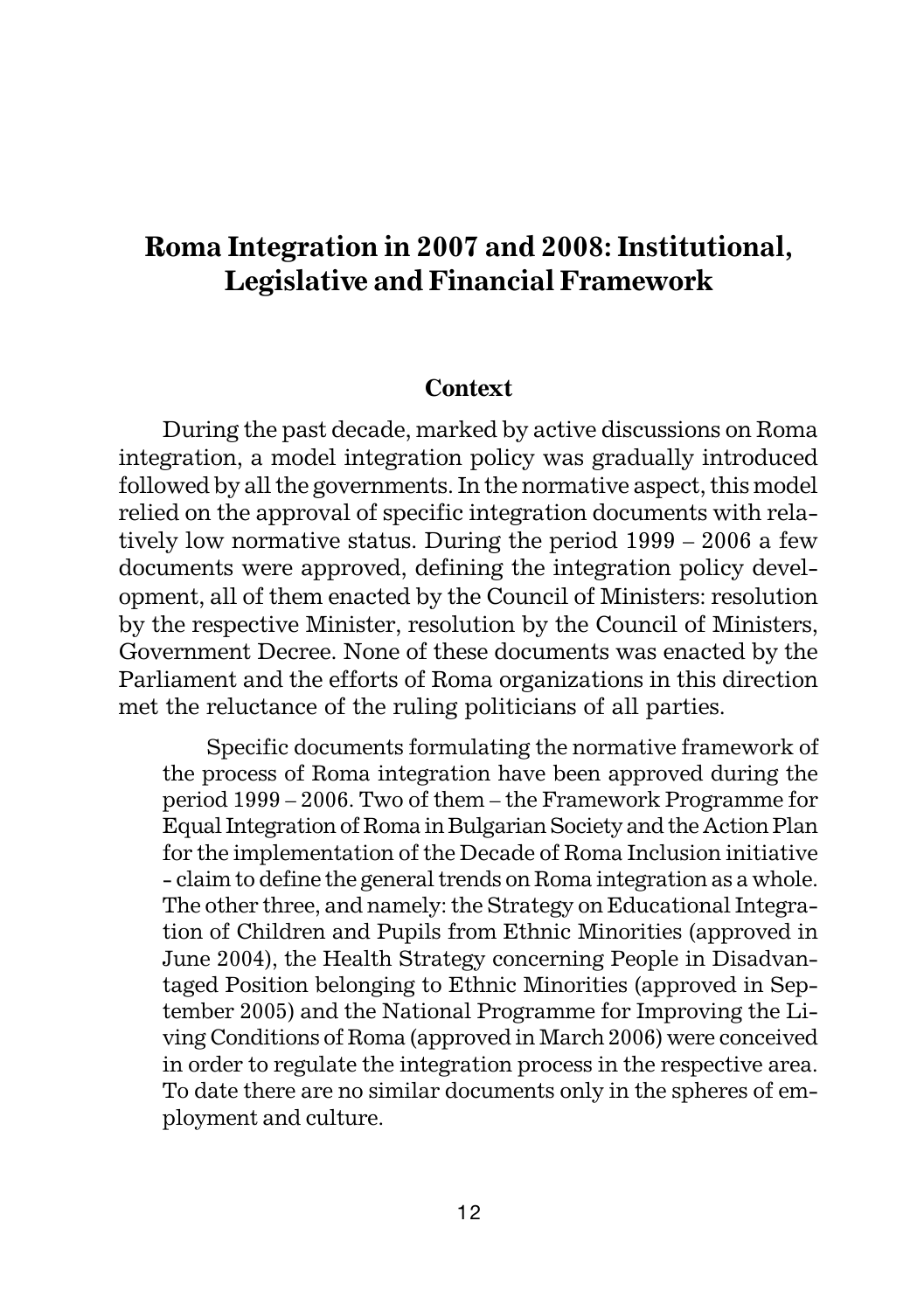As to the financial aspect, the model integration policy relied mainly on the funding from various European and international financial instruments (like the PHARE programme), partially on co-financing of various activities from the budgets of the respective institutions, but did not foresee target financing for the implementation of the integration policy from the state budget. This feature of the model was preserved besides some exceptions that actually confirmed the rule but did not lead to its abolition. Even during the years of economic upsurge and with the considerable budget surplus available (the subject period in the report includes such years), the state budget did not make a commitment to the Roma integration. The efforts of Roma organizations in this direction were unsuccessful.

As an example, by Government Decree 4/11.01.2005 a Center for Educational Integration of Children and Students of Ethnic Minorities was founded and in March 2006 the National Programme for Improvement of the Living Conditions of Roma was approved. Financing from the state budget was foreseen for both initiatives, however, it was named "supplement financing", i.e. the presumption being that there would be other source of financing – European programmes, international donors, municipal co-financing, etc. In both cases state financing was limited to the minimum (considerable state financing was foreseen for the National Programme for Improvement of the Living Conditions of Roma. During the years following its approval howerer the actual allocations were very small, even before the economic recession. The implementation of the three-year Programme of the Center for Educational Integration for the period 2007–2009 was financed by the state budget with BGN 4,5 million, which was much less than needed).

Another important feature of the integration model was the lack of a distinct institutional center. The main principle of the institutional framework on the national level was not to create new specialized institutions (with main obligations referring to minority integrations), but to utilize the existing institutional system of the executive power. The existing institutions were expected to implement the integration policy in the respective sphere (e.g. the Ministry of Education was expected to formulate and imple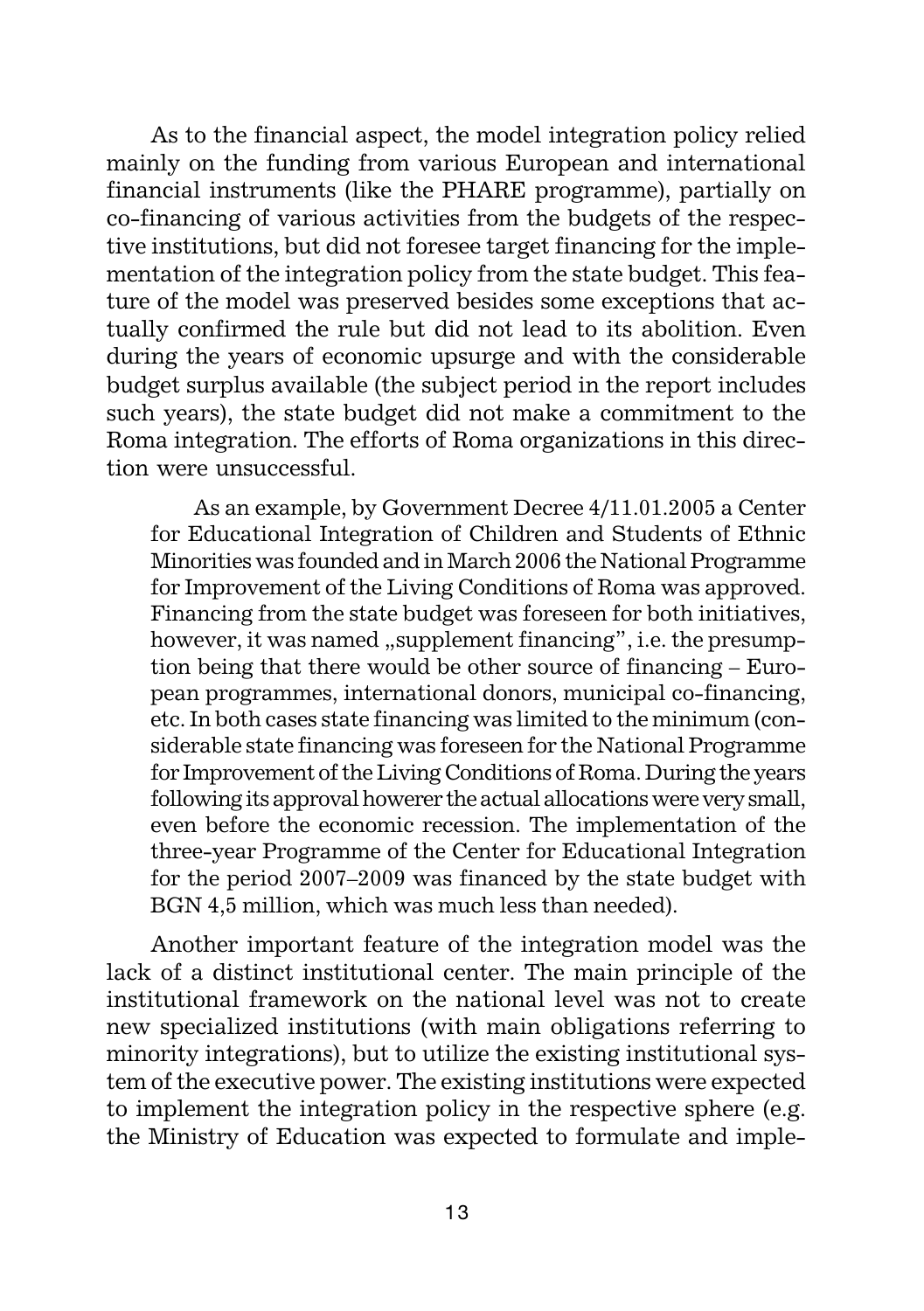ment policies for educational integration, and so on), although their administrative capacity was not increased to that effect. Coordination mechanisms were also created in order to coordinate the efforts of various institutions. Until the beginning of the subject period this was the National Council for Cooperation on Ethnic and Demographic Issues (NCCEDI) and Ethnic and Demographic Issues Directorate under the Council of Ministers (DEDI). The National Coordinator of the Decade of Roma Inclusion was institutionalized in 2006 as a coordination mechanism situated at the Ministry of Labour and Social Policy. This lead to additional coordination deficiency of the already loose integration efforts.

Below is a progress report about the described model during the subject period. The analysis is focused on the main trends of the formulation and the implementation of the whole (horizontal) Roma integration policy. The analysis of the sector policies (concerning educational integration, healthcare integration, employment integration and improvement of living conditions) is attached to the next chapters of the report.

#### **Institutional Framework**

In 2007 and 2008 there was no revision in the institutional model for Roma integration; only the executive authorities had real power to implement integration policy, while the NCCEDI and the National Coordinator of the Decade of Roma Inclusion had coordinating and consulting power. The subject period was marked by a serious crisis in the functions of NCCEDI. Although the Council was formally operational and had regular sessions (as opposing to the period 2003–2005), it did not effectively perform its coordinating and consulting functions. The attempts to turn it into an efficient institution failed and disclosed "recurrent problems" in the Council. At the end of the subject period NCCEDI (and DEDI) were in a deep crisis including serious doubts about the future of this structure. In 2007 and 2008 the National Coordinator of the Decade of Roma Inclusion (NCDRI) gained ground as an institution duplicating some of the functions of NCCEDI. Despite the activeness of the National Coordinator (contrasting with the behavior of NCCEDI) this institution was not developed and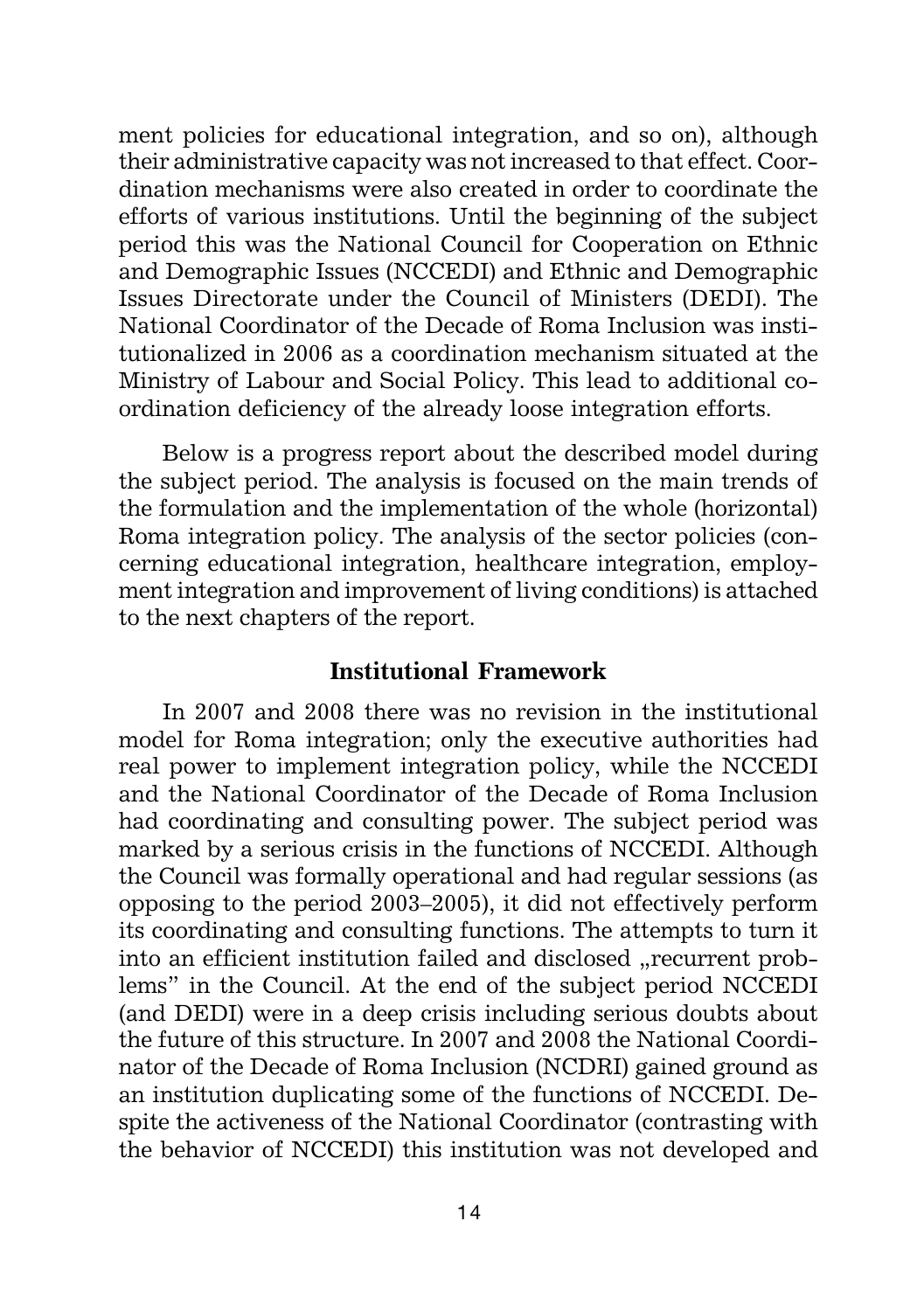empowered administratively and did not manage to give the integration process a boost. What is more, the permanent opposition between NCCEDI and NCDRI additionally weakened the coordination in the accomplishment of the integration policy.

Chronologically, the conception of NCCEDI in the late 2004 and its predecessor, the National Council on Ethnic and Demographic Issues in 1997, was in response to the requirements of the European Commission, Roma non-governmental organizations and two objective necessities. First, it was crucial to find an institutional center to coordinate various institutions of the executive power in their efforts for minority - and especially Roma – integration. As already mentioned above, Bulgaria adopted a model which did not create a special institution to implement integration policies (a ministry or state agency, like Romania, for example), but the existing ministries were authorized to initiate actions for integration in their own main area. This model required the creation of a coordinating center to encourage the separate ministries, to support them, to coordinate their efforts and to supervise them in the accomplishment of the integration activities. NCCEDI was conceived as such a coordination center.

During the period 2001–2003 a substitution of the institutional model was actively under preparation and the foundation of an institution with executive (and not coordinating) authorities – a State Agency for the Minorities. This was promised in the pre-electoral campaign in 2001 by both parties that consequently formed the Government – the newly-created National Movement Simeon the Second and the party representing the interests of the Turkish minority, Movement for Rights and Freedoms. Towards the end of 2003 this idea was abandoned for reasons that were never made known to the public. Thus in the late 2004 the National Council on Ethnic and Demographic Issues was transformed into a National Council for Cooperation on Ethnic and Demographic Issues, and as a "secretariat" of the Council, a Directorate "Ethnic and Demographic Issues" was created by a Government Decree 333/10.12.20041.

<sup>1</sup> See more in: Center Amalipe, *Annual Report on the Implementation of Policies directed towards Roma Integration In Bulgaria – 2006*. Veliko Tarnovo: Astarta, 2007, p. 21-23.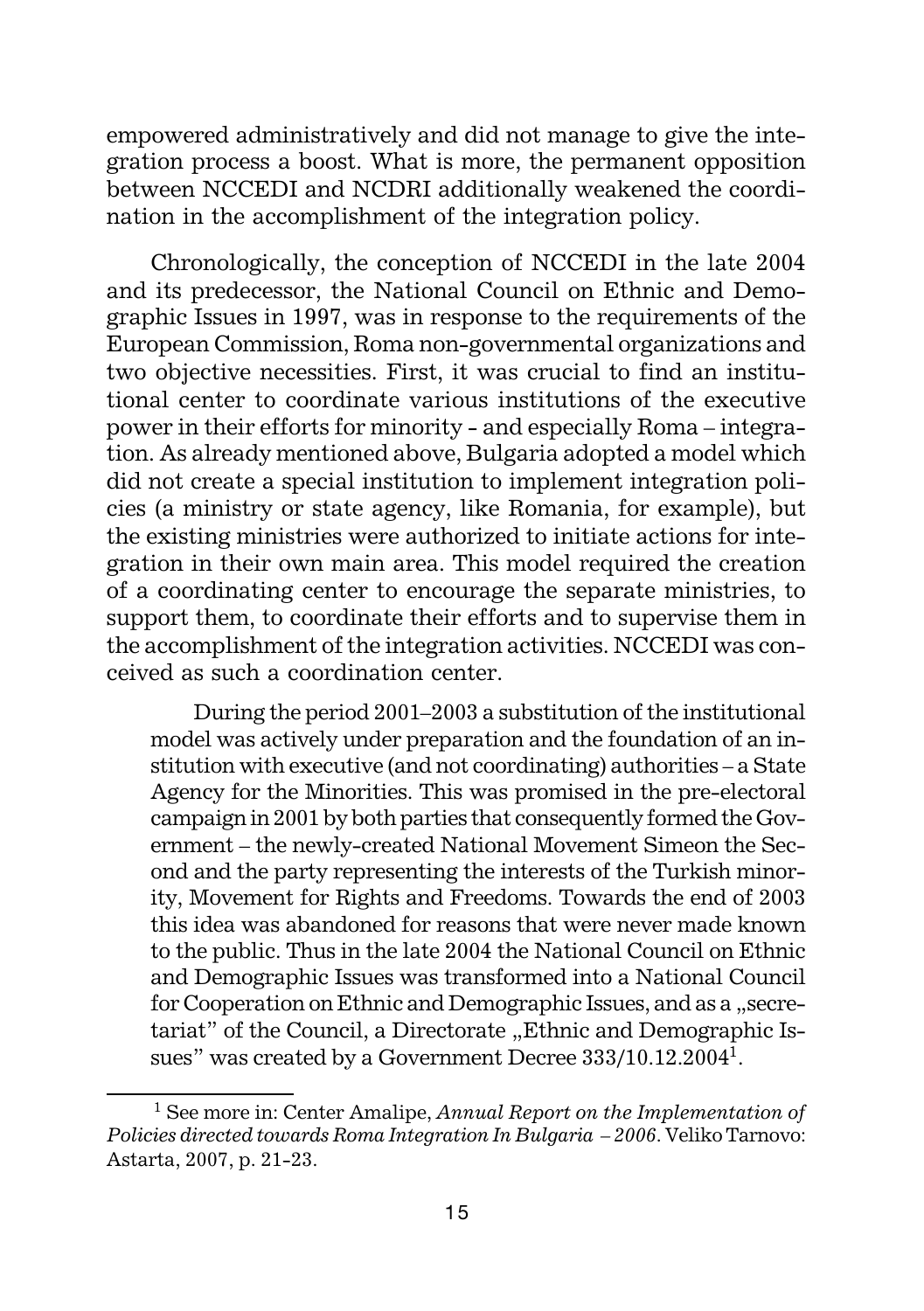Second, it was necessary to find a mechanism to include citizen's organizations and the Roma community in the process of formulating and implementing the integration policies. In the 1990-s as to date the citizen's organizations (especially Roma ones) were the active driving force of the efforts for integration and often the institutions lagged behind them. Therefore, it was necessary that the non-governmental organizations be included in an institutionalized way into the decision-making process. This was also a requirement of the European Commission following the principle of active citizen participation in the formulation of public policies. On the other hand, the Roma community was not politically represented and had no participants in the institutions. This situation has not changed nowadays. Unlike the Turkish minority, which managed to consolidate its own party, to enter the government and to participate directly in decision making, the Roma population remained without representation and needed mechanisms for participation. NCCEDI was conceived as such a mechanism.

These two functions – coordination and consultation – were underlying in the philosophy of the Council foundation (by Government Decree 333/10.12.2004) and in its Statutes (approved and amended also by Government Decree 351/20.12.2006). The functions of NCCEDI, its structure and contents were described in details in the previous monitoring report<sup>2</sup>. During the subject period they were not changed radically but only complemented (amendments by Government Decree 351/20.12.2006, promulgated in State Gazette dated 4 May 2007).

Following the Regulations on the Constitution and the Activity of the NCCEDI, the council members are the deputy-ministers of almost all institutions of the executive power and representatives of the non-governmental organizations (art. 5, paragraph 6 of the Statutes of NCCEDI). Chairperson of NCCEDI is a Vice-Prime Minister (art. 5, para.2), one of the deputy chairs is appointed by the Prime Minister, the other one is elected by the NGO-s (art. 5, para. 4). NCCEDI may participate in the so called "co-ordination procedure" before enactments by the Council of Ministers in the sphere of ethnic and demographic issues (art. 1, para. 3).

<sup>2</sup> Center Amalipe, *Annual Report on the Implementation...,* 21-24.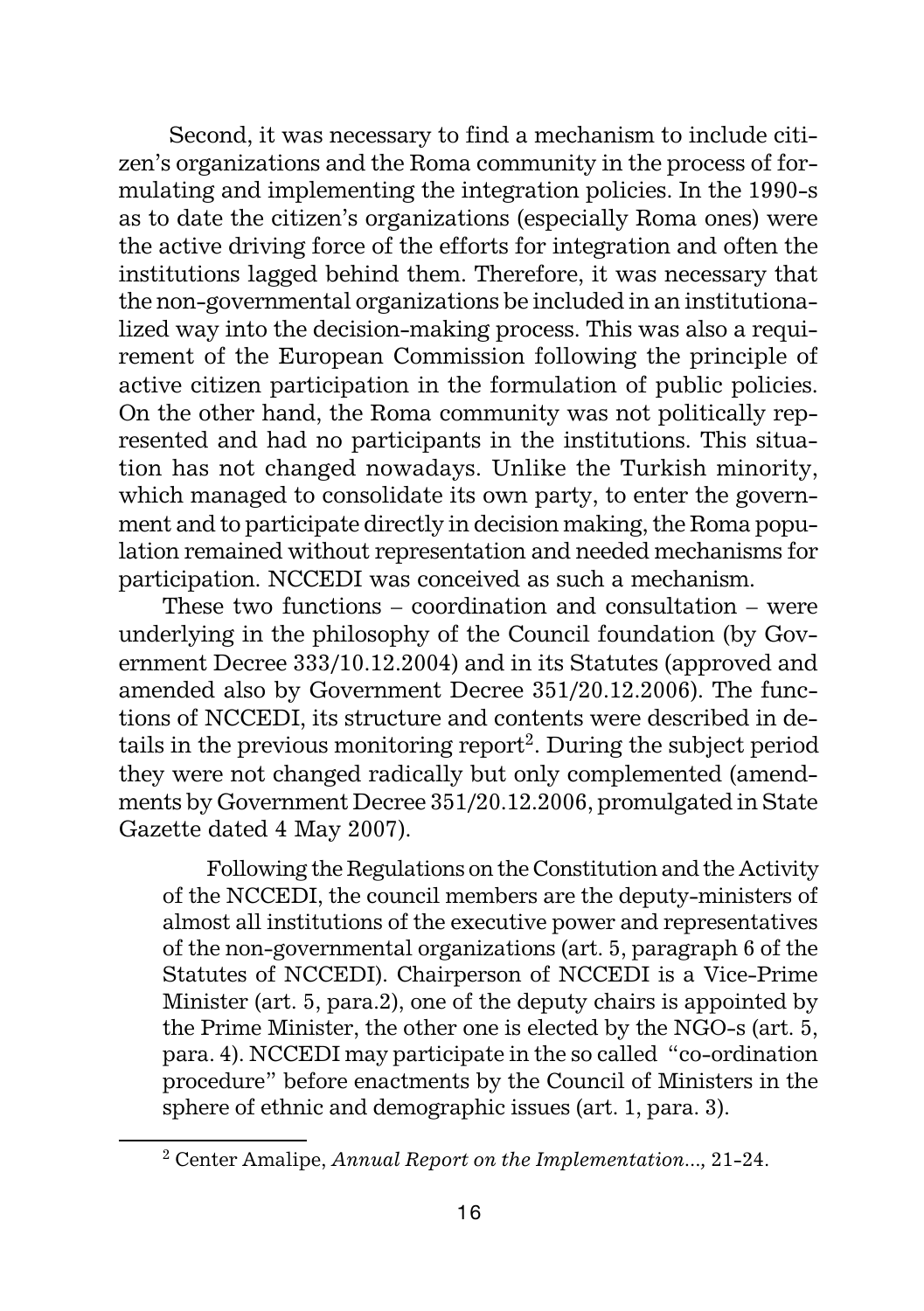At first glance the powers of NCCEDI allow the Council to accomplish its consulting and coordinating functions and to stimulate the performance of tangible integration policy. Nevertheless, throughout the subject period, as before, the Council did not efficiently perform its inherent function, which fact to a great extend weakened its reputation.

During the subject period NCCEDI did not perform its function to consult important decisions on ethnic and demographic issues with the leading non-governmental minority organizations. On the contrary, the Council often obstructed consultations with NGO. Although the number of NGO members in the NCCEDI increased every year (from 13 in 2006 to 57 in 2009), they did not take part in the important decision making.

For instance, NGO not only did not participate, but also did not receive information on the formation of the NCCEDI budget and its expenditure. The attempts of the Vice Chair from the civil society quota to propose the draft budget of NCCEDI for discussion and approval at a meeting of the Council were constantly impeded by the Directorate on Ethnic and Demographic Issues throughout the year 2008. The member organizations learned from the media what projects "their" Council was preparing and implementing; the DEDI staff drafted projects on behalf of NCCEDI and implemented them without passing approval procedures whatsoever and without even informing the member organizations. The two annual reports entered by NCCEDI at the Council of Ministers as per its Regulations – on the activities of the Council and on the status of interethnic relations – were not prepared jointly with NGO but were only "announced for information" to the organizations.

The Annual Report on the Condition of Interethnic Relations – 2007 is very indicative. The Report contained conclusions unacceptable for the great majority, including the rather disputable argument that "the longer the Movement for Rights and Freedoms is on power, the lesser the prejudice against the Turkish minority". Leading organizations objected against major statements in this report at the NCCEDI meeting on 4 April 2008, but nevertheless it was not corrected. Then it was made clear that the report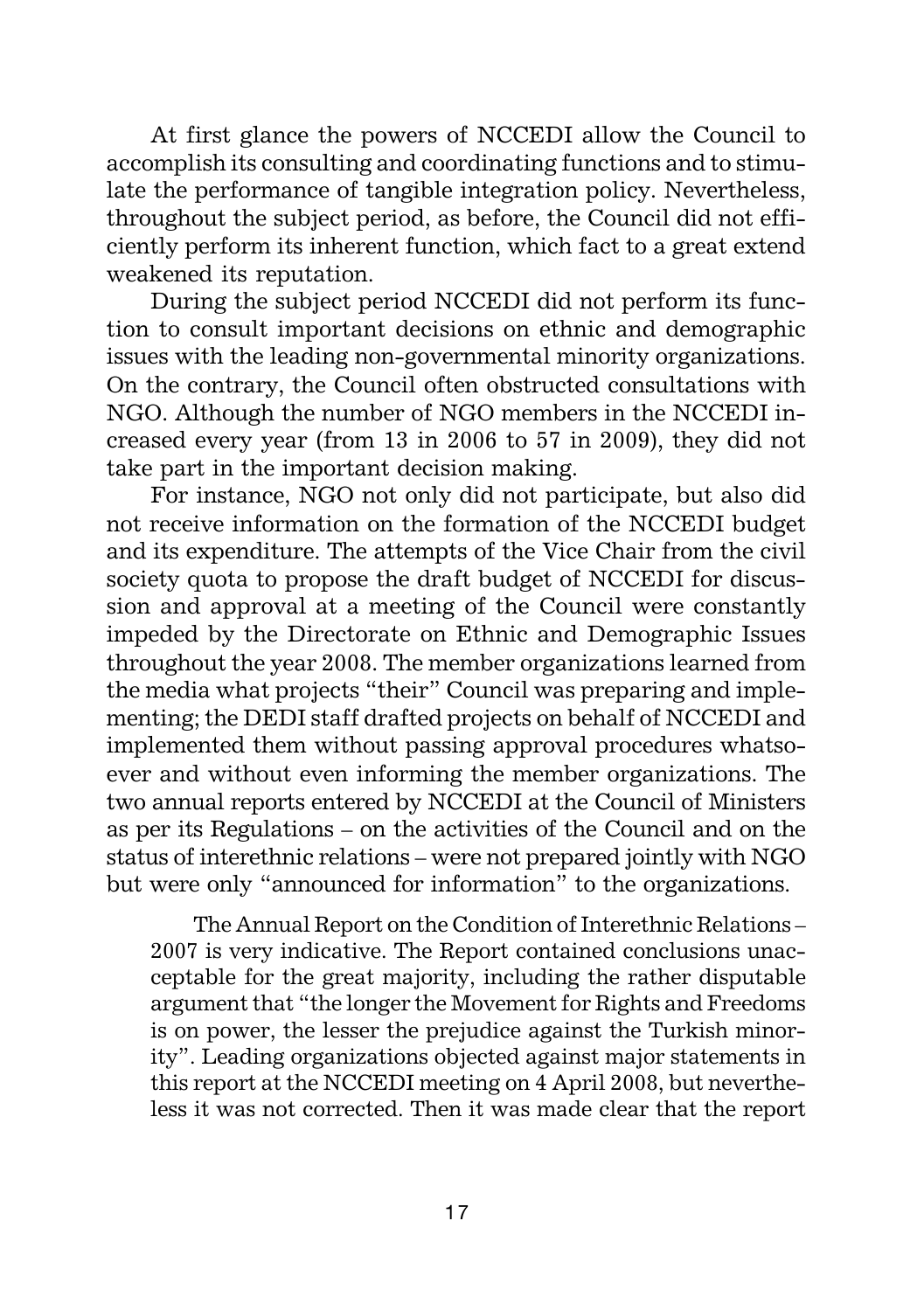was only announced for information and had already been entered at the Council of Ministers!

Many times the most active organizations participating at the NCCEDI warned that they were exposed to inadmissible political and administrative pressure by the management of DEDI and NCCEDI. This provoked declarations signed by dozens of organizations (November 2007, February 2009). Things often went as far as high-rank officials trying to manipulate the elections of representatives of the most active and criticizing organizations to impose "convenient" candidates and a number of other deeds that were considered unacceptable and atrocious in the countries with developed democracy.

The Vice Chair of NCCEDI elected by the civil society quota was practically left without authority. Not only that he himself was not allowed to take a decision, but also he could not propose it to the Council without passing through the censorship of the Director of DEDI, who actually was supposed to be acting only in the capacity of a Council Secretary.

An indicative example is the meeting of NCCEDI on 23.07.2008. The Vice Chair from the civil society quota in 2008 Mr. Deyan Kolev proposed for the Agenda 4 issues having importance for the development of the integration policy at that moment: to defend the position of a District Expert on Ethnic and Demographic Issues from the current dismissals in the administration, the impact of the introduction of the delegated school budgets on the educational integration, the financial provision for the position of Health Mediator and the approval of a Plan for a more efficient participation of NGO in the activities of NCCEDI. By means of administrative "tricks" (including premature closure of the meeting because of "logistic problems") the Director of DEDI did not allow placing these issues at the meeting and eventually prevented consideration of these issues by a written procedure.

As a result the bigger part of the minority NGO completely lost interest in the capacities and mostly in the good will of the Council to consult the integration policy with the citizen sector. Towards the end of 2008 and especially in the beginning of 2009 (NCCEDI actually failed the attempts of the citizen organizations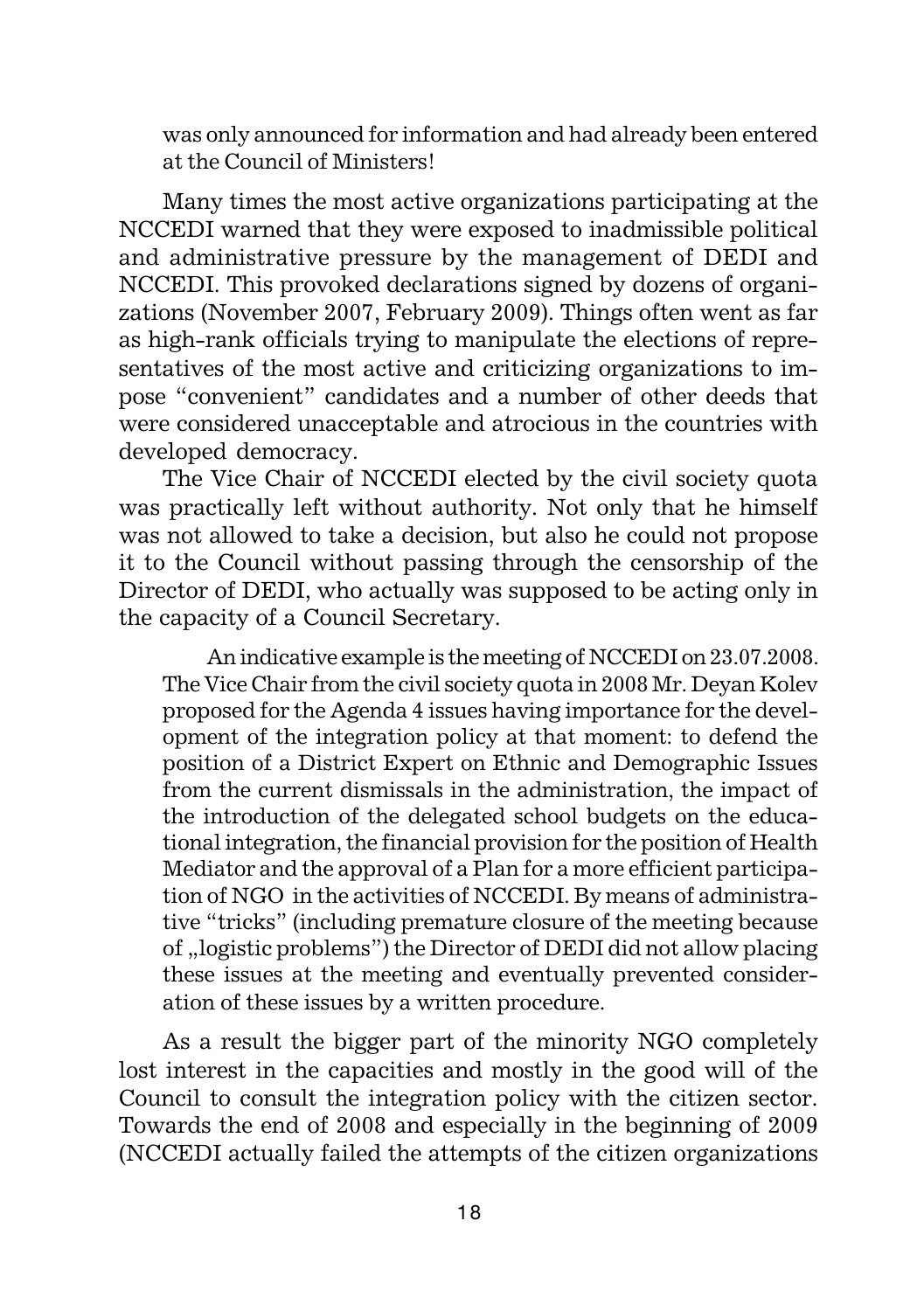to take an active part in the preparation of a new Framework Programme for Roma integration) the citizen sector's trust in NCCEDI reached extremely low levels.

..This is a dummy and a harmful body. It only imitates consultations with Roma organizations in order to be able to state in front of Europe: "We do this with the Roma consent". In reality everything is decided by the empowered persons and it is up to the conscience of Roma organizations that they agree to be used just as a cover. From time to time some organizations make noise, speak up and say what is happening, but why do they stay? What do they hope for? It would be better if all of them leave the Council and it be closed down…"

#### *Roma leader not participating at the NCCEDI*

"We have participated at the NCCEDI from the very beginning, hoping that the Council will start functioning. In 2008 that hope was very strong – we elected a Vice Chairman, we actively participated in the preparation of a new Framework Programme... And all that – voluntarily. We shared time and expertise hoping that something better might happen for the Roma integration. But it did not happen. Obviously, there is no political will..."

#### *Chairperson of a Roma NGO, member of the NCCEDI*

During the subject period NCCEDI did not perform another important inherent function – to coordinate the efforts of the various institutions. The institutions in reality did not take part in the Council activities. Instead of Vice Ministers (who ARE members of the NCCEDI) the meetings were attended by experts from the lowest administrative levels. For example, the meeting of 23.07.2008 was attended by one Vice Minister, the meeting of 24.11.2008 – by none, and the meeting of 20.12.2008 – by two Vice Ministers. It was clear that the delegated experts could not take important political decisions and these never happened. In fact, NCCEDI did not make an attempt to pass political decisions. The Agenda of the meetings of NCCEDI rarely included issues concerning the various ministries, and when this happened, no decisions were taken.

"The Council does not wish to take serious decisions whatsoever. I do not know whether this is an order by the Chairperson or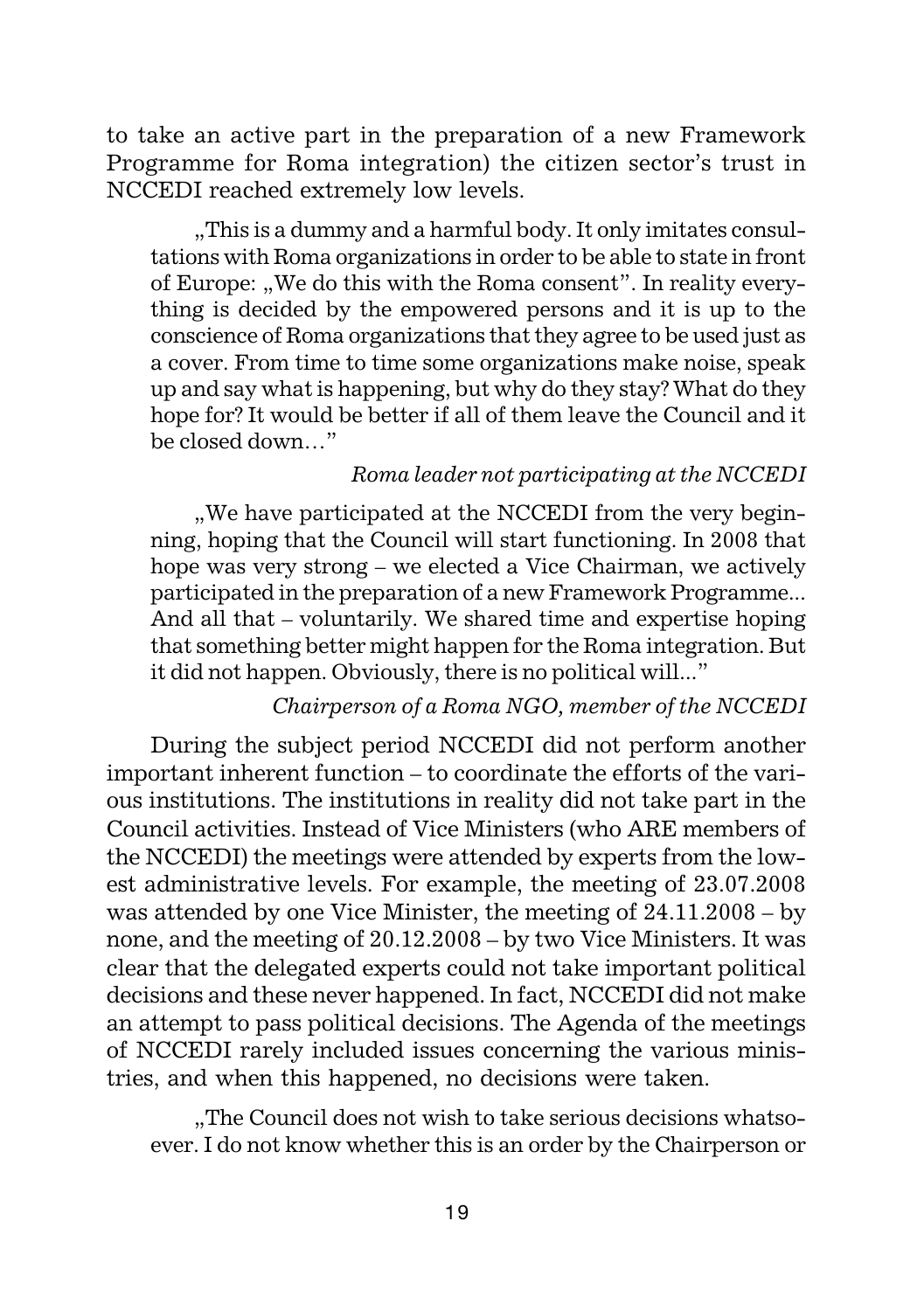officiousness by the Secretary, but obviously, the idea is that it is better not to take any decisions and not to recommend anything to the ministries: maybe in order to avoid contradictions between the various institutions; or simply because there is no real will to work for the Roma integration. If occasional decision is taken, this is so generic that it is difficult to understand what is meant. Something like "NCCEDI recommends that the Earth should rotate around the Sun"."

#### *Chairperson of Roma NGO, member of NCCEDI*

It was indicative that the NCCEDI did not react at all to important events concerning the Roma integration in 2007 and 2008: a great number of the experts on ethnic and demographic issues were dismissed, the delegated school budgets were introduced in a way that seriously impeded the access to education for Roma children from the smaller places, the National Health Strategy was accepted, permanent problems accompanied the introduction and the financial provision for the position of a Health Mediator, and so on. On all these issues, active NGO, as well as the Vice Chair of the civil sector quota entered proposals for decisions, however decisions were not taken at all.

NCCEDI did not efficiently participate also in the consultative procedure for enactments of the Council of Ministers. Although the Regulations of NCCEDI allowed (and what is more – required) this, annually only 2 documents on average were consulted (the draft National Employment Action Plan and the Implementation Report of the National Programme for Improvement of Roma Living Conditions). That was predestined by the passive behaviour of NCCEDI. The Chairperson of the Council (the Vice Premier Emel Etem) had the opportunity to request that all draft normative acts referring to ethnic issues be agreed with NCCEDI, but did not do so. $3$  What is more – with Order No B-11/19.03.2008 the Vice Premier and Chairperson of NCCEDI, assigned the consultations on

<sup>3</sup> The only exception was at the end of the subject period. At a meeting of the Council of Ministers, the Vice Premier Emel Etem suspended (for a week) the approval of the draft Law on School Education with the motive that it was not coordinated with NCCEDI. The next week the draft law was approved by the Council of Ministers, although it was not considered by NCCEDI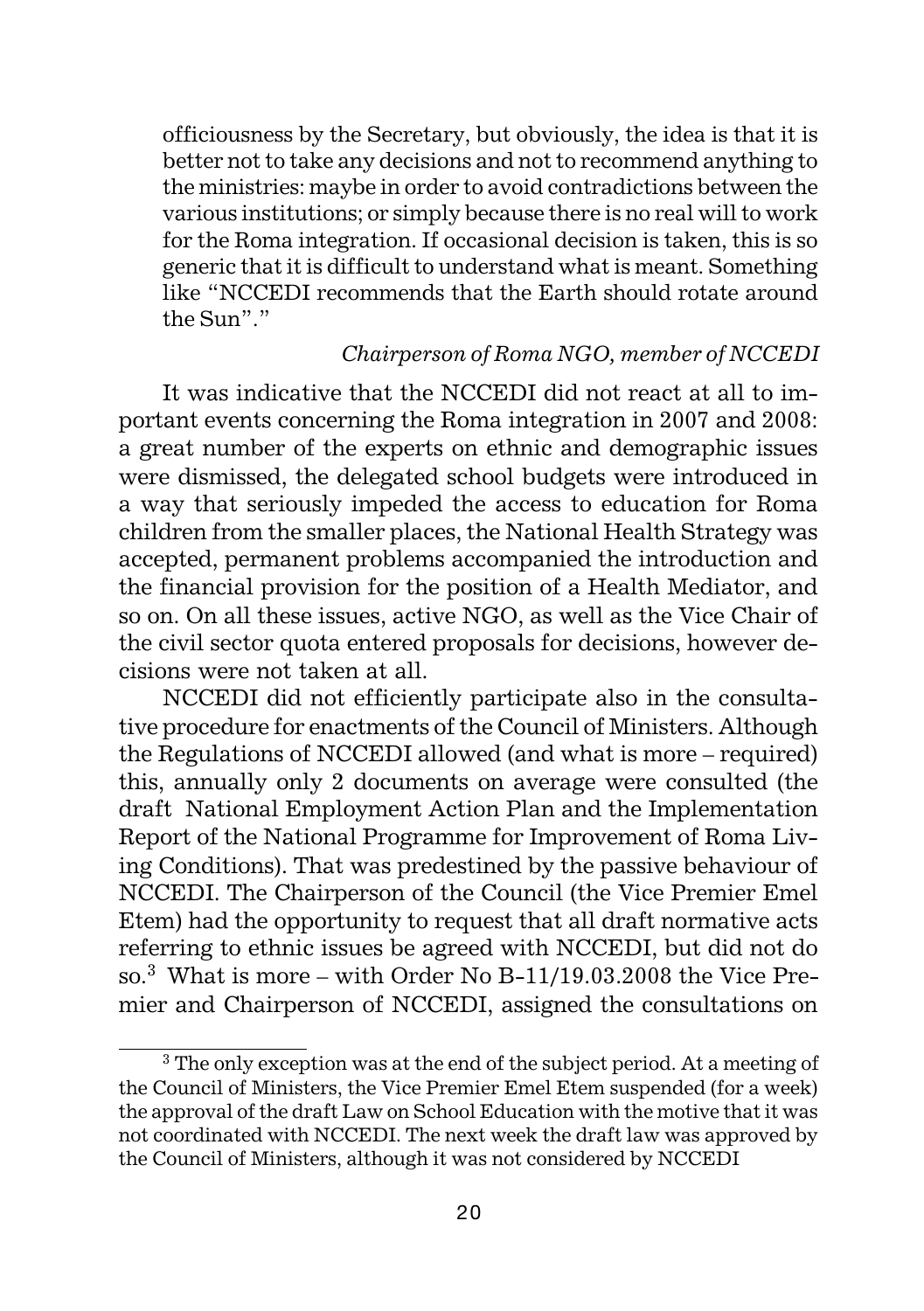draft normative acts as a task to the Vice Ministers of the various ministries participating in the Council. This in reality meant rescission of the coordination procedure for NCCEDI: the said Vice Ministers would coordinate draft normative acts within their ministries and in this way the "external evaluation" on behalf of NCCEDI would be abolished. The final result of all this was that during the subject period the Council was an incapacitated authority that did not perform the objectives for which it was founded. To the opinion of many – active members of NGO and independent experts – NCCEDI became a political creature justifying and concealing the inertness of the government on Roma integration. Moreover, the Council and especially DEDI were involved in a number of public scandals related to the inefficient implementation of projects under the PHARE Programme, suspicions for malpractices and fraud. This tendency, which had already started in 20044, reached its peak in 2008. The suspicions for corruption or at least inefficiency in the implementation of the PHARE projects by DEDI became a recurrent topic of some of the most popular national newspapers and DEDI was defined as the "Directorate with brain deficiency". All that additionally undermined NCCEDI's reputation during the subject period.

The reasons for this situation with NCCEDI are complex. They originate both in the management's style of work during the reported period and in the very way the Council is structured and functions, i.e. there are constant systematic problems. During the subject period NCCEDI's activity was strongly political replacing the idea of expert nature. Besides the Chairperson of the Council, who by presumption is a politician (during the past 4 years it was the Vice Premier Etem), as Vice Chairs and Secretary of the Council (which means also a Director of DEDI) were appointed again politicians – Miroslav Popov (Bulgarian Socialist Party) and Maya Cholakova (Movement for Rights and Freedoms). The Council

<sup>&</sup>lt;sup>4</sup> Kolev, D., Teodora Krumova and Boyan Zahariev "Evaluation Report on the Implementation of the PHARE Project BG 0104.01 "Integration of Roma Population".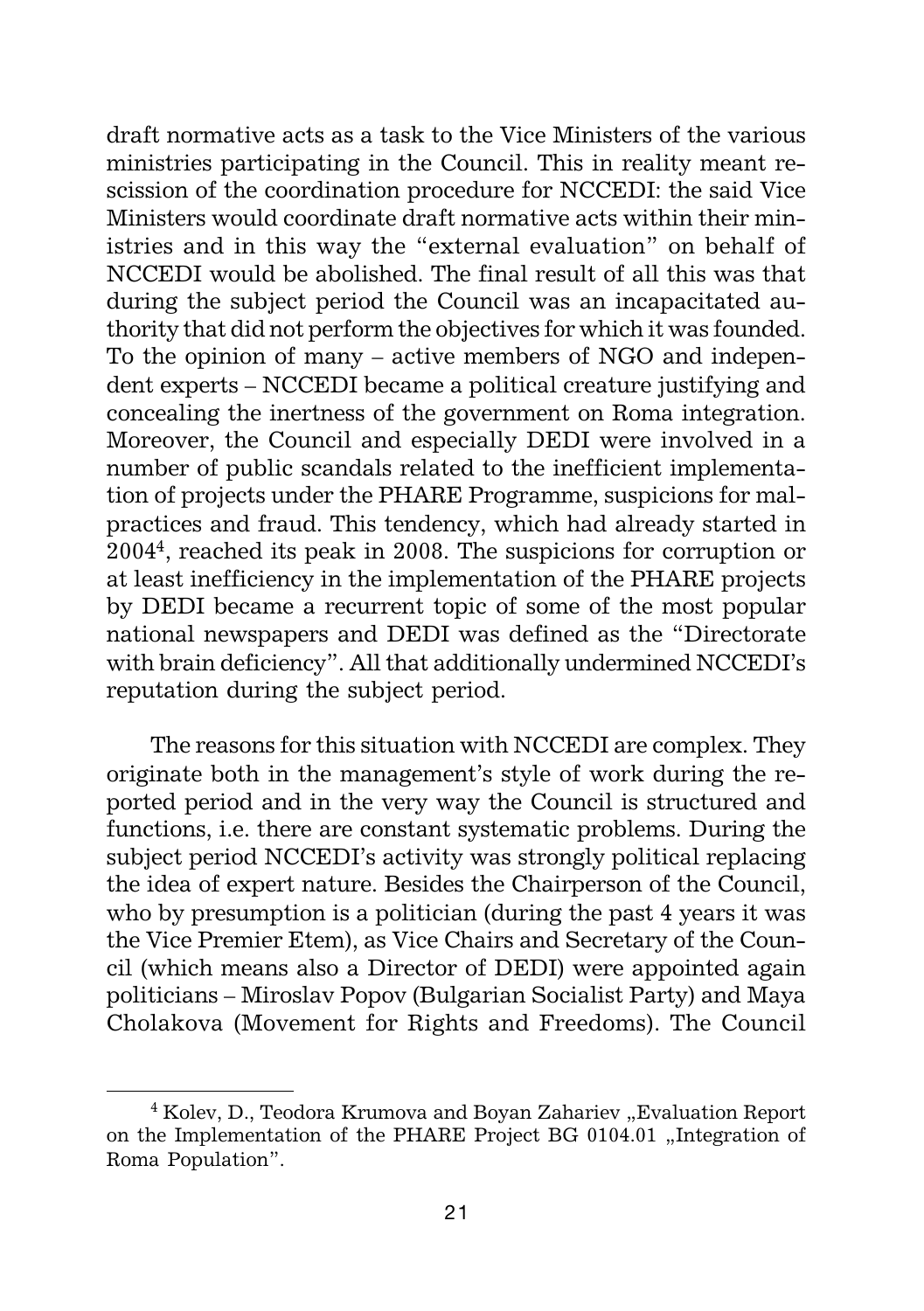turned out to be a hostage of the competition between MRF and BSP, which often locked any decision taking.

A significant feature of the style of work imposed by the management of NCCEDI was the drive to ignore the work and participation of non-governmental organizations in the Council and to place them in the passive status of approving audience. There were many examples to that effect during the analysed period, the strongest being the rejection of the proposals of Roma NPO for a new Framework Programme for Roma Integration and their exclusion from the process of its elaboration (see below). Another important characteristics of the imposed style of work was the reluctance to initiate active and straightforward efforts towards Roma integration. The management did not allow the Council to make recommendations to any institution on the valid issues connected with Roma integration in the respective spheres. The acceptance of a new Framework Programme for Roma Integration was cleverly hindered, although it was a task assigned to NCCEDI by the Government. Every attempt to turn the Council into a body proposing on the issues of Roma integration was halted. This may be explained with the strive to keep the balance between the institutions, with the complex relations inside the coalition on power at the time, and so on and so forth, but this tendency can hardly be denied.

In addition, NCCEDI lost some of its main activity fields. In 2006 the Council of Ministers appointed a Vice Minister at the Ministry of Labour and Social Policy as a National Coordinator of the Decade of Roma Inclusion. From that moment to the end of the analysed period the lean (and almost missing) integration policy came out with two centers – NCCEDI and MLSP, controlled by different parties (MRF and BSP), caught by a scarcely concealed antagonism. The management of NCCEDI did not even try to make the Council and the supporting Directorate EDI an interim unit or at least a specific beneficiary under some of the operational programmes, although NCCEDI was an implementation unit under PHARE projects. This made most of the DEDI staff useless when PHARE programme expired. If all that was caused only by the incompetence or reluctance of the previous management to work, the problem would have been temporary and relatively easy to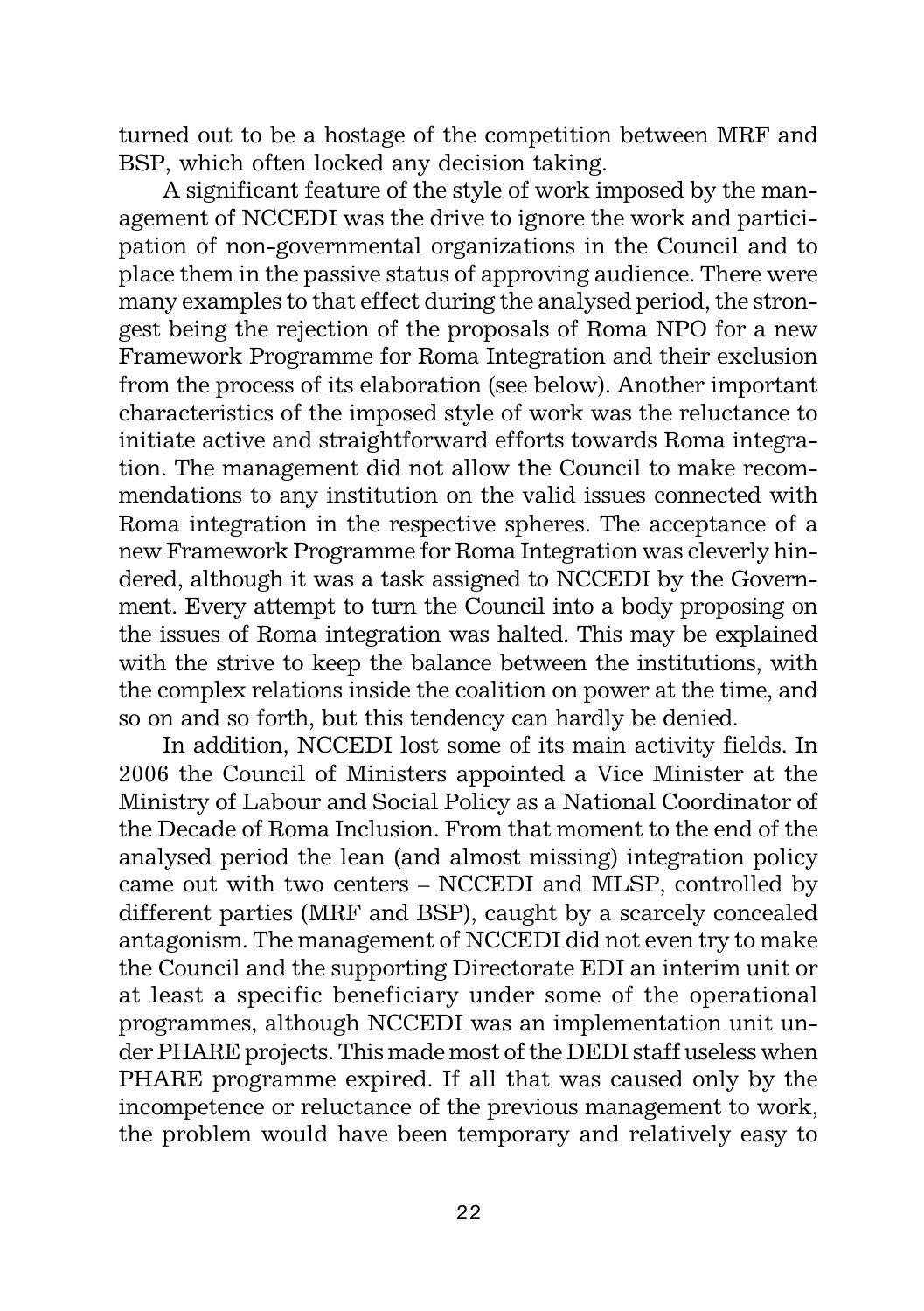overcome. However, the described style of work found its grounds in a number of fundamental features regulating the structure, the contents and the functions of NCCEDI. During the analysed period some "system errors" were evidenced that would hinder the efficient accomplishment of the Council's main functions with every other management.

One of the main "system errors" of NCCEDI proved to be the excessive powers of the Chairperson. He could take decisions alone and nothing could be decided without him. The functions of the Vice Chairs are more or less symbolic. The Vice Chair elected from the civil society quota has a short mandate (one year) – a prerequisite not to do much. All these are provisions in the Statute of NCCEDI.

The lack of operational unit to prepare proposals for decisions of the Council proved to be one of the significant weaknesses of NCCEDI – a precondition preventing decision-making. Such a unit was not foreseen in the Statutes of the Council and the proposals to create one (coming mostly from the NGO and the Vice Chair from the civil sector quota) remained unanswered.

Another important "system error" of NCCEDI was the complete domination of DEDI over the Council. The Directorate supervised NCCEDI instead of supporting it, as was the idea of its inception. This, to a great extend, was dictated by the conjuncture during the analysed period – the Director of DEDI was a politician (and not an expert) from MRF, the party to which also the Chairperson Emel Etem belonged. Nevertheless, things were not only about political situation, but also about the Regulations of NCCEDI leaving an opportunity for DEDI to prepare the decisions of the Council, its budget, and also to expend it.

The procedures for selection and participation of NGO as per the Regulations of NCCEDI proved to be another considerable weakness. According to the provisions, NGOs apply but the decision which organization should participate in the Council are taken by a committee appointed by the Chairperson. This leaves ground for two opposing and equally negative tendencies: political pressure (to approve "convenient" organizations and to reject the "inconvenient" ones) or washing away the NGO participation by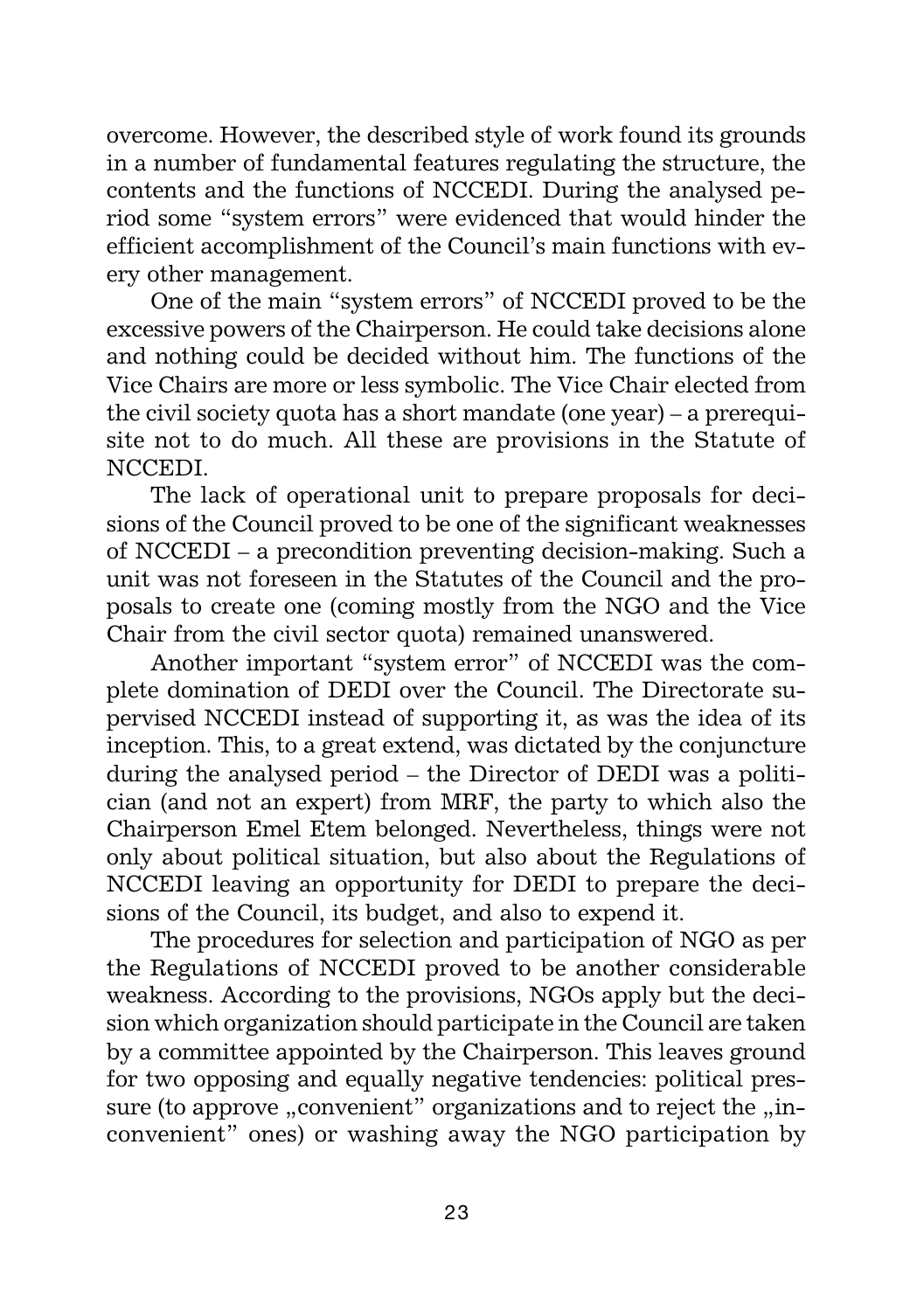means of allowing dozens of organizations in the Council, even though they do not comply with the membership criteria<sup>5</sup>. The latter happened during the analysed period.

In 2007 and 2008 the institution of the National Coordinator of the Decade of Roma Inclusion (NCDRI) gained ground. It was situated at the Ministry of Labour and Social Policy. During that period the National Coordinator was Baki Husseinov, a Roma activist, former mayor of a village in Shoumen District, nominated by the Roma party – a coalition partner of the Bulgarian Socialist Party. He enjoyed the confidence of a wide range of non-governmental organizations. Until the end of April 2008 he was a Vice Minister at the MLSP, and after that a councilor of the Minister of Labour and Social Policy. Administrative support to the National Coordinator was provided by a Directorate at the MLSP and in fact by two experts.

During the analysed period NCDRI gradually started to perform coordinating and consulting functions, analogous to those of NCCEDI. The National Coordinator organized administrative monitoring of the implementation of the initiative Decade of Roma Inclusion and published annual reports.

The administrative monitoring was performed in a way that can be criticized by many. Following an administrative procedure, information was collected by the institutions responsible for the implementation of the initiative: i.e. the same institutions performed and evaluated the activities. This can hardly present the real picture. Non-governmental organizations were completely excluded from the process. As per the opinion of many experts, the results of the administrative monitoring are partial, may represent only the point of view of the institutions and cannot show the real picture of the implementation of the initiative.

Since 2006 a consultative body has been operational under the NCDRI with the participation of Roma NGO-s and experts –

 $5$  Art. 5, paragraph 6, point 5 of the Regulations for the Structure and the Activities of NCCEDI imposes certain (relatively easy) requirements to the organizations – members of NCCEDI, and namely "three-year active public activity of national importance".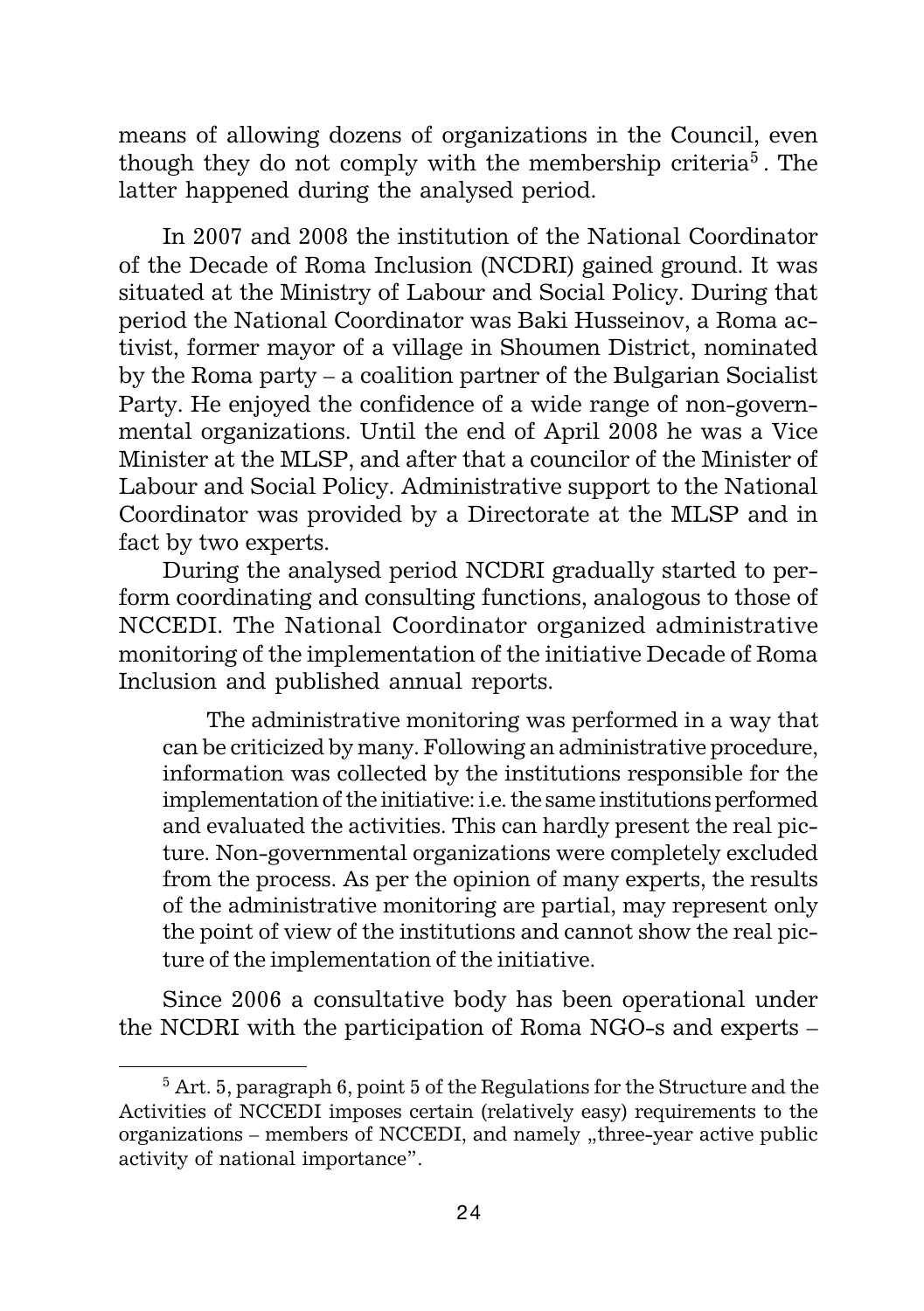the Council on Roma Integration. It has been meeting twice a year to discuss issues referring to the implementation of the initiative Decade of Roma Inclusion. Unlike the NCCEDI, the Council on Roma Integration did not include representatives of key institutions engaged with integration policy, which made the dialogue between Roma organizations and the respective ministries practically impossible.

The Council on Roma Integration (CRI) encountered problems analogous to the ones concomitant to the activity of NCCEDI. The decisions taken by CRI rarely referred to heavy current issues. Such problems were discussed, but the decision taking (even in the form of recommendations) was practically impossible because of the absence of the respective ministries. CRI did not have the authority for preliminary consultation of draft normative acts or decisions in the sphere of integration policy, not even those coming out of the MLSP. (E.g. CRI did not even consult the National Action Plan on Employment that was consulted by NCCEDI). The lack of clear-cut membership criteria lead to "diluting" the participation of Roma organizations. In reality CRI was attended by rather versatile organizations (actively functioning and suspended, etc.), which made it difficult to reach to a consensus.

An important role for the NCDRI to win recognition played the fact that during the analysed period the National Coordinator had an active behaviour on current problems concerning Roma integration – an attitude contracting to the passive NCCEDI. At the interviews for this research with NGO activists, they pointed out the important role of the intervention of the National Coordinator during the establishment of the position of a Health Mediator, for overcoming Roma discrimination in different places in the country, etc. The interviewed activists were positive that in the person of Baki Husseinov they found support to their efforts.

At the same time there were some problems in the establishment o the institution NCDRI. A serious obstacle was created by the lack of a clear-cut authority. The resolution by the Council of Ministers of May 2006, which actually endorsed the position of a National Coordinator, did not define authorities but only regulated that NCDRI should be a Vice Minister at the MLSP (initially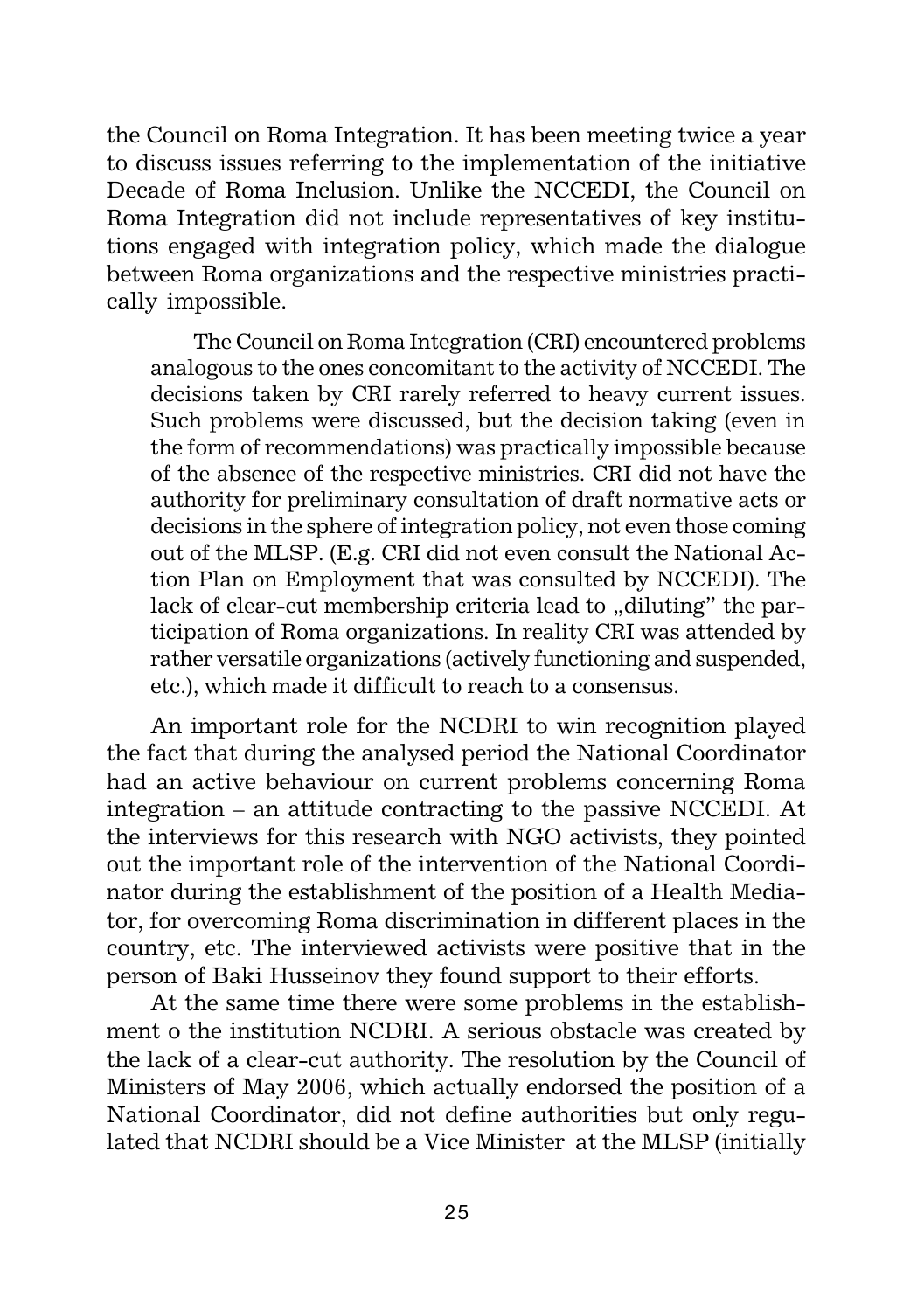it was Yavor Dimitrov and subsequently – Baki Husseinov). The definition of ostensible authorities happened only in July 2008 with Resolution by the Council of Ministers dated 24.07.2008. This act endorsed a number of authorities to the National Coordinator, such as: to coordinate the activities of the institutions of the executive power on the implementation of the Action Plan of the Decade of Roma Inclusion, to guarantee participation of the civil society in the implementation and monitoring of the Action Plan, to organize events to strengthen the capacity of Roma organizations, to steer the process of preparation of an updated Action Plan, etc. The weak point of this resolution, however, was that it did not specify the mechanisms to apply these authorities. It was not made clear how the National Coordinator, situated at MLSP on the vague position of a Councilor to the Minister, was going to apply his coordinating and supervising functions to the other ministries.

The administrative support to NCDRI also faced certain problems. No secretariat to the NCDRI was created; an attempt to do so was made by the MLSP in 2007, however it was blocked during the so called "coordination procedure" of the enactments of the Council of Ministers by the Ministry of Emergency Situations<sup>6</sup>. The lack of a Secretariat in reality "tied up the hands" of NCDRI to perform activities on a larger scale.

A serious problem created also the downgrading of the National Coordinator Baki Husseinov from the position of a Vice Minister to a Councilor of the Minister. This happened in April 2008 when the government made some redundancy dismissals in the administration and reduced the number of Vice Ministers. Until April 2008 the National Coordinator was a Vice Minister, which allowed him to perform his functions much more efficiently. The downgrading of the institutional importance of the NCDRI placed serious problems in front of the overall implementation of the initiative Decade of Roma Inclusion and to a great extend predestined the impossibility to further strengthen the position of the National Coordinator as a coordinating factor in the efforts for Roma integration.

<sup>&</sup>lt;sup>6</sup> During the subject period the Ministry of Emergency Situations was lead by Emel Etem, Chairperson of NCCEDI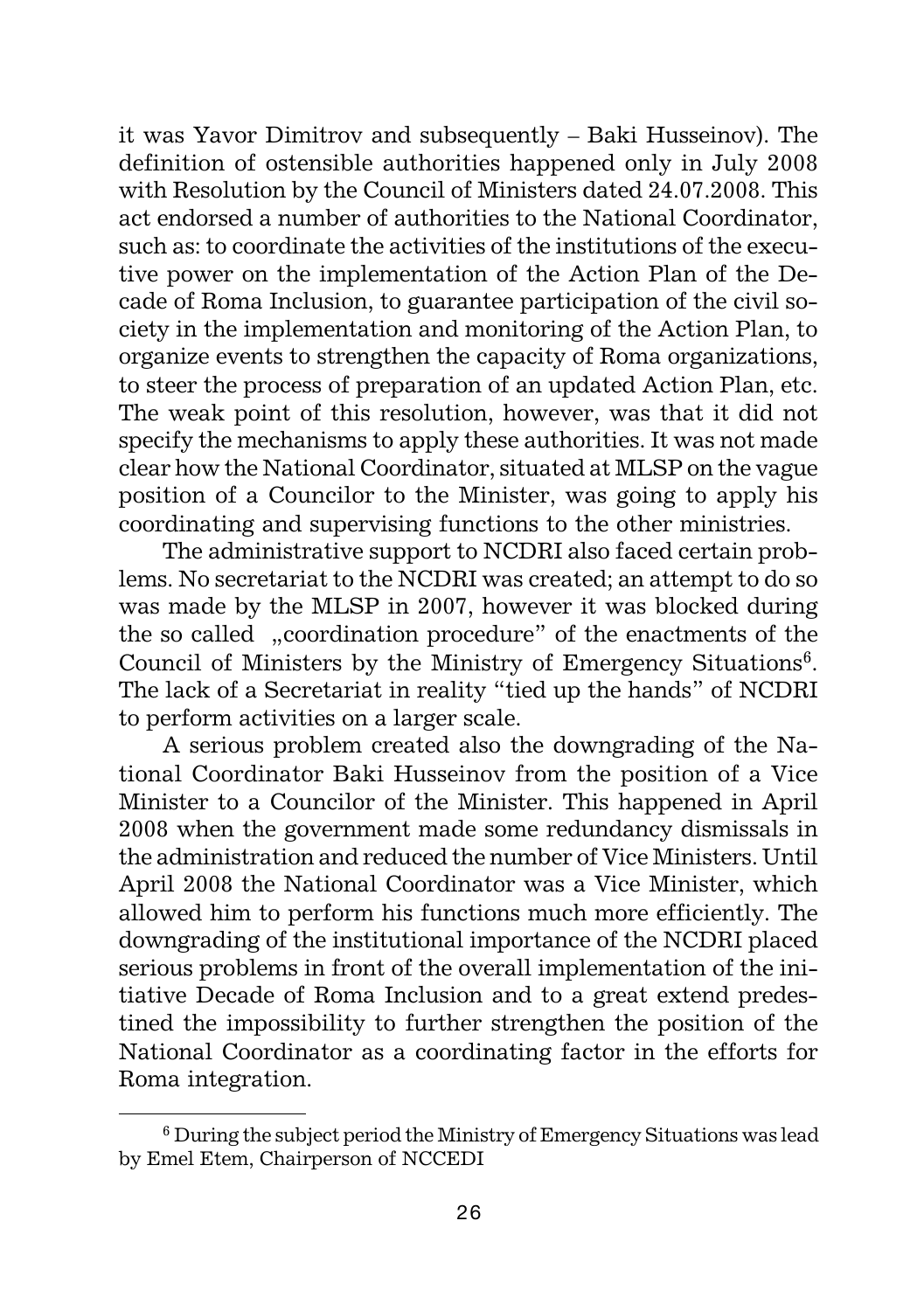Roma organizations reacted immediately to that change and stood for the National Coordinator requesting that he be kept as a Vice Minister. Forty-three Roma organizations signed in two days a declaration initiated by Center Amalipe insisting that the decision to dismiss Baki Husseinov from the position of a Vice Minister be reconsidered, that the position of a NCDRI be preserved and that a Secretariat of the Decade be provided with relevant personnel including specialists from the Roma community. The declaration was sent to the Prime Minister Stanishev.

Twenty-four organizations signed and sent a letter to the Prime Minister with analogous requests prepared by Tony Tashev, representative of the Roma Educational Fund for Bulgaria. Dozens of other organizations spontaneously sent separate letters to the Prime Minister<sup>7</sup>

Notwithstanding this reaction, the decision for the dismissal of Baki Husseinov from the position of Vice Minister was not reconsidered, and the organizations did not receive a formal reply by the Prime Minister. The position of a National Coordinator was preserved and two months later the Council of Ministers specified the authorities of the NCDRI.

Another serious problem to the strengthening of the position of NCDRI was the hardly concealed opposition with NCCEDI and DEDI. The reasons for these contradictions had different nature – both political (NCDRI was a representative of the BSP, while DEDI was ruled by the MRF), and institutional: the two institutions in fact doubled most of their activities. The few persons committed to Roma integration at the various ministries and the NGO-s never understood why the integration policy should have two coordination centers. In all cases, the repetition of the functions, accompanied by contradictions and internal conflicts, had a negative impact on the overall implementation of the Roma integration policy.

"We have to send the same reports to DEDI and to the National Coordinator. That is to say, we report one and the same thing first as implementation of the Framework Programme, and then

<sup>7</sup> *Bulletin of Center Amalipe, issue No 5/2008,* p. 1-2.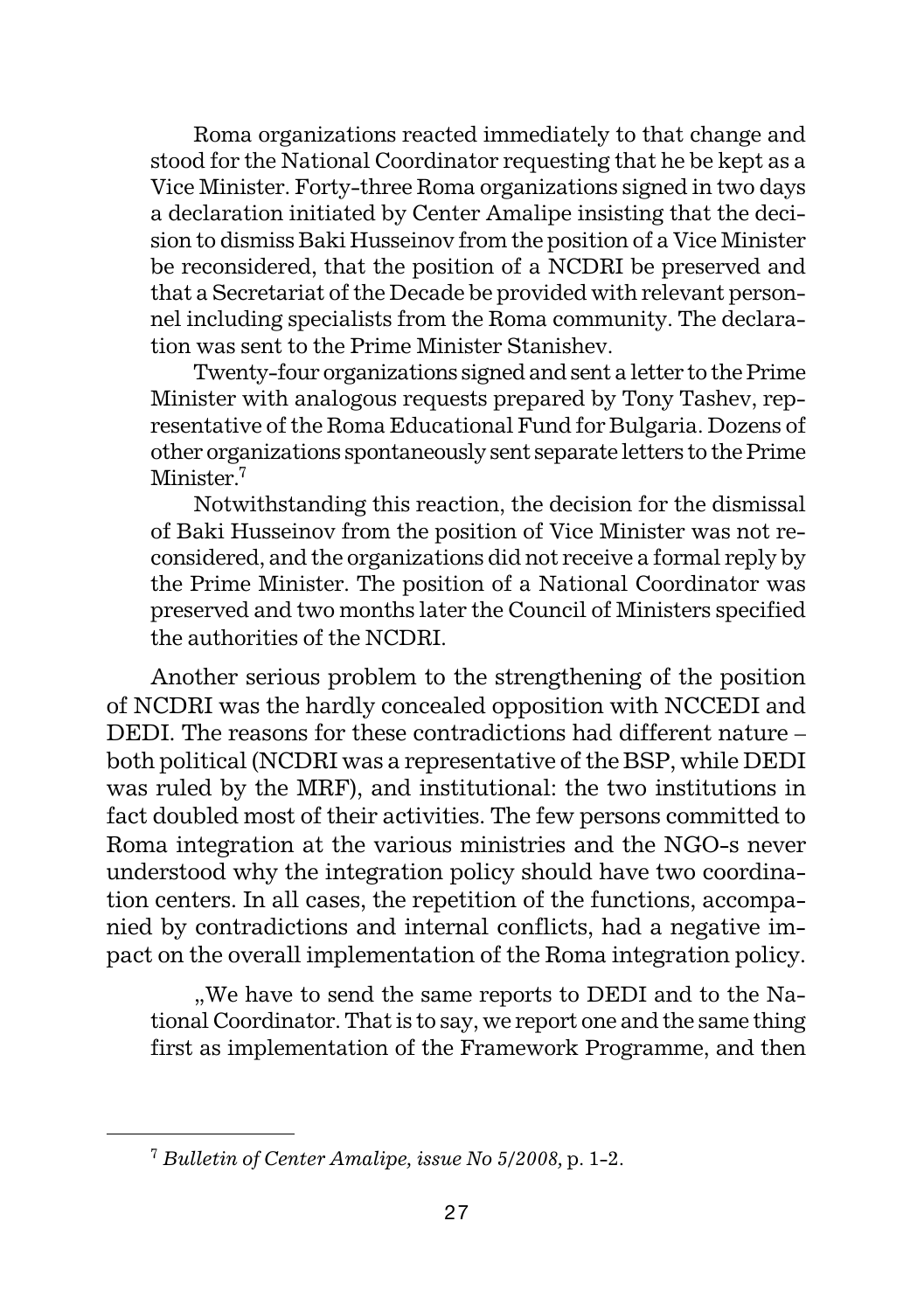as a completion of the Action Plan of the Decade. Excessive paperwork and imitation of a big job…"

#### *Employee at a sector ministry*

In the long run, abthough his efforts were the active party in the process of Roma integration and accelerated it, the National Coordinator did not change much the status-quo. This throws a shade of doubt whether the institutional model of integration policy may be efficient at all and how much it can stimulate and govern a real integration process.

#### **Financial Framework**

During the subject period there were no changes in financing of Roma integration policies. The implementation of the strategic and operational documents for Roma integration (Framework Programme for Equal Integration of Roma in Bulgarian Society and the National Action Plan of the Decade of Roma Inclusion) was not backed up with relevant financial support from the state budget. Notwithstanding the budget surplus that would have allowed financing of programmes targeting vulnerable groups and programmes for social cohesion and social inclusion, the state budget did not make a financial commitment for Roma integration policies. Proposals to that effect were made at many occasions by Roma organizations and by the Vice Chair of NCCEDI from the civil society quota, but were not supported by the Bulgarian Government.

Small amounts were allocated by the budget for the implementation of the National Programme for Improvement of the Roma Living Conditions and for the activities of the Center for Educational Integration of Children and Students from Ethnic Minorities, as analysed in the chapters referring to the progress in educational integration and living conditions.

The major source of financing during the subject period continued to be the various European programmes: PHARE, OP Human Resources Development, etc., as analysed in the chapters referring to the progress in educational integration and living conditions. As a whole, these funds were limited and were not able to compensate the want of financing from the state budget.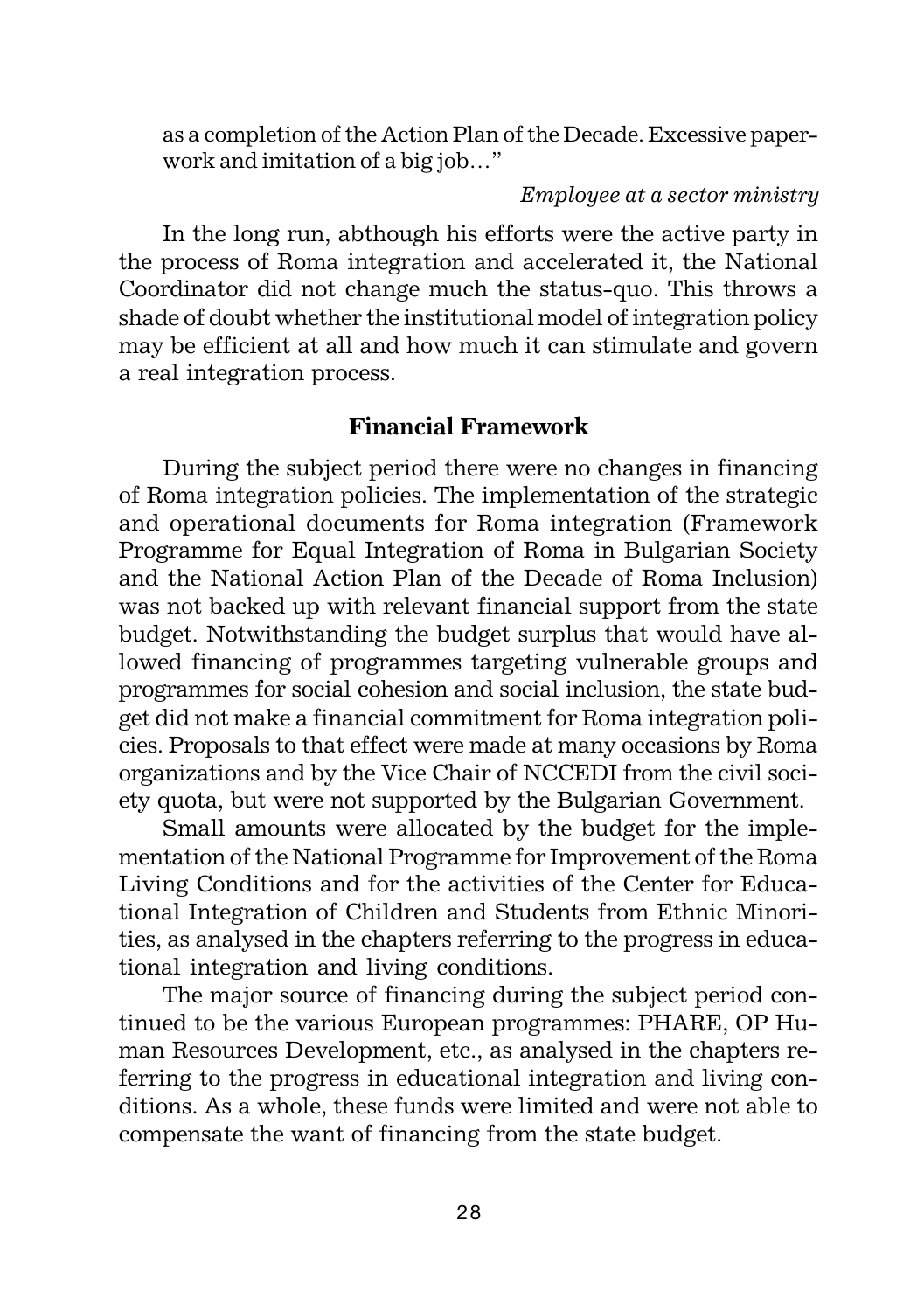Commitment from the state budget to Roma integration may be found in the following directions:

– NCCEDI allocates annual amounts from its budget, distributed by projects among Municipalities, NGO-s and other institutions to perform events directed towards preservation of the cultural identity of ethnic minorities. In view of the small NCCEDI budget (not exceeding BGN 200 000 per year), the amounts distributed are also small (around BGN 40 000), the allocations on "Roma" project being only a part of them;

– Since 2008 the state budget has been financing the appointments of Roma Health Mediators as delegated amounts to the municipal budgets. This process is described in the chapter representing the health integration;

– During the last years the Ministry of Health provides budget for servicing mobile equipment obtained under a PHARE programme for medical examinations in the Roma community. 36 000 examinations have been performed during 2007–08. The allocated budget was in connection with the implementation of the PHARE programme. It was significantly smaller than foreseen and there was a delay in its transfer which threatened to fail one of the PHARE projects, but in the end the said examinations were performed anyhow;

– Since 2008 Roma labor mediators have been appointed with money from the state budget. This is part of the programme Activating Non-Active Persons, financed through the National Action Plan for Employment. 40 mediators were appointed in 2008, and in 2009 their number was increased to 103 (although 200 were foreseen);

– Throughout the whole period of action of the National PHARE Programme, financed by the EU, there has been a 25% co-financing from the state budget.

This continuous tendency from previous periods, and namely the insufficient commitment of the state budget to the implementation of integration policies, has been criticized on many occasions by representatives of the Roma organizations and by independent experts. Nevertheless, during the analysed period there was no change in the financial framework.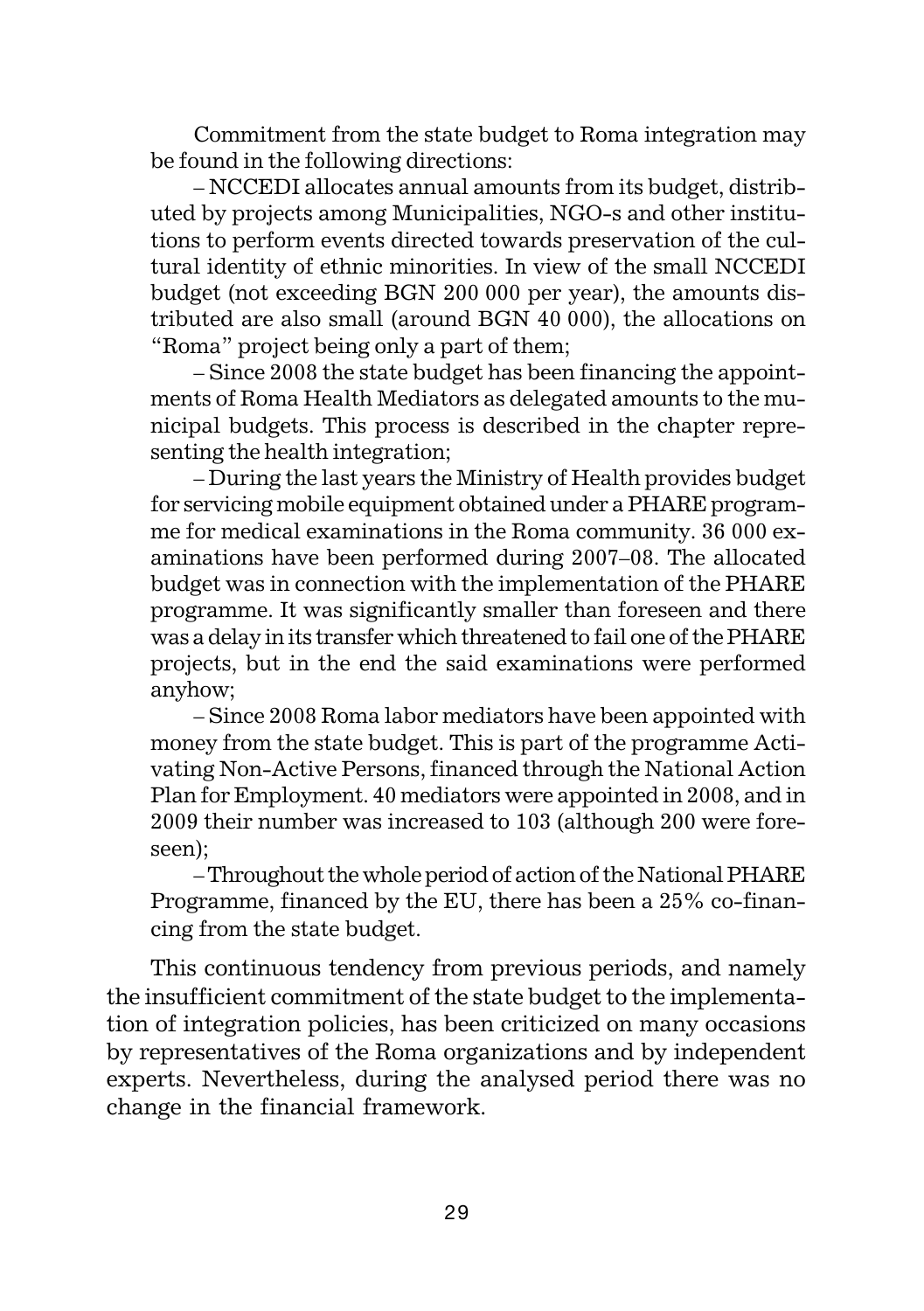#### **Normative Framework**

During the analysed period the normative framework of Roma integration process has not been changed. Nevertheless, attempts were made to change two of the documents regulating the implementation of the national horizontal (multisectoral) Roma integration policy – the Framework Programme for Equal Integration of Roma in Bulgarian Society and the National Action Plan on the Decade of Roma Inclusion.

Updating the Framework Programme for Equal Integration of Roma in Bulgarian Society was necessary for three important reasons. Firstly, in its reports on Bulgaria's progress in the process of EU accession, the European Commission kept on criticizing the failure to implement Roma integration policy and recommended creation of the necessary conditions for Roma integration (including improvement of the normative background). This recommendation did not specify on the preparation of a new Framework Programme, but could be interpreted also in this sense. Secondly, the vision of important political figures from the Government (especially in the biggest party on power – BSP) was that a new programme was necessary. That was clearly stated on the highest level by the Prime Minister Stanishev at a meeting of the International Steering Committee of the Decade of Roma Inclusion held in Sofia in June 2007. In his speech the Prime Minister defined the existing Framework Programme as outdated and invalid. A strong protagonist of the idea for a new programme was also Miroslav Popov, Vice Chair of the NCCEDI appointed by the Prime Minister. Thirdly, in the preamble of the FPEIRBS it was written that its validity was 10 years, after which it was going to be updated. That period expired at the end of 2008.

The idea to prepare a new FPEIRBS was proposed at a meeting of Roma activists with the Chairperson of the National Assembly G. Pirinsky on 4 May 2007. The activists requested that the new programme be enacted by the Parliament (by, for instance, a Resolution of the National Assembly), and to define target financing from the state budget for its implementation<sup>8</sup>. The idea was

<sup>8</sup> *Drom Dromendar* Newspaper*,* issue 8 /2007.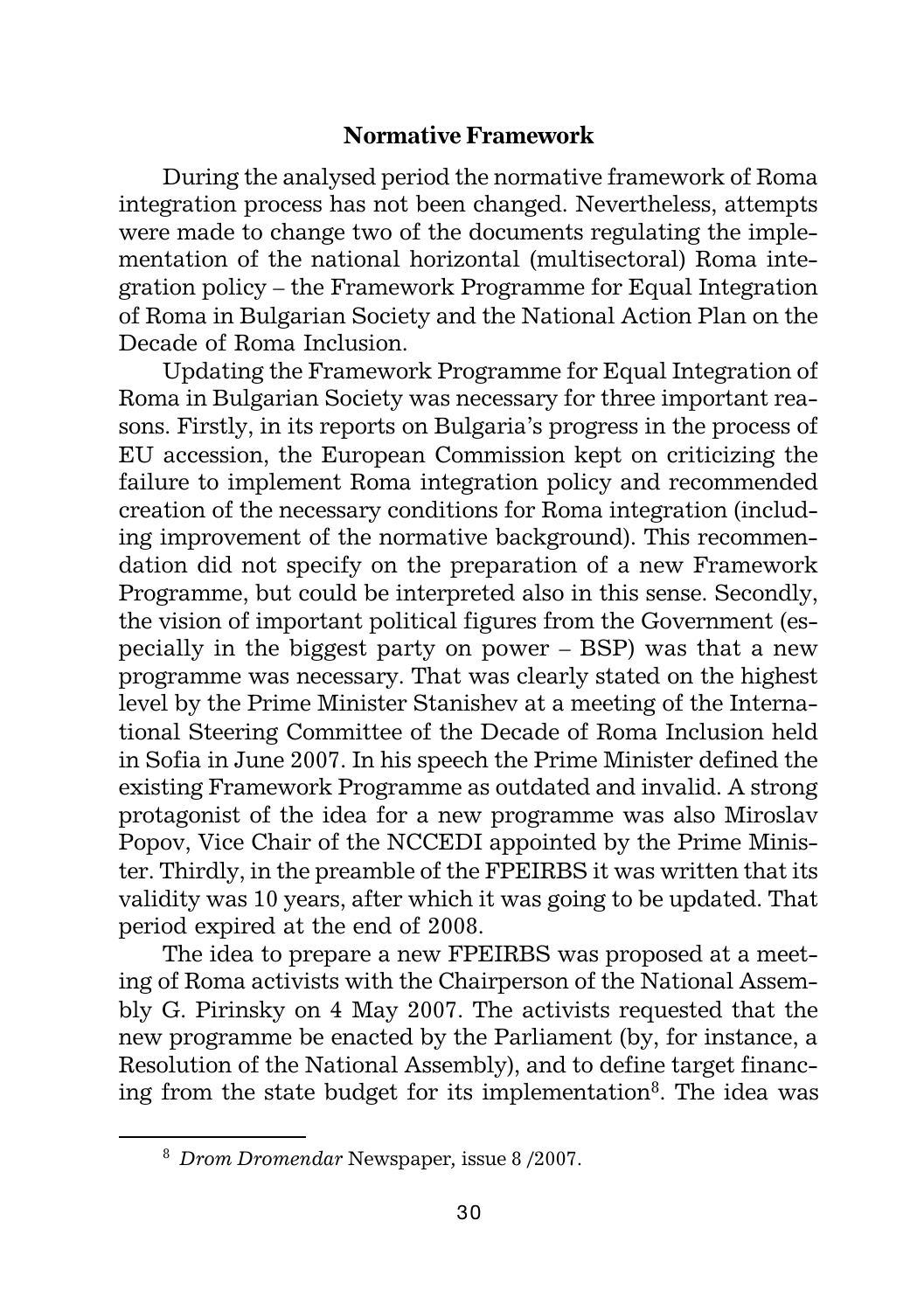also discussed at a meeting of the Committee for Roma Integration at the NCCEDI on 23 May, repeating the main parameters as mentioned at the meeting with the Chairman of the Parliament and a decision was taken to gather small workgroups of representatives of Roma NGO and the respective institutions.

Nevertheless, till the end of 2007 no real process of updating the FPEIRBS had started. The Roma organizations reacted negatively to the tendency only politicians and employees of DEDI to prepare the initial draft of the Programme. These attempts lead to a harsh declaration signed by dozens of organizations and a pressconference on 30 November 2007.

In 2008 the process of updating the Framework Programme was much more intensive and became an indicator for rather contradictory relations between the institutions of the executive power (the NCCEDI in particular) and Roma organizations.

The history of the updating process of FPEIRBS in 2008 can be summarized with the following events:

In the Action Plan for 2008, approved by the Council of Ministers, together with the measures resulting from the membership of Bulgaria in the EU, it was foreseen that a new FPEIRBS should be prepared and an Action Plan (Measure 122) with a deadline 27 November 2008.

In his programme the Roma activist Deyan Kolev, Vice Chair of NCCEDI, elected on 4 April 2008, defined the leading place of the preparation of an updated Framework Programme and the active participation of the Roma community and the citizen organizations in this process.

On 23 April 2008 the Committee on Roma Integration under the NCCEDI appointed 5 representatives of the Roma community, members of NCCEDI, and 11 distinguished Roma social figures outside NCCEDI, to participate in the inter-office workgroup for the preparation of the FP.

On 20 June 2008 the Vice Premier and Chairperson of NCCEDI Emel Etem signed Order No Ð-48 for the preparation of an updated Framework Programme for Equal Integration of the Roma in Bulgarian Society. The order created an inter-office workgroup with the participation of representatives from the main institutions of the executive power, Roma NGO, University representa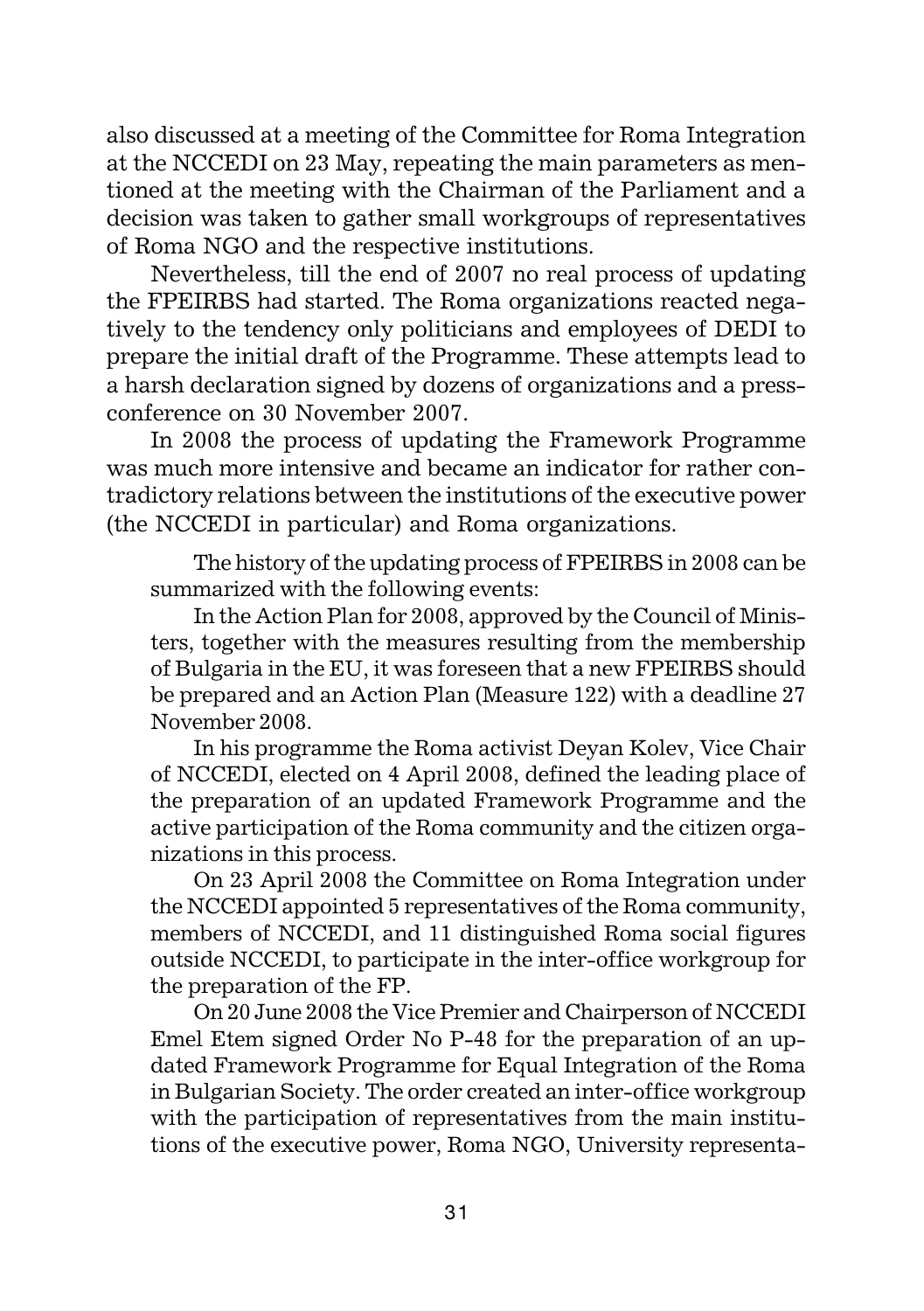tives and independent experts. 16 representatives of Roma organizations and Roma-oriented donor programmes were included in the workgroup. It was prescribed that up to 31 October the drafts of the Framework Programme and the Action Plan for 2009 should be discussed at a meeting of the NCCEDI and up to 15 November – submitted for approval at the Council of Ministers.

The first meeting of the inter-office workgroup for the preparation of the updated Framework Programme was held on 2 July 2008. On 15 and 16 July 2008 there was a second meeting of the inter-office workgroup and meetings within the five subgroups to define the main priority measures in the separate sectors.

From 6 to 11 October 2008 regional discussions on the main principles and positions in the Framework Program for Equal Integration of the Roma in Bulgarian Society were held in the six Bulgarian districts. They were organized by the Directorate on Ethnic and Demographic Issues on the request of Roma NGO-s and the Vice Chair of NCCEDI from the civil organizations quota Deyan Kolev. Over 200 persons – representatives of district/municipal administrations and Roma non-governmental organizations - took part in the discussions.

On 9 December 2008 in Sofia a national meeting was held with the organizations involved in Roma integration under the motto "Strategies for Our Common Future". The forum gathered 120 participants from the whole country, which made it the biggest gathering of the kind for the last 10 years. It was initiated by a large group of Roma activists and organized by Center Amalipe. 88 organizations signed a joint declaration on the main principles to be underlying in the updated version of the Framework Program.

On 20 December 2008 the third meeting of NCCEDI for the year 2008 was held. It was decided that the Framework Program and the Action Plan would be finalized in February and passed at the Council of Ministers in March 2009.

In January 2009 the representatives of the Roma NGO-s participating in the inter-office workgroup prepared and submitted for discussion the whole draft FPEIRBS summarizing the suggestions made by NGO and institutions in 2008.

Immediately after the entry of the draft prepared by the Roma organizations, the Vice Premier and Chairperson of NCCEDI Emel Etem appointed new members of the inter-office workgroup for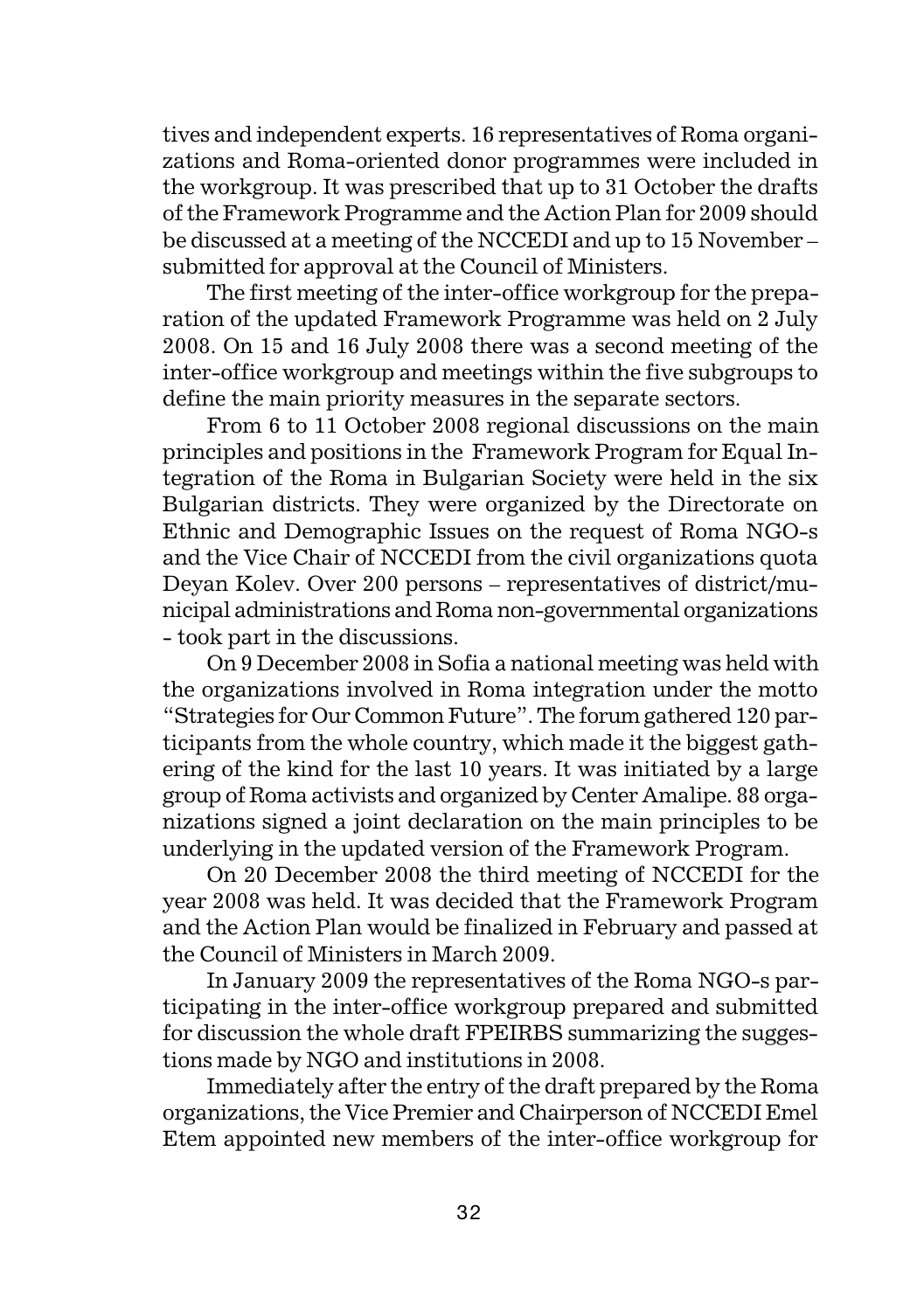Roma integration, as well as new deadlines for entry and approval of the document (Order No Ð-13 of 23 January 2009). Most of the experts of the inter-office workgroup from Roma organizations were dismissed: They were 16 in the old membership, and 4 in the new one (Deyan Kolev, Nikolay Kirilov, Dr. Stefan Panayotov and Assen Kolev); Excluded were Baki Husseinov – National Coordinator of the Decade of Roma Inclusion, Dr. Yosif Nunev – an expert in the sphere of educational integration in the Ministry of Education and Science and imminent public person of Roma origin – was replaced by Assen Petrov, director at the same ministry. The new deadline for entry of the Framework Program at the Council of Ministers was set for the 2 April, and for the Action Plan – 30 April.

The Roma organizations reacted harshly to the new order of the Vice Premier Etem, defining it as an attempt to bring the process back to its very beginning, to minimize the participation of the Roma community and the civil society and to politicize the new document. They boycotted the new workgroup and did not attend its meetings.

Until the end of the analysed period a new FPEIRBS was not accepted.

The reasons for the absolute fiasco of the attempts to update the Framework Program can be evaluated in different ways by the different participants in the process. The Roma organizations, the institutions and the politicians entered with different ideas and expectations and could not find common ground to meet.

The Roma organizations as a whole had discrepant attitude towards the process, at least at the beginning. For part of the organizations (mostly the organizations financed by the Roma Educational Fund) the Framework Program was a document that did not need re-wording. For the rest (Center Amalipe, Association Integro, and dozens of others) it needed an update but not a new composition: just including new topics and principles (e.g. the principle of Roma participation, the inter-cultural exchange, the binding of the EU funds for Bulgaria with the Roma participation, etc.) without breaking with the previous version. These organizations defined with clear parameters their participation in the process of updating the Framework Program: updating, not rewriting; enactment of the document with a Resolution of the Na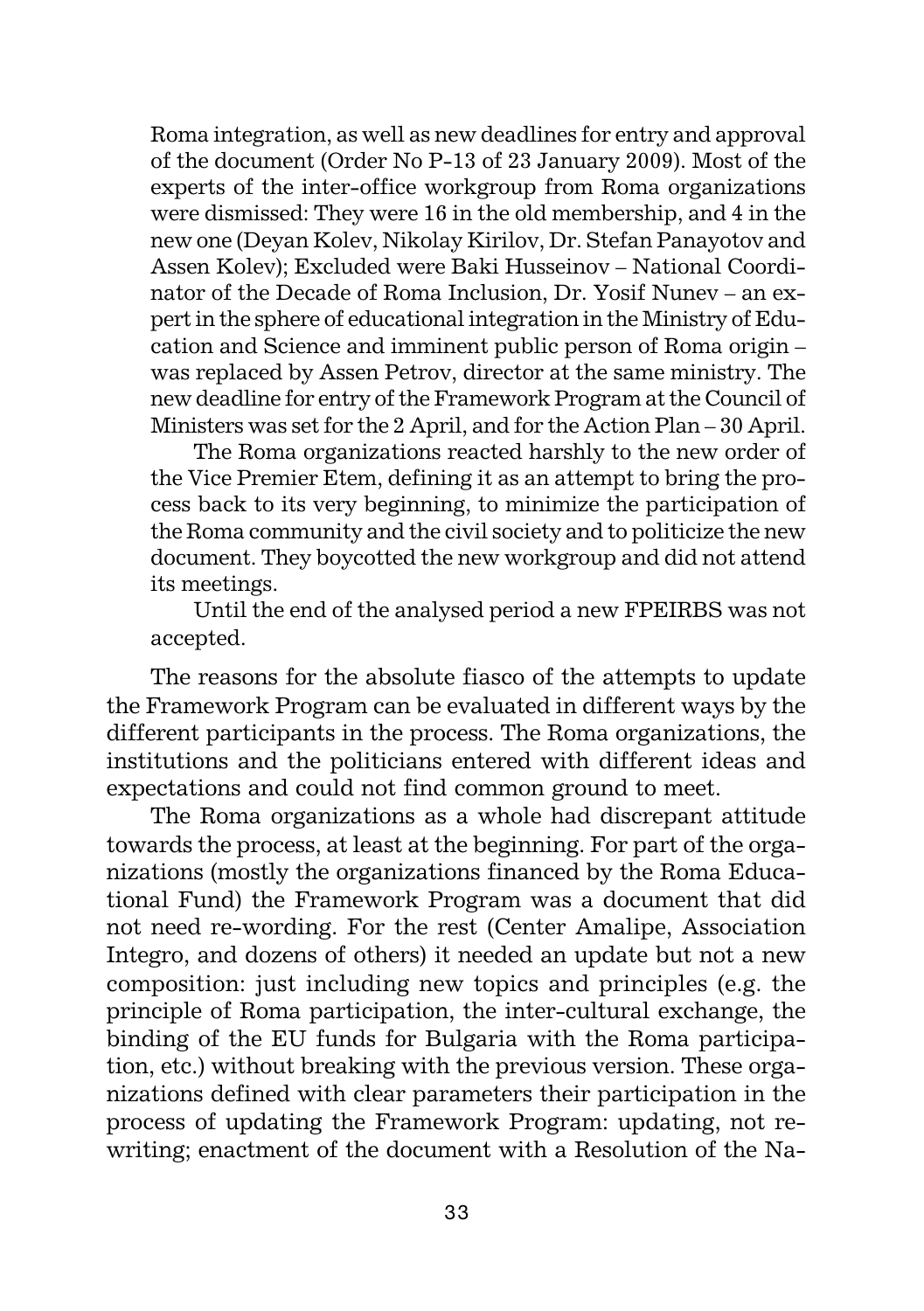tional Assembly; financial allocation from the state budget for the implementation of the document; defining a new administrative framework for the integration process; providing mechanisms to involve the local government in the process; consideration of the Roma issue not as social but as exclusion of an ethnic group<sup>9</sup>. Gradually, this position attracted a wide range of Roma organizations and at the end of 2008 the majority Roma NGO-s actively participated in the process, as evidenced at the National Meeting of Roma Organizations of 9 December 2009.

Some of the politicians participating in the process (most of all the Vice Chair of NCCEDI Miroslav Popov) also defended their positions: re-writing a new Programme, breaking with the rights defending approach of the old one; considering the Roma problem as social; inclusion of the topic of order and security in the Roma quarters, etc. Other important political figures (like the Vice Premier Etem) never stated their position.10 They obviously disagreed on the enactment of the Framework Program by the National Assembly and on the budget allocations for its financing.<sup>11</sup>

Many of the institutions of the executive power were passive during the preparation of the FPEIRBS. Till the end of 2008 only the Ministry of Education had sent their proposals which overlapped with the proposals by the Roma organizations and were included in their first draft of January 2009. The other institutions took part in the work of the inter-office workgroup and in the process at a low administrative level (through experts, not political figures) and did not express clear, straightforward positions.

Although attempts were made to find a common position uniting the points of view of the Roma NGO and the politicians, engaging also the institutions of the executive power, these attempts

<sup>9</sup> *Bulletin of Center Amalipe, issue No 4*, p. 1, 6; *Bulletin of Center Amalipe, issue No, issue 7-8,* p. 7.

<sup>&</sup>lt;sup>10</sup> Although the Vice Premier and Chairperson of NCCEDI Emel Etem appointed herself as a Chairperson of the Inter-Office Workgroup on preparation of the Framework Program, she did not attend a meeting.

 $11$  Similar suggestions were made and more than once entered by Deyan Kolev, Vice Chair of NCCEDI from the civil society quota, but were rejected by the Chairperson Etem.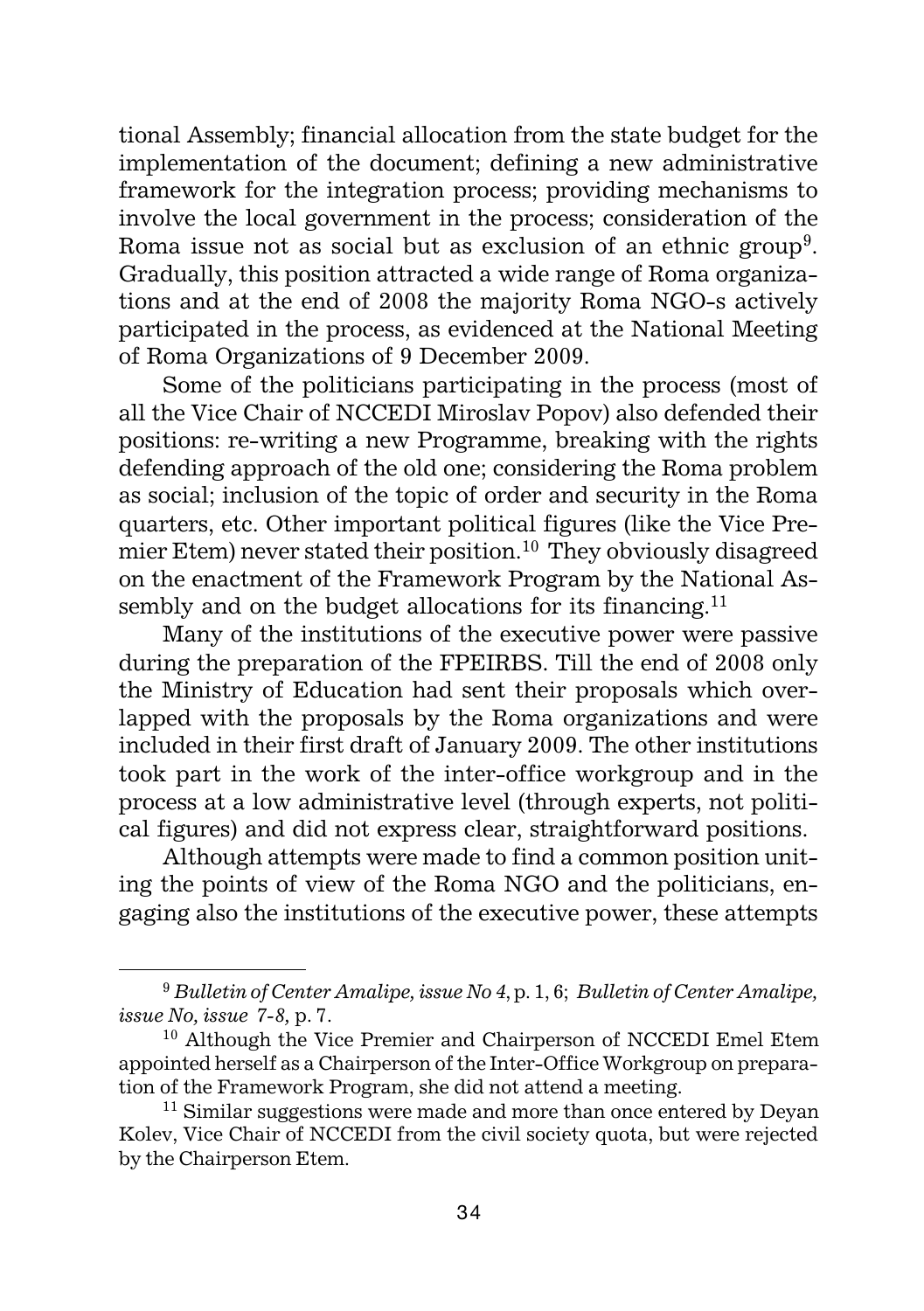failed. Most probably the main reason is the insufficient political will for straightforward actions for Roma integration, provided with funds, administration and mechanisms for Roma participation and involvement of the local government.

In 2008 a process was initiated to update the Action Plan of the Decade of Roma Integration. The main reason was that the Plan approved in 2005 contained specific measures only for 2005 and 2006. At the request of the National Coordinator Baki Husseinov, suggestions by Roma organizations (Association Integro, Center Amalipe) were sent; other organizations shared their ideas during the meeting of the Council for Roma Integration in November 2008. Nevertheless, until the end of the analysed period no update of the Action Plan of the Decade was available.

#### **Main Conclusions**

During the analysed period the Roma integration policies have been implemented within the models – institutional, normative, financial – as inherited from previous years. Attempts were made to improve the institutional and normative framework of the Roma integration process. There have been efforts to change the model of financing the integration policy.

As to the institutional provision, the main efforts were directed towards better coordination between the institutions. Roma nongovernmental organizations attempted to considerably improve the work of NCCEDI: to include it as an active participant in the integration process, to let the Council exercise in reality its coordinative and consulting functions, to guarantee equal participation of the civil sector in its activities. In spite of the efforts, these attempts did not enjoy the collaboration of the political management of the Council, encountered serious opposition from the administration supporting the Council (DEDI) and did not lead to tangible results. At the end of the subject period NCCEDI (and its Secretariat – DEDI) was not efficiently functioning and had exhausted the confidence of the rest of the participants in the integration process and, most of all, of the Roma community.

The National Coordinator of the Decade of Roma Inclusion gained ground as an institution to a great extend duplicating the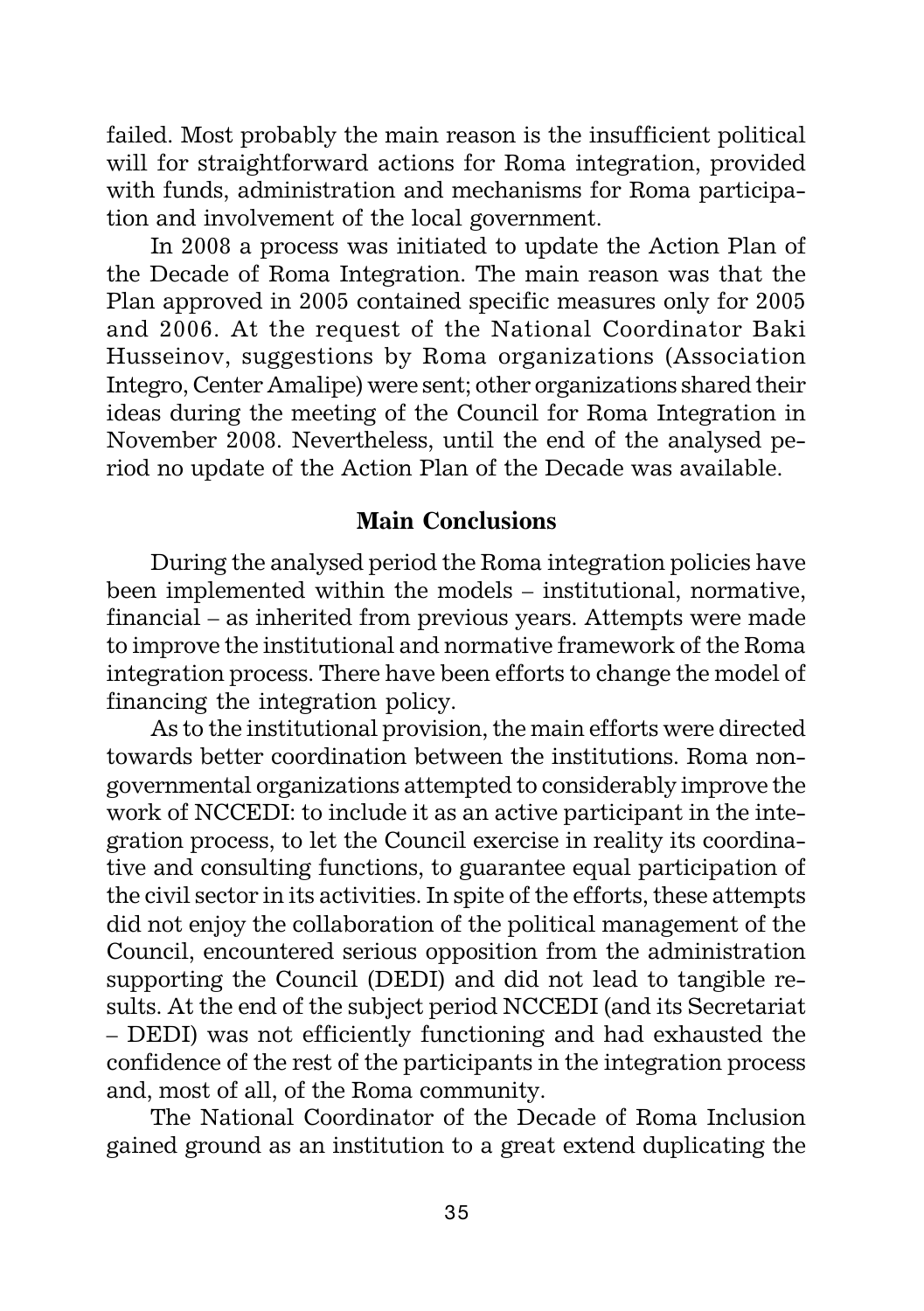functions of NCCEDI. Attempts were made that he played an active coordination role but they did not lead to the expected result. NCDRI's administrative capacity remained small: no secretariat was employed, in 2008 the position of the NC was considerably downgraded (from Vice Minister to Councilor of the Minister). Problems resulted from the fact that the institution was situated in a sector ministry (MLSP), and yet, it was expected to coordinate horizontal policy (including many other ministries). At the end of the subject period NCDRI was not efficiently functioning as a coordinating and consulting body, notwithstanding the efforts and attempts to that effect.

As to the normative framework, attempts were made to update it (especially the Framework Program for Equal Integration of Roma in Bulgarian Society) and strenuous efforts were made in that direction (especially by the Roma organizations and some of the politicians involved in the process). Nevertheless, the attempts failed, disclosing very serious discrepancies in the positions of the different participants in the integration process, as well as weak political will for straightforward actions towards Roma integration.

As to the model of financing the integration policy, some efforts were made by the non-governmental organizations to involve the state budget in the Roma integration but these efforts were inefficient, they did not enjoy collaboration from the institutions of the executive power and did not lead to the expected result. Much more efficient were the efforts (again initiated by NGO) for allocation of financial resources from the European Funds for the process of Roma integration, and especially from the Operational Programme Human Resources Development. Yet these could not compensate the lack of financing from the state budget necessary for a large-scale multiple process like the Roma integration.

The analysed period indicated the exhausted capacities of the institutional and normative models for implementation of Roma integration policies, as well as the groundlessness / insufficiency of the model for financing these policies. The options for improvement of these models were exhausted and the attempts in this direction failed. At the end of the period the need to change the models was clearly evident.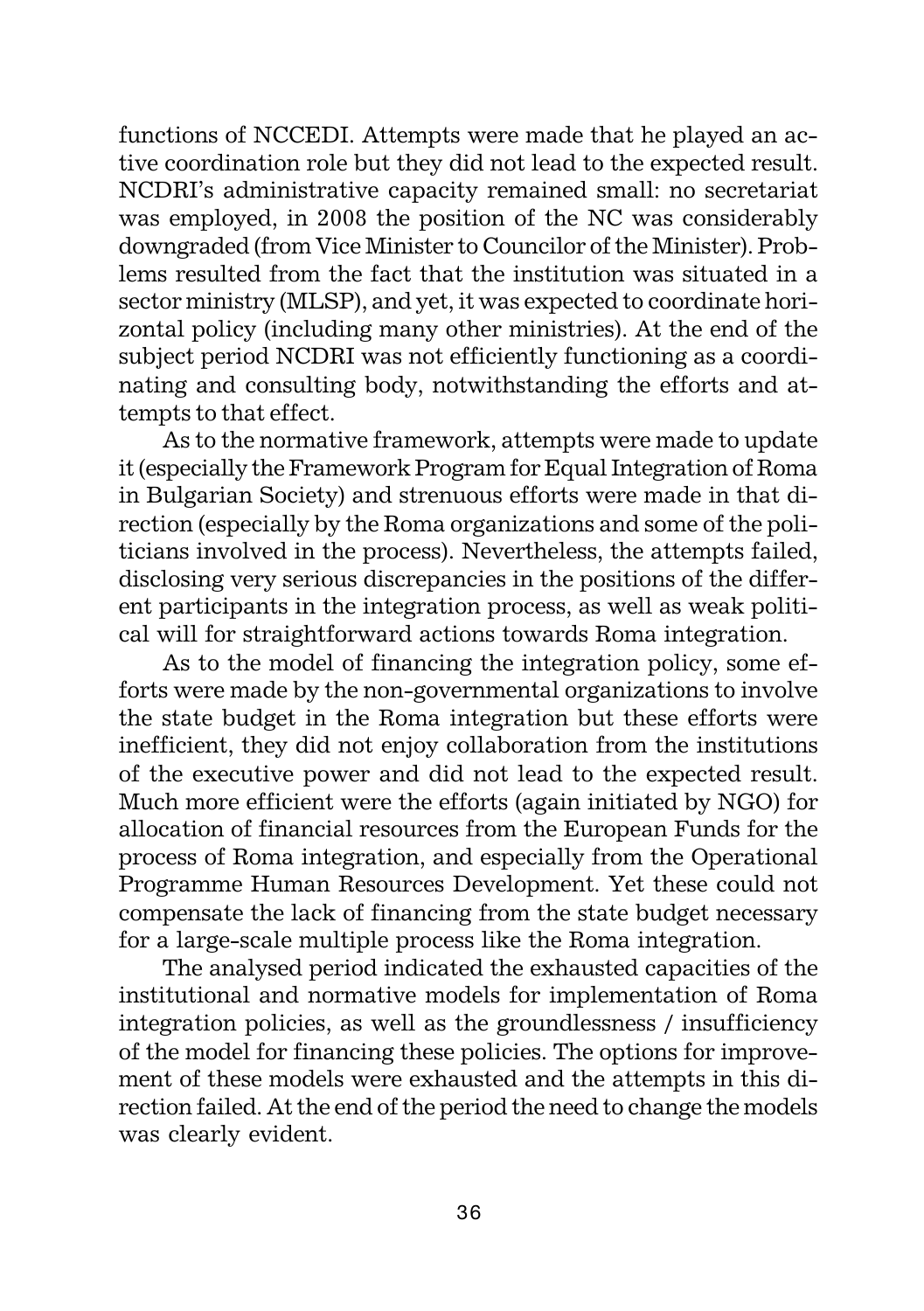## **Roma Educational Integration in 2007 and 2008**

In 2007 and 2008 the educational system in Bulgaria underwent through dynamic and stormy changes. The system for financing of the school network was radically changed through the introduction of the delegated budgets in all schools, the definition of unified expenditure standards for the allowance per student and the decreased opportunities for municipalities to re-distribute money among various schools. Hundreds of schools were closed down, this process expanding unprecedentedly in Bulgarian history. Part of the measures foreseen in the National Programme for the Development of School Education and Pre-School Training were gradually introduced: differentiated remuneration for teachers, application of external evaluation system, introduction of state maturity exams, etc. All these measures to the opinion of most educational experts were absolutely imperative and have positive nature. A complete Law on School Training was prepared. The social tension in the educational sphere – characteristic for every system undergoing changes – grew into a grand national strike which went on for more than a month (October 2007).

These serious reforms went on in the conditions of an overall economic upsurge and were generally well provided for. Although the percentage for education in the gross national product was not increased considerably and remained one of the lowest in EU, the Ministry of Education and Science managed to spare a serious budget for the implementation of national programmes in support of the planned reforms: BGN 171 million in 2007 and 221 million in 2008. Another important factor supporting the reform in the Bulgarian education was the approval and initiation of the Operational Programme Human Resources Development.

The programme distributed a solid financial resource from the European Social Fund in the spheres of employment, social ser-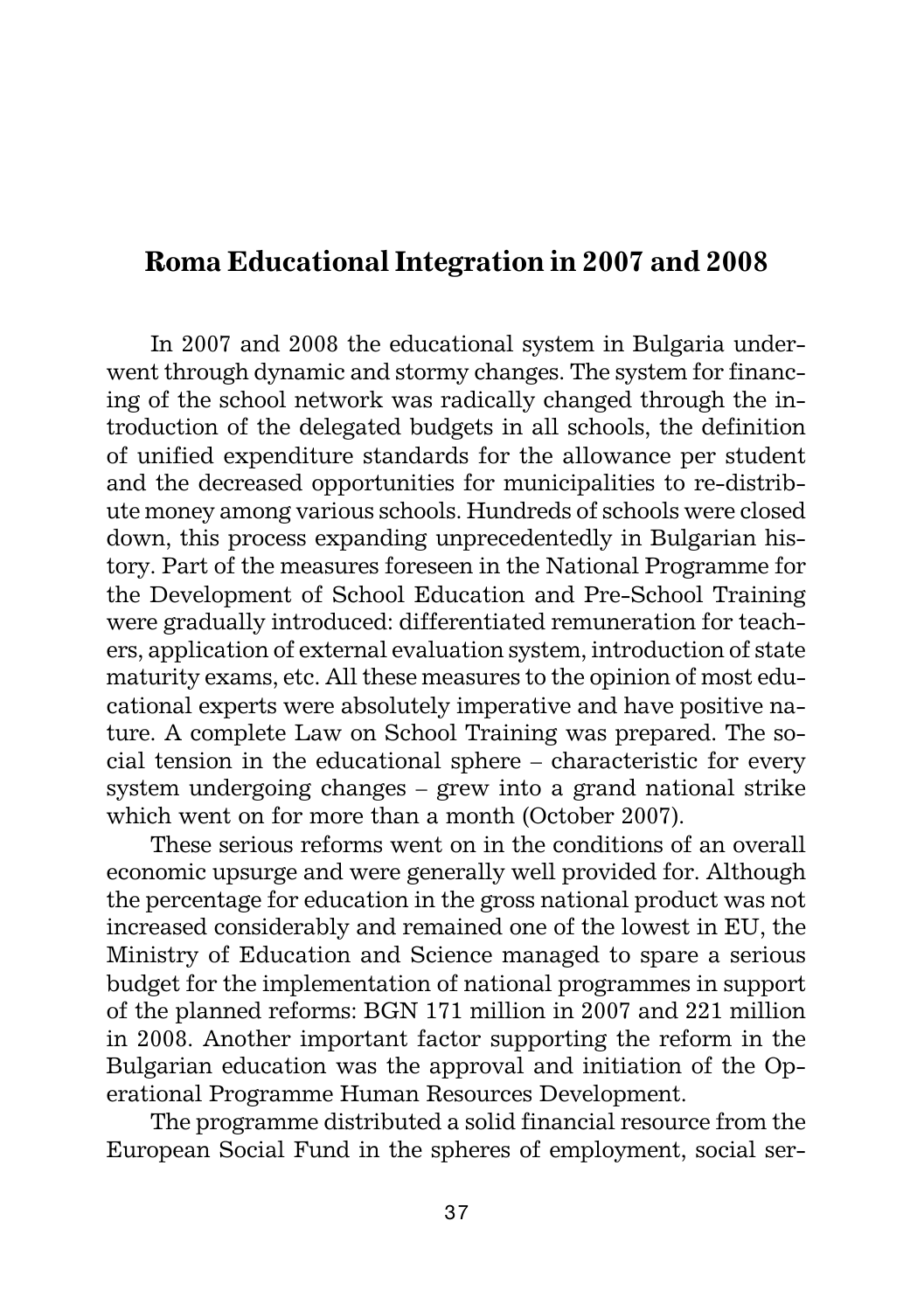vices and education, and the Ministry of Education and Science was identified as an Intermediate Body on two priority axes (Resolution of the Council of Ministers 965/16.12.2005). This allowed the Ministry to allocate Euro 437 million for the period 2007 – 2013 under various priority measures related to the improvement of the quality of education and access to education. In July 2007 the first schemes started to finance projects under this programme, 4 of them in the sphere of education.

At the same time these two years did not end up with serious changes and considerable progress in the process of educational integration of Roma children. What was mentioned in the previous monitoring report is still valid: low level of political will for straightforward actions for Roma educational intervention; attitude towards the minority integration as a supplementary (and insignificant) task aside of the whole process of modernization of the Bulgarian society; perfunctory implementation (in fact, almost complete lack of straightforward implementation) of the Strategy for Educational Integration of Children and Students from the Ethnic Minorities.<sup>1</sup> Indicative is the fact that none of the national programmes through which the Ministry of Education and Science allocated funds for the planned reforms targeted educational integration of children and students from ethnic minorities. The implementation of the SEICSEM and the whole process of Roma educational integration was directed mainly to the resources of OP Human Resources Development and to the rather limited resources of the Center for Educational Integration of Children and Students from Ethnic Minorities. All that contrasted with the efforts for educational integration of another vulnerable group – the children with physical and/or mental deficiency (the so called "children with special educational needs (SEN)"): the presence of real political will for integration of children with SEN in the public schools was evident and resulted in explicit actions supported by financial and human resource, which lead to achieving more or less doubtless positive results.

<sup>1</sup> See: Center Amalipe, *Annual Report about the Implementation of the Policies for Roma Integration in Bulgaria, 2006*. V. Tarnovo: Astarta, 2007, p. 78-108.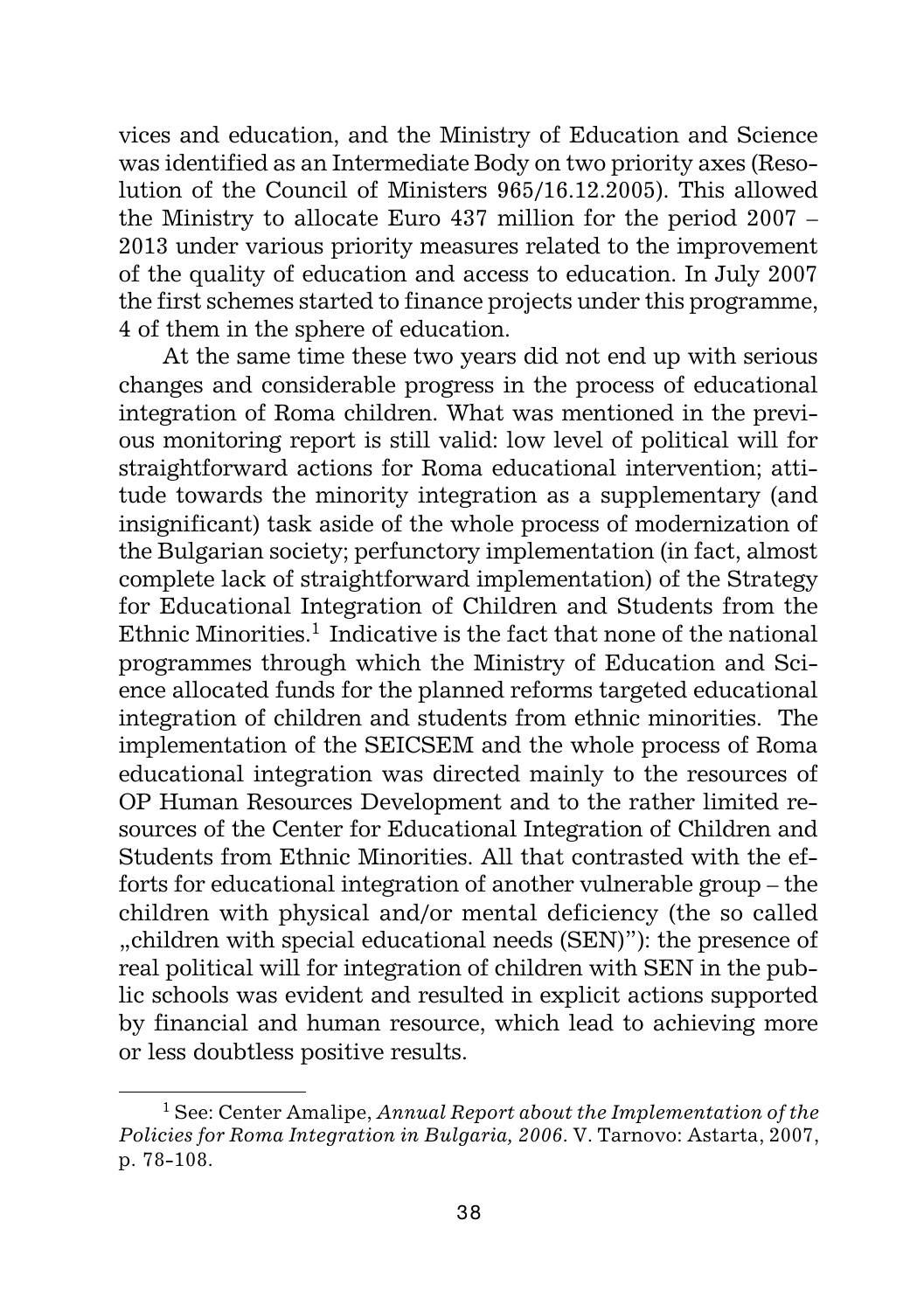#### **Context**

The Roma population in Bulgaria has an extremely poor educational status, considerably worse than the country's average.<sup>2</sup> This fact has been officially recognized by the Bulgarian institutions. For instance, it is mentioned under OP Human Resources Development that "Educational disproportions have strong ethnic features… As an example, pre-school training covers 54% of the Bulgarian children, 38% of the Turkish children, and 12% of the Roma children. 22.6% of the Bulgarians, 55% of the Turks and 46.2% of the Roma population have completed only primary education. The Bulgarians with secondary education are 54%, Turks – 24%, while Roma – 7.8% out of the total number of the respective groups.... The data on higher education is quite indicative. About 23.5% of the Bulgarians have graduated universities, compared to 2.7% of the Turks and about 0.2 to 0.4% of the Roma. The share of those who have not passed even the earliest grade of the primary education is disturbing: for the Bulgarians it is close to the zero, for the Turks – 5.6%, whereas for the Roma it is 20.5%. The majority of these people is completely illiterate."3

Although the Roma population in Bulgaria is – by official statistics – 4,8 % of the whole population (based on the data from census 2001, but many researchers state that the percentage corresponding to the real situation is twice as much), the Roma children in the Bulgarian educational system represent a considerably smaller group of students, both in number and per cent. According to the data of the Ministry of Education and Science, the general distribution by ethnic appurtenance of the students from 1<sup>st</sup> to 13<sup>th</sup> grade in the country is the following:

<sup>2</sup> Center Amalipe, *Annual Report about the Implementation of the Policies for Roma Integration in Bulgaria, 2006*. Veliko Tarnovo: Astarta, 2007, p. 79–80.

<sup>3</sup> *Operational Programme Human Resources Development*, 2007, p. 25– 26. Available at: http://eufunds.bg/en/page/11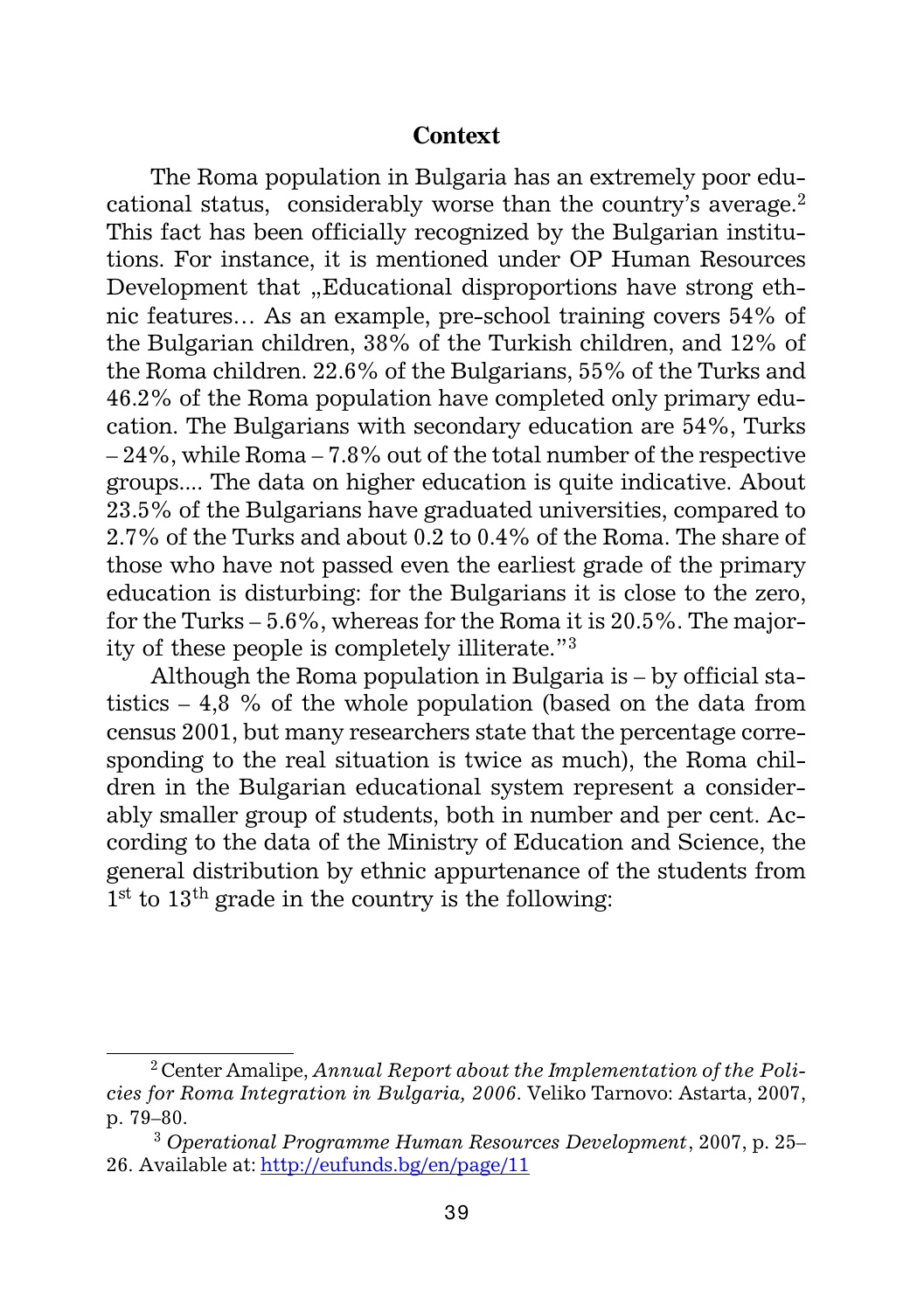| 75,48 %   | Bulgarian students |
|-----------|--------------------|
| 13,53%    | Roma students      |
| 9,53%     | Turkish students   |
| 1.44 $\%$ | other              |

**Distribution of students by ethnic background**

The fact that this proportion varies considerably between the different educational levels is indicative and rather disturbing. For instance, as per the data of the Regional Education Inspectorates, in almost all the administrative districts the share of the Roma pupils in first grade is about 20% of all children of mandatory school age<sup>4</sup>. In some districts like Montana, Haskovo and Sliven the Roma pupils are over 40%, and in districts like Vidin, Vratsa, Pazardzhik and Yambol they exceed 30%. This percentage reduces drastically, the higher the stages and the degrees of education. The number of the students of Roma origin drops down in every subsequent level and thus in the secondary school it is seven times lower than that of the primary school. This is not due to increased birth rate during the last years but to the high percentage of Roma dropouts: of every one hundred Roma pupils in their first year at the elementary, only 14 get through to the secondary school and there not many of them stay until graduation. On the other hand, according to the data from the Ministry of Education and Science, practically every Bulgarian and Turkish first-year pupil reaches to the secondary school level.

*Table 2*

| <b>Educational Level</b> | Ethnic Appurtenance |      |      |       |  |
|--------------------------|---------------------|------|------|-------|--|
|                          | Bulgarians Turks    |      | Roma | Other |  |
| Elementary               | 65.3                | 9.95 | 22,6 | 2.16  |  |
| Junior High School       | 69.7                |      | 16,8 | 2,45  |  |
| High School              | 88.0                | 8.2  | 3.41 | 1.78  |  |

# **Distribution of students by educational level and ethnic appurtenance**

4 This term refers to children from 7 to 16 years of age who – under the Constitution of the Republic of Bulgaria – should obligatorily be trained at the schools within the system of public education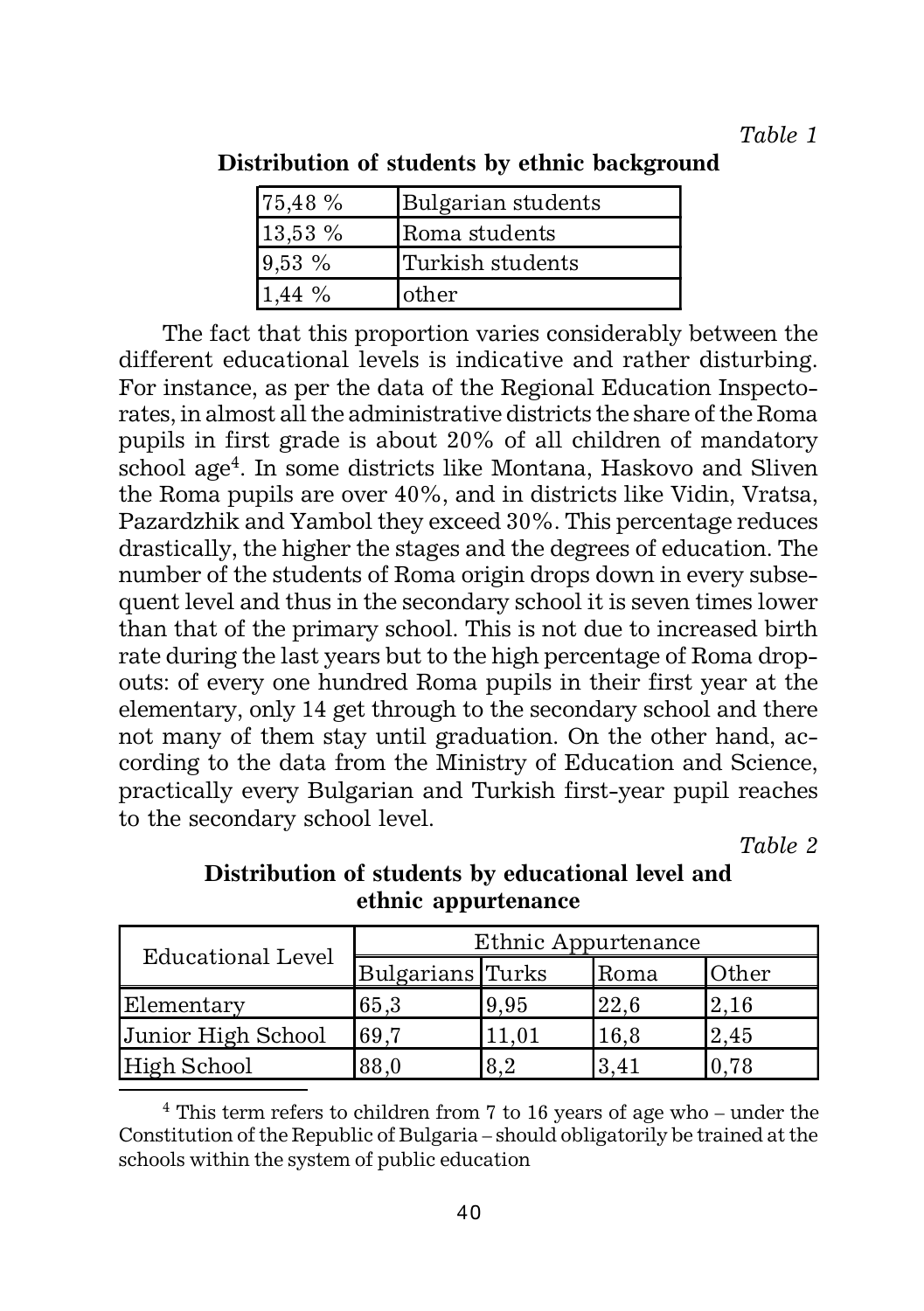The numbers described above clearly point out one of the main problems encountered by the educational integration of Roma children – the high rate of dropouts and not included in the school system. This problem deepened considerably in 2008. During the previous years the so called 'net coefficient of enrolment' in primary school was near  $100\%$ <sup>5</sup> – i.e. practically all children from 1<sup>st</sup> to 4th grade were enrolled in school, whereas in 2008 – as per the data of the National Statistics – this coefficient went down to the unprecedented value of 94,6%. That is to say nearly 15 000 children happened to be out of school even at the lowest level! The coefficient is markedly lower in the junior high school – only 81%. Such small coefficients Bulgaria has not had even during the mid 1990-s (the heaviest years of the transition period). Most probably this deep crisis in the inclusion of pupils is due to the intensive top-speed close down of hundreds of schools in the rural regions – a hypothesis stated by competent educational experts<sup>6</sup> which we are going to explain below.

Other serious problems encountered by the educational integration of Roma children are the practical lack of intercultural education, the segregation of a huge percentage of Roma students in *de facto* "Roma" schools or classes, the low quality of education in the rural schools with predominant Roma students (as well as in the segregated schools), the enrolment of normally developed Roma children in Auxiliary Schools, etc. These problems were described in details in the previous monitoring report<sup>7</sup>, the only tangible change now refers to the enrolment of normally developed Roma children in Auxiliary Schools. In 2008 this practice was considerably reduced (although not completely eradicated) as a result of changed procedure of directing children to Auxiliary Schools. As mentioned above, with reference to the integration of

<sup>5</sup> *Operational Programme Human Resources Development*, 2007*,* p. 26.

 $6$ Boyan Zahariev, "Otpadashtite uchenitzi – visokata tzena na reformata" ("The dropout students – the high price of the reform"). In: *Sega* newspaper, 20.07. 2009. Available at:

http://www.segabg.com/online/new/articlenew.asp?issueid= 3898&sectionId=28&id=0001301

<sup>7</sup> Center Amalipe, *Annual Report on the Implementation of Policies...*, p. 79–80.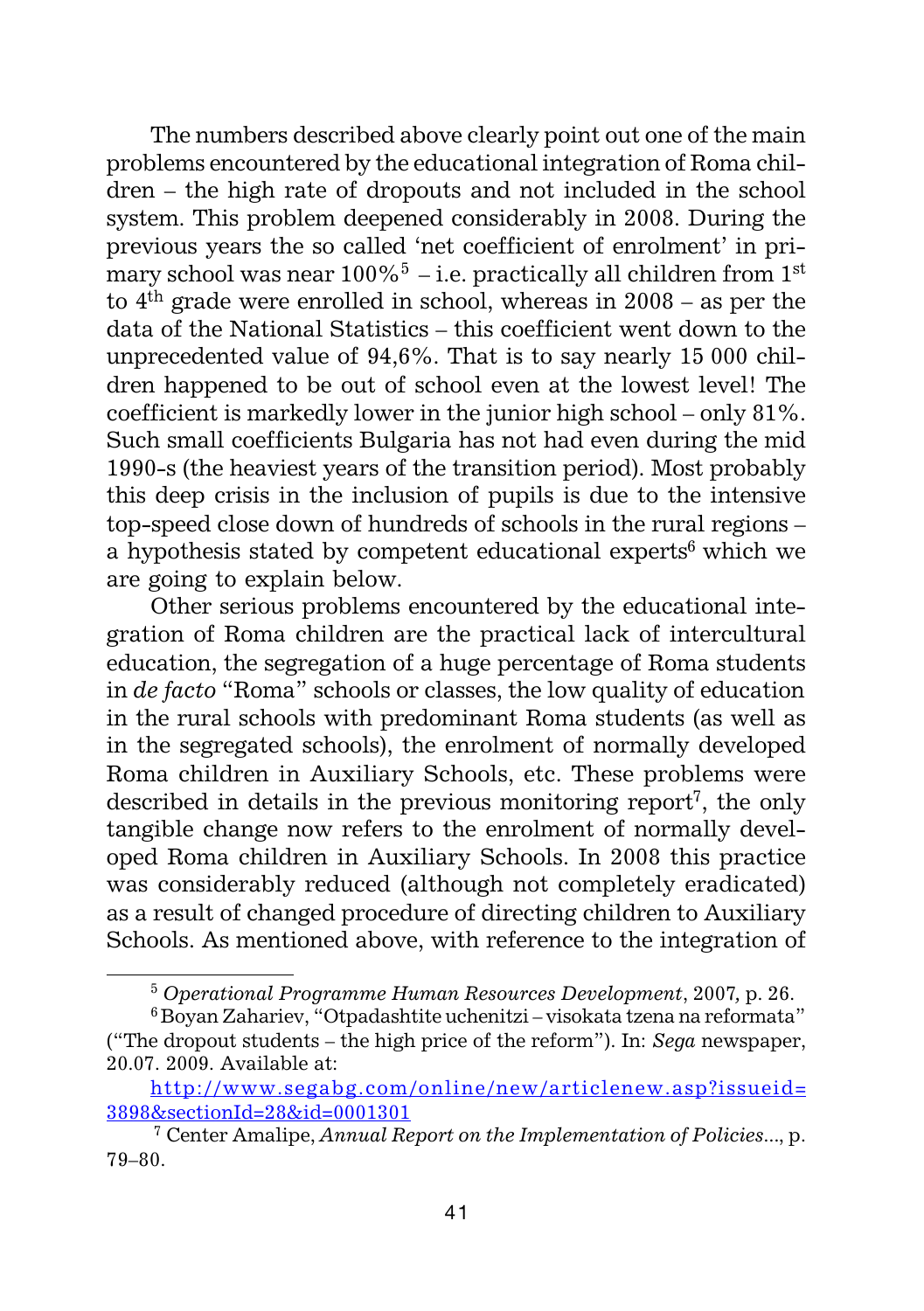children from the so called 'auxiliary schools' the Ministry of Education and Science took successful steps and this had a beneficial effect to reduce the "influx" of Roma children enrolled in auxiliary schools for social reasons. The remaining problems have been valid, acute and pressing, during the period in question.

#### *Institutional Framework*

The Ministry of Education and Science was the main institution at the national level expected to work for the improved access to education and for the quality of education as a whole. In particular, MES was the main institution whose authorities covered the educational integration of Roma children. During the subject period 19 Directorates were functioning in the Ministry. One of them – Educational Environment and Integration – had the authority on the integration of Roma children. It included 3 departments. One of them – Integration through Intercultural Education and Upbringing – was responsible for the educational integration of children from the minorities. It was the smallest department – only two experts and a chief officer worked there, which was absolutely insufficient for the needs of the integration process. Despite the expectations for employment of new specialists of Roma origin in the department, this did not happen (since 2001 one of the most imminent Roma educational experts has been working there).

MES has its regional structures – the Regional Education Inspectorates – in every district and in the city of Sofia. Their administrative capacity for implementation of integration policies for Roma students during the subject period remained relatively low. No REI had an expert working mainly on the integration of children from the minorities. The experts on educational integration appointed in 2006 had the authority only to support the integration of children with SEN and did not work on the implementation of SEICSEM. Formally, in every REI there was an expert whose obligations included also integration of children from the minorities (April 2006), but as mentioned in the previous monitoring report, the effectiveness of this measure could not be overestimated. All of them were experts whose main responsibilities remained different from the issue of Roma educational integration –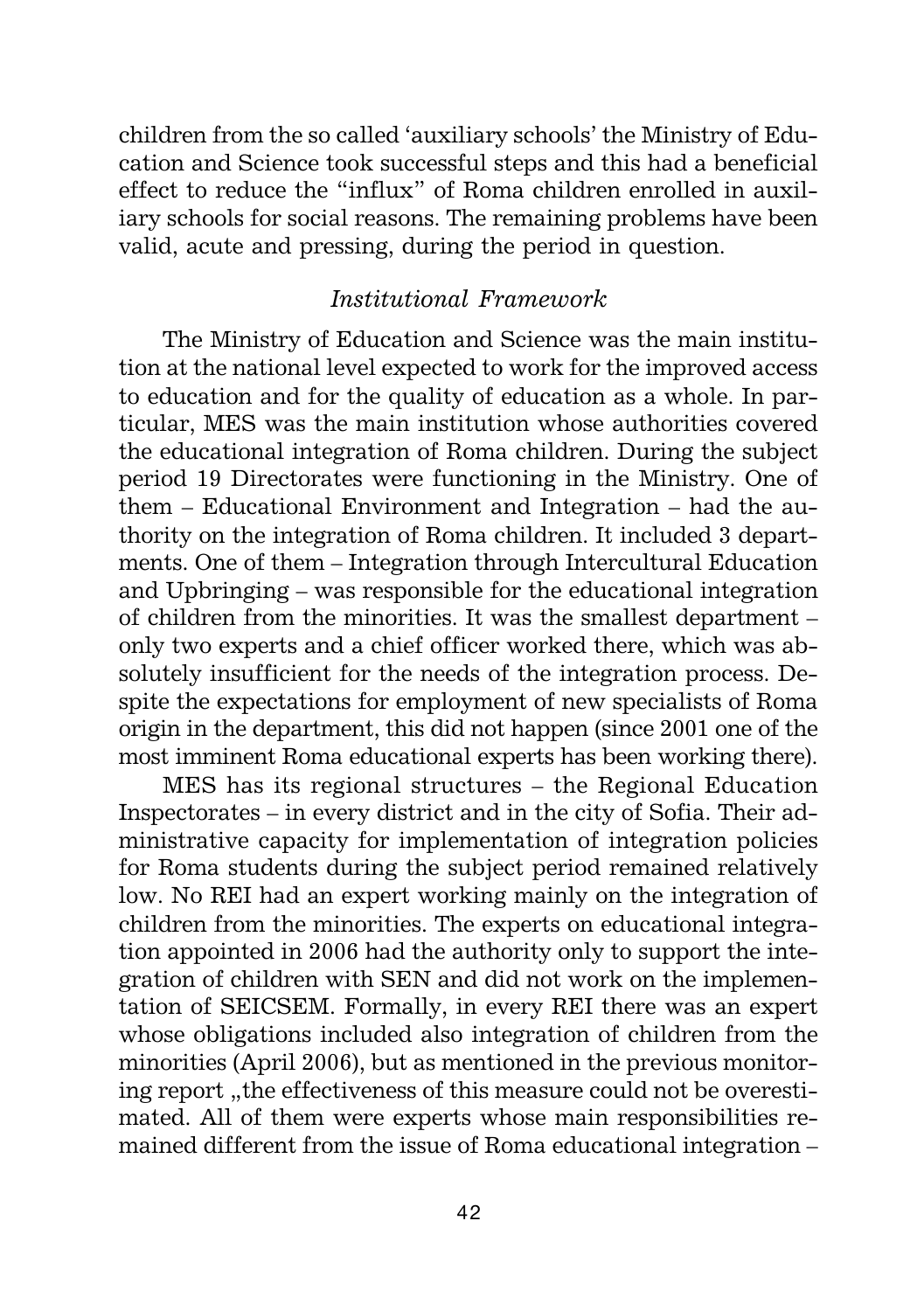elementary education, arts, history, mother tongue, integrated education (i.e. integration of children with special needs), etc. The implementation of SEI was an additional ("extra") task for them. Most of them were overburdened with different responsibilities and it was hardly to expect that they would leave a lot of time and efforts for SEI implementation."8

Government Decree No 4/11.01.2005 made provisions for the creation of a Center for Educational Integration of Children and Students from Ethnic Minorities (CEICSEM) under MES, as a second level spending unit for the implementation of the Strategy for Educational Integration of Children and Students from Ethnic Minorities (SEICSEM). During the subject period CEICSEM started its activity, analysed below. This strengthened the administrative infrastructure to implement the integration policy. The Center is a very specific administrative unit between the ordinary state administration and the donor structure, which gives it limited opportunities for definition of policies and real role in their implementation.

In the light of the above, it is clear that the institutional frame at national and local levels was insufficient for the implementation of a profound integration policy: small department at the national level and lack of experts in the regional structures. The missing political will for straightforward integration actions predefined the impossibility for change of the situation. The establishment of the CEICSEM, as well as with the commencement of measure 4.1 under OP Human Resources Development placed the beginning of an alternative model for integration policy realization. Within this model, the application of SEICSEM, as well as the implementation of policies for Roma educational integration as a whole, is not assigned to the MES and its structures but to the municipalities. MES's role in this model is to allocate financial stimuli for the implementation of the integration policy and to supervise the quality of this implementation. It is difficult to judge whether this model was implemented consciously or its application happened because of the low/missing political will to engage MES with the integra-

<sup>8</sup> Center Amalipe, *Annual Report about the Implementation of the Policies...*, p. 91.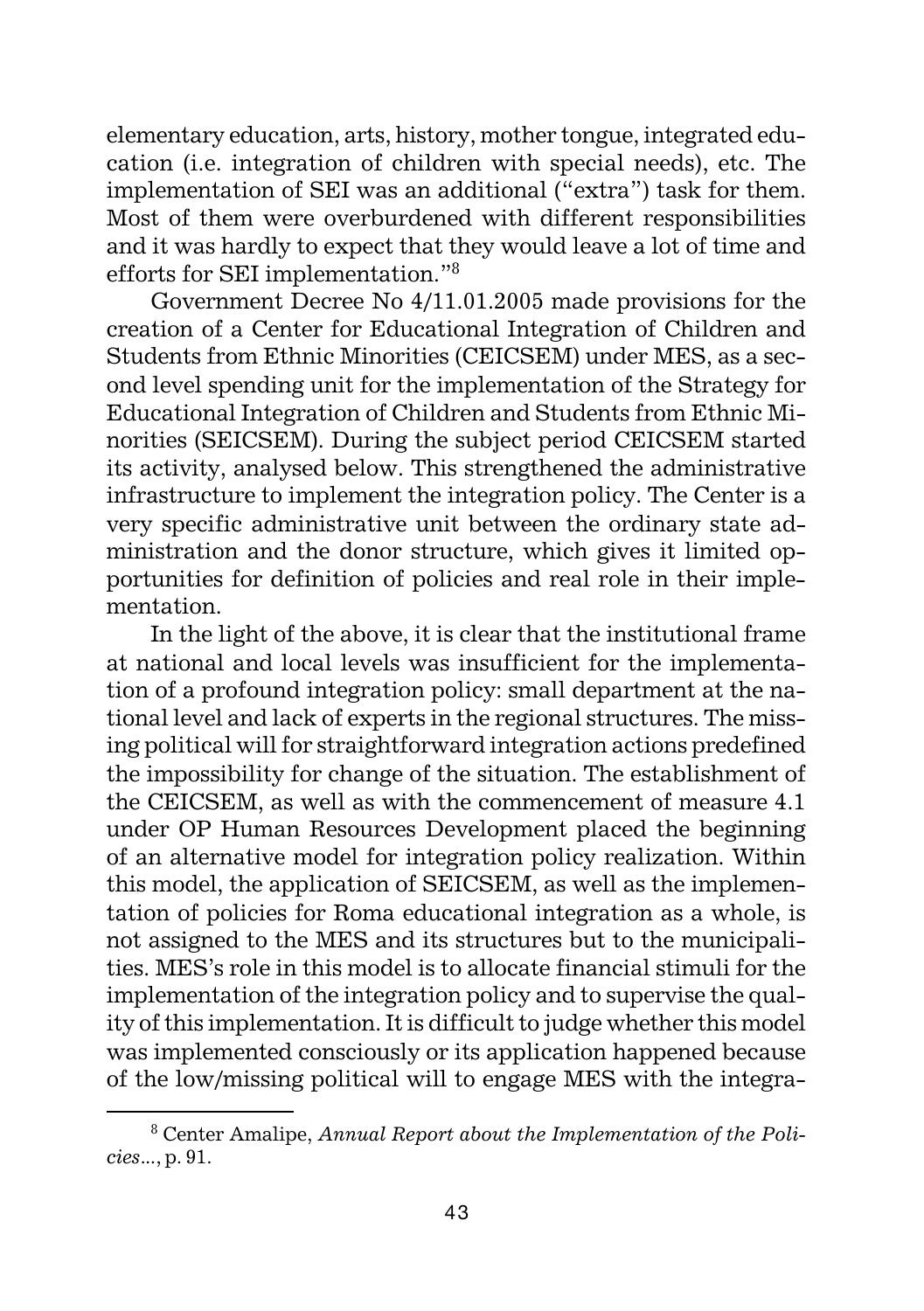tion policy and the need to start executing OP HRD and CEICSEM. Nevertheless, the described new model is a fact – at least partially – and will be analysed below.

During the subject period two other institutions managed activities related to the Roma educational integration. The Ministry of Labour and Social Policy continued implementing the National Programme for Literacy and Qualification of Roma People within the National Action Plan on Employment. Notwithstanding the weaknesses of this programme (connected mostly with the fact that those who have completed the "literacy" module do not obtain a certificate for finished school level, which makes it impossible to include them in module "vocational qualification"9), it was the only initiative to overcome illiteracy among nearly 20% of the Roma. MES did not fulfill activities in this direction during the subject period.

MLSP managed the biggest component of the National Programme for Fuller Enrolment of Pupils in Mandatory School Age. This programme, approved by the Bulgarian Parliament in 2005, contained most of all social and administrative measures directed towards dropout prevention and bringing pupils back to school. MLSP managed the biggest element in the Programme: giveaway breakfast for pupils from first to fourth grade. During the analysed period this component – rather debatable from the point of view of its efficiency – was implemented through greater decentralization.

Although the said quasi educational activities, directed or implemented by the MLSP, did not claim to formulate Roma educational integration policy, their scope contributed to an alarming tendency: shifting the emphasis from educational to social and administrative measures. MES's passive behavior to a great extend facilitated this shift.

Another institution managing educational integration actions during the subject period was the National Council for Cooperation on Ethnic and Demographic Issues and its Secretariat – the Directorate on Ethnic and Demographic Issues. NCCEDI was a Project Implementation Unit on three projects under the PHARE

<sup>9</sup> See analysis of the programme in: Center Amalipe, *Annual Report about the Implementation of the Policies...*, p.50-60.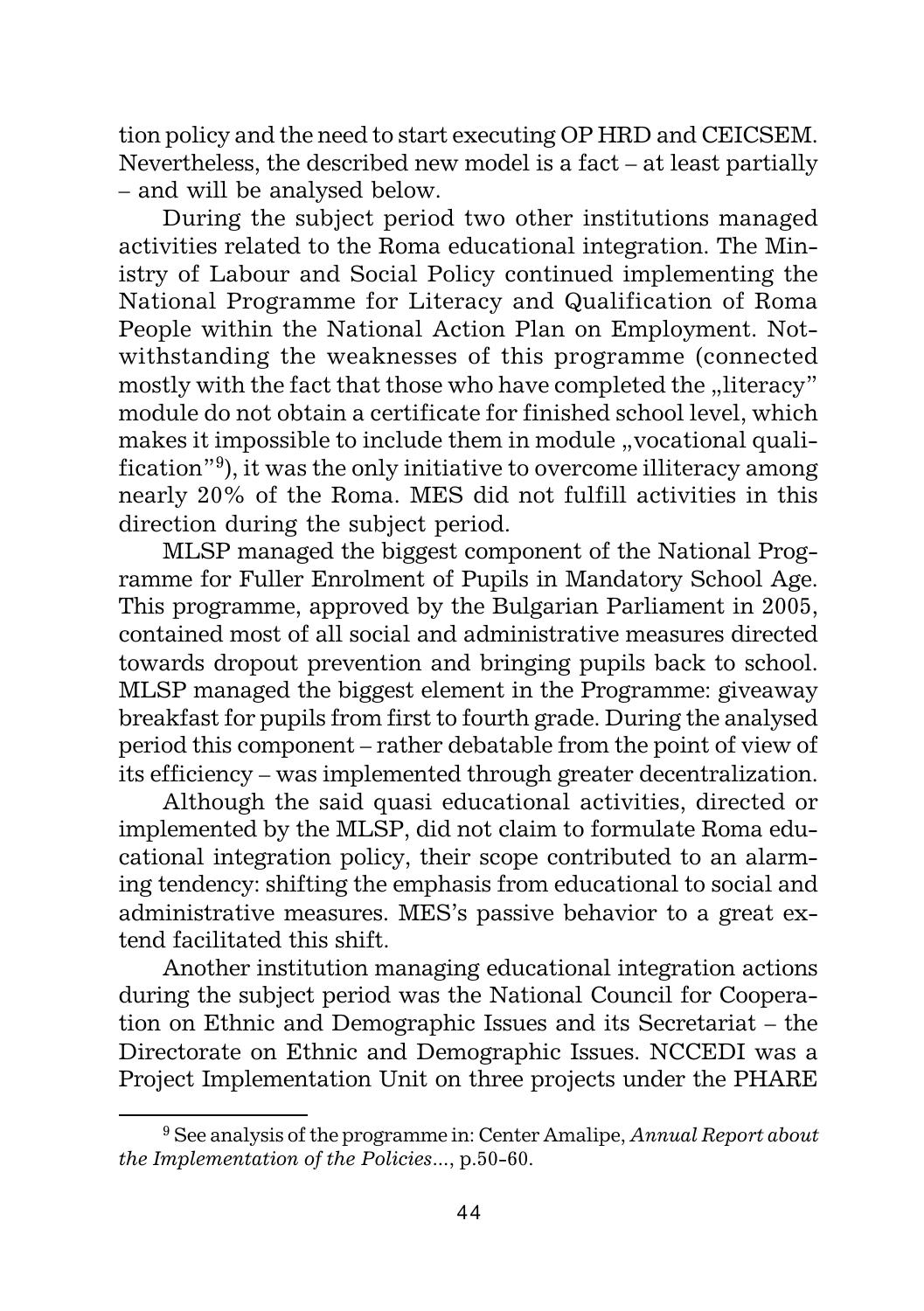programme, aiming to support the implementation of SEICSEM. NCCEDI's and DEDI's role in these projects was mostly technical. The political priorities of the said projects were defined before 2006 by the MES, while NCCEDI and DEDI were supposed to provide technical assistance and to monitor their implementation.

#### *Normative Frame*

During the subject period the normative frame for execution of the integration policy was not changed and did not differ from the one described in the previous monitoring report. Main documents in it were the Strategy for Educational Integration of Children and Students from Ethnic Minorities (SEICSEM) and the National Programme for the Development of School Education and Pre-school Upbringing and Preparation (2006 – 2015). During the subject period the Operational Programme Human Resources Development was approved, also containing important texts related to the educational integration of Roma children.

SEICSEM was enacted by a Resolution of the Minister of Education and Science of 11.06.2004. It defines common objectives referring to education and integration of children and students of ethnic minorities, and namely: to guarantee the right for equal access to quality education; to preserve and develop the cultural identity of children and students of ethnic minorities; to create conditions for successful socialization of children and youth from the ethnic minorities; to transform the cultural diversity into a source of and a factor for mutual knowledge and spiritual development of the young; to provide appropriate social and psychological climate for the accomplishment of the strategy. The document contains also priority objectives concerning each of the big minorities in Bulgaria. As to Roma, these objectives concern the desegregation of the Roma quarter schools, introduction of intercultural education and guaranteed access to quality education. In June 2005 the Minister of Education and Science signed a five-year Action Plan for the Strategy implementation.

The Action Plan (as well as the Strategy itself) was based on the idea that the financing needed for the implementation of the Strategy was not going to be provided by the republican budget through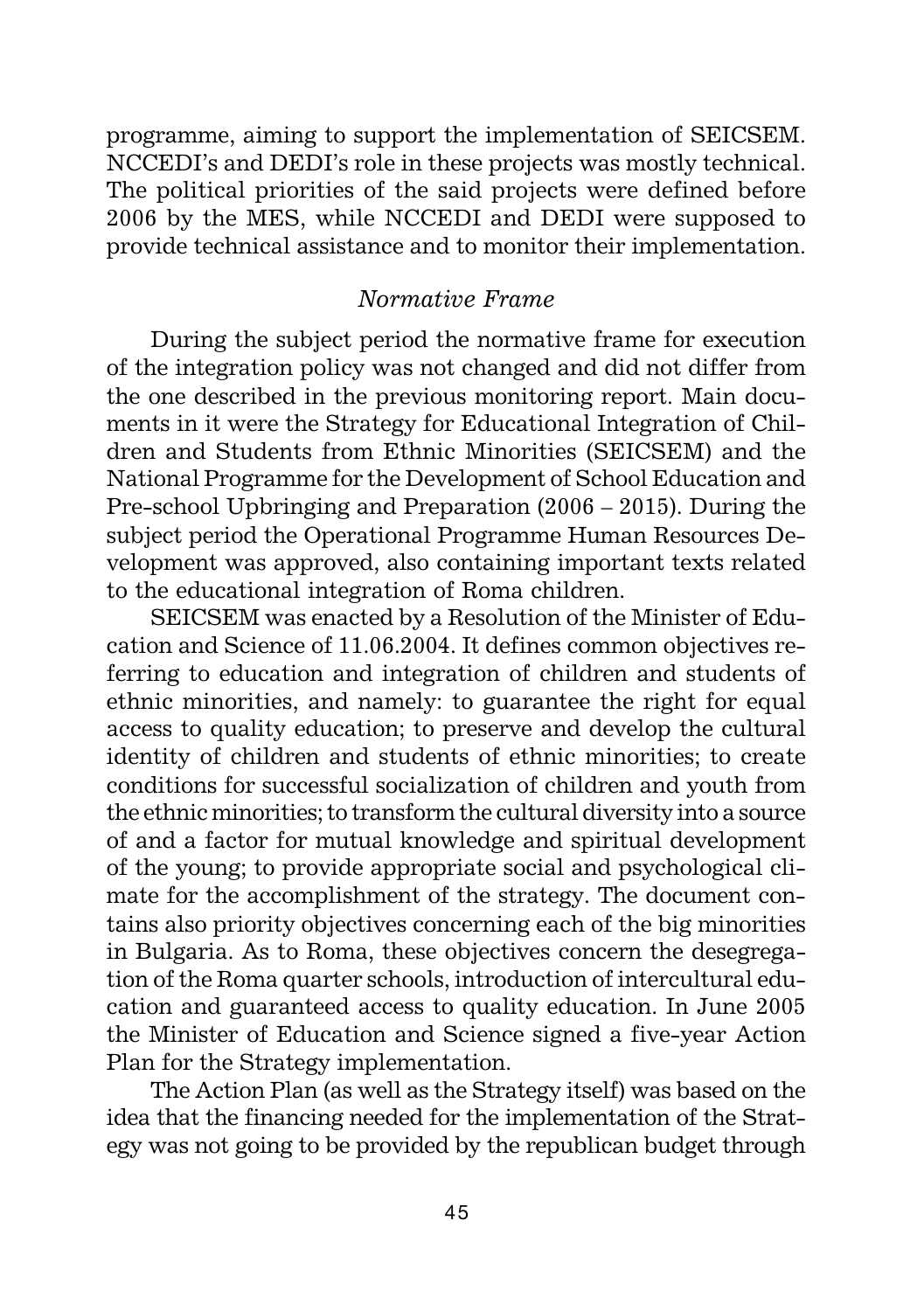a special subsidy but was going to be supplied by a specially established Center for Educational Integration of Children and Students from the Ethnic Minorities that would accumulate funds from external donors with some "supplementary funding from the Republican Budget."10 In compliance, the Council of Ministers approved Decree No 4/11.01.2005 for the establishment of CEICSEM.

During the reported period the SEICSEM was not annulled but the actions for its implementation were very limited. Nothing of the Strategy was included in the draft Law on School Education prepared by the MES. A national programme on the implementation of the SEICSEM was not adopted, like the national programmes through which many of the educational reforms proposed in 2007 and 2008 were realized. SEICSEM was the basis of the three-year programme of CEICSEM and its performance was assigned only to the Center.

The National Programme for the Development of School Education and Pre-school Upbringing and Preparation (2006 – 2015) was approved with Resolution of the National Assembly dated 7 June 2006, the text of the programme was not prepared by the MES. The programme itself was a strategic document trying to formulate the development of the Bulgarian education for a relatively extensive period. In 2007 and 2008 it regulated the main actions of the MES. The document placed two main objectives: quality education and access to education. In compliance, a number of specific measures were foreseen in order to achieve each objective.

As to the Roma educational integration, the Programme represented a serious retreat from the SEICSEM. In fact, the National Programme did not create a reliable base for straightforward integration policy and did not in any way acknowledge the existence of SEICSEM. None of the measures in the Programme to increase the quality of education can be related to the Roma educational integration. Roma children were partially included in some of the

 $10$  Initially the idea in 2003–2004 when the Strategy was under preparation, provided for the establishment of an Educational Integration Fund as an independent legal entity. The draft law on the establishment of such a fund was rejected immediately at the first hearing by the National Assembly on 6 October 2004.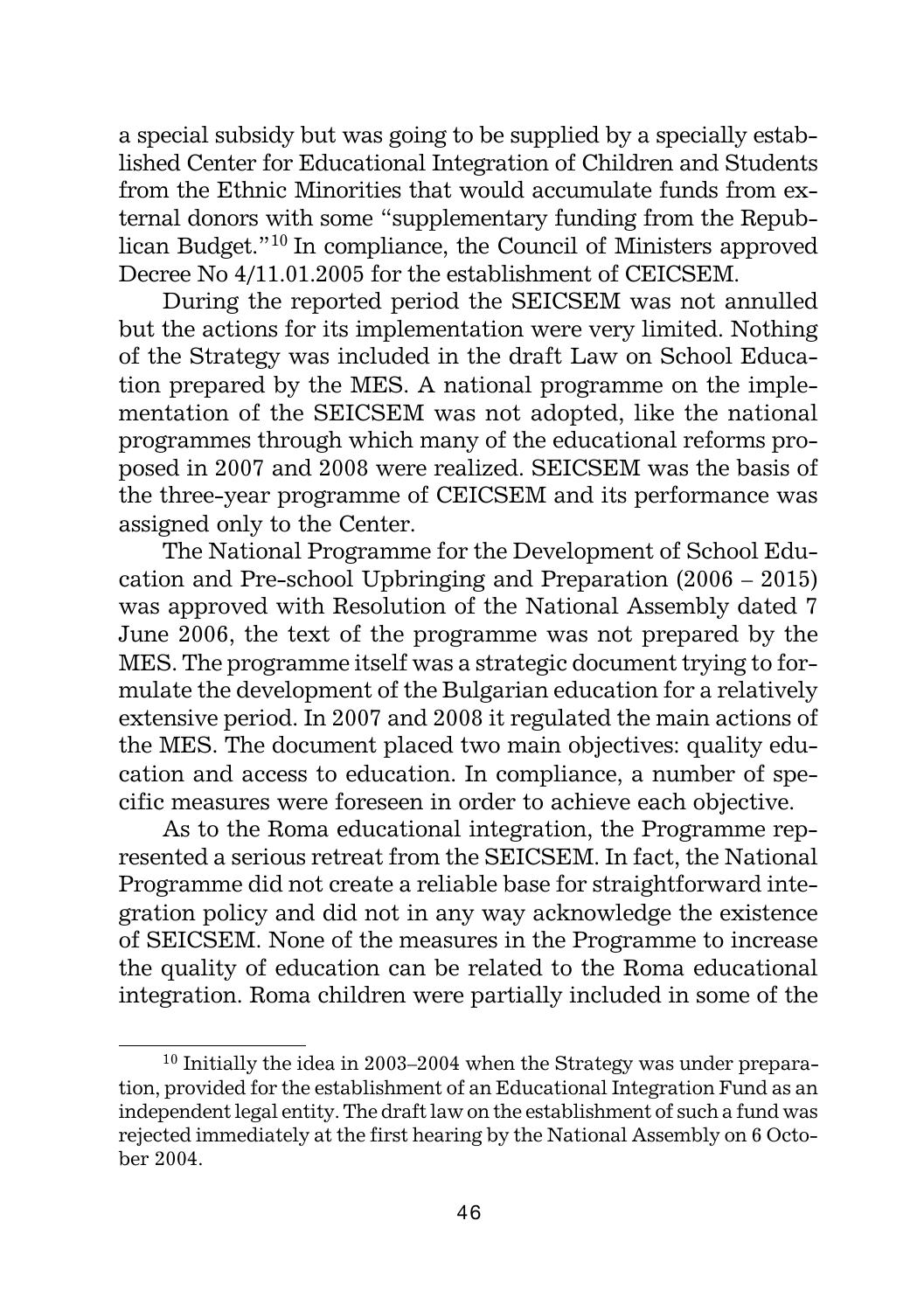measures directed towards guaranteed equal access to education, but this was done in a very unbalanced way: "children whose mother tongue is not Bulgarian".<sup>11</sup> Specifying the measures addressing children whose mother tongue is not Bulgarian, the Programme points out, above all, the additional education in Bulgarian language, as well as pre-school training and placing these children in ethnically mixed environment.12 These measures are only outlined without going into details. It seems that the Programme pays no attention to the ethnical and cultural peculiarities of the children and pupils, or that these peculiarities are not considered to be important for the Bulgarian education. Roma educational integration is not mentioned at all in the document.13

Human Resources Development Programme (HRD OP) regulates the absorption of money from the European Social Fund on priorities and measures agreed by the Bulgarian Government and the European Commission. The Programme was signed in September 2007, while its elaboration went for more than a couple of years. Roma organizations played an active role in this process and managed to pass most of their suggestions.

The educational section of HRD OP follows the National Programme for Development of School Education, including also – thanks to the efforts of Roma organization – much more texts connected with the educational integration of Roma children. The Programme includes a special intervention area (measure) "4.1. Access to education and training of disadvantaged groups", directed towards vulnerable minority groups (with focus on the Roma people), children with SEN and dropouts or likely to drop out. Suggested were a wide range of activities to facilitate the access to education and to increase the motivation for inclusion in the educational process for Roma children, to continue the process of desegregation, to introduce intercultural education, to work with Roma parents, etc.<sup>14</sup> All this was developed in a special chapter of

 $11$  Same as f.n.10 above, p. 18.

 $12$  Same as f.n.10 above, p. 23.

<sup>&</sup>lt;sup>13</sup> For a more detailed analysis of the National Programme, see: Center Amalipe, *Annual Report on the Implementation of the Policies...*, p. 82–84.

<sup>14</sup> *Operational Programme Human Resources Development*, p. 103–104.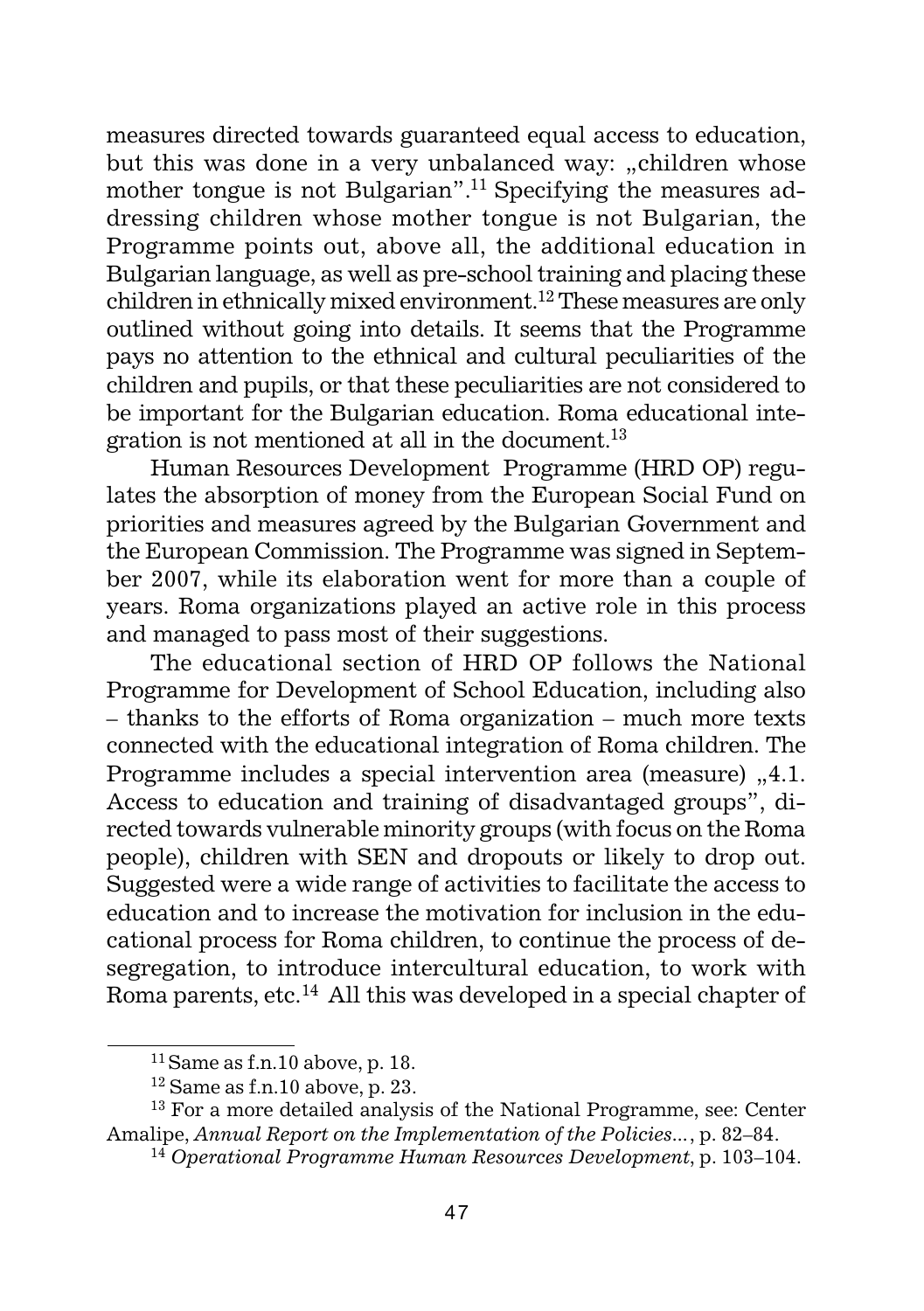the programme "Areas of assistance with regard to Roma community"15 Indicators are foreseen to measure the effect of HRD OP on Roma integration<sup>16</sup> – a fact of exceptional importance considering that these indicators will give regular information on the Programme implementation. To recapitulate, the educational part of HRD OP and chapter "Areas of assistance with regard to Roma community" provide the necessary prerequisites to link the absorption of European funds with the process of Roma educational integration. This cannot fill in the gaps in the National Programme for the Development of School Education, the more so – in the possible new Law on Public Education, however, it definitely gives a boost to the process of educational integration – by means of allocating financial resource and making commitments (the implementation HRD OP is part of Bulgaria's commitments as a member state of EU).

During the subject period a new draft law was elaborated, regulating the development of Bulgarian education (named "Law on School Education"), but it was not approved and did not become a part of the legal and normative base of the process of educational integration. Analyses of the draft law is attached below.

# *Partnership with NGO*

Throughout the transition period the non-governmental organizations were and still are a "good player" on the ground of Roma educational integration. Most of the processes in that area were initiated and tested by the structures of civil society. Foundations and NGO-s with extensive experience and proven expertise are: Open Society Institute, Roma Educational Fund, C.E.G.A. Foundation, Center for Interethnic Dialogue and Tolerance Amalipe, the organizations implementing projects on desegregation, etc. In order to institutionalize the relations with the civil sector, MES established in 2003 a Consultative Council on Educational Integration for Children and Students from Ethnic Minorities. In that period MES supported (financially, too) initiatives of

<sup>15</sup> Same as above, p. 132–138.

 $16$  Same as above, p. 137–138.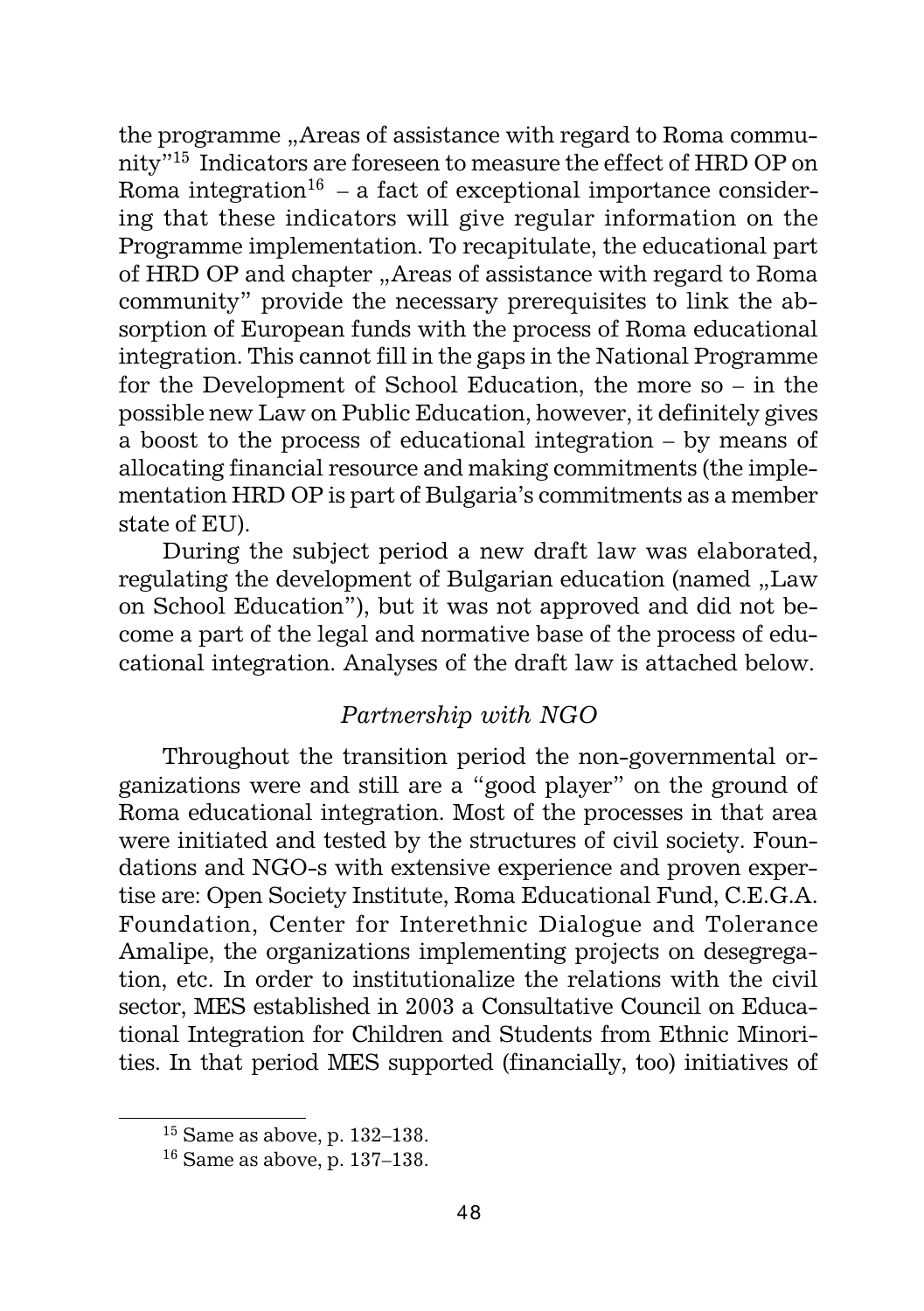various non-governmental organizations: for instance, introducing the optional subject "Folklore of the Ethnos – Roma Folklore", etc.

In 2007 and 2008 the relations between MES and NGO-s worsened – a disturbing tendency which started as early as 2006. All activists from Roma NGO-s interviewed within the present research shared that the attitude towards the citizens' organizations on behalf of high-rank political persons from the MES was as to rivals who had "expropriated the original functions of the state", and not as partners. Similar suggestions were implied at meetings of experts at the Regional Inspectorates on Education. NGO-s were not welcomed as potential leading organizations to the bids organized by the CEICSEM expending state budget funds, the only exception being in May 2008 when the absorbed money came from the Roma Educational Fund. NGO-s were not going to be eligible for potential main beneficiaries under projects after the bids announced in 2007 under the HRD OP: the operation criteria proposed by the MES at the first meeting of the Monitoring Committee under HRD OP on 18.06.2007 suggested that NGO-s should only be partners and not leading organizations. The intervention of the observer from the group of the Roma NGO-s Deyan Kolev resulted in the inclusion of NGO-s as potential leading beneficiaries under both schemes announced at the said meeting  $-$  "Creating Favorable Multicultural Environment..." and "Let's Make School Attractive to Young People".

The Consultative Council on Educational Integration of Children and Students from Ethnic Minorities did not function in 2007 and 2008. The requests by many organizations and experts for restoration of the Council did not meet with understanding at the MES. The CEICSEM could not fill in the gap of the lacking consultations process. Although NGO-s participated at the Steering Committee of the Center, they were appointed by the Minister of Education without a public procedure and were not obliged to consult their positions with other civil organizations.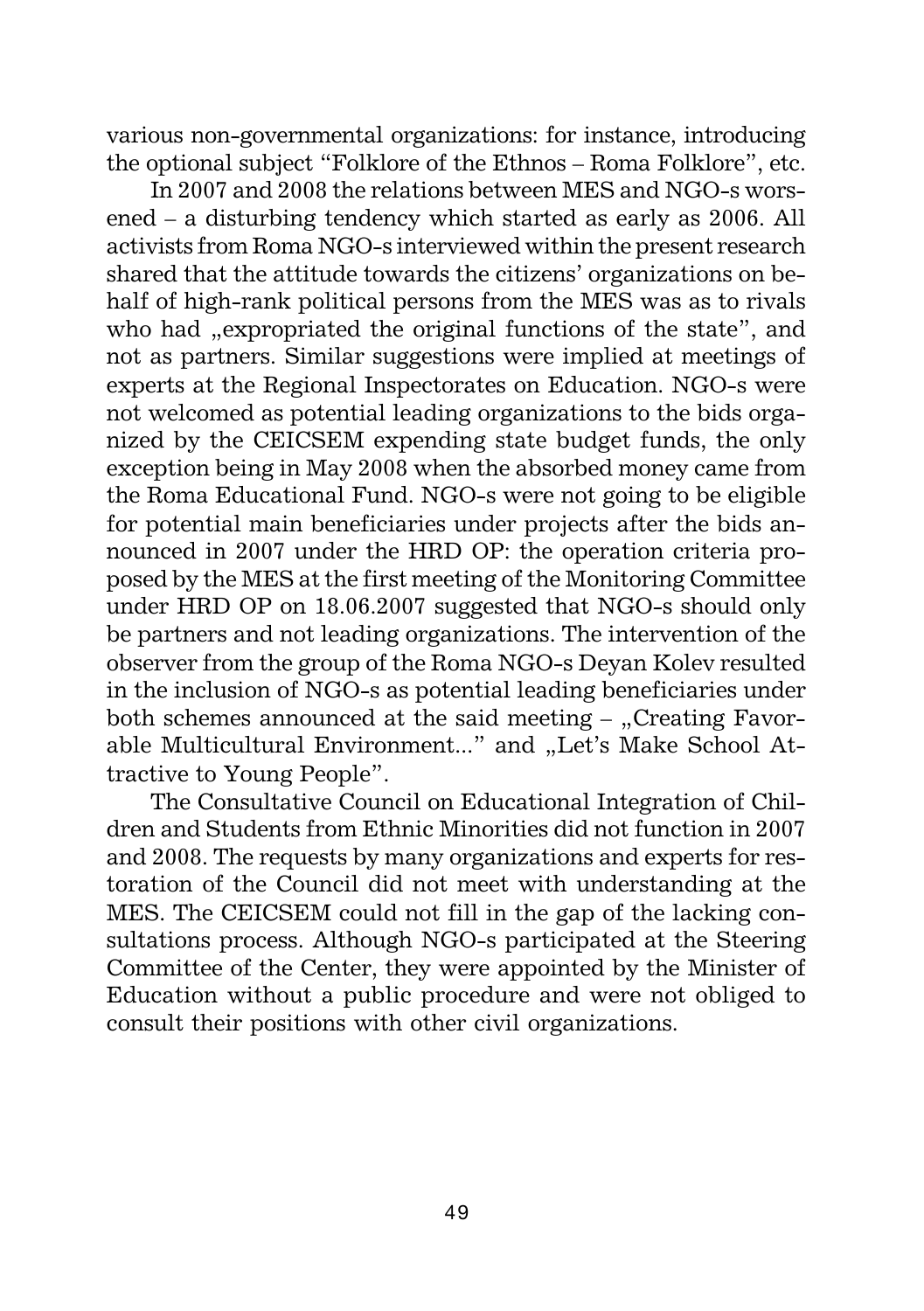# **Major educational trends and the Roma educational integration**

As already mentioned, 2007 and 2008 were years of deep reform in the Bulgarian education. Generally speaking, they were realized regardless of their effect on the education of Roma children and without introducing appropriate buffer mechanisms to prevent worsening the already poor educational level of the Roma community. The reforms affected also other vulnerable groups, for instance the students in smaller places, the students likely to drop out, etc. and the buffer mechanisms applied (such as the statute of "focal"-point schools and "protected" schools) only partially compensated the unfavourable impact.

As a whole, most of the reforms had negative effect on the educational level of the Roma community and impeded the efforts for educational integration. It was due not to the nature of the reforms themselves, but to the way they were realized, and namely, to the lack of appropriate mechanisms to buffer the negative impact on the most vulnerable – in terms of education – groups.

# *The delegated budgets and the Roma educational integration*

The tendency to introduce the delegated budget as a main form of school financing started before the subject period. The system was applied in 45 municipalities before 2007. In 2007 also Plovdiv, Varna and Nova Zagora joined, and in January 2008 the delegated budgets were initiated in all municipalities. With Resolution of the Council of Ministers 20/21.01.2008 accompanied by instructions from the Ministry of Education and Science and the Ministry of Finance on 8 February the system defining the delegated budgets for all schools in Bulgaria was finally enacted. It was regulated in the Law on State Budget of 2008 (art. 70 of the Transitory and Final Regulations), in sub-laws issued in 2007 and in the National Programme for the Development of School Education.

The delegated budgets are a common practice in many EU countries. An important characteristics of their initiation in Bulgaria was that it happened in the form of  $\mu$ -reform three in one" – i.e. the same acts attempted to introduce simultaneously three dif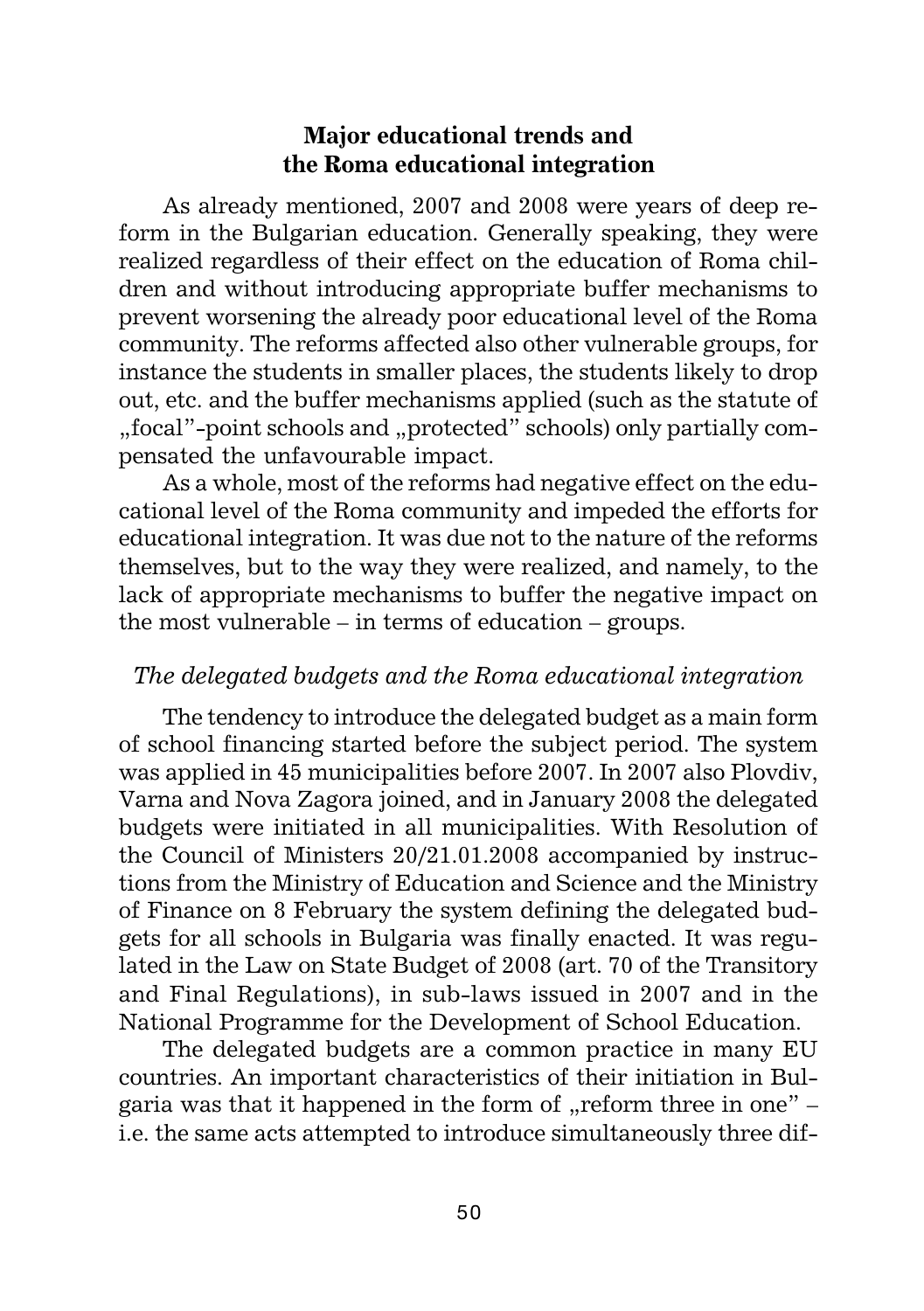ferent aspects of the educational reform. The initiation of the delegated school budgets happened alongside with the actual start of financing through the so called "Unified Expense Standards"<sup>17</sup> and with the strong pressure from the MES towards optimization of the school network. The delegated budget of each school was defined on the basis of the so called "unified expense standard" – annual allowance for the education of one student, including all major expenses and not divided in types. That is to say, the defined annual allowance is meant to cover the teachers' salaries, the maintenance of the school building, heating, half-day groups (day-care study rooms), classes in additional selected subjects, salaries to support staff, etc. without definition of the percentage relations between these types of expenses. The budget of each separate school in 2008 was based on the number of students multiplied by the "unified expense standard". In this way the opportunities for municipalities to support schools with small number of students (where the allowance per student is higher) were drastically reduced<sup>18</sup>. Besides, the unified expense standards were initially defined to unusually low amounts, which was a clear evidence of the pressure on the municipalities to close down the biggest possible number of schools and to "optimize" the school network. (When in mid 2008 most of the municipal councils had taken decisions to close down over 300 schools – a number without analogue in the Bulgarian history – the unified expense standards were increased, and at the end of 2008 there was another rise). The problem with these three (combined in one) reforms was the lack of serious buffer mechanisms to alleviate the negative effect on the most vulnerable groups.

The initiation of the delegated budgets was the real commencement of the long delayed structural reforms in education, and

 $17$  Officially unified expense standards were regulated as early as 2007, but the change was tangible only in 2008.

 $18$  Following the scheme of introducing the delegated budgets, the municipalities are obliged to distribute at least 80% of the received educational allocations from the republican budget based on the number of students in a school. Maximum 20% can be rearranged by the municipalities among the schools based on additional criteria reflecting local specifics and the educational policy of the municipality.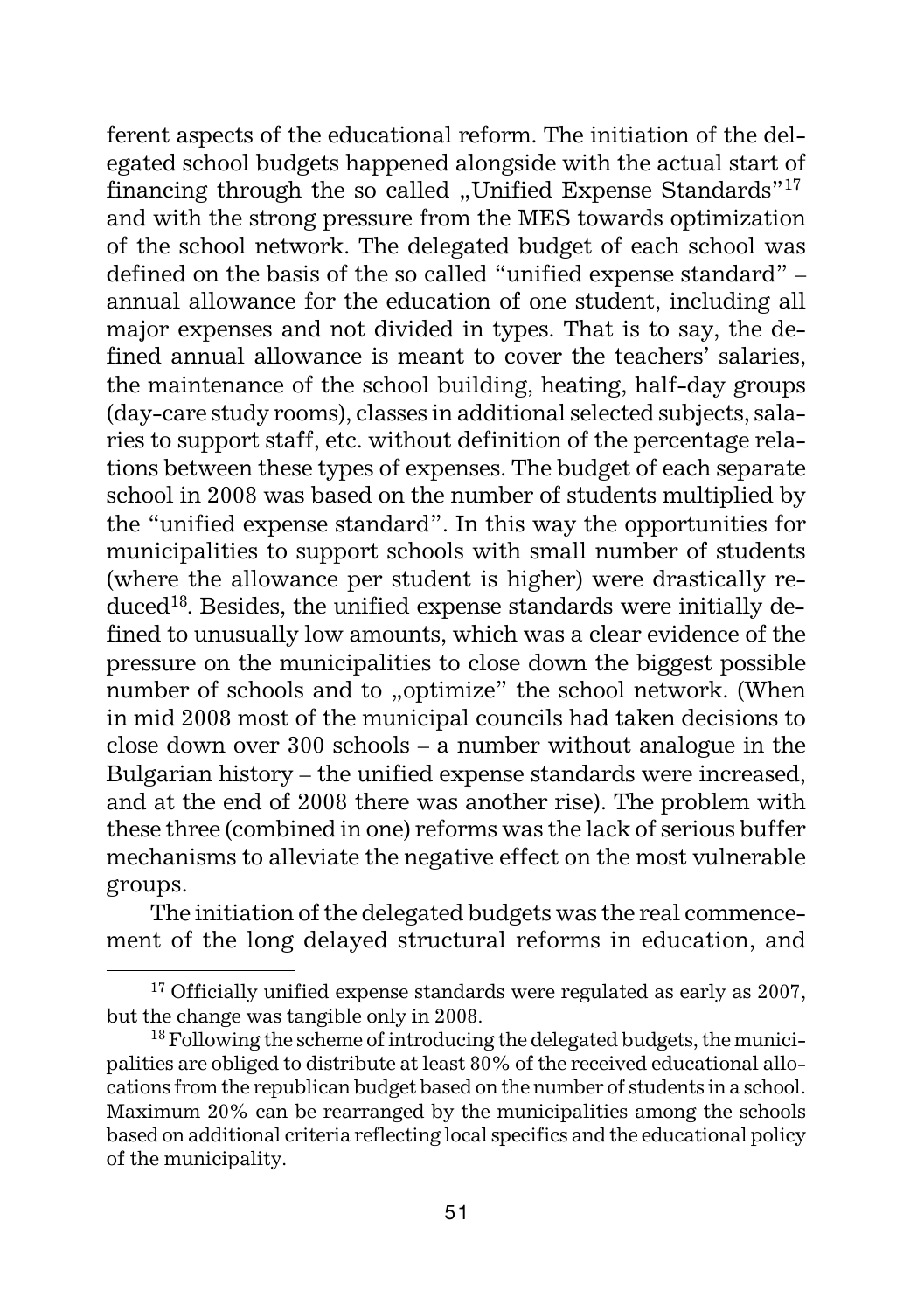namely, in the educational system. This step had four important consequences to the Bulgarian educational system that started to show up as early as 2008. First, the principals were placed in the position of managers. Receiving a certain amount for the year, and not divided in types, the principal obtained the opportunity to prioritize between different activities for the absorption of the whole amount. The stimulus to attract new students was exceptionally raised and hence, the competition between schools. The principal's management skills started to count for the condition and even the survival of the school. Unfortunately, most of the principals in Bulgaria did not possess such skills, which jeopardized the existence of many schools.

... Next year we are closing down two schools. This year we cofinanced them in order to see whether they had chances for survival, but it did not work out. Firstly because the children are the minimum number, and secondly because the principals cannot cope with this situation."

> Representative of the municipal administration of a municipality with less than 20 000 citizens

Second, the system of delegated budgets hit hard the small schools, especially in the rural areas and lead to the closure of many of them. Rough calculations show that for the normal functioning a separate school would need BGN 200–250 000, i.e. about 200-250 students. For demographic reasons most of the village schools did not have that many students. Until 2008 the municipalities had an opportunity to co-finance village schools, realizing their importance not only for the education of the children, but also for the existence of the villages themselves. The delegated budgets to a great extend "tied" the hands of the municipalities for such rearrangement and forced them to close down most of the village schools. So in 2008 300 schools were closed down – a number, unnaturally high for the size of Bulgaria.

As a protective mechanism to guarantee at least partial preservation of the school network in rural areas, the statute of "protected" and "focal"-point schools was applied. "Focal"-point schools are the ones educating children from other places where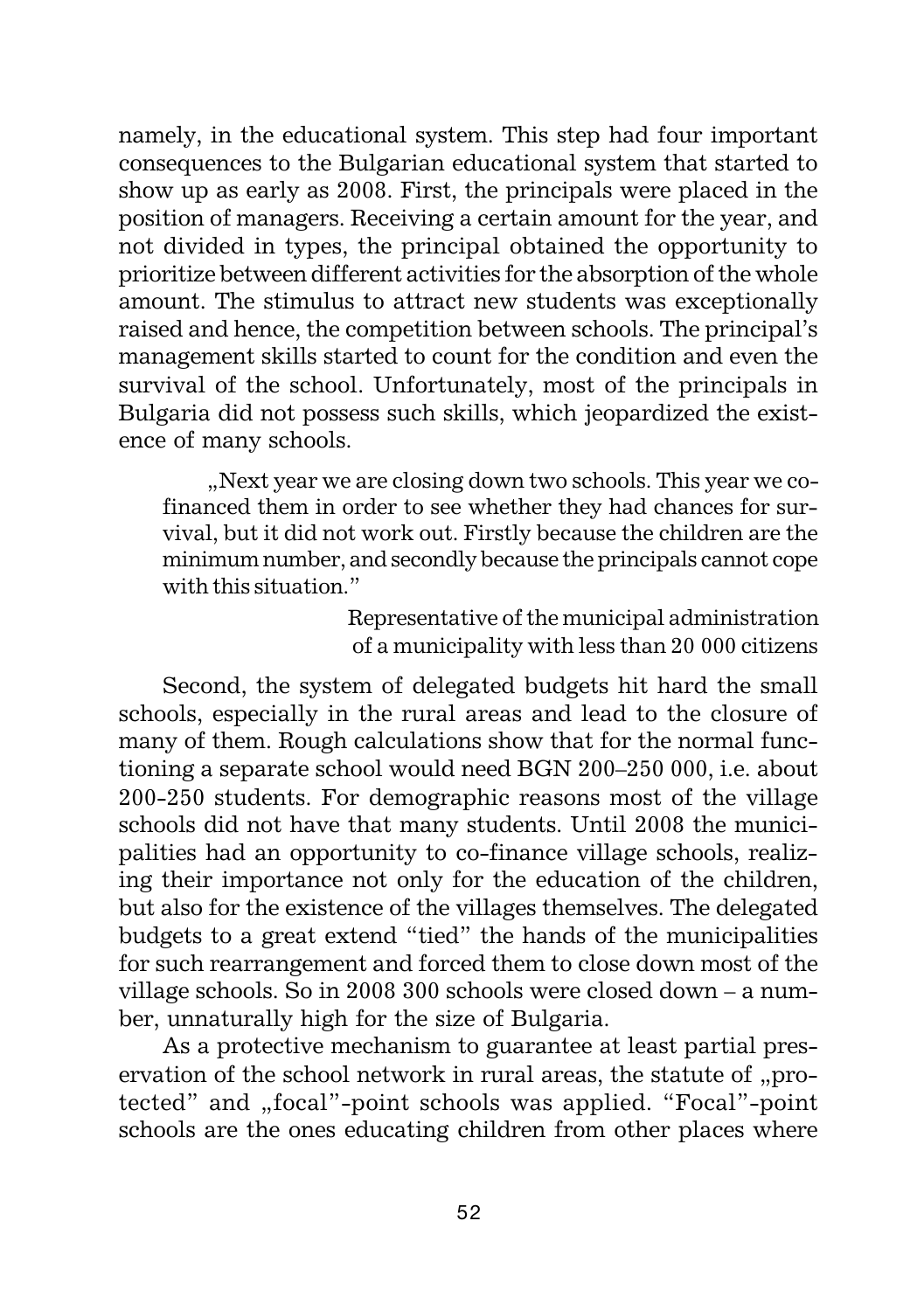there are no schools. The MES provides free busses and the municipalities organize the transportation to the "focal"-point schools for the students from villages without schools. This is a prerequisite for a bigger number of students (and hence, greater delegated budget) in the secondary schools. In addition, through changes in the Law on Public Education (art. 26, paragraph 4) of 30.05.2008, the "focal"-point schools received additional money (above the unified expense standards) to organize full-day training and canteen lunch for the travelling students. In this way the "focal"-point schools were provided with one of the conditions for better quality of education and for prevention of student dropout – the fullday training. This happened in practice in 2008: although the Ministry of Finance had allocated the necessary funds for the application of the newly-approved regulations<sup>19</sup>, the Ministry of Education and Science went on with the finalization of the list of protected schools until December 2008 and for that reason the allocated funds were not absorbed. As a result, the effect of the application of the measure on the quality of education in the "focal"-point schools is still hardly visible. Nevertheless, some weaknesses already show up, like the fact that the additional financing (and the requirement for full-day training and canteen lunch) refers only to travelling students. That fact places in an unfavourable condition the students from the same place where the "focal"-point school is. The idea of supporting only the dislocating students and not the school as a whole impedes the quality improvement of education in "focal"-point schools.

"I will receive additional budget for the full-day training and lunch for the dislocated students. And what about the rest, the local children? We should tell them to go home for lunch and to prepare their home-works because they are not travelling. In my case, most of the dislocated students are Roma, and the local ones – Bulgarians. I imagine how that will be interpreted by the parents: they will say that privileges are provided for the Gypsies...."

*Principal of a "focal"-point school*

<sup>19</sup> Interview with an expert at the Ministry of Finance.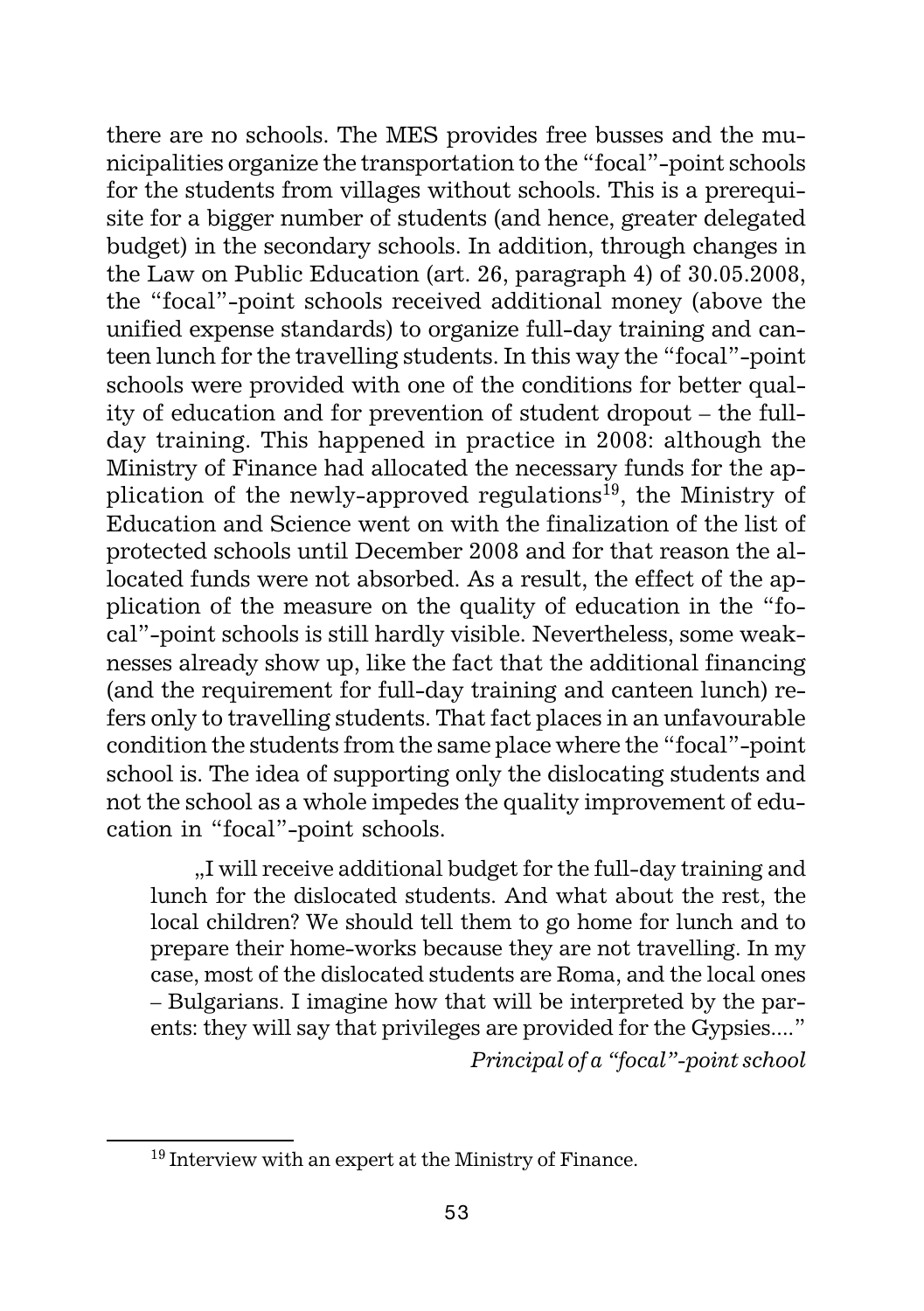"Our school is "focal"-point but only 11 kids travel. That is to say that I will receive 4–5000 levs above the delegated budget. How can I organize full-day training and canteen lunch with this money?"

#### *Principal of a "focal"-point school*

Protected schools are the ones that may not be closed down because that would prevent access to education. They were identified for the first time in 2008 based on criteria related most of all with the existence of road infrastructure and distance to the nearest school. The statute of a "protected" school guarantees additional financing in order to keep the school and this is not related to the quality of education in it; for example, the full-day training is not organized, etc. The effect of that measure was not yet visible in 2008 as the MES went on finalizing the list almost until the end of the year and therefore they could not receive additional financing.

Third, the delegated budgets additionally supported the elite schools with big number of students: they received the biggest subsidies, their principals had already formed management skills and started to apply them effectively. In other words, if delegated budgets meant smaller subsidy for the smaller and poorer school, for the bigger and richer schools they meant bigger subsidy.

..In my municipality there are schools with principals who are very good managers. For example, the school in my living quarter – the principal is young and energetic, with real business atitude. Over 500 children study there and the delegated budget he received was considerable. He expended it very well. He managed to increase markedly the salaries of the teachers, organized education in additional selective subjects and interest clubs, there is a full-day education option for all pupils up to  $4<sup>th</sup>$  grade... and still, he had some money in reserve. This is because he knows how to spend it. However, this is not so in most of the other schools, especially in the villages, which survive with difficulties."

> Representative of the municipal administration of a municipality with over 100 000 inhabitants

Fourth, the delegated budgets affected to a greater extend the quality of the education process, at least in the small schools. The budget and the unified expense standard were not bound to the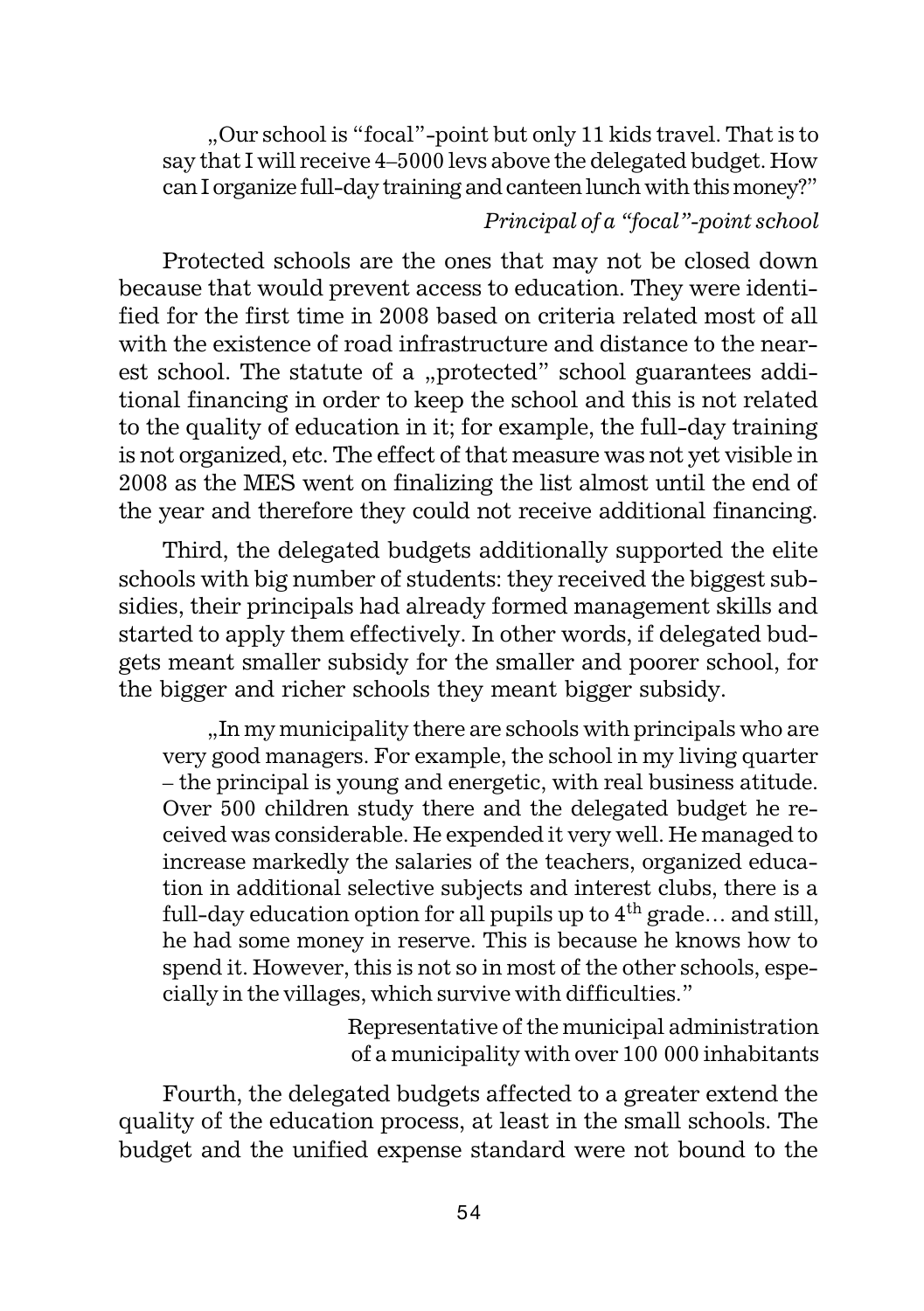quality of the provided educational service but only to the number of students. And so, many principals had to cut down the classes in additional selective subjects and did not organize full-day education in order to save money, even though it was well known that the additional selective subjects make the educational process more interesting for the students and the full-day education has undoubted contribution to the learning of the obligatory knowledge. This is valid for many schools with small number of students and budgets covering only the obligatory classes and the maintenance of the premises.

"I have about 60 students. The budget is not sufficient at all. We survive only thanks to the good will of the mayor who provides co-financing for the small schools through the supplementary components. But the money is still not enough. We have no full-day option, study groups, additional selective subjects – things that we had a couple of years ago. As to the quality – it is simply missing. What can they do in the village? Without the Internet, without education – anti-social deeds; and they come to school unprepared. For that reason many parents start transferring their children to the town schools. The teachers also think how to find work in the town. Our school may be closed down in a year… The motivation to work is zero."

#### *Principal of a village school*

Affecting the whole educational system, the reforms had a number of consequences on the education of Roma children and on the educational integration at all. Some of them started to show up as early as 2008. Their effect can be found in three directions. First, closing down village schools will lead to a quick deterioration of the already poor educational level of the Roma people in the rural areas. Let us remind that, as per data of census 2001,47% of the Roma people live in the villages, and 64% – in the so called "", rural regions"<sup>20</sup>. In many villages most of the students (if not all)" are of Roma origin. Many of the Roma children from the villages with closed schools will not continue their education for a number of social and cultural reasons although free transport is provided

 $20$  Rural region is every municipality without a living place with more than 30 000 inhabitants.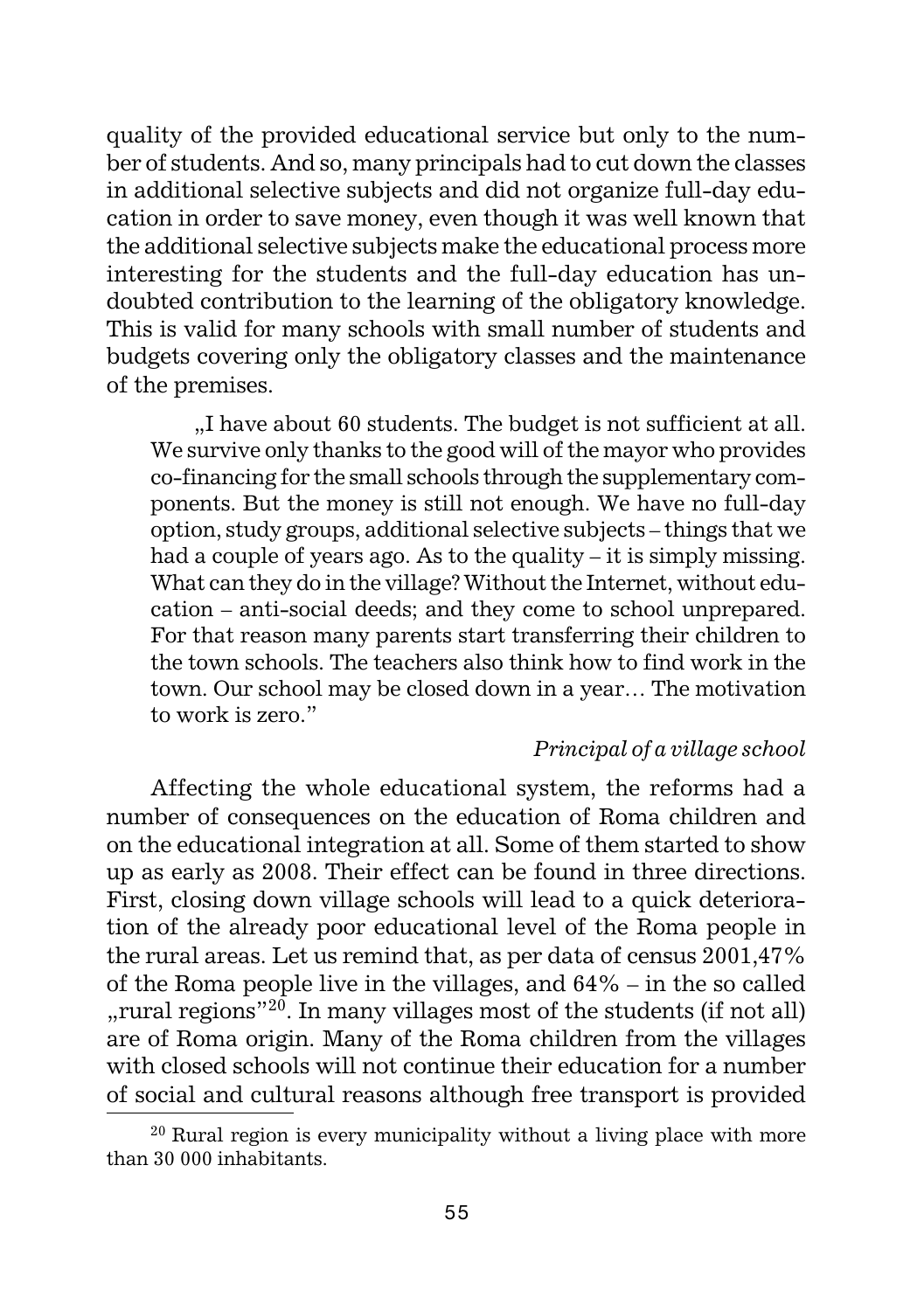to the new "focal"-point school. All these culturally determined fears of Roma parents to send their children (especially the girls) to study in another village or town may seem groundless to the administrators unfamiliar with the psychology of the Roma people, but they are real and will leave to the dropout of thousands of Roma students from school. In reality it started to happen already in 2008. Although we do not have exact statistics for the number of children who have dropped out as a result of the optimization of the school network, the net coefficient of enrolment at the elementary and the junior high school was reduced drastically to unprecedented levels even compared to the worst years of the transition period – 94% for the elementary and 81% for the junior high school. The reasons for that are hardly definitive, but researchers well ground a hypothesis that the optimization of the school network is the main one<sup>21</sup>. Most probably not all of the dropouts in the primary and the junior high school are Roma children, but researches show that the majority is of Roma origin.

On the other hand, the quality of education will be additionally reduced in the villages with preserved schools after the import of the new system of financing: because of the small number of students, the budget is at the existence minimum. This is a hindrance to all-day groups, to classes in additional selective subjects, to extra-mural events, etc. Teachers are unmotivated because of the permanent fear that the school may be closed down – a perspective which is constantly open. As a result, the education process in many such schools is perfunctory and dull, provoking higher percentage of dropouts, and consequently – lower delegated budget. This is how a vicious circle is closed and needs a serious investment to exit. In fact most village schools are condemned, if they do not manage to attract additional funds (by means of participation in projects, etc.), or if they do not receive the statute of "focal"-point or protected schools.

Second, the delegated budgets will additionally stabilize the segregated "Gipsy" schools in the Roma ghettos of the cities and

<sup>21</sup> Boyan Zahariev, "Otpadashtite uchenitzi – visokata tzena na reformata" ("The dropout students – the high price of the reform"). In: *Sega* newspaper, 20.07. 2009.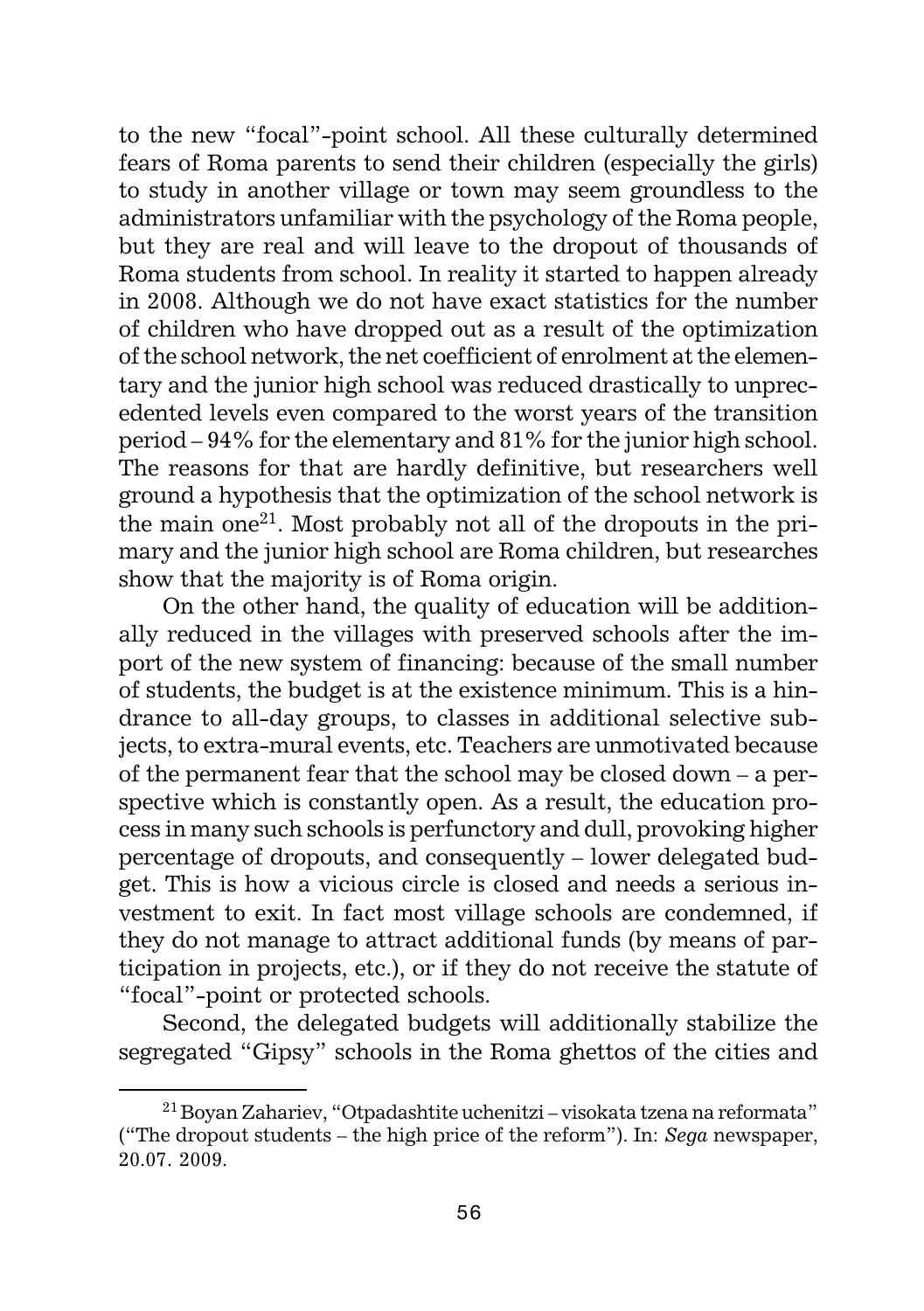will make completely pointless the already scarce efforts for desegregation. Because as a rule these schools have a huge number of students (some of them are among the biggest in the country), the segregated schools will receive the biggest budget subsidy, although the quality of the education process in them is often dubious. At this stage the structural reform is based on the number of students and not on the quality of pedagogical work with them and the desegregation of "Roma" schools is not part of the reform.

Of course, the opposite tendency is also possible – the delegated budget may stimulate a pro-active behavior by the principals of ethnically mixed schools to attract Roma children. For example, in Veliko Tarnovo principals pay – through the delegated budget – for the transportation of Roma children from the near villages. In this way one of the main obstacles to desegregation may be abolished – the distance of elite schools from Roma quarters and the necessary expenses on transportation of Roma children to elite schools. Yet these examples are exceptions; the usual concerns of principals against enrolling Roma students are that this may lead to reflux of Bulgarian students. The financial benefits that would be obtained from enrolling Roma children (higher number of students, hence bigger budget) are neutralized by the possible exodus of Bulgarian children (the number of students, and the budget respectively, would remain the same or would even be reduced depending on the scale of the reverse process).

Third, there is a real danger that the delegated budgets may lead to almost comlpete decay of intercultural education and in this way to leave the Roma children without the opportunity to learn something more for themselves in school. To date the classes in "Folklore of the Ethnos – Roma Folklore", "Mother Romani Tongue" and others have been taught as optional classes. The interest towards some of them is great and constantly increasing – for instance, in 2007 / 2008 "Folklore of the Ethnos – Roma Folklore" was studied in 200 to 400 schools without much support from the state<sup>22</sup>. As the delegated budgets will most probably lead to

<sup>&</sup>lt;sup>22</sup> As per the information from CIEDT Amalipe, the number of schools was about 230, as per the data from MES (reported also in the Monitoring Report on the Decade of Roma Inclusion) – over 400.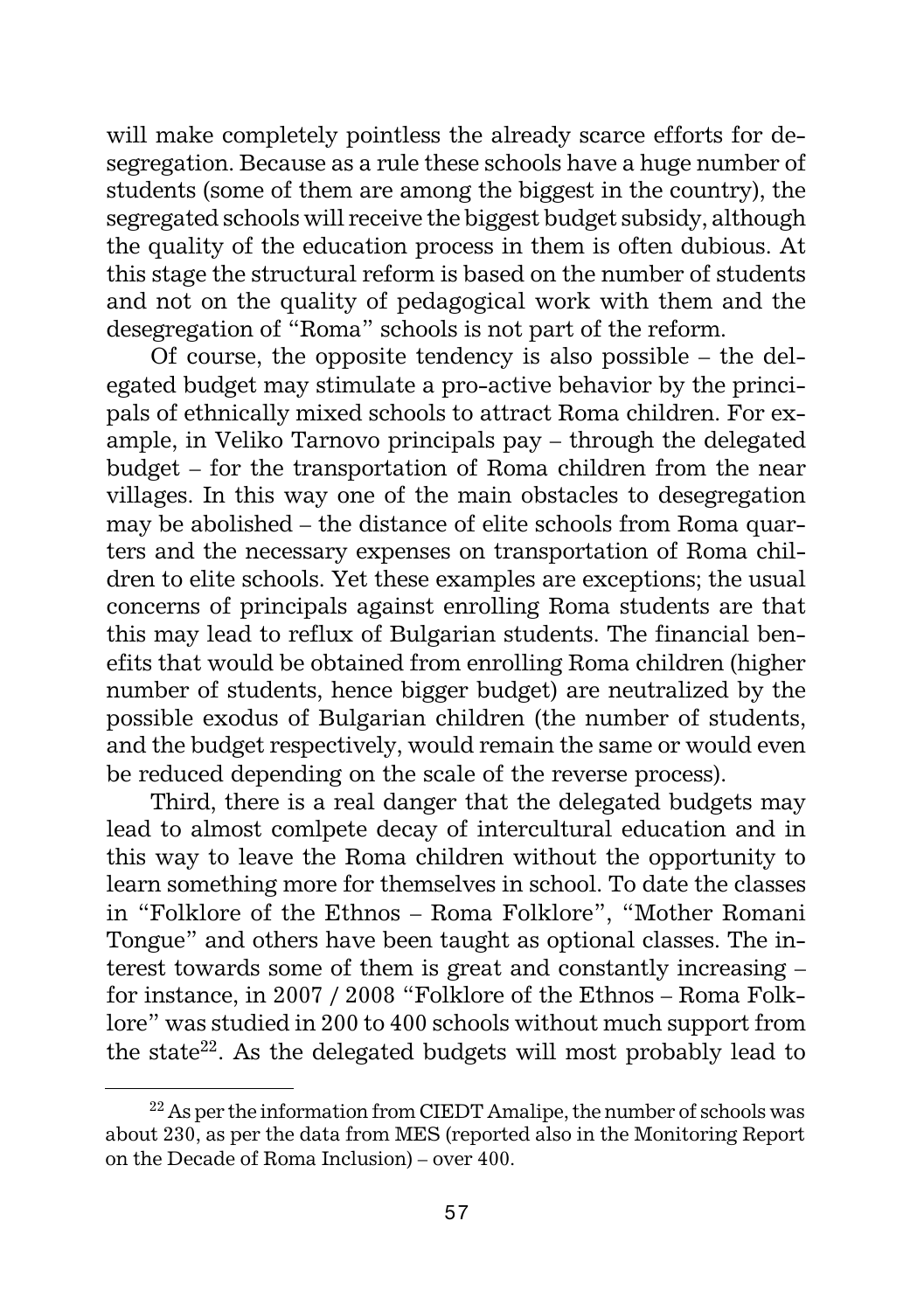quick reduction of the optional classes as a whole (see above), it is plausible to expect that the groups for optional classes connected with intercultural education will be quickly reduced, too: besides the interest of Roma children and parents and in spite of the indisputable need for them...

These threats were noticed by independent experts and activists of non-governmental organizations at the very beginning of the initiation of the delegated budgets in 2008. They were acknowledged also by some high-ranked officials at the Ministry of Education. At meetings principals from the 6 administrative districts of schools where Roma students studied, organized by Center Amalipe and Open Society Institute, suggestions to the MES were specified for actions to reduce the negative effect of the reforms on the educational level of the Roma community and to bind it to the educational integration. Until late 2008 there was no feedback that the Ministry intended to make use of these proposals and to pay special attention to the effects of the reforms on the process of educational integration of Roma children and students.

# **Recommendations of the meetings of principles of schools where Roma students are educated, organized by Center Amalipe and Open Society Institute in July 2008**

1. Establishment of a National Programme supporting the intercultural education within the frames of the MES budget, to finance school and out-of-school activities out of the delegated budget to organize training in additional selective subjects and other forms of intercultural education

2. Leaving an option for full-day organization of the schooling process in all primary schools with funds in addition to the unified expense standards: analogous to the opportunity allowed for the "focal"-point schools;

3. Inclusion of a component "integration of children from the ethnic minorities" or "application of the Strategy for Educational Integration of Children and Students from Ethnic Minorities" in the formula calculating the delegated school budget

4. Providing money for work with parents from the places with redundant schools to convince them in the need to continue their children's education in the "focal"-point schools.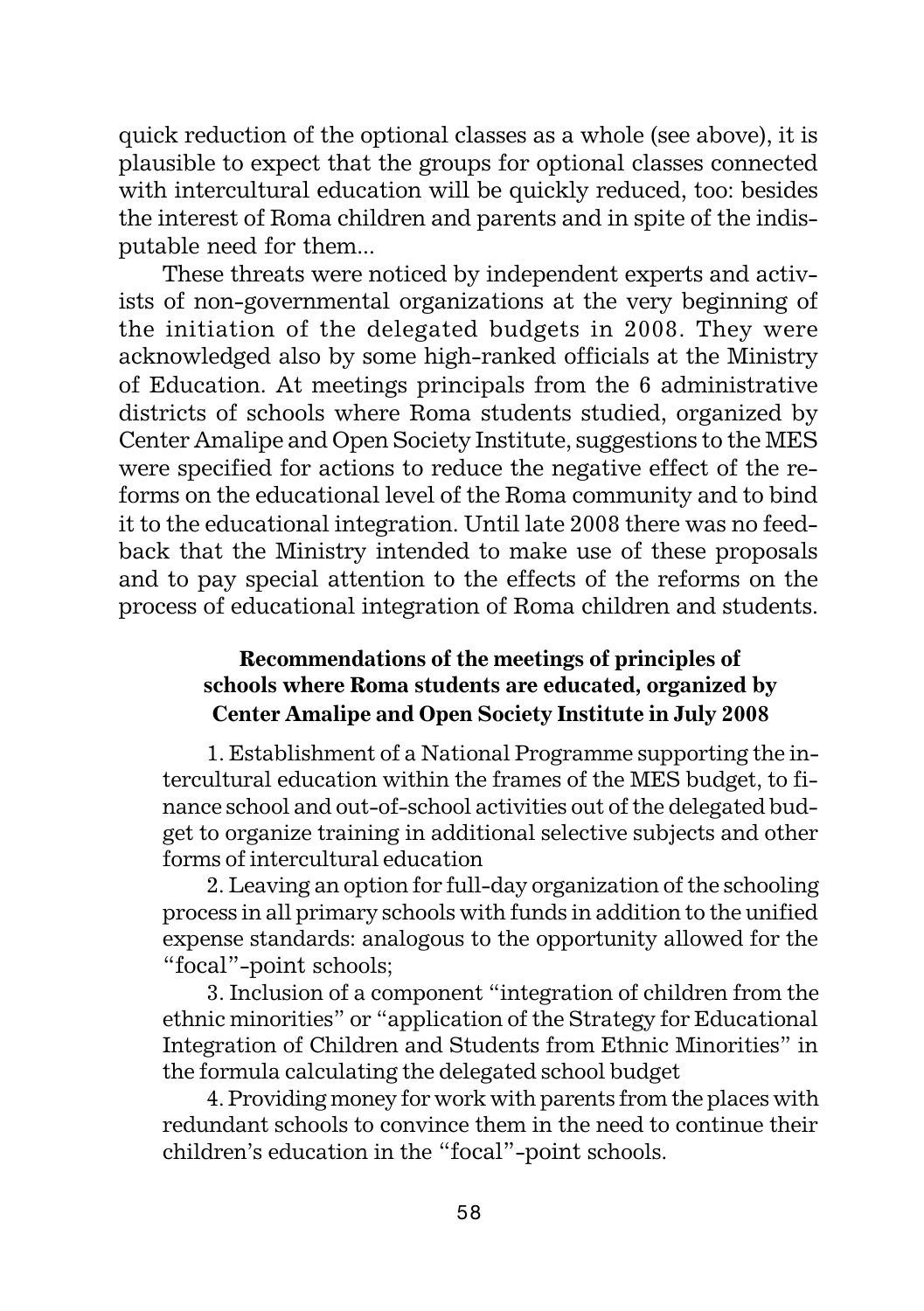5. Allocating funds to create favourable environment for the children of the ethnic minorities in the central schools.

Doubtless to say, the reforms initiated in 2007 and especially in 2008 for the introduction of delegated school budget and unified expense standard are necessary and will proceed. On the other hand, to date the reforms have been passed in a way impeding the efforts for educational integration  $a$  the Roma community, leading to additional deterioration of the educational level of the Roma people. This is not due to the nature of the reforms but to the way they are performed. It is necessary to initiate supplementary mechanisms to reduce the negative effect on the most vulnerable – from the educational point of view – groups and to stimulate the educational integration of the Roma community.

# **Straightforward actions towards Roma educational integration**

During the subject period the specific straightforward actions towards Roma educational integration on behalf of the institutions from the central level were very limited. The activity of the MES in this direction consisted only in the methodology and consultancy support to municipalities and schools (and to a lesser degree to NGO-s) during the preparation and implementation of plans and programmes for educational integration, as well as in the financial support (by projects – through the CEICSEM and HRD OP) to the implementation of integration activities. In addition, support was provided for the implementation of three educational projects under the PHARE programme "Improvement of the Condition and the Integration of Vulnerable Minority Groups with a Special Focus on Roma". There have been no specific initiatives and programmes for educational integration of the Roma people to be implemented by the institutions on the central level.23 As mentioned above, MES gradually turned – consciously or not – towards a new model for implementing integration activities: to

 $^{23}$  A partial exception was only the Programme for Literacy and Qualification of Roma implemented by the MLSP within the framework of the annual National Action Plan on Employment – 2007 and 2008.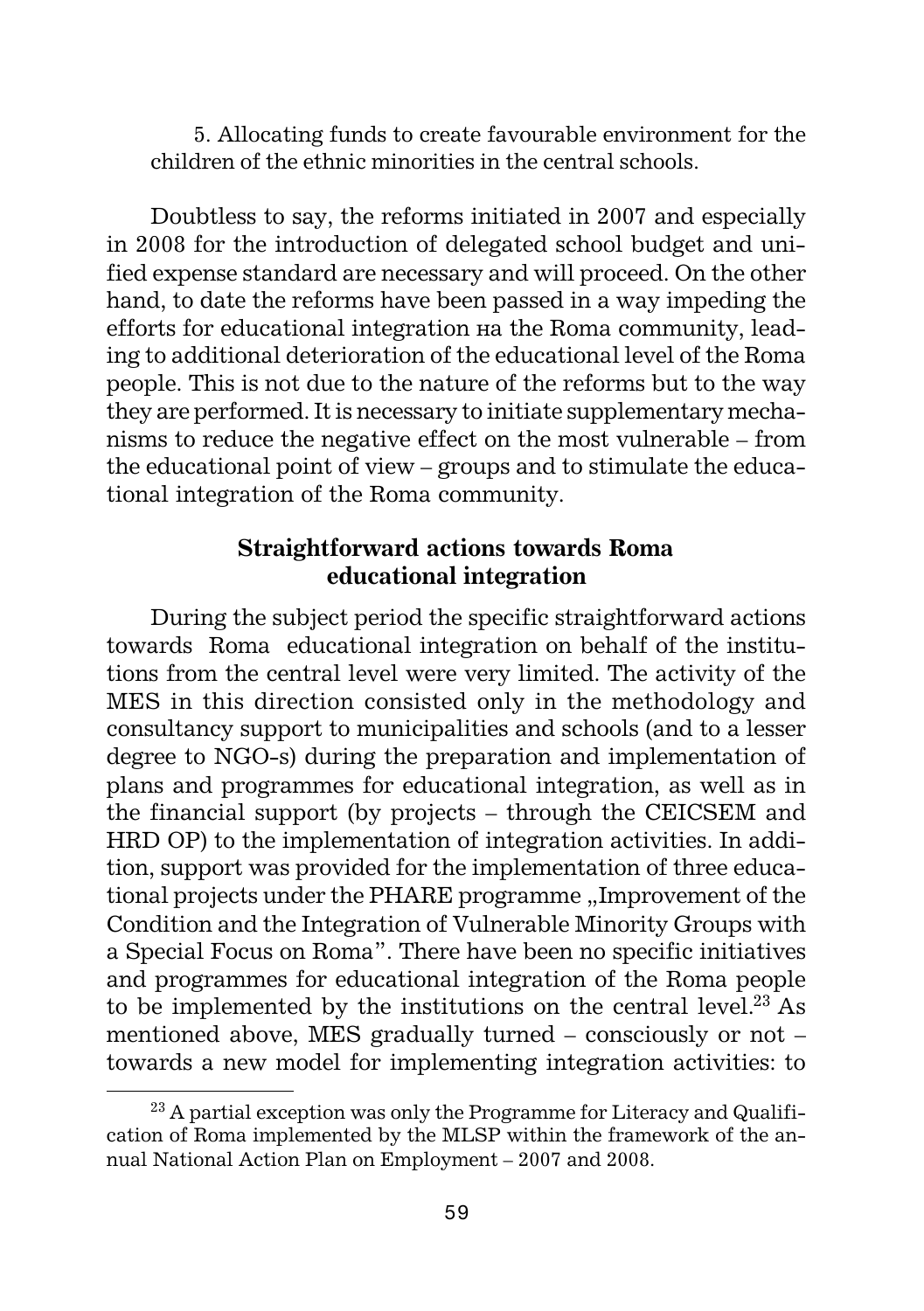create stimuli and to supervise the realization of the SEICSEM and the whole integration policy, the implementation itself being left in the hands of the municipalities and the schools.

With the existing situation, characterized with the lack of political will for straightforward actions for Roma integration at the central level and with low administrative capacity for implementation of the integration policies on behalf of MES, this model was the only possible one. As a whole, the said model has two important advantages. Firstly, it provokes active participation of key stakeholders (like municipalities and schools), that will receive financing for the implementation of certain integration activities to a great extend defined by themselves. Secondly, an opportunity appears for projects reflecting the real local needs and offer elaboration of solutions to local problems, as the main actors will be local persons. In its essence, this is a *decentralized and participative way to implement integration policy*. This approach has its heuristic capacities and might be much better than the centralized administrative supervisory model, the more so in the situation of inefficient state administration and lack of strong political will.

At the same time, the model contains four serious shortcomings. First of all, it creates a real opportunity for lack of whatever actions towards educational integration in many places. If the local institutions (municipalities and schools) are not sufficiently active, if they have no capacity to elaborate and implement projects or are not committed to Roma educational integration, they simply will not submit projects under the announced schemes of measure 4.1 of HRD OP or at the CEICSEM. Therefore, there is no mechanism to oblige them to engage with the process of educational integration. Usually the decentralized models for implementation of a certain policy are accompanied by the approval at the central level of certain requirements and standards that imperatively need to be covered. In this case, these may be standards to reach the level of educational integration of the Roma children (for example, reduction of the Roma dropouts to the level of the Bulgarian dropouts, a requirement that the ethnic composition in the school should reflect the ethnic structure of the population in compulsory schooling age, etc.), which should underlie in a document of a sufficiently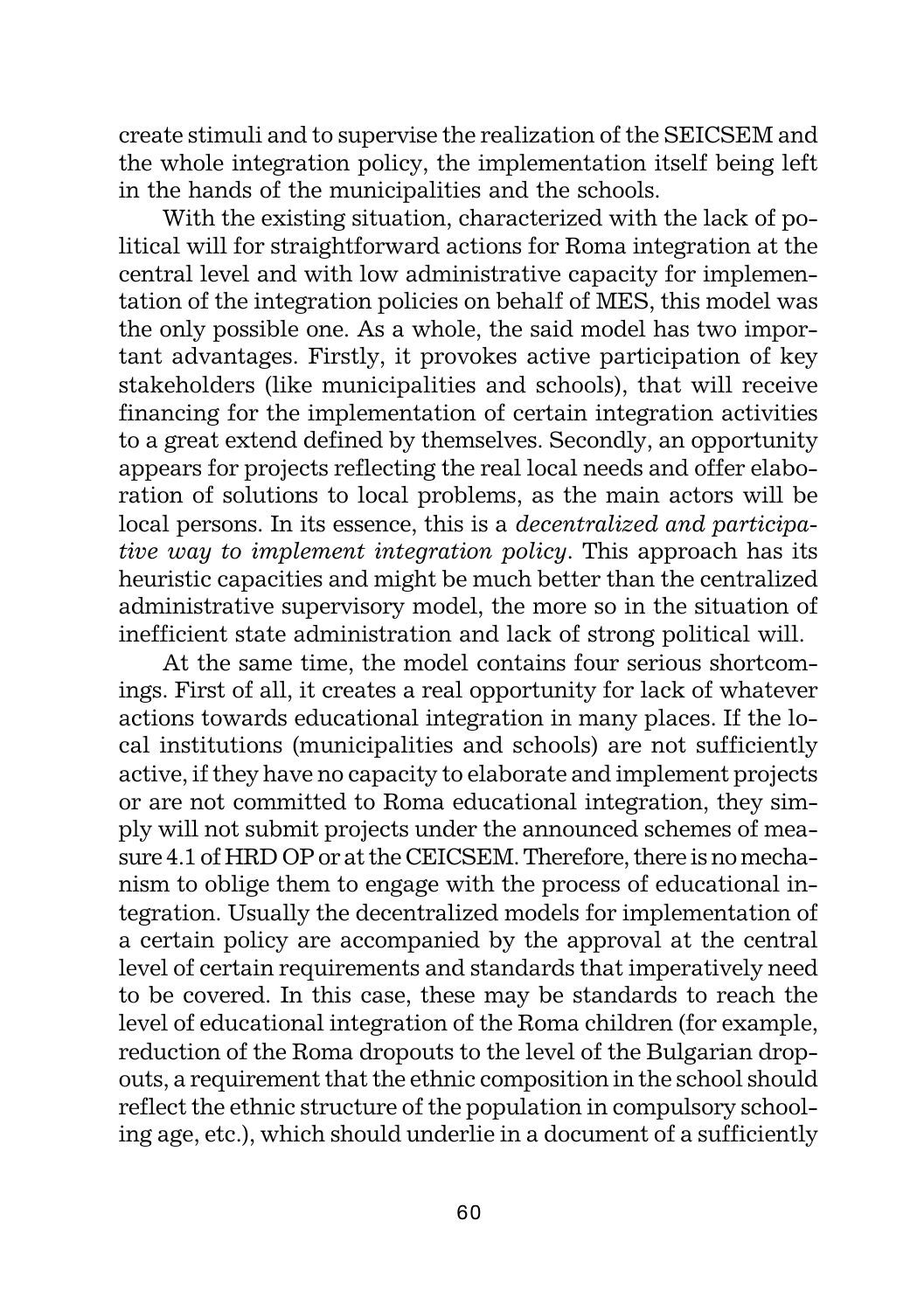high rank that should be mandatory for the municipalities and schools. During the subject period similar set of requirements did not exist and there were no indications that it was going to be prepared.24 This raises serious doubts whether the described model would work out. Second, the model relies on the active behavior of the municipalities with respect to educational integration, which in reality is absent. A clear indication for this is the scarce interest on behalf of the municipalities towards the announced schemes for educational integration under HRD OP (only 14 of totally 64 approved projects are for municipalities) and under the contest of CEICSEM for desegregation projects of September 2008 (only 11 project proposals). In 2007 and 2008 the MES did not foresee and implement activities to increase the motivation of municipalities and other key stakeholders to implement educational integration, and that was doubtlessly necessary. Third, the financial commitment of the state budget for Roma educational integration seems rather insufficient. The regulations of CEICSEM, as well as the Decree on its establishment define that the financing from the republican budget may only be as "additional financing" (during the previous years it varied from BGN 500 000 to 2 million, which is evidently insufficient). The bigger part of the financing is expected to be provided by foreign donors. Considering that the financing from donors refers always to limited pilot initiatives and that with the EU membership most of the donors leave Bulgaria, it seems dubious that the donor financing for the activities of the Center would be considerable or sufficient. In 2007 and 2008 the CEICSEM managed at one occasion to attract money from the Roma Educational Fund and that was the only success in that direction. At present the missing budget funding is supplemented through money from the Human Resources Development Operational Programme, which is also relatively limited. Fourth, the model drastically limits or even rejects the opportunity NGO to implement projects individually or as leading partner. This has been a sustainable trend in the policy of MES during 2007 and 2008. Considering that during the past years, the process of Roma educa-

 $24$  On the contrary – the draft Law on School Education made public by the MES in February 2009 contained nothing in that sense.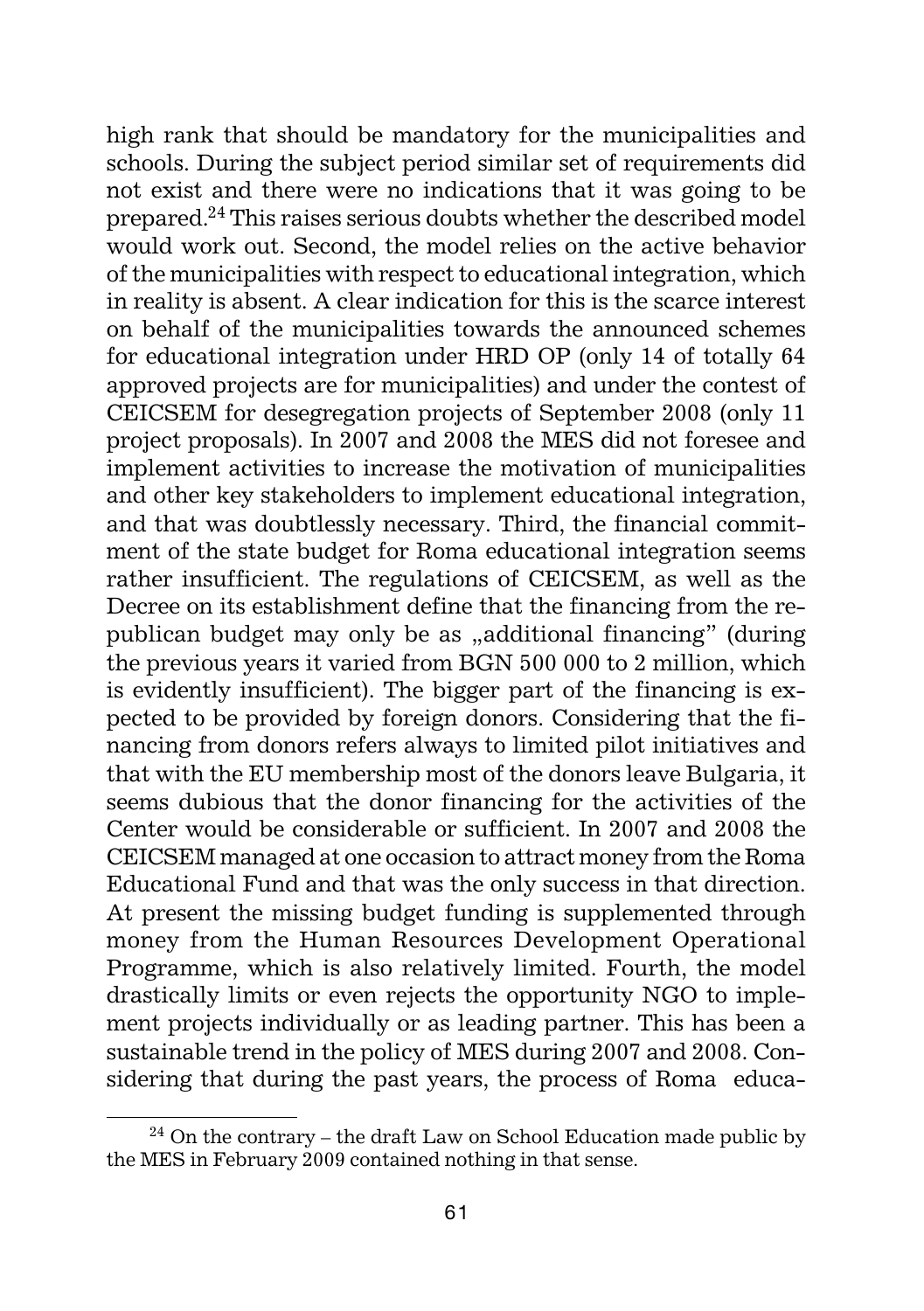tional integration has been implemented mainly by NGO and that the bigger part of the built-up capacity in the area belongs again to NGO, the said limitation has created serious problems to the quality of the process.

These shortcomings of the model prevented its successful implementation in 2007 and 2008. Nevertheless, certain initiatives were undertaken and realized:

### *Initiatives of the MES*

At the end of 2006 the MES opened a public procurement bid for the elaboration of indicators for the implementation of the SEICSEM and for training of school principals on the application of these indicators. The bid was won by the Open Society Institute and implemented in 2007. The effect of this initiative was not big. The experts of the OSI elaborated a system of indicators and trained the necessary number of principals but later this system was not applied by the contracting authority. The results from this research show that the trained principals and teachers are happy with the received training but do not make use of the system of indicators in their work: there are no system stimuli for that. The system of indicators for evaluation of the SEICSEM is completely unfamiliar to the rest of the principals of the schools educating Roma students. We can positively state that this initiative did not fulfill the objectives for which it was performed – to lead to permanent monitoring of the implementation of the SEICSEM and to involve the schools in that process.

# *Initiatives of CEICSEM*

In 2007 and 2008 the Center for Educational Integration of Children and Students of Ethnic Minorities finally started to function. The three-year programme for the activities of the Center was approved by Resolution of the Council of Ministers 256/23.04.2007. The Programme defines the five strategic targets of the Strategy for Educational Integration of Children and Students from Ethnic Minorities as objectives of the CEICSEM for the following 3 years. To reach these objectives, the Center will work in two main areas: attracting funds external to the state budget and financing projects.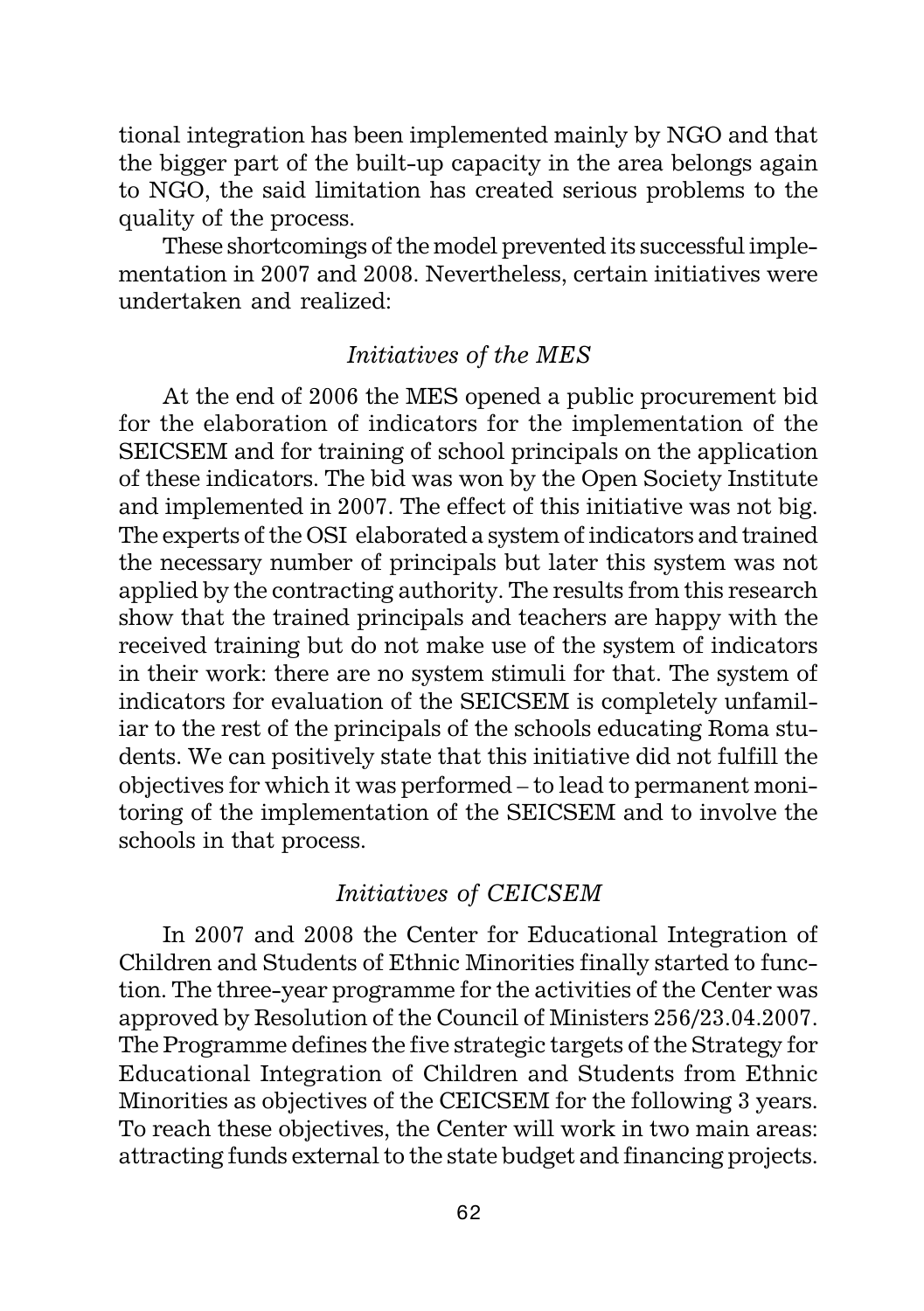The three-year programme also identifies the priorities following which the calls for projects will be announced: guaranteed equal right for access to quality education, preservation and development of cultural identity of children and students from ethnic minorities, creating prerequisites for successful socialization and turning the cultural diversity into a factor for mutual acquaintance between the children from the various ethnics.

During the subject period CEICSEM managed with fluctuating success rate the tasks in the two main areas. In the area of project funding the Center managed to reach the foreseen comparatively humble amounts from the state budget. In the school year 2007/2008 the Center announced two bids for financing of projects. Under the first procedure, 84 projects were financed for the total amount of BGN 981 372, and under the second one – 28 projects for the amount of BGN 644 347. Other two procedures were implemented during the school year 2008/2009. Eligible to participate in these procedures were schools, kindergartens, nonschool educational units, municipalities and RIE; the involvement of NGO was made possible under the form of a partner. This opportunity provoked the interest of dozens and even hundreds of schools. Many of them received financing for the implementation of small projects.

The activities of the Center in this direction had three important positive sides. First, the application forms were very easy, and the payment procedures – favourable to the beneficiaries (i.e. big advances and timely payments). This allowed almost every school with Roma students to participate. What was happening at the bids of CEICSEM contrasted to the forms and procedures of HRD OP, which in fact impeded most of the schools.

We were very happy that our small school managed to defend a project in front of the CEICSEM. Writing it took only 2 days... Then we received 80% of the approved amount as advance payment. The project was a small one – for BGN 5000 only, but for our school it meant a lot. We managed to do small but nice things – Roma costumes, exhibition of the ethnos, a leaflet and a disk. For 2 years we have been teaching the additional electoral subject Roma Folklore but we did not have costumes and other necessary things,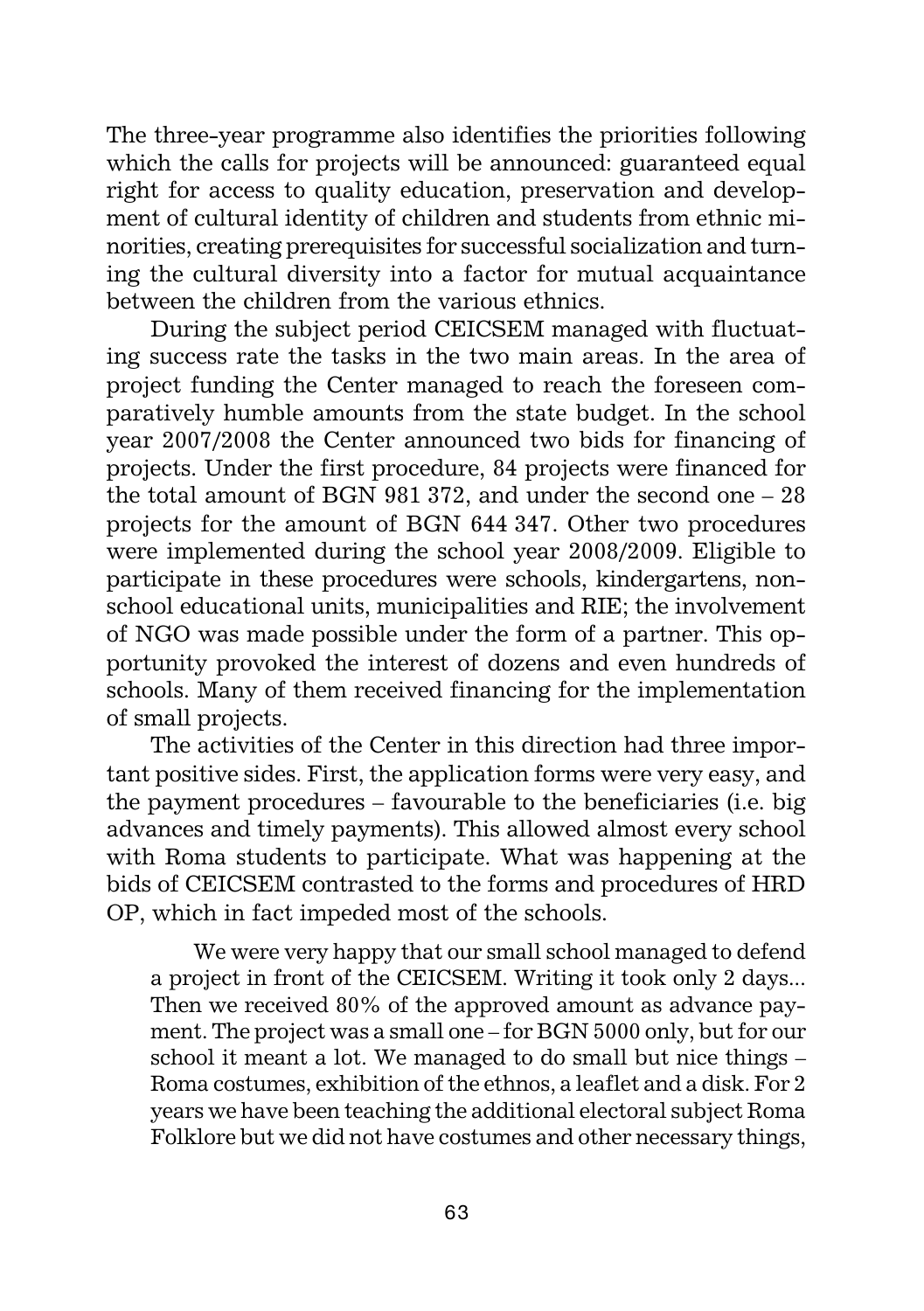and now we have them. It is completely different with the HRD OP: there we cannot even think of applying with these heavy forms, small advances and delayed payments. Only the municipality can dare…"

#### *School principal*

Second, the bids announced were on the same priorities (the 4 priorities of the three-year programme). This gave the chance to schools which did not manage at their first attempts to partially amend their projects and to apply again. Third, a great number of the approved projects were directed towards the preservation and renovation of the cultural identity of the children from the ethnic minorities. The money for this exceptionally important activity from the various donor programmes is insufficient and it was good that CEICSEM contributed.

On the other hand, there were some weaknesses in the activities of the Center in that direction. First, the money allocations were too small compared to the great interest and the big number of submitted proposals. The result was a situation of extremely high competition: in some of the bids, one of ten proposals was approved and thus naturally discouraged the unsuccessful candidates whose "failure" was not due to poor quality of the submitted proposal but to the insufficient financial resource.

", We applied three times and three times were rejected. Once we were second best reserve but no one gave up and we did not get financing. We are not going to try any more."

#### *School principal*

Second, the amounts for a single project were also very small – between BGN 5 to 10 thousand on average. This money is enough for the performance of separate activities but not for the realization of a whole integration process. It is very hard to achieve the desired sustainability with so little money. The effect of the implementation of these projects cannot be other than limited.

Still more problematic is the activity of the CEICSEM in the other direction, defined as per Government Decree 256/23.04.2007, and namely – attracting money outside the state budget. In 2007 and 2008 the Center managed to do so only once obtaining a grant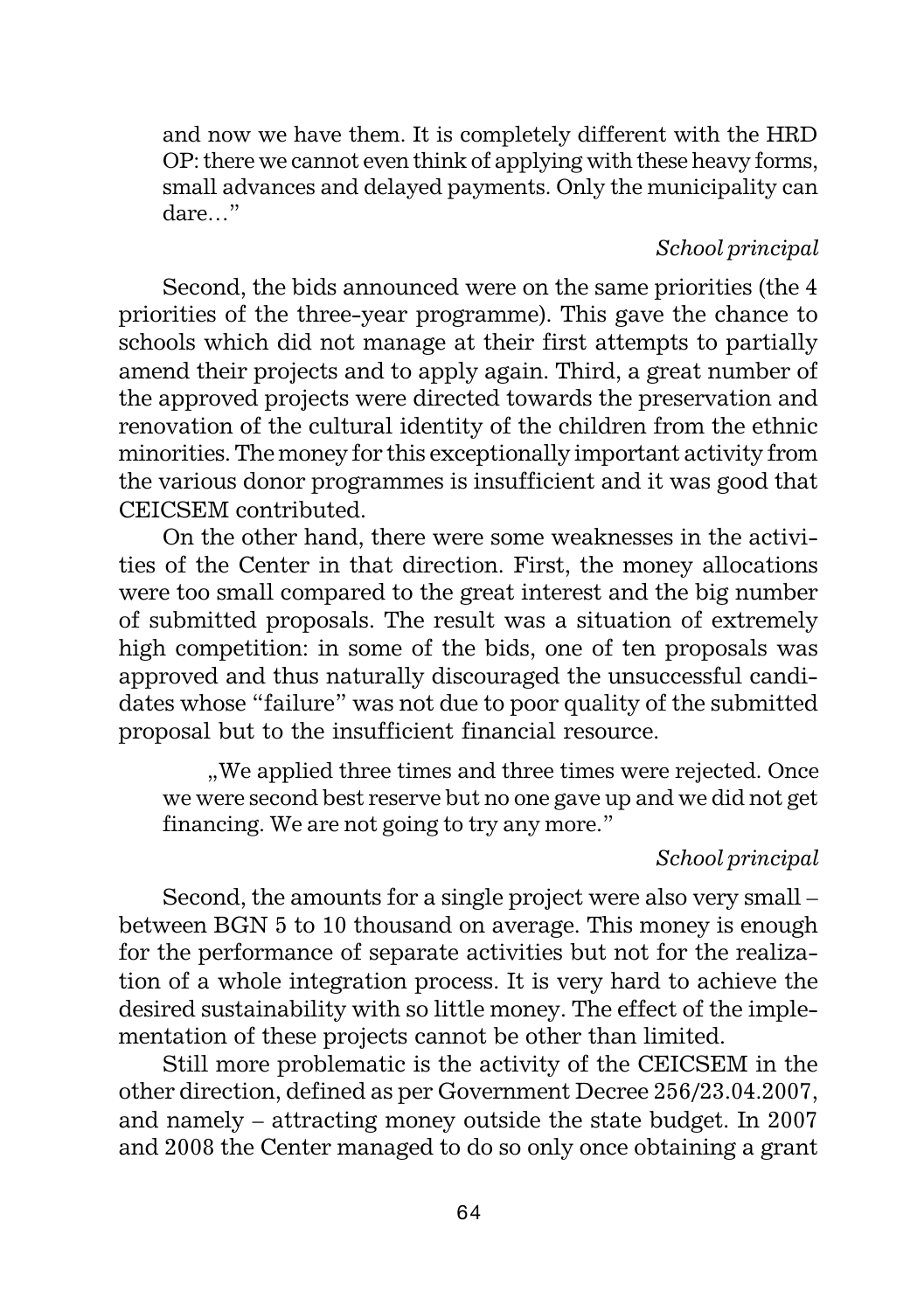from the Roma Educational Fund. Although the three-year programme mentions a number of other potential donors, with a focus on the Human Resources Development Operational Programme, 2007 and 2008 were not successful in that respect. This is a bad indicator for the administrative capacity and for the competence of the Center. It is also hardly understandable that to date the CEICSEM has not received funding from the HRD OP – the Center is enlisted as a possible beneficiary under the measures of Priority Axis 4 of the Programme, and the Intermediate Body for this axis is the MES. In 2008 the MES distributed among some of its Directorates considerable amounts from the operational programme through a procedure of direct funds allocation (a procedure enacted by Government Decree 121/31.05.2007), however, the CEICSEM was not in the list. It is evident that the Center had not placed a request, or that the MES had not enough confidence in the capacity of the CEICSEM to implement a large-scale project. It is a separate question whether the direct allocation of funds for educational integration to the CEICSEM – in view of the existing configuration and the method of functioning of the Center– would stimulate in reality the educational integration.

The most problematic fields in the activity of the Center in 2007 and 2008 were the administrative capacity and the missing connection with the civil sector. At the end of 2006 CEICSEM was left without the executive manager after the resignation of the Roma activist Nikolay Kirilov, appointed six months ago. The accountant D. Kavardzhikov substituted him as a provisory executive. Throughout the analysed period there was fluctuation of personnel and keeping renowned experts in the sphere of education for a long period remained a problem.

Even more problematic remained the interaction with nongovernmental organizations working in the sphere of education. In 2006 the Steering Committee of the Center included representatives of 3 NGO, but this was done without previous consultations with a wider circle of organizations and left the impression of obscure criteria (including loyalty to certain political parties). The organizations participating in the Steering Committee had no obligation to inform the wider range of civil organizations about the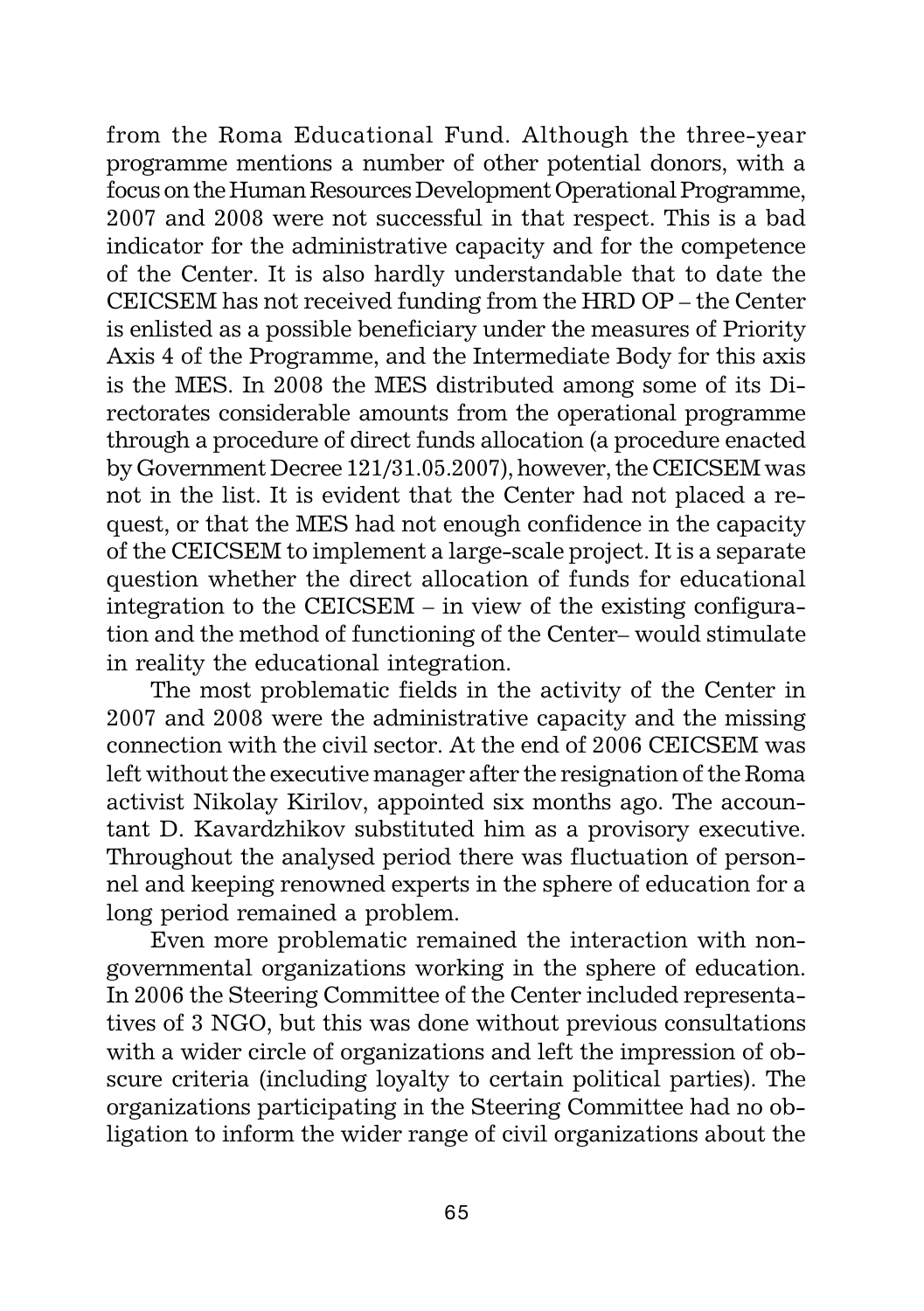activities of the CEICSEM and they did not do so. No actions were undertaken towards partnership and collaboration between the Center and the active Roma organizations. As a result, the CEICSEM at present does not enjoy the confidence of the Roma organizations: all the activists interviewed within this research were unanimous in that.

# *Initiatives under the HRD OP*

During the subject period the HRD OP became a main source of financing activities directed towards Roma educational integration. Although its resources were used quite timidly, they exceeded two times the money released from the state budget. HRD OP contributed to the formation of the new model of implementation of the educational integration policy, supporting the efforts of municipalities, schools and a great number of non-governmental organizations (unlike the CEICSEM ).

Three main prerequisites contributed to the existence of initiatives under the HRD OP to support the efforts for Roma educational integration. The first one was the inclusion in the final version of the HRD OP of enough texts in favour of the Roma educational integration, including the definition of areas of intervention (measures) explicitly targeting the Roma people (see the analysis of HRD OP in the section "Normative Frame" above). These texts were included after an active campaign of the Roma nongovernmental organizations<sup>25</sup> supported by Directorate General ".Employment, Equal Opportunities and Anti-Discrimination" at the European Commission. Initially the MES reacted with slight disagreement but in 2007 gradually changed its attitude and did not object to the inclusion of these texts.

The second important prerequisite was the active attitude of the Roma civil organizations towards the bids for projects in support of the Roma educational integration, the inclusion of a largescale of interested parties as possible beneficiaries in these projects (including NGO and schools) and the distribution of money through

<sup>25</sup> See: Center Amalipe, *Annual Report on the Implementation of the Policies...*, p. 134 – 154.; Center Amalipe, *Monthly Bulletin, Special edition "The Roma People and the Structural Funds in Bulgaria"*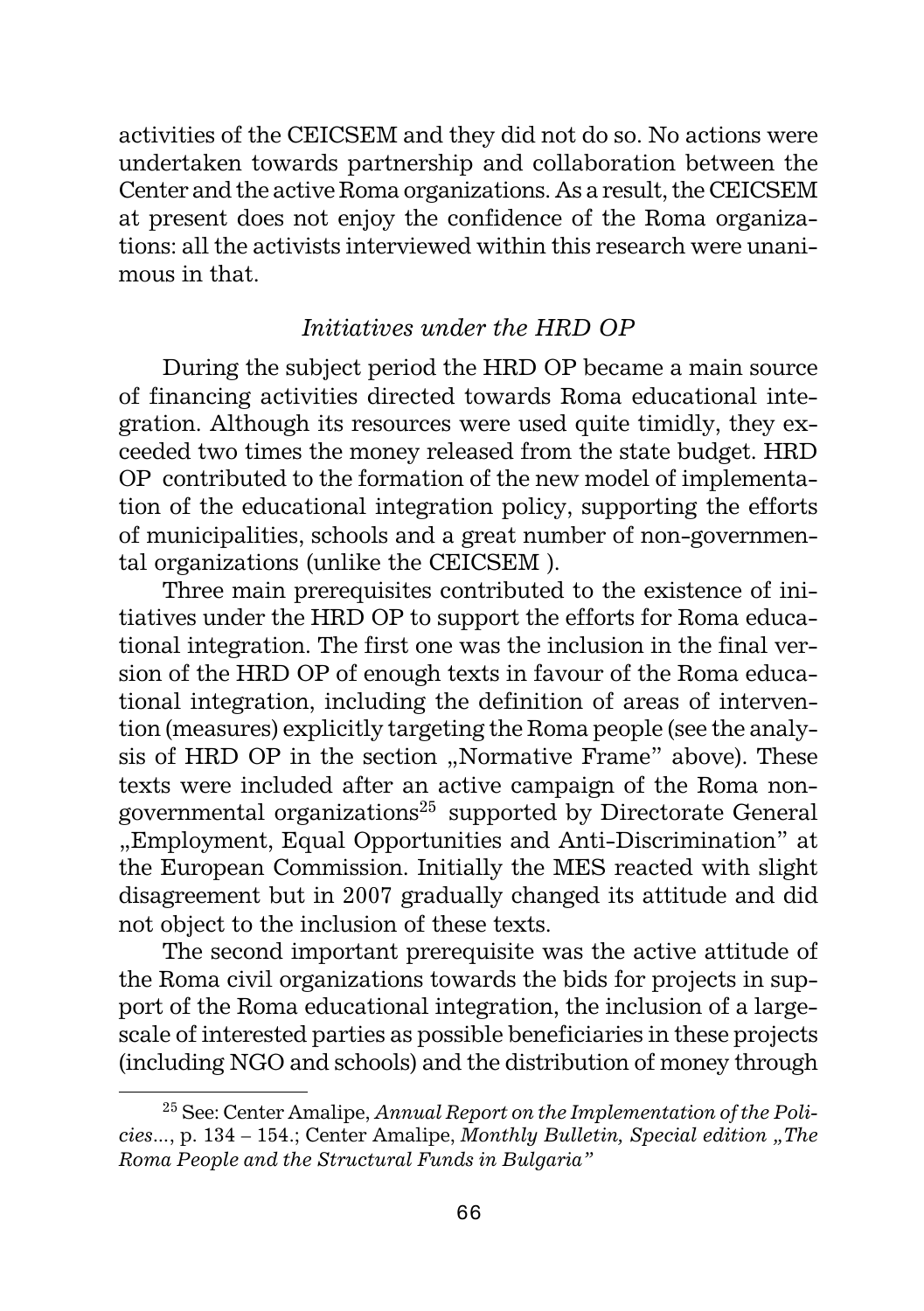a procedure of competitive selection of projects (and not through direct allocation to directorates and units of the MES). During the subject period the Roma organizations were represented at the Monitoring Committee of the HRD OP, which allowed them to place their requests more efficiently. (In 2007 members of the Committee were Deyan Kolev – elected at a specially organized forum of the Roma non-governmental organizations and Tony Tashev – representative of the Roma Educational Fund in Bulgaria. In 2008 the management body of the HRD OP started a procedure for the election of an observer among 5 groups of non-governmental organizations, and the Roma organizations elected Deyan Kolev, and Radostin Manov as his deputy). The requests of the Roma organizations presented at the Monitoring Committee were some of the main factors to contribute for the inclusion of NGO as eligible beneficiaries in the scheme for financing of projects "Creating Favorable Multi-Cultural Environment..." (June 2007), until the call for the scheme "Educational Integration of Children and Students from the Ethnic Minorities" (November 2008) and doubling its budget (November 2009)

The third important prerequisite was the collaboration between the MES (as Intermediate Body under the HRD OP), the MLSP (Managing Authority under the HRD OP) and DG "Employment..." of the European Commission in the decision taking process referring to the management of HRD OP. In this way the MES's low level of determination for projects directed towards educational integration was compensated by the pro-active behavior of the other two units.

During the subject period under the HRD OP were announced the following bids in support of the Roma educational integration:

– ...Creating favorable multi-cultural environment for practical application of the intercultural education and upbringing": total amount BGN 5 574 116. The scheme was among the first announced under the HRD OP as early as 30 July 2007. The focus was on the continuation of the efforts to take out the Roma children from the segregated quarters and "Roma" schools and to integrate them in ordinary public schools. Another focus was on the introduction of the intercultural education as a way to provide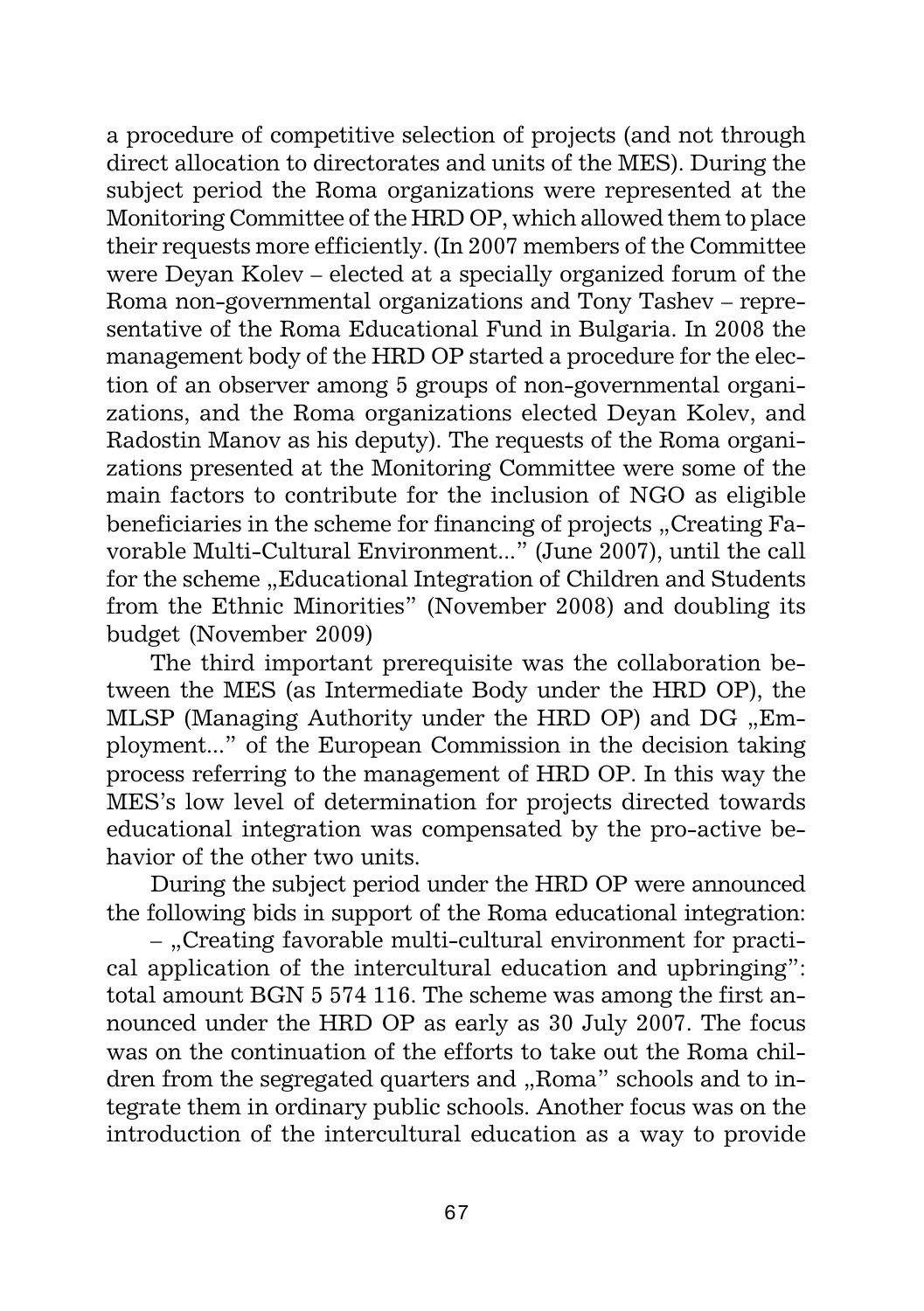favourable acceptance environment in the public schools. 66 projects were approved amounting from BGN 20 000 to 100 000, of which 55 – directed to Roma children; 42 of them were proposed by NGO and schools, and 14 – by municipalities. The projects commenced in June 2008 and had to be completed until December 2009.

– "Educational integration of children and students from the ethnic minorities in the school system": decision for the announcement of this scheme was taken at the meeting of the Monitoring Committee in November 2008 and during the subject period it was not implemented $^{26}$ . The approved budget of the scheme was BGN 6 million27. The scheme places a rational focus on the reduction of Roma school dropouts. The scheme includes a wide range of actions (considerably wider than the previous scheme), that may be implemented in ethnically mixed and predominantly Roma schools, the activities for introduction of intercultural education, identity preservation of the children from the minorities and tolerance building being among the leading actions.

– "Literacy Courses for Adults": decision for the announcement of this scheme was taken at the meeting of the Monitoring Committee in November 2008 and during the subject period it was not implemented 28. The approved budget of the scheme was BGN 15 million. The scheme will be implemented in the form of direct grant to Directorate ..Policy in general education" at the MES, which will consequently distribute the money among the schools from the whole country.29 Although the scheme is not directed especially to them, it is expected that the bigger part of its beneficiaries (persons without finished primary education) will be Roma people. The scheme places a rational focus on the liquidation of illiteracy for people who have not completed elementary or junior

 $26$  The call for project proposals was published on 19 October 2009.

<sup>&</sup>lt;sup>27</sup> At the Monitoring Committee meeting in November 2009 the budget was doubled – BGN 12 million.

 $28$  The call for expression of interest was published in December 2009.

 $29$  At a meeting of the Monitoring Committee in November 2008 the observer from the group of the Roma NGO suggested that the scheme should be implemented by means of competitive selection of projects but the proposal was not accepted.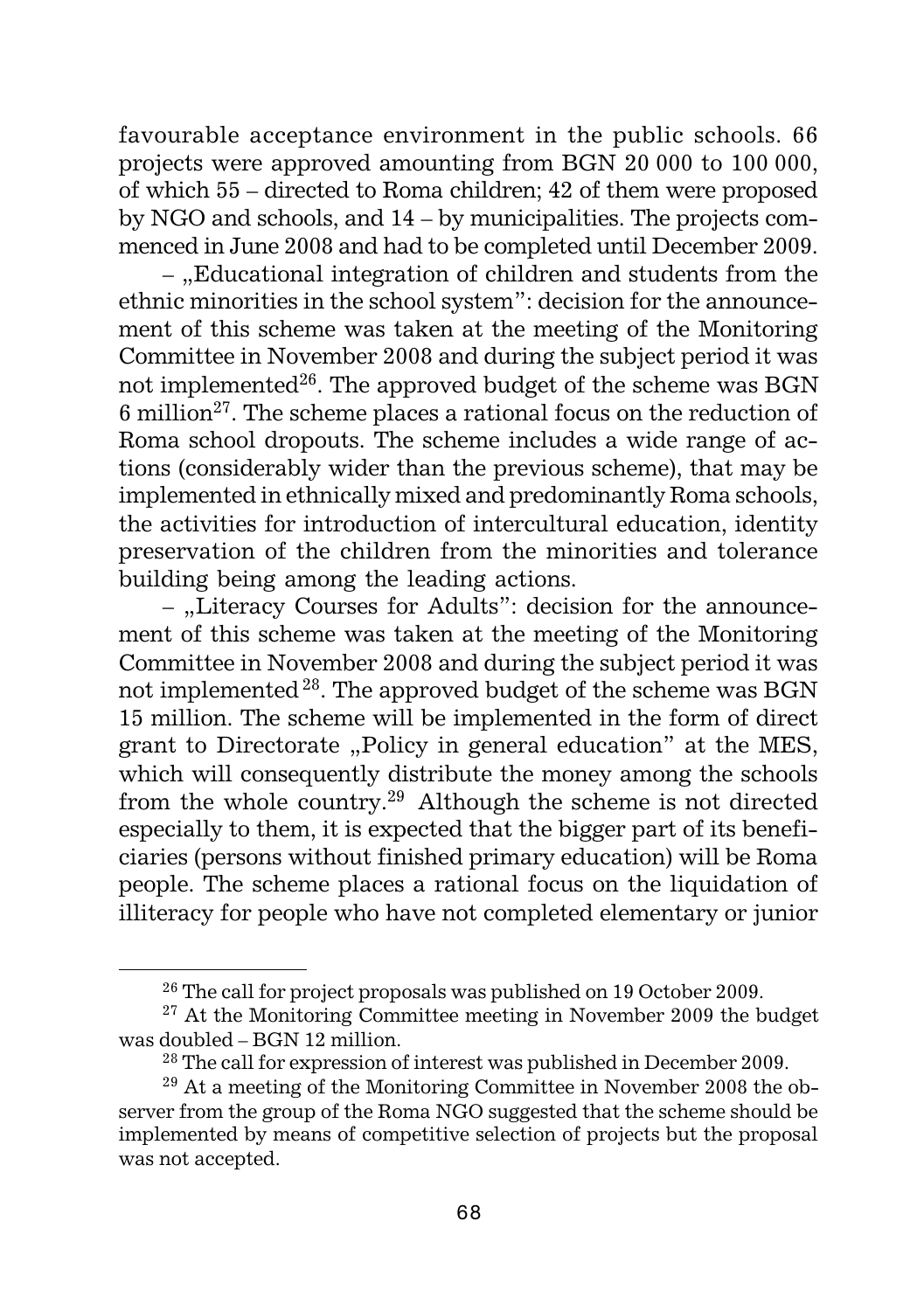high school. At the end of the literacy courses they will acquire a certificate for finished level (or diploma for finished education), which will give them a chance to be included in courses for acquiring a level in professional qualification.

– A great number of Roma students are included in the schemes for support of out-of-school and extra-curriculum activities "Let's Make School Attractive to Young People" (2007 and 2008).

As a result, in 2008 (it was in fact the first year in which the approved projects under the HRD OP were implemented) 16 261 students from the minorities were included in projects under the HRD OP. Most of them (9 923) were included in projects under the targeted scheme "Creation of Favourable Multi-cultural environment. $"30$ 

During the subject period there was neither completed schemes, nor completed projects, therefore it is quite early to evaluate the real effect on the process of Roma educational integration. Nevertheless, some very important conclusions may be made with a high degree of credibility:

– The announced target schemes (i.e. schemes including explicitly the Roma people as a target group and directed towards improvement of the educational status of the Roma community) stimulate the proces of Roma educational integration. They give a chance to municipalities, non-governmental organizations and schools to implement their ideas for the realization of the national documents in the sphere of educational integration and for solving local educational problems. This decentralized and participatory method of implementation of the integration policy was analysed above (see section *Initiatives of the CEICSEM*);

– The funds from the HRD OP have become a reliable factor supporting the efforts for Roma educational integration. Their value exceeds the resources allocated in the state budget in this direction. At the same time, this money is still disproportionately little – compared to the announced schemes and the real necessity.

<sup>30</sup> *Annual Report on the Implementation of the Operational Programme "Human Resources Development".*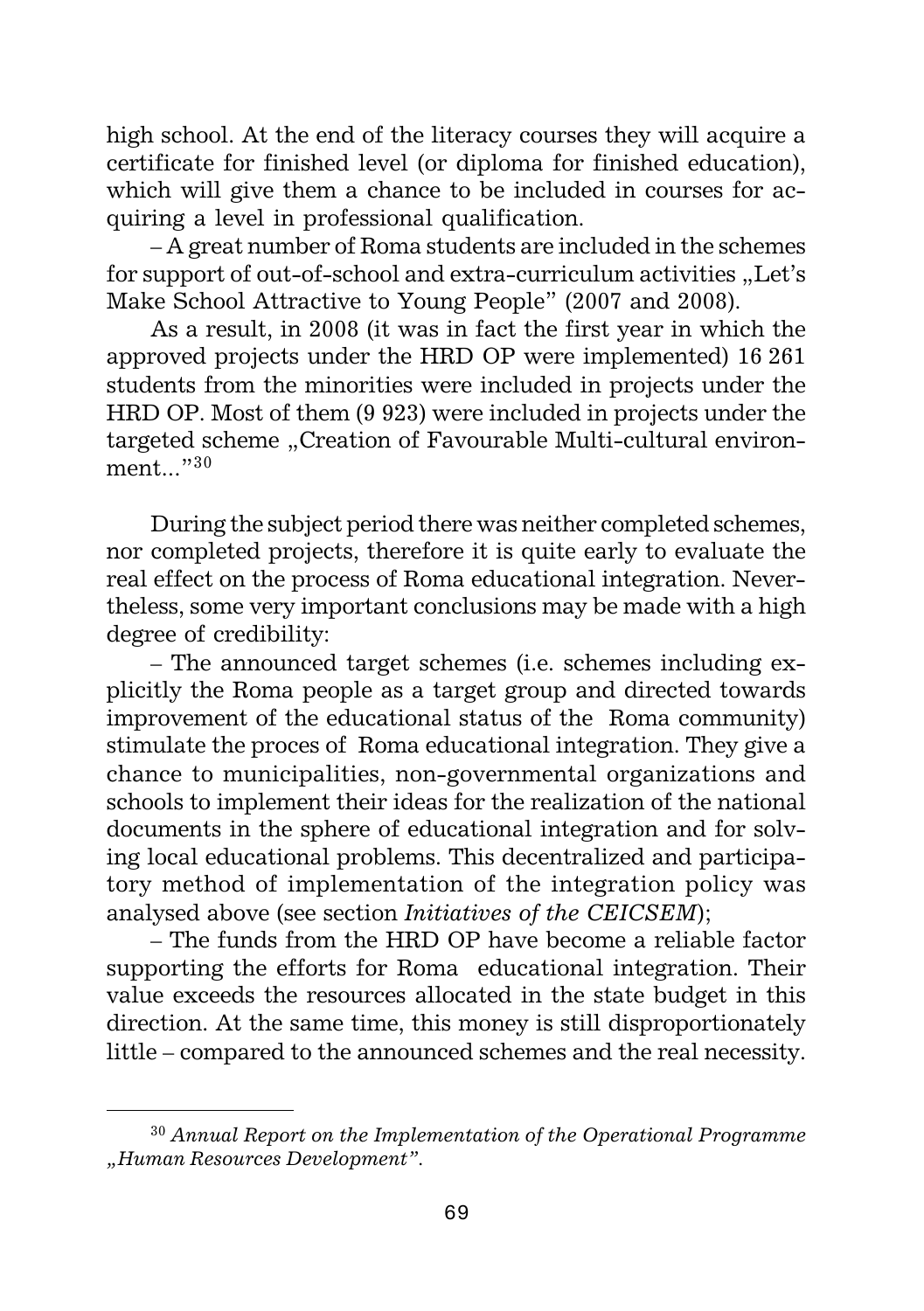– Serious obstacles are created by the many reporting requirements and the delayed payments to beneficiaries. The said problem seems to be exceptionally grave and there is real danger that it may discourage many beneficiaries to participate in the published bids. To the opinion of many organizations implementing approved projects, the reporting requirements – imposed by the MES and MLSP – are unreasonably heavy and consume about 70% of the personnel's time, whereas only 30% remain for the implementation of the activities themselves.

Even more serious difficulties are created by the reimbursement of expenses procedure. When the contract is signed, 20% advance payment is effected, after that reimbursements are done on reported and approved expenses. This takes at least 5-6 months, which for many of the beneficiaries is a long term. In this time they cannot cease the activities and have to proceed with their own resources. In view of the projects range, they need to have tens of thousands of levs available and this makes things very difficult for the smaller municipalities, NGO-s and schools.

The burdensome reporting procedure, the delays in payments to beneficiaries, as well as the relatively heavy (compared to CEICSEM and other donors) application forms discourage many smaller schools, municipalities and organizations and hinder their participation in the absorption of the European funds. Bulgaria has not introduced additional mechanisms to guarantee the participation of beneficiaries with little capacity and experience (for example small municipalities and schools) – something done in Hungary, for instance. There is a warning tendency that the absorption of the European funds might not reach the indigent.

– The bids announced so far have very little value (like "Creation of Favourable Multi-cultural environment..." has a value lower than BGN 6 million), in spite of the great interest. This makes the competition too high: between 5 to 10 projects on average apply for one grant. This discourages the beneficiaries whose projects are not approved. If high competitiveness is acceptable for some types of projects, it is unacceptable for projects focusing at vulnerable groups: the European practice is not to allow higher competi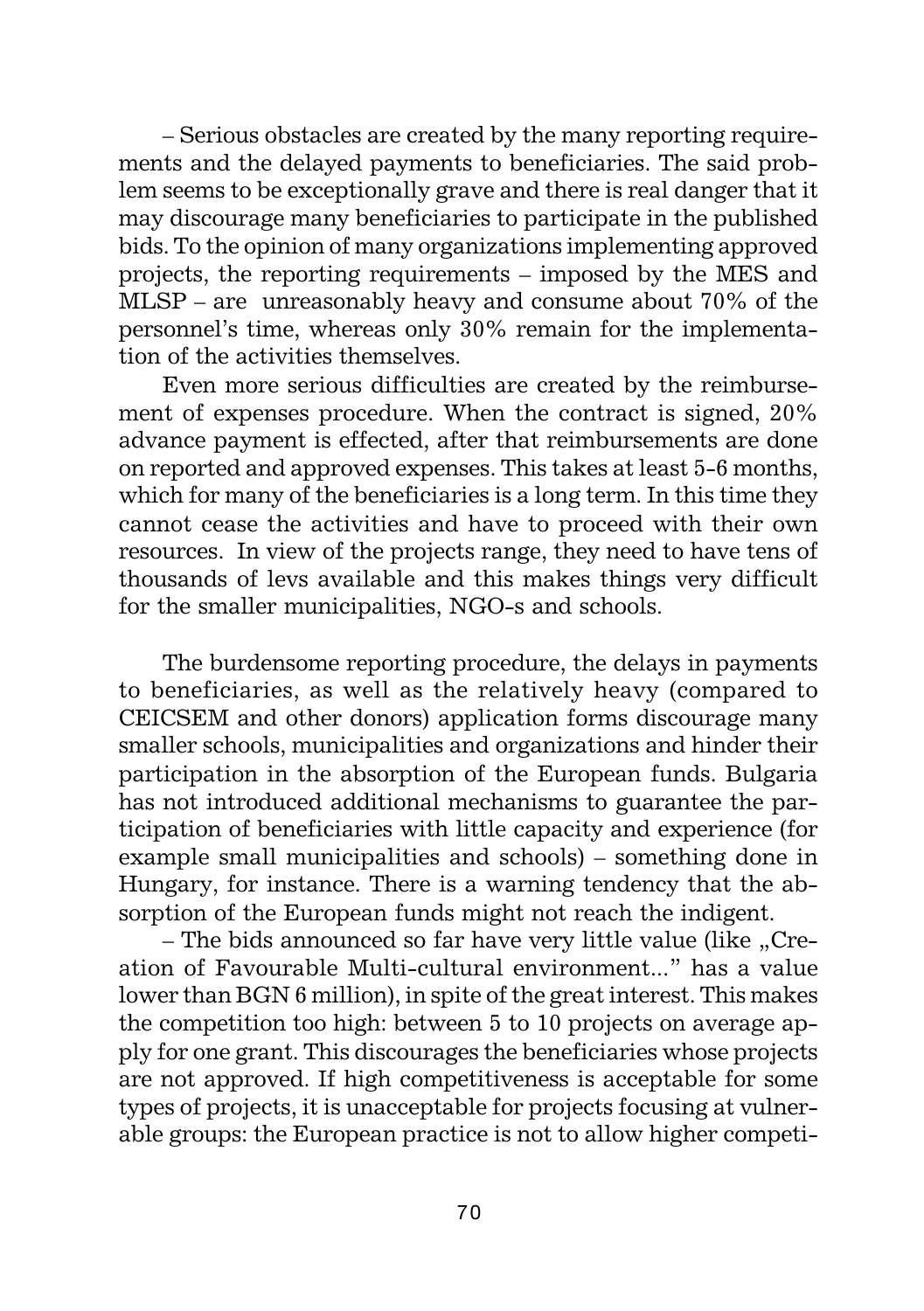tiveness than 1,5 to 1 in the work with vulnerable groups. The considerable increase of the budget for the announced schemes supporting Roma educational integration or making them permanently open until the end of the programme period would reduce the competitiveness to plausible levels and would lead to real application of the integration policy.

### **Main conclusions**

During the analysed period the political will to implement straightforward actions for Roma educational integration was weak. The educational integration of the Roma people was accepted as an additional and insignificant task aside of the whole process of modernization of the Bulgarian education. Gradually the alternative model of implementing integration policy was established, in which the application of the Strategy for educational integration (SEICSEM) was appointed not to the MES and its structures but to the municipalities and schools. The MES's role in this model was to provide financial stimuli for the implementation of the integration policy and to supervise the quality of implementation. To date this model has been implemented spontaneously and some of the most important elements are missing: clearly defined national criteria and requirements that need to be imperatively covered, normative/legal provisions, considerable financial stimuli to support the efforts of the local institutions in the application of the national integration policy, etc. All these question the ability of the new model to work out.

During the analysed period the MES did not engage in largescale initiatives for the application of the SEICSEM, but made efforts to support the functioning of the Center for Educational Integration (CEICSEM) and the Human Resources Development Operational Programme (HRD OP). CEICSEM finalized the first bids to support small projects that helped dozens of schools in the country but had limited effect and did not give a noticeable boost to the integration policy. The Center did not manage to attract considerable financial resources to add to the limited financing of the state budget. The Center's administrative capacity remained low and its collaboration with the civil sector – problematic. Within the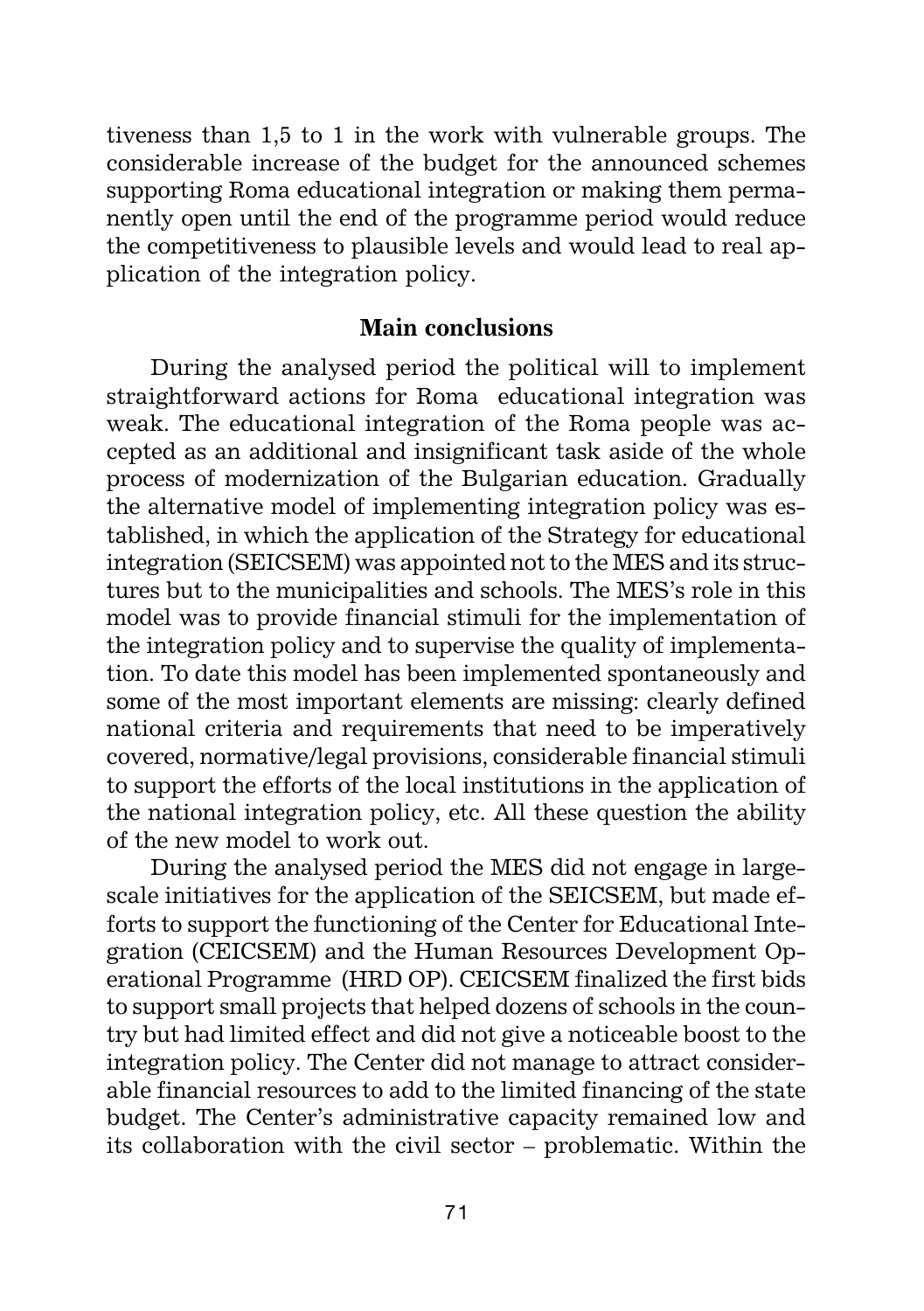HRD OP started the publication of bids and implementation of projects supporting the Roma educational integration. At this stage the interest in them is great and there is a chance that they accelerate the application of the integration policy. At the same time there are many administrative difficulties creating serious obstacles to the effective implementation of approved projects.

The tendencies in the development of the Bulgarian educational system during the analysed period did not support but hindered (at least in the short-term) the efforts for Roma educational integration. The reforms were performed in a way that tangibly affected the vulnerable groups; no effective buffer mechanisms were introduced to alleviate the negative impact and to guarantee equal access to education. This resulted in abrupt reduction of the net coefficient of enrolment in school, considerably increased the number of non-included students, lead to poor quality of education in the rural areas and hindered the introduction of intercultural and integrated education. During the analysed period there were no tendencies for supplementing mechanisms to bind the reforms with the efforts for educational integration of the minorities.

#### **Recommendations**

The Roma educational integration is a complex task requiring mutual compensation of the approaches, the resources and the efforts. It cannot be reached only with "efforts on the top" (by the state institutions) or only with "efforts from below" (by the municipalities, schools and non-governmental organizations), but needs coordinated actions at the national and local level. It seems that the educational integration could not be achieved only by a universal or result-oriented approach (the so called targeting or mainstreaming): specific straightforward (targeted) actions towards Roma educational integration are doubtlessly needed, at the same time the initiatives of the MES for the development and modernization of the Bulgarian educational system need to report the necessities of the educational integration and to create the respective conditions. Therefore, efforts have to be made for the establishment of real cooperation among the various participants in this process (institutions at the central, regional and local level, NGO-s,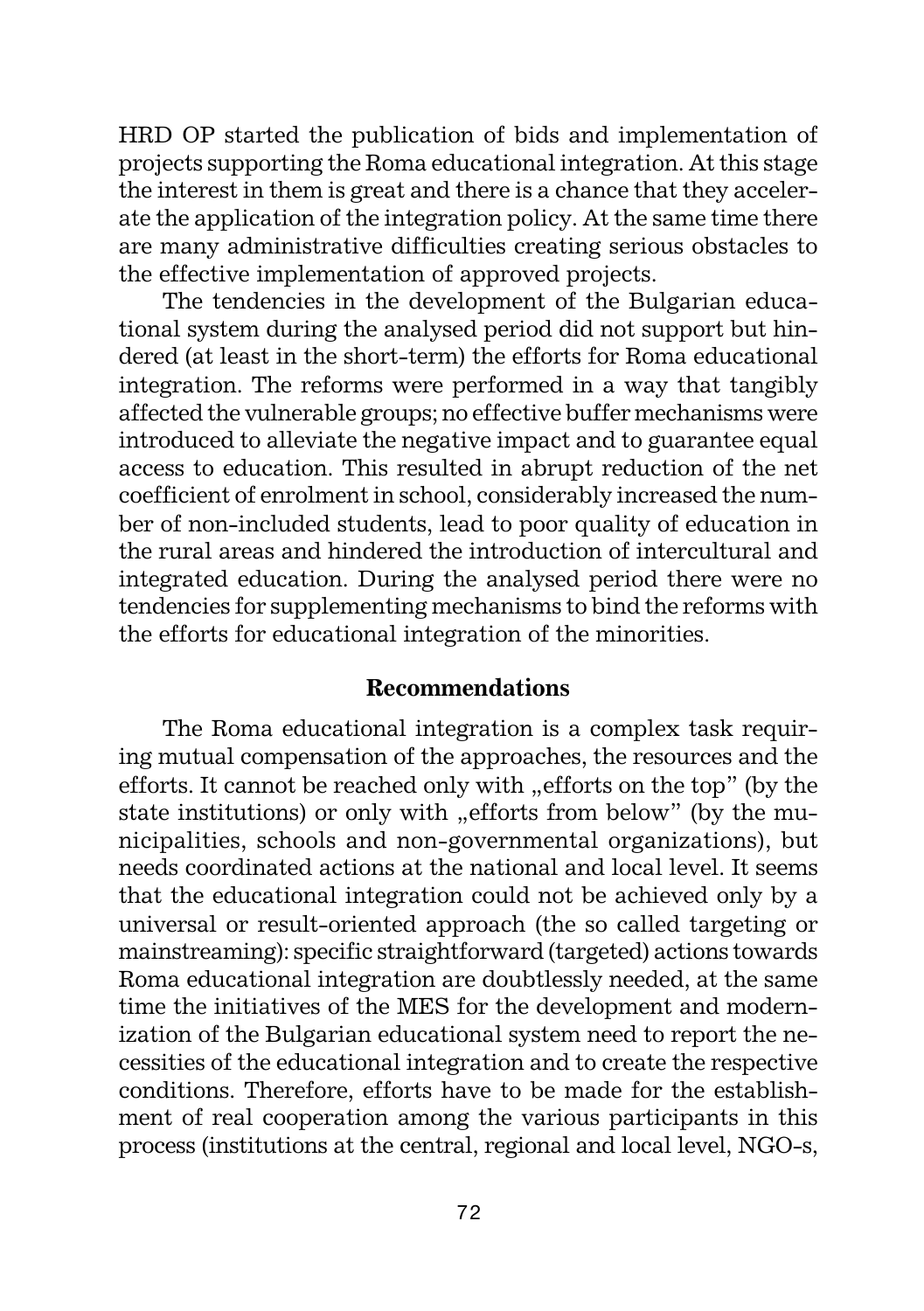schools, Roma authorities, etc.) and for the creation of an appropriate base to combine the universal and the target approach. After all, it is necessary to clarify the approach for the implementation of the integration policy: which of its elements will be implemented through initiatives at the national level and which – at the local. Respectively, preconditions should be provided (legal, normative, financial, etc.) for the implementation of the approved documents for educational integration.

The specific tasks and steps to achieve the above could be:

1. **Including Roma educational integration as a main objective in the process of modernization of the Bulgarian educational system and applying the educational reforms so that to support the educational integration**: Specific steps to achieve that objective may include (but not be limited to):

1.1. Elaboration of a National Programme for Support of the Intercultural Education in the frame of MES's budget, through which schools and non-school educational units may be financed over the delegated budget to organize additional electoral subjects and other forms of applying intercultural education;

1.2. Allowing full-day schooling in all primary schools with funding supplementary to the unified expense standards analogous to the opportunity provided for the focal-point schools;

1.3. Including a component "integration of children from the ethnic minorities" or "application of the Strategy for Educational Integration of Children and Students from Ethnic Minorities" in the formula calculating the delegated school budget;

1.4. Performing a preliminary impact assessment in the Roma educational integration and the educational level of the Roma community before introducing reforms affecting the development of the educational system, the quality of education and the access to education.

**2. Providing the necessary normative frame for the process of Roma educational integration:** Specific steps to achieve that objective may include (but not be limited to):

2.1. Including key suggestions in favour of the Roma educational integration and the introduction of intercultural training in the new Law on School Education;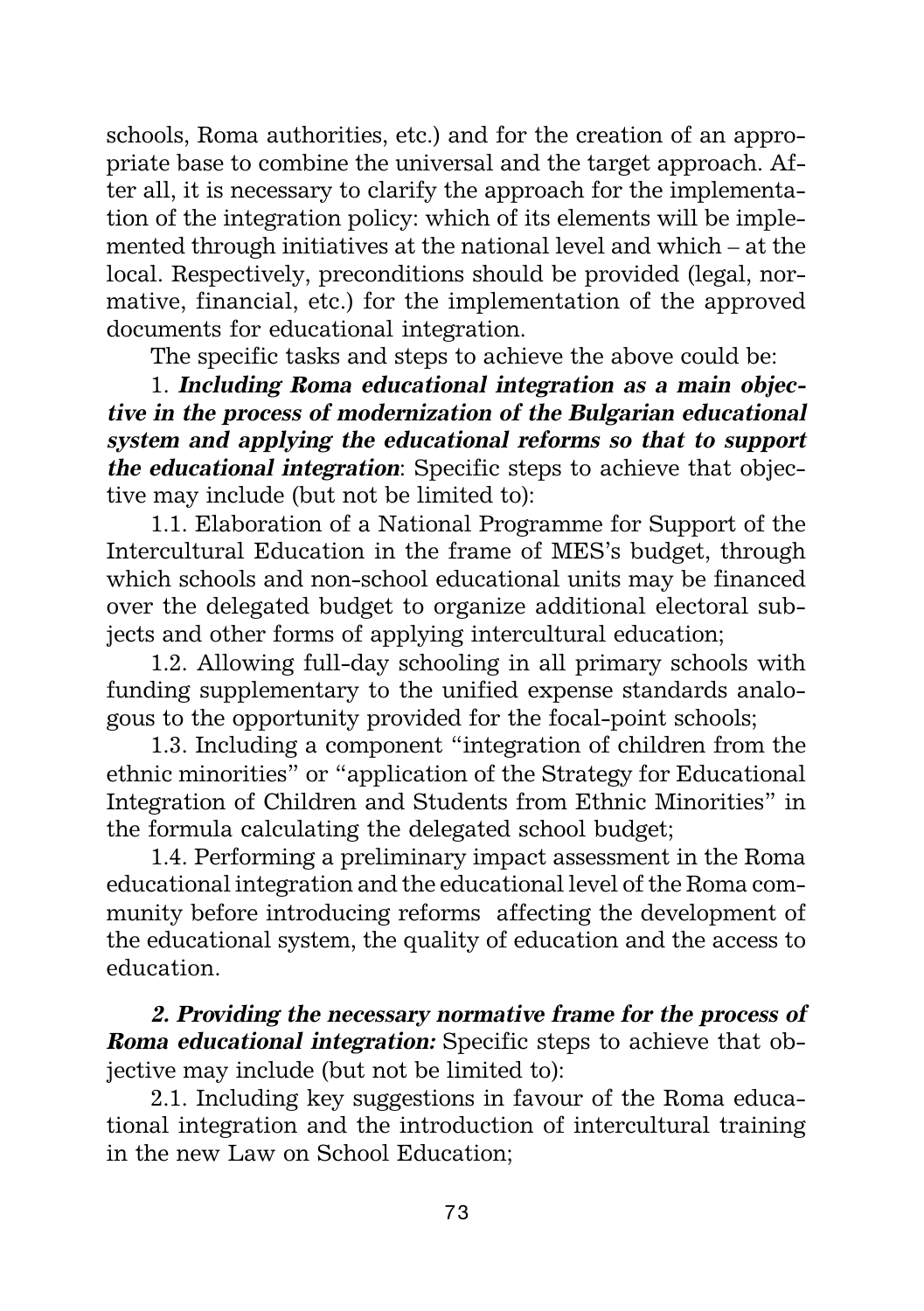2.2. Expanding the National Programme for the Development of the School Education and Pre-School Training with provisions favouring the Roma educational integration and the introduction of intercultural education.

2.3. Raising the normative status of the Strategy for Educational Integration of Children and Students from Ethnic Minorities: enactment by a Government Decree;

2.4. Updating the Action Plan of the SEICSEM to guarantee the actual realization of the Strategy: specifying the responsible institutions, budget and timetable.

**3. Raising the administrative capacity and providing appropriate administrative frame for the Roma integration policy:** Achieving this objective is directly related to the specification of the model for implementation of the integration policy. If we should rely on a model where the implementation would be mostly an obligation of the local players (municipalities, NGO, schools), the administrative infrastructure on the national and local level would be smaller in number and would have to provide methodological support and supervise the implementation. Should we choose a model where the integration policy would be implemented by the national institutions, the administrative infrastructure on the national level would be bigger in number and variety.

Specific steps to achieve that objective may include (but not be limited to):

3.1. Reinforcement of the infrastructure at the national level: establishment of a directorate, servicing the integration policy and/ or appointment of more experts in the department dealing with the intercultural education and educational integration. A positive sign would be if these experts are of Roma origin;

3.2. Establishment of administrative infrastructure for Roma integration policy at the regional level: appointment of experts at the Regional Education Inspectorates with main responsibilities related to the educational integration of children and students from the ethnic minorities and the implementation of the SEICSEM. A positive sign would be if these experts are of Roma origin;

3.3. Reinforcement of the administrative capacity of the CEICSEM: appointment of experts with proven knowledge in the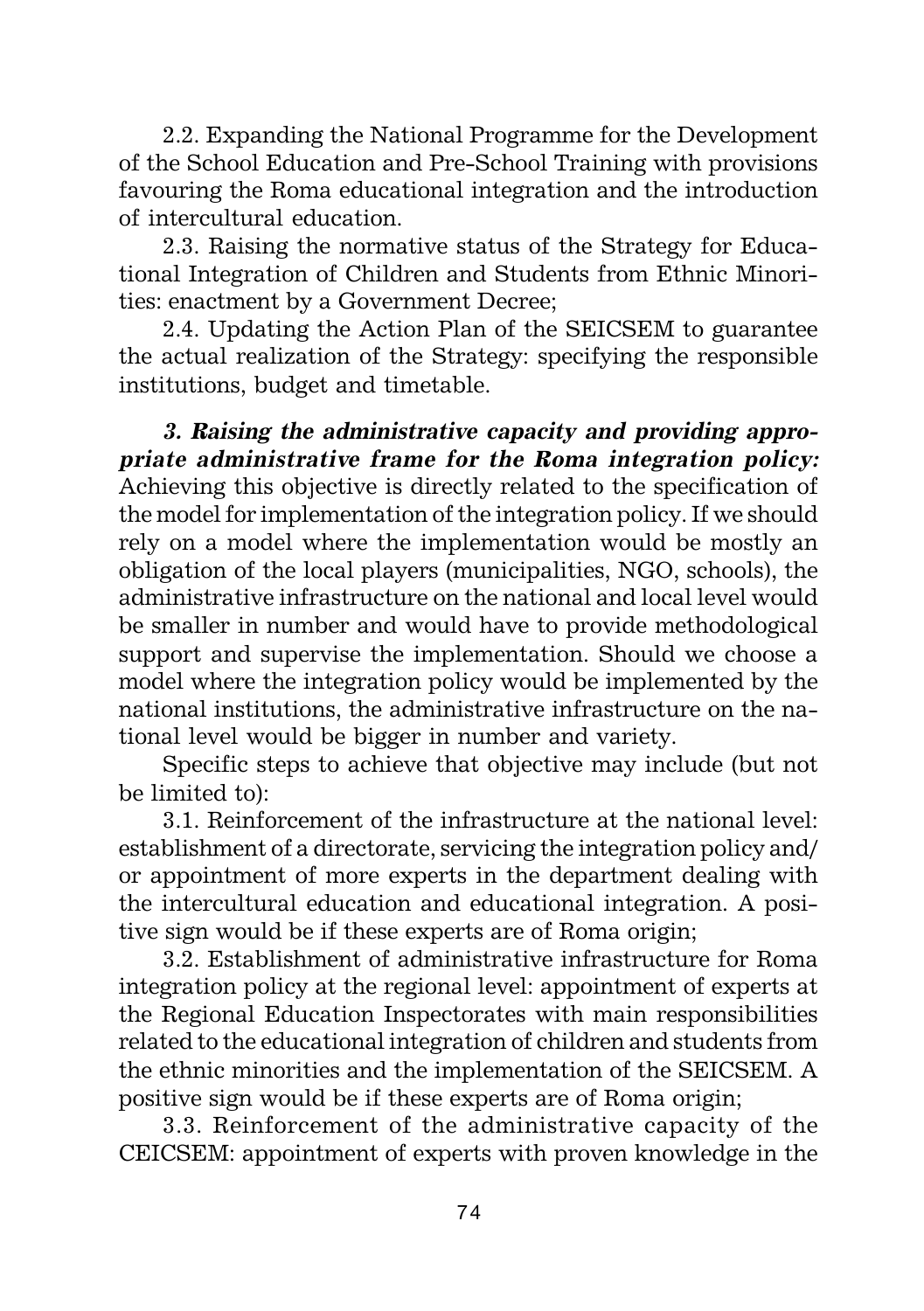sphere of educational integration of the Roma children; building long-term partnerships between the CEICSEM and NGO working on the educational integration of the Roma community;

3.4. Restoration of the Consultative Council for Educational Integration of Children and Students from the Ethnic Minorities: specifying clear criteria for the membership in the Council to guarantee that working organizations with expertise would be included; defining clear authorities of the Council to guarantee its real participation in the elaboration of the integration policy.

**4. Selection of the model for implementation of the educational** *integration policy:* It is necessary to finalize the model for application of the SEICSEM – decentralized model, delegating resources and authorities to the local actors (municipalities, schools, NGO) or centralized model where the main role for the implementation of the policies is given to the national institutions. The selected model should provide for active participation of the Roma community and NGO. It is necessary also to provide sufficient human, financial, normative and administrative resources for the application of the selected model.

**5. Creating appropriate forms for collaboration between the Roma NGO and MEYS:** The Ministry of Education, Youth and Science<sup>31</sup> should work more on the establishment of collaboration with the NGO acting in the sphere of Roma education. Steps to achieve that objective are:

5.1. Supporting successful initiative of the NGO and cooperation for their implementation;

5.2. Restoration of the activity of the Consultative Council for Education of Children and Students from the Ethnic Minorities: see above;

5.3. Introduction of clear and democratic procedures to select the Roma representatives in the Steering Committee of the Center for Educational Integration.

 $31$  During the analysed period the Ministry of Education functioned under the title "Ministry of Education and Science (MES)". At the end of July 2009 after the finalization of the membership and the structure of the new government, it was renamed to "Ministry of Education, Youth and Science (MEYS)".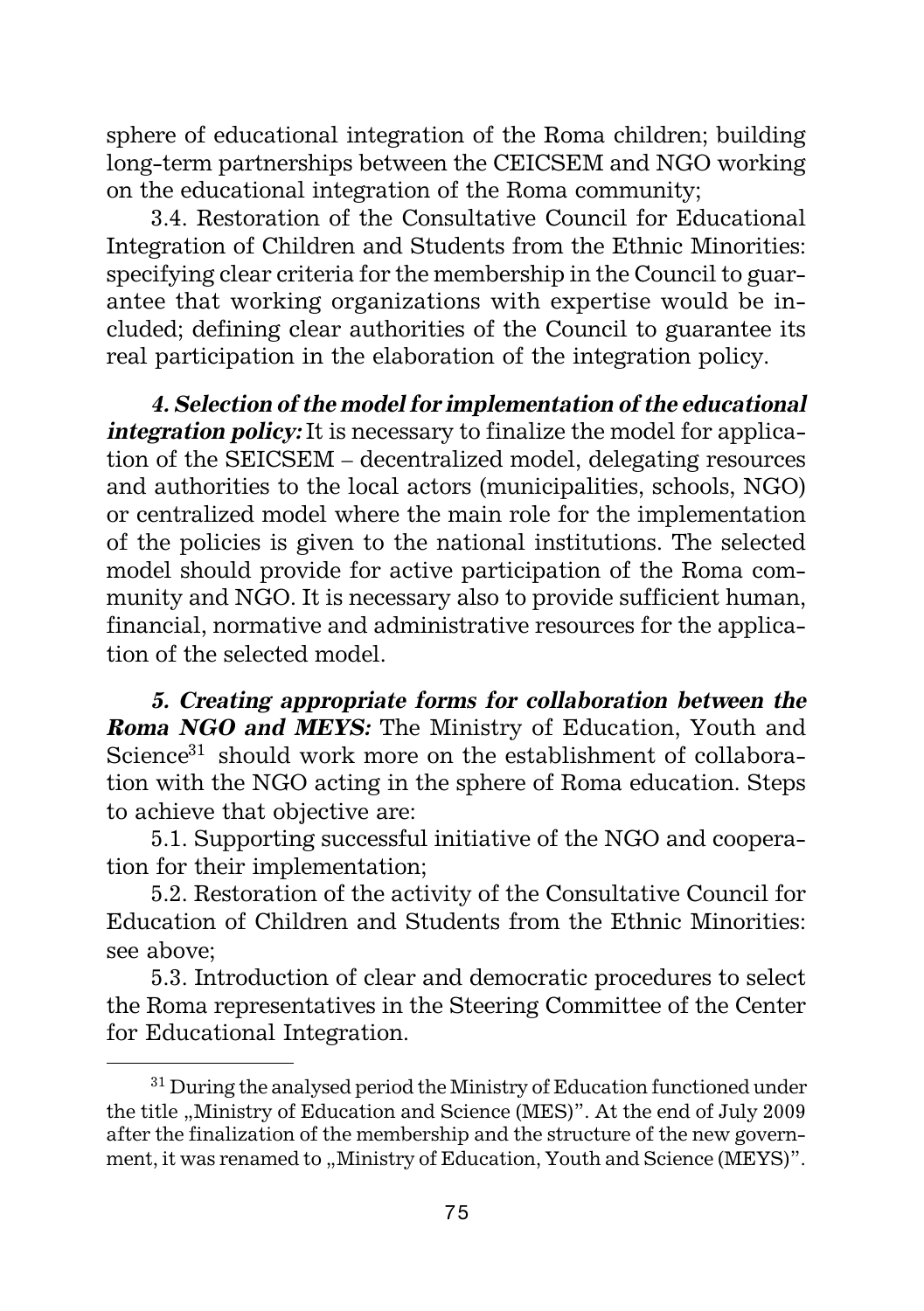**6. Promoting the intercultural education as a frame for the Roma educational integration.** MEYS should include the intercultural education as one of the main means of modernization of the Bulgarian education and as a frame for the efforts for Roma educational integration. Intercultural education as a pedagogical instrument will add to the existing social and administrative measures for integration of the Roma children and will create a complete set of instruments. This will also make possible the elaboration of a number of specific educational approaches accounting for the variety of conditions in which the Roma children study. At the same time we should remember that the intercultural education is directed towards all children and in this way avoid the further segregation of the efforts for Roma integration.

Specific steps to achieve that objective may include:

6.1. Identification of financial stimuli for the introduction of the intercultural education, such as elaboration and implementation of a National Programme for support of intercultural education, precise identification of funding for the additional electoral subjects (within the unified expense standards or external), organizing bids for projects supporting forms of intercultural education through CEICSEM and HRD OP, etc.;

6.2. Introduction of imperative requirements for the application of intercultural education in the Bulgarian educational system: in the obligatory subjects, the additional electoral subjects, mandatory electoral subjects (such as "Folklore of the Ethnoi  $-$ Roma folklore", etc.);

6.3. Support to initiatives of the NGO in the sphere of intercultural education.

**7. Continuation of the process of binding the absorption of the European Structural Funds with the Roma educational integration:** At this stage the implementation of the HRD OP supports the educational integration policy and yet, there is more to be achieved in this direction. It is also necessary to relate the application of the SEICSEM with the Regional Development Operational Programme and the Rural Regions Development Programme. Specific steps to achieve these objectives may include the following actions: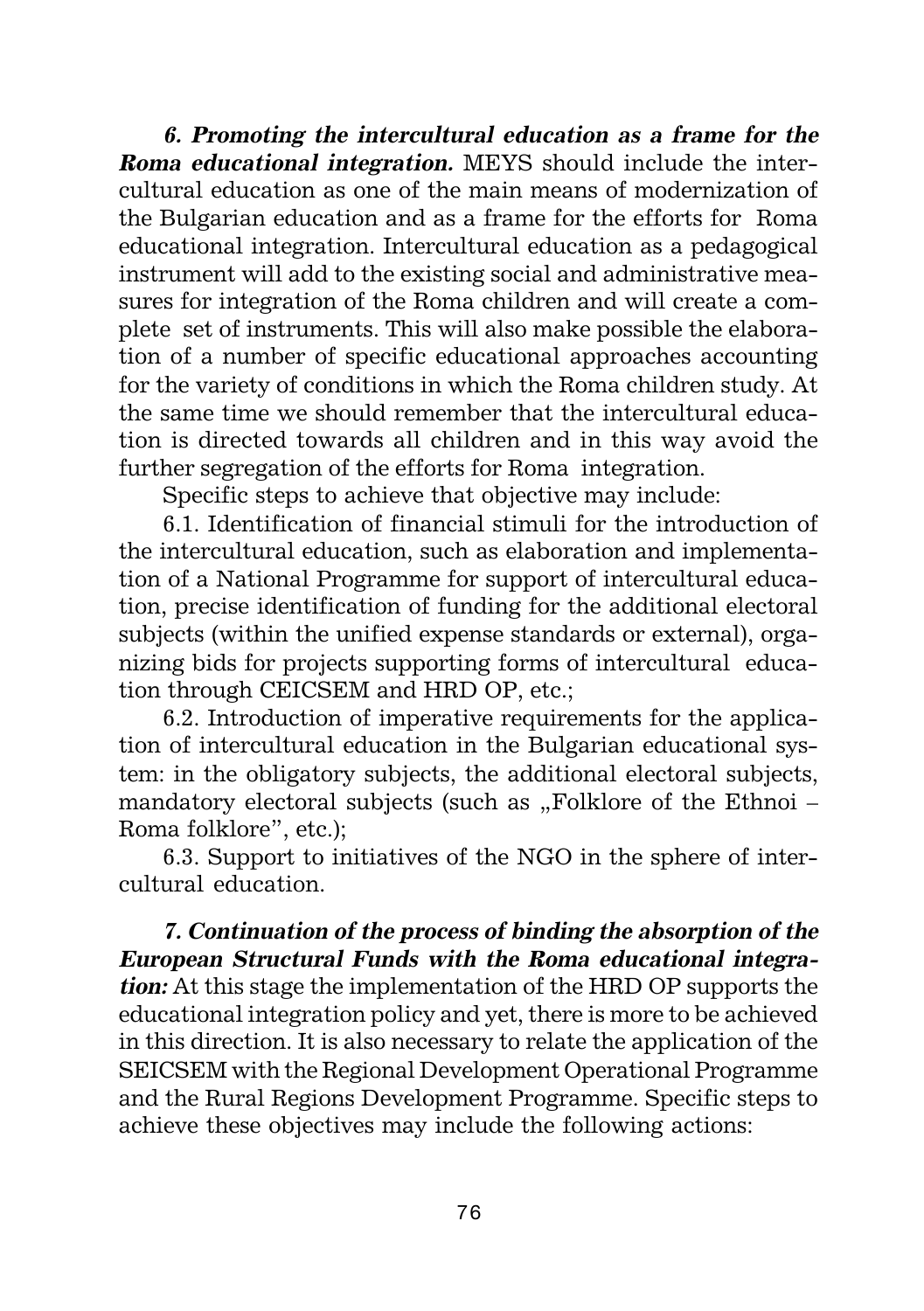7.1. Announcing the schemes for financing of projects within the intervention areas 4.1 and 4.2 of HRD OP as permanently open until the end of the programme period;

7.2. Diversification of the activities under the schemes for financing of projects in intervention area 4.1 of HRD OP: including activities in support of the quality of education of the Roma children in the so called "focal-point" schools, in the village schools, etc., including activities for reintegration of dropout students, and so on;

7.3. Publication of schemes for financing of projects favouring the educational integration (in particular, repair of schools where Roma students study) under the Regional Development Operational Programme and the Rural Regions Development Programme.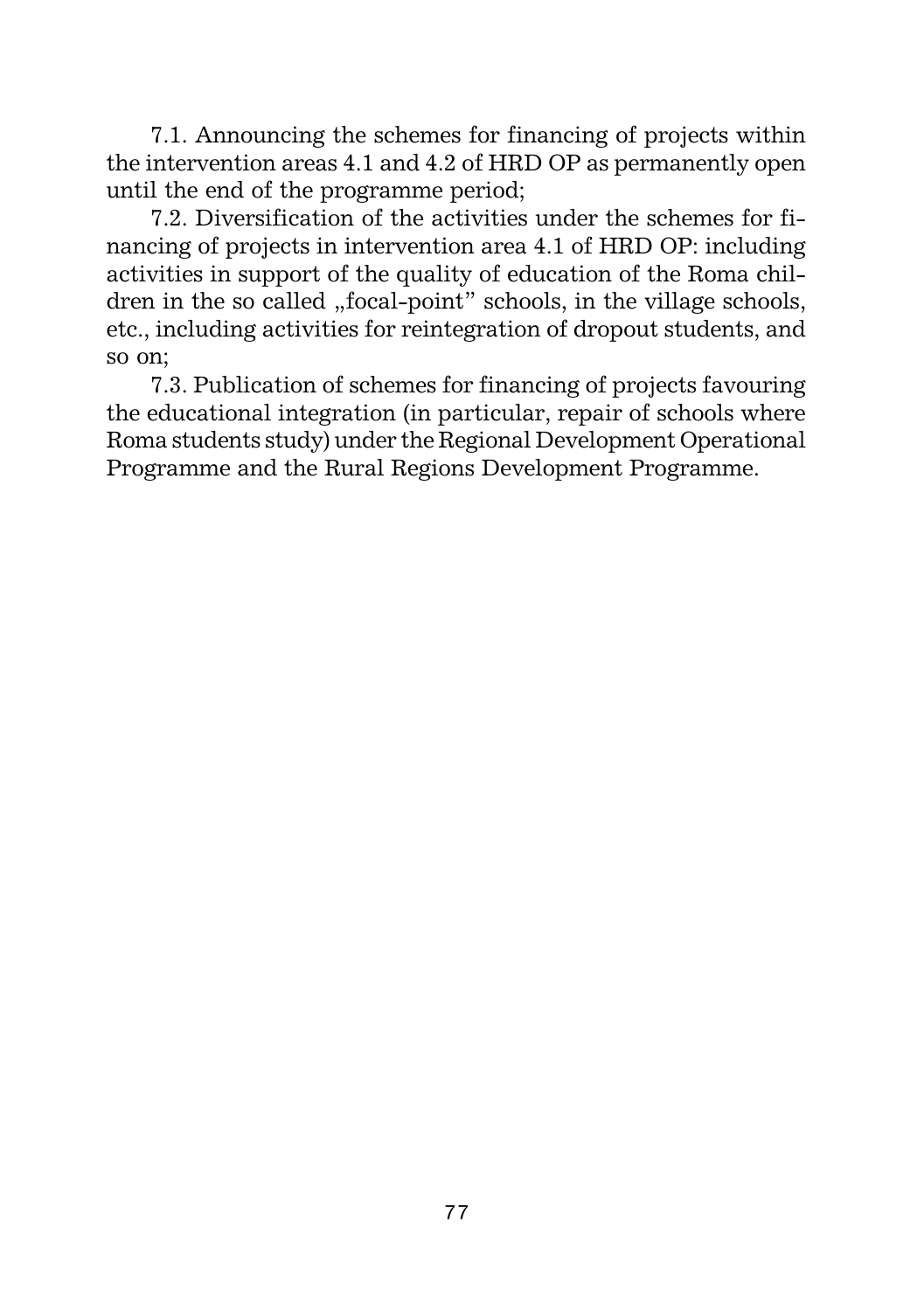# **Good State Governance in the Sphere of Social Protection, Employment and Health Services for the Poorest People of the Roma Community**

After the accession of Bulgaria to the European Community, the Government started to follow its obligations in the sphere of social inclusion as an EU member-state enjoying full rights. During this period the country was acting towards reduction of unemployment, increasing the budget excess and raising the gross domestic product. Nevertheless, the period 2007–2008 was one of the least favourable for the poorest strata of society who faced the burden of the flat income tax, the shorter social benefits term and the lack of sufficient and efficient social services and support.

This chapter of the report presents the major acquisitions and hardships in the implementation of programmes related to the social inclusion of the most vulnerable groups from the Roma community. It covers the period 2007 and 2008 and the main trends in the sphere of social policy with emphasis on good state governance in the sphere of social inclusion, and in particular the topics of healthcare, social protection and employment.

This section does not dwell on all Roma people and does not accept the Roma community as solid and socially non-stratified. The text herein relates to that part of the Roma people with the hardest unsettled health, social and housing problems. These are the so called "ghettos inside ghettos" or even whole quarters where poverty, unemployment and low income have done such a damage in the families that they have cut all kind of normal human relations with the other Roma and non-Roma people. This extreme isolation is the focus of the present chapter in pursuit of the real picture of the people living in misery and the families with the lowest quality of life.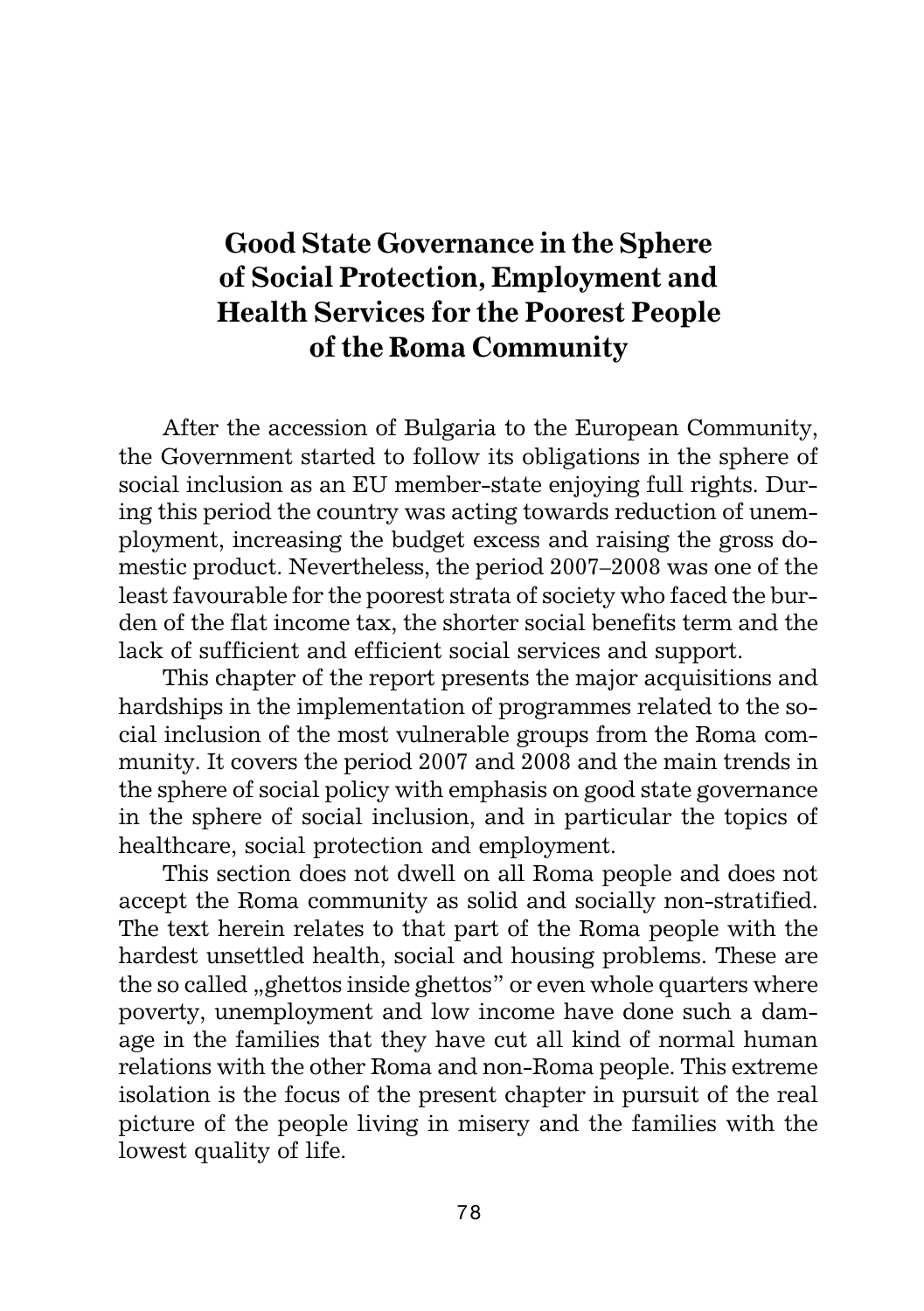# **The essence of good state governance in the sphere of social policy**

The modern understanding of good state governance is the one directed towards elaboration and implementation of efficient public policies in every sphere of public life. This includes precise balance of market, policy and civil sector without bias towards any of the three. In the social sphere, the good state governance relies on the high administrative capacity of the institutions, which means responsible, effective and efficient public administration. Without the administration nothing in the country would function, in spite of the international commitments or political ambitions of the parties.

The good state governance in the social inclusion at the European level is part of the strategic and operational documents of the EU where the English term used is "good governance", which actually means "good state governance".

The good state governance is to be found most of all in the relations with the structures of civil society, as it is all about effective and efficient solving of social problems of the people. The good state governance is not the act of the government alone, but also of all participants in public life, like the structures of civil society, informal leaders, political parties in power and in oppositions, educational bodies, media, etc. Needless to say, the biggest responsibility for the application of the good governance is vested in the parties on power and the administration managed by them, because they are in possession of the control leverage. Therefore, the responsibility belongs entirely to those who have all the resources to influence the state governance. The good state governance has eight major characteristics according to the various international organizations<sup>1</sup>. These are:

- Participation of all the interested parties;
- Consensus orientation;

<sup>&</sup>lt;sup>1</sup> Good governance according to the United Nations (UN) – UNDP (1997) *Governance for Sustainable Human Development*. United Nations Development Programme

http://www.unescap.org/pdd/prs/ProjectActivities/Ongoing/gg/ governance.asp;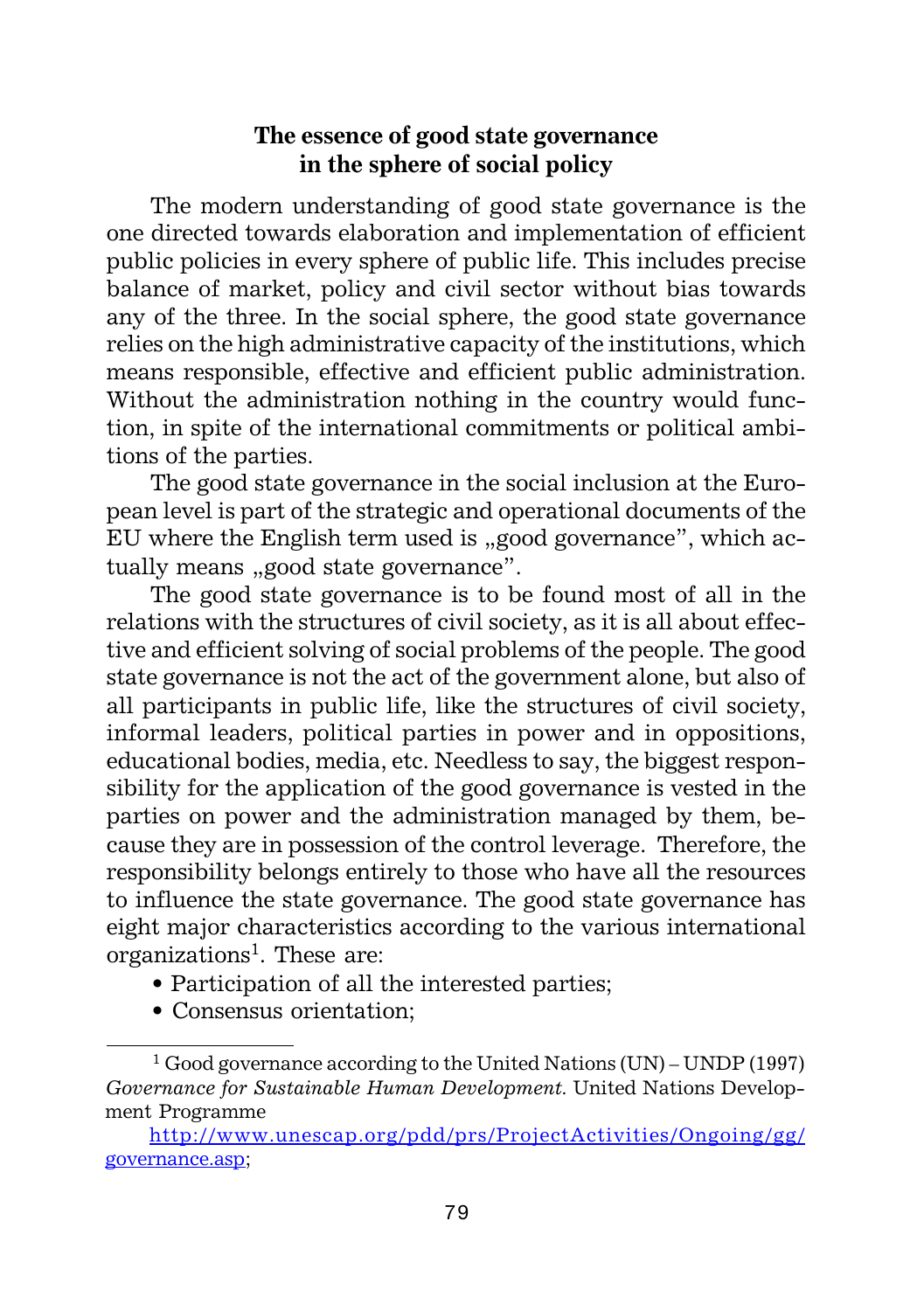- Clear responsibility;
- Transparency;
- Correspondence to the most serious problems of the people;
- Effectiveness and efficiency of policies and actions;
- Equity and impartiality;
- Application of the law and the norms in society

In the sphere of social inclusion the management of these processes is of utmost importance, as it is about the impact on human lives and the dignity of a large group of people living in poverty.

# **Social protection of the poorest people from the Roma quarters**

**Poverty** includes lack of means to satisfy basic needs of a person, as well as the lack of conditions and prerequisites for leading a dignified and adequate life as a result of the lack of choice. The living conditions of a person should be able to provide long and healthy existence, education opportunities, as well as free, unrestricted participation in various social activities. The understanding of **social isolation** relates material privation to the participation in social life and the usage of social rights. Poverty isolates people and prevents them from active participation in public life. Therefore, poverty and social isolation go together. Social isolation happens when, for a number of reasons, certain individuals or groups do not manage to get access to or make use of the opportunities offered by the societies and the economies.

According to a research of the European Foundation for the Improvement of Living and Working Conditions, 82% of the Bulgarian households cannot afford at least one important expenditure in their life style. Important expenditures are: adequate heating of the house, vacation, replacement of old furniture, meat on the table every other day, new clothes, accepting guests once a month. The research was held by means of 35 000 interviews in 31 countries during the period September 2007 – February 2008. According to the obtained data for Bulgaria, in terms of life standard the country looks more like a candidate than a member-state of the EU. The income of the households is only 1/3 of the European and is comparable with that of Macedonia.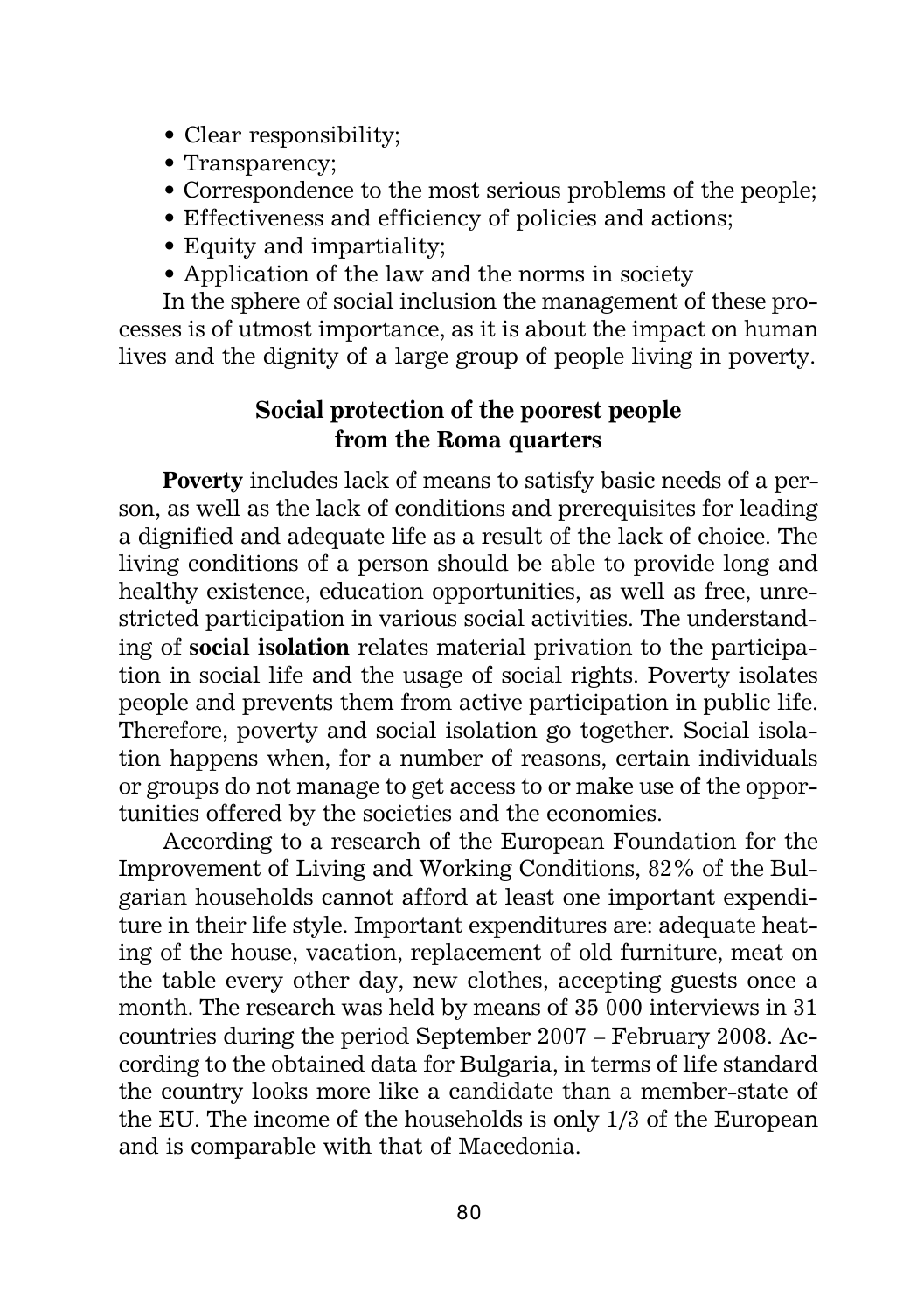The comparative analysis of CITUB at the European level shows that Bulgaria is still one of the countries with the highest inflation (12.0%). We are preceded only by Latvia with 15.3%, whereas within the Euro area, at an average level of 3.3%, the lowest inflation is in the Netherlands (2.2%). In 2007 and 2008 the inflation processes were the strongest, an unprecedented inflation was registered in the summer of 2007, characterized as the highest for the last seven years. This inflation had the heaviest impact on the poorest population<sup>2</sup>, the structure of consumption of the poorest  $20\%$ of the households showing that they spend most of their money on food, where the rise is the highest. In this situation the inflation of alimentary products was not 2.2%, but 4.2% towards the end of 2007 and the beginning of 2008.

In one of its analyses on Bulgaria, the European Industrial Relations Observatory *(EIRO),* shows a rather variegated profile of the separate strata of poverty, the main ones being:

- Poverty is to a great extend located in the rural areas (2/3 of the poor people are from rural households).
- Especially distinct is the group of retired persons, where the poverty risk is twice as big as that of the employed
- The large families are a high-risk group (60% of the households of two parents with 3 and more kids are poor).
- Ethnic minority groups (especially Roma) represent more than 60% of the poor people in the country
- Over 80% of the individuals without secondary education are in the category of the poor
- The households headed by an unemployed person are 40% of the poor in the country

Many research agencies point out that poverty encompasses mostly the households of the Roma community and the one-person households. The state response<sup>3</sup> in this direction is that in 2007, as per the Regulations for the Application of the Law on Social Assistance, 253 648 poor individuals and households were supported

<sup>2</sup> Comments by Stoyan Tsvetkov, chairperson of the National Statistics Institute, for the Bulgarian National Radio.

<sup>3</sup> Report by the Social Assistance Agency (SAA) on 2007.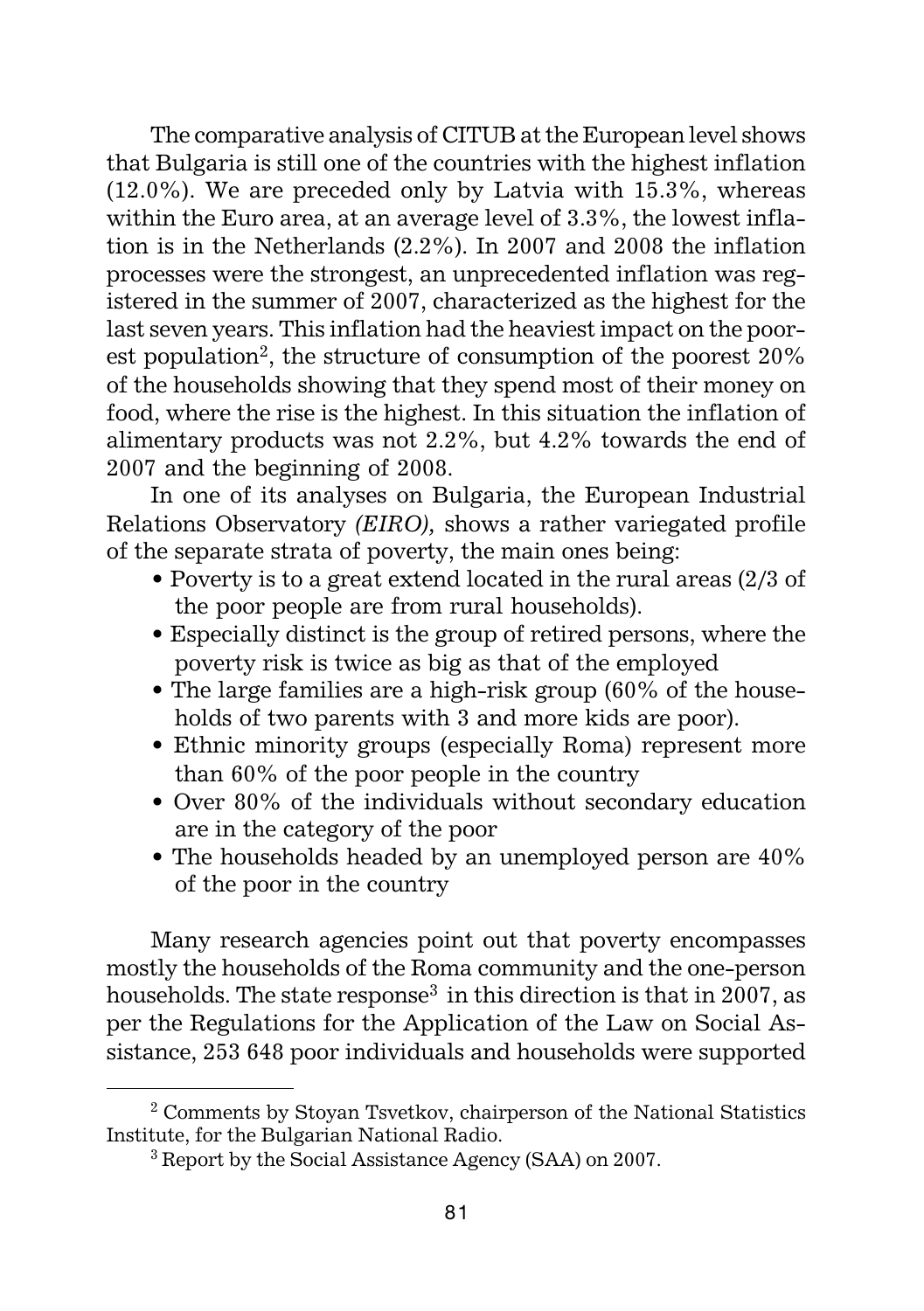on average monthly basis with monthly payments, lump sums and target social benefits. The total paid in 2007 is BGN 74 039 081. This shows that one family or individual living in poverty in 2007 was supported by the state with the average amount of BGN 291,89, which is quite an insufficient amount for large families. Of course, this amount is only average and some people have received lump sums, others have been on social benefits over a certain period of time, etc.

The assertion that an individual can be well off on social benefits in Bulgaria is not true. Many researches show that there are no happy people on social benefits. CITUB publishes own measurement of subsistence<sup>4</sup> where it is mentioned that at the end of 2007 the subsistence value has reached a new record – BGN 433,43 per month per person (based on a 4-member household of 2 adults and 2 children), or in other words, this household should have BGN 1734 in order to cover its expenditures and to eat following the norms on calories. Compared to the average monthly social benefit for the poor spent by the state (BGN 291,81), it is evident that the social benefits do not really contribute to the poverty reduction in the country.

The social assistance for various vulnerable groups in Bulgaria is divided by four laws, and various rules, ordinances and directives regulating the eligibility and duration of support. The basic law regulating the methodology of social payments and social services is the Law on Social Assistance and its rules for application. The other laws are the Law on Integration of People with Disabilities, the Law on Family Benefits, the Social Security Code, and the Child Protection Law. Social workers in the Social Assistance Directorates handle a huge volume of normative base, very often confusing, especially in particular cases. It is clear from the forums of social workers that the professional circle comment on the variety of cases where the application of this normative base is impeded mainly in connection with access, refusal or amount of social assistance.

<sup>4</sup> CITUB: Subsistence measurement, December 2007 http://84.242.167.9/ knsb/index.php?option=com\_content&task=view&id=546&Itemid=96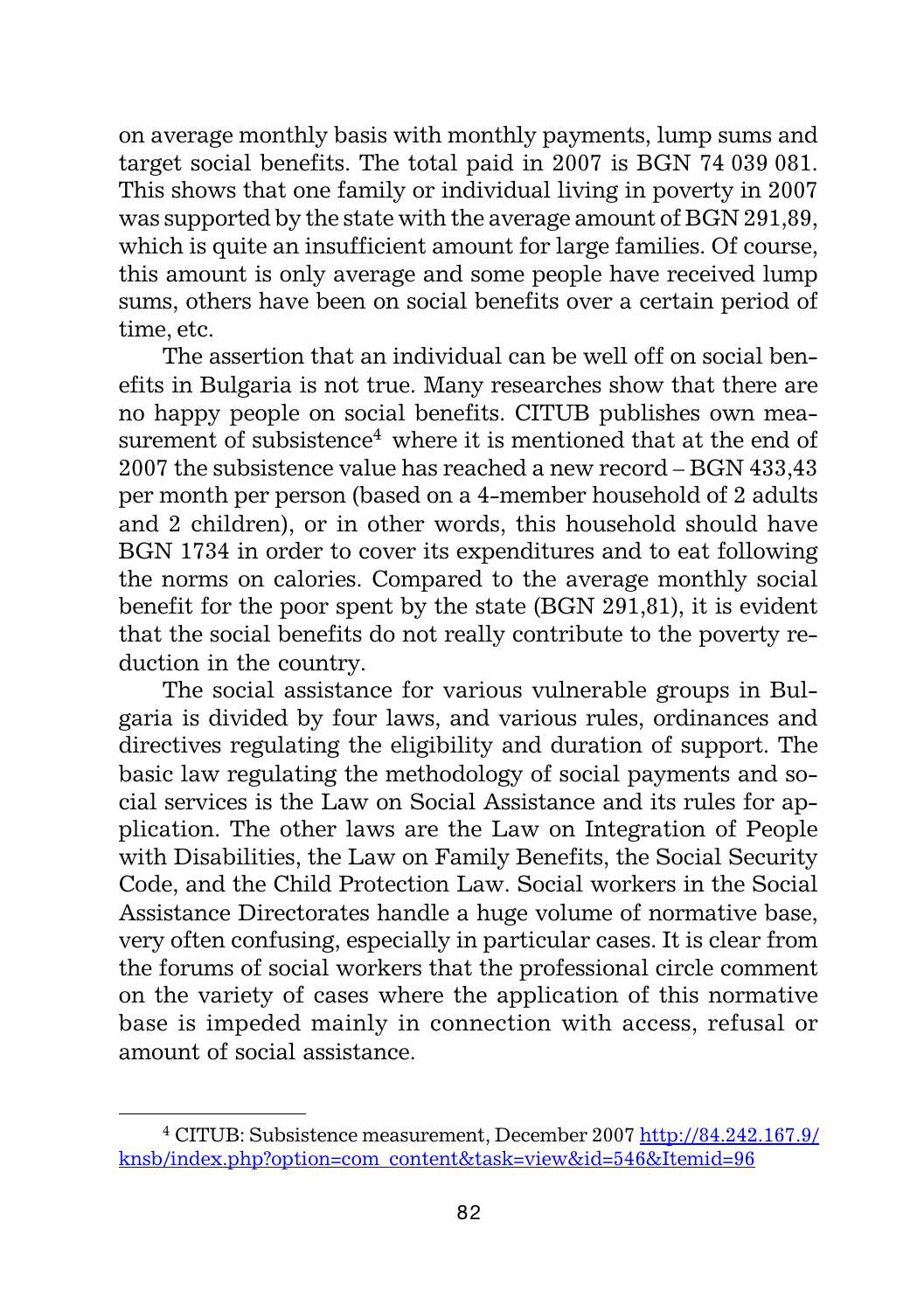What is leading, however, in the Bulgarian system of social assistance, is the formal criteria to which a person at risk should correspond, such as: property status, income, age, employment, ability to work and so on. If a person does not correspond to the formal criteria but is in need or at risk, this person has no access to social assistance. For example, the case below shows that even if a social worker prepares a report demonstrating the need for obtaining more social benefits for a child or a member of the family, the report will not be approved and only the formal criteria will be considered. This approach is very outdated, as the social work and the work on cases is lowered to calculating the amount of the support.

#### **An example of a large family**

*(The example is a true story but the names of the users are false.)*

*Ivan and Hristina have five children: Maria is ten months old, Elena is two years old, Krassimir is four, Kamen and Tanya are twins and are twelve. Kamen and Tanya go to school but have many absences because they are ashamed of their clothes and have no money for breakfast at school. Elena and Krassimir do not attend kindergarten.*

*The father has been registered at the Labour Office as unemployed for 4 months now. Before that he worked in the local cannery. He gets a monthly compensation of BGN 70. The mother is at maternity leave to take care of Maria and gets BGN 100 as per the Law on Family Benefits. In April the twins Kamen and Tanya have 10 absences from school. The monthly support for the mother of BGN 1055 for Kamen and Tanya is suspended, as a result of the letter from the school confirming the absences of Kamen and Tanya. For the other three kids, the mother receives the amount of BGN 105 as monthly child benefits.*

The income of the seven-member family from social benefits and unemployment compensation is BGN 380, and reduced with the sanction (BGN 105) for the absences from school in April is **BGN 275**.

 $\frac{5 \text{ The amount of BGN 105 is calculated on the basis of the Law on Family}{}$ Benefits – as Kamen and Tanya are twins, she takes BGN 52,50 for each of them.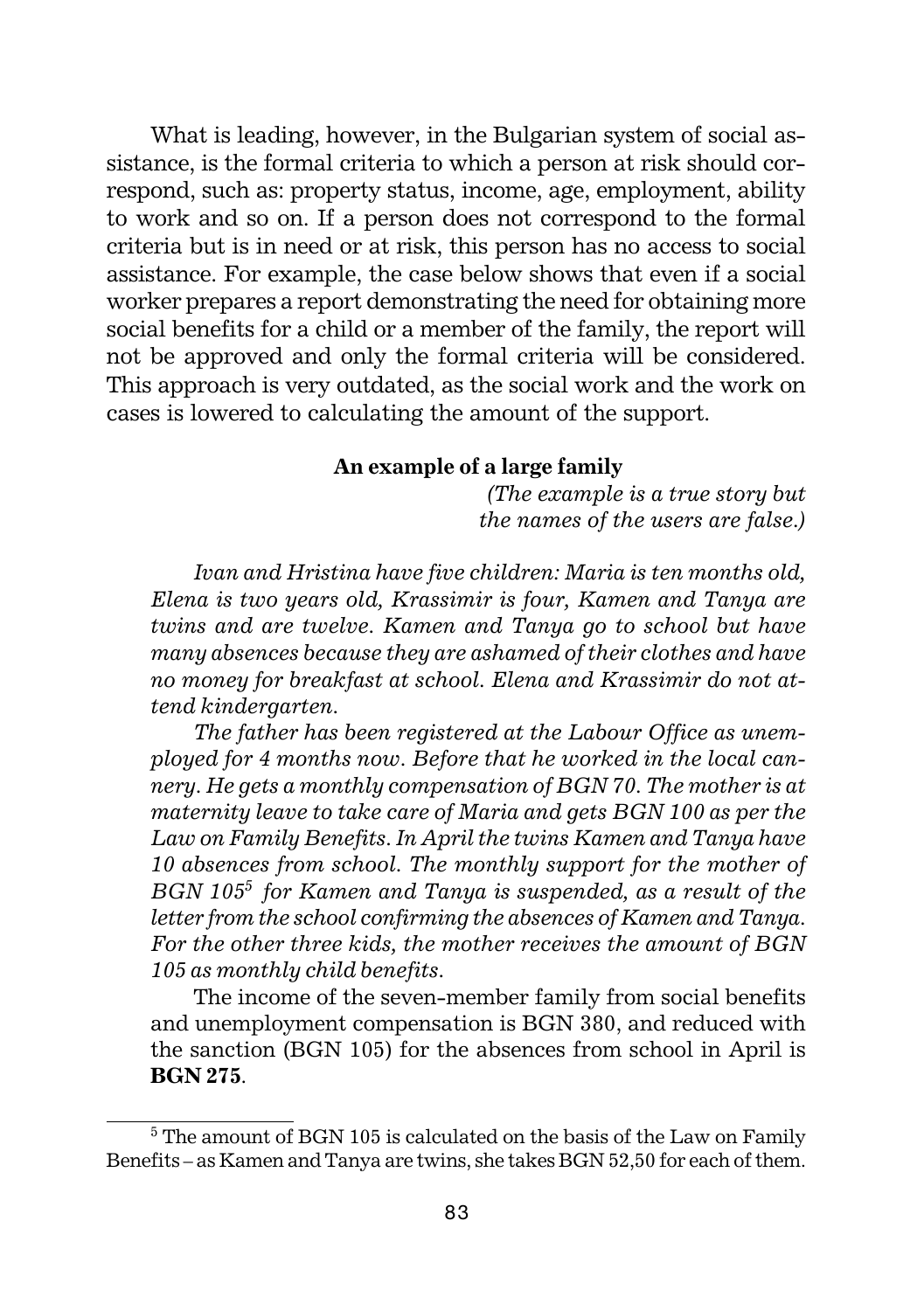The family applies in May for a monthly support pursuant to the Law on Social Assistance and the coefficients for each of them are as follows:

 $(5$  children X 91 % + 100 %) X 65 (Guaranteed Income Minimum)] = BGN 360,75 is the differentiated minimum income – BGN 275 income for the month of April.

**The monthly assistance for this family of seven members is BGN 360,75 or BGN 51,54 per month per person.**

*Table 1*

| Members of the family | Coefficient pursuant to the            | <b>Amounts</b> |
|-----------------------|----------------------------------------|----------------|
|                       | <b>Regulations for the application</b> | in BGN         |
|                       | of the Law on Social Benefits          |                |
| $Ivan - the father$   | No coefficient because the             |                |
|                       | requirement is for 9 months            |                |
|                       | registration at the Labour Office      |                |
| Hristina – the mother | 100% of the Guaranteed Income          | 65,00          |
|                       | Minimum                                |                |
| Maria (10 months)     | 91% of the Guaranteed Income           | 59,15          |
|                       | Minimum                                |                |
| Elena (2 years)       | 91% of the Guaranteed Income           | 59,15          |
|                       | Minimum                                |                |
| Krassimir (4 years)   | 91% of the Guaranteed Income           | 59,15          |
|                       | Minimum                                |                |
| Kamen (12 years)      | 91% of the Guaranteed Income           | 59,15          |
|                       | Minimum                                |                |
| Tanya (12 years)      | 91% of the Guaranteed Income           | 59,15          |
|                       | Minimum                                |                |
|                       | Differentiated income minimum          | 360,75         |
|                       | of the family [(5children              |                |
|                       | X 91%+100%) X65(GIM)]                  |                |
|                       | Income for April                       | $-275$         |
|                       | Monthly support as per the             | 85,75          |
|                       | Regulations on the application of the  |                |
|                       | Law on Social Benefits                 |                |
|                       | The total income of the family in      | 360,75         |
|                       | May will be                            |                |

**Attachment to the case of the large family**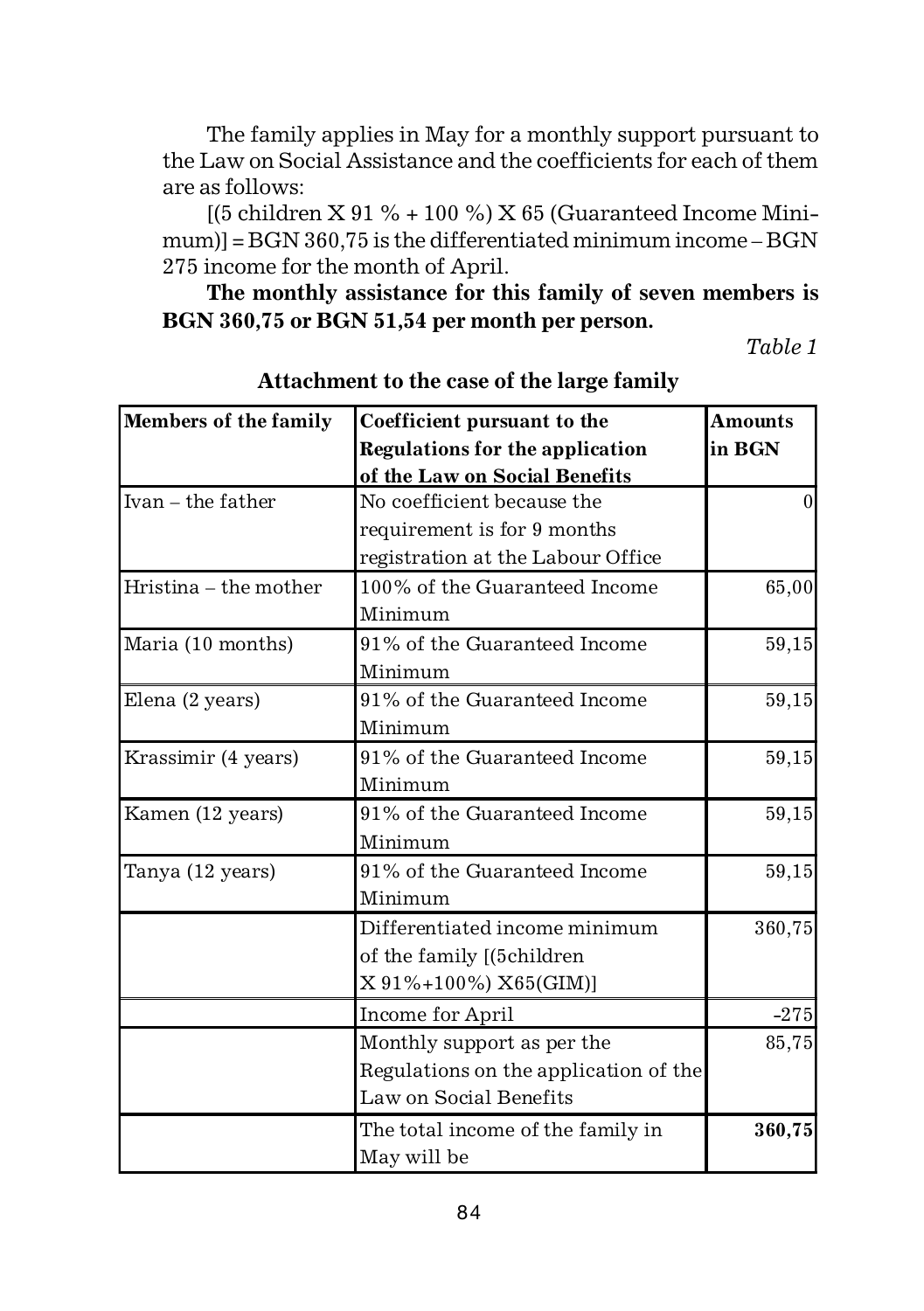From the above example cannot be concluded that people living on monthly social benefits live well once they receive them. On the contrary, the amount of BGN 51 – 52 is insufficient to cover the basic needs of a person in Bulgaria. The more so, as people living for a long time in absolute poverty have no savings and goods.

The present economic recession at the end of 2008 brought serious hardships to the construction workers from the Roma community, and the problems in agriculture and the suspended subsidies also lead to increased unemployment within the Roma community. Especially affected were the people from Roma origin living in rural areas where the employment opportunities are limited and the only income of these families comes from picking up herbs and wild mushrooms or seasonal work in cattle breeding and agriculture.

As per Government Decree<sup>6</sup>, approved on 31 October 2008, as of 1 January 2009, the poverty line for the country becomes BGN 194. It is defined as  $60\%$  of the medial total net equivalent income for the country. The poverty line is a monetary index to identify the poor in a society and to guarantee the satisfaction of the so called "", minimum living needs" of the people living in poverty. This index is formulated on the grounds of the monetary equivalence of actually realized expense for food consumption covering the recommendation norms for 2700 Kcal daily, considering also the per cent relation between the level of expenses for food and non-food goods and services that should correspond to the average relation within the 20% of the households with the lowest income.

The poverty line is used as an important instrument of the social policy. To define it, in 2006 representatives of MLSP, NSI, BAS, organizations of the social partners elaborated a methodology describing the steps to update the amount of the poverty line. The data from the annual research of the Bulgarian household budgets performed by the NSI is used to calculate the amount of the poverty line. In 2007 it was BGN 152, and in 2008 – BGN 166.

The category of the poor in Bulgaria is not a complete group with the same social profile, as we seem to be accustomed to be-

 $6$  Resolution of the Council of Ministers dated 30 October 2008: www.government.bg/cgi-bin/e-cms/vis/vis.pl?s=001&p=0175&n=3927&g=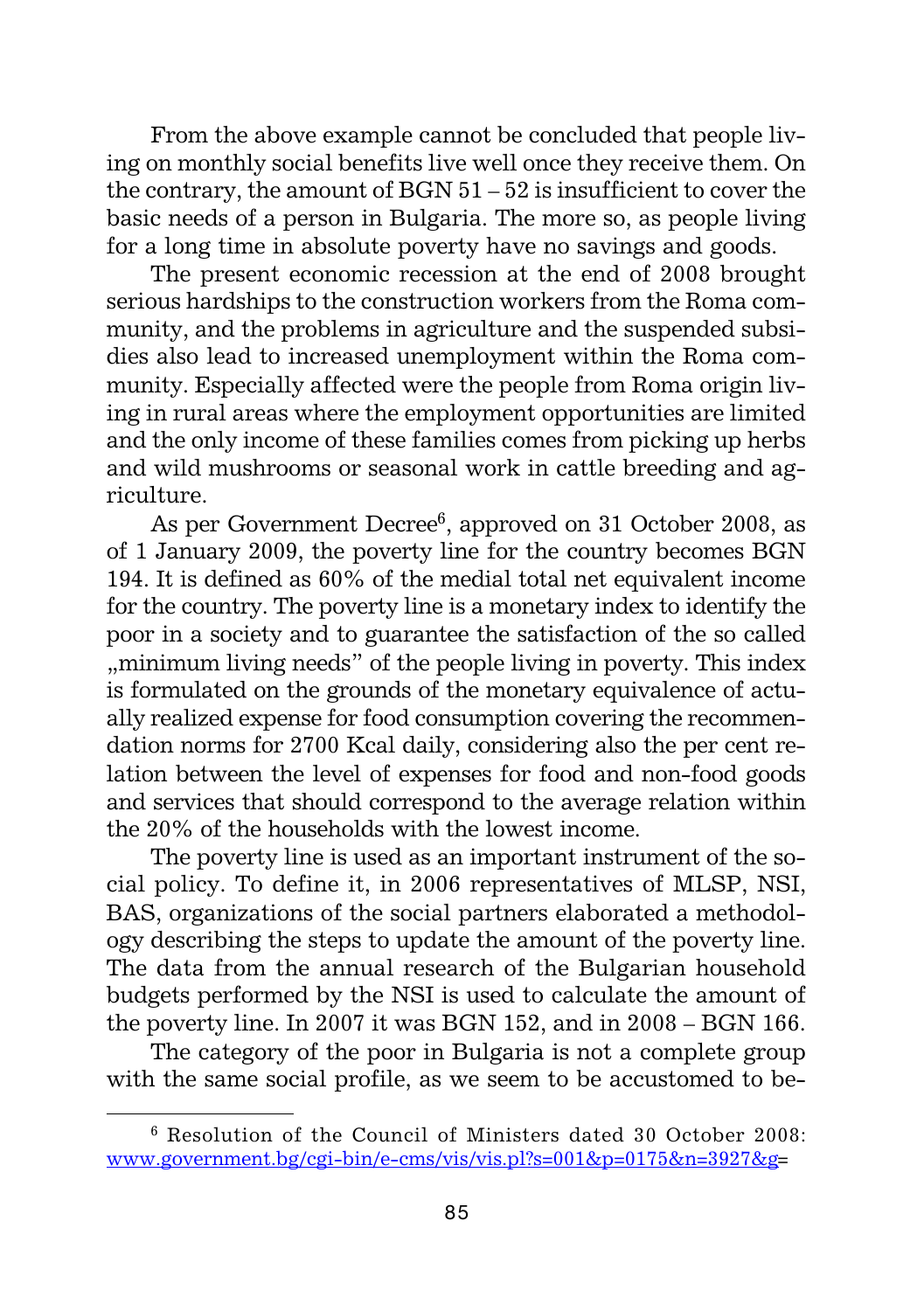lieve that the poor people are the Roma people. It is common for all the people who live in poverty that they face serious privations, as well as the feelings of impasse and humiliation. Among the poor, we can find people with all kinds of education, sex, ethnic identity, age and religion. According to CITUB, in Bulgaria, apart from the retired and unemployed persons who, according to the classical criteria are the most endangered with poverty, also some employed persons are at stake because of their low or irregularly paid wages. The risk of poverty is exceptionally high with the unemployed – from 33.3% in 2001 it reached 37.9% in 2007.

Yet there are citizens who, to a great extend, have been permanently excluded from the society and are in jeopardy to replicate the inequality and poverty in the next generations. Certain Roma groups in Bulgaria continue to combine a few poverty risks – low education, unemployment, poor living conditions, underdeveloped rural regions, large households consisting of three or four generations living in misery and isolation. Many researchers point that the persistent poverty in the Roma community (and namely, in these Roma groups) formulates a permanent cultural model which replicates the poverty. The lack of serious social work in these communities<sup> $7$ </sup> deepens the problems of the people and results in general discouragement and social isolation.

High rank persons from the Parliament and the Government and most of all the Minister of Labour and Social Policy Emilia Maslarova used extremely harsh wording towards the poor strata of society. These qualifications formulate negative attitude in the public area towards everybody receiving social benefits. More than once the users of social assistance and the unemployed were named in public at various media with insulting nominations and sarcastic intonation, such as "the profession of social weakness", "the lazy part of the population" and so on.

*"I will not allow, and I state it with absolute responsibility, and let all those Roma leaders hear it who have started now to revolt part of the people who lay in bed on their left or right side all day*

 $7$  We use the term "communities" for the Roma people only as a synonym of ..local communities".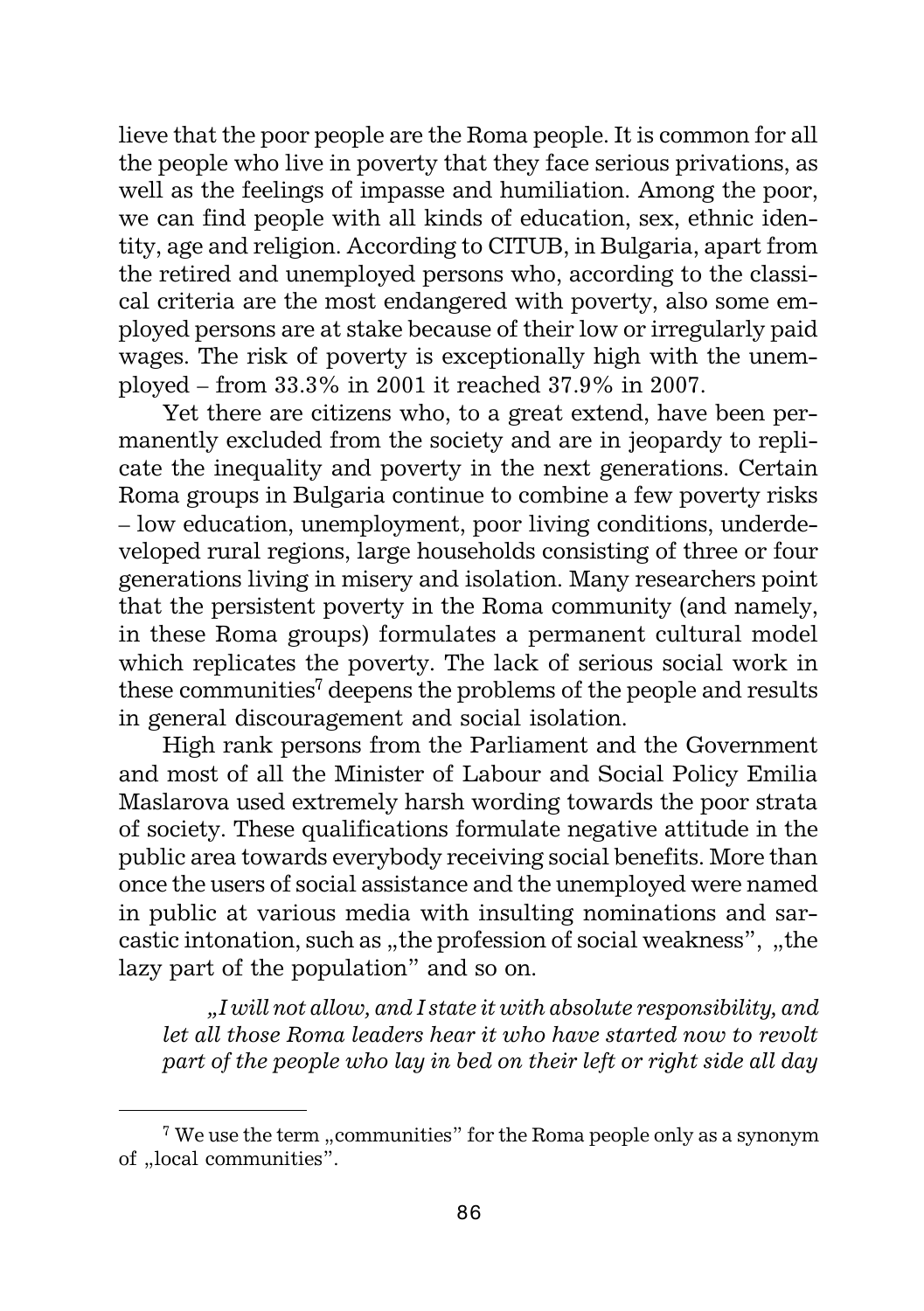*long and wait that the state gives them something, curse the state, but request from the state, just to live on the toil of the other Bulgarian citizens...* (I liked most what you said about Maslarova not letting them lay down in bed on their left or right side and obtain... social benefits)*...* Definitely. But in this, you, too, should help (intending the media8)*. I would be pleased if on covers you bring as news what we have done, how many people were sanctioned because they lied to us and then they cry and say "I don't have", and at the same time we should be a little bit more careful..."*

## **Extract from an interview with Emilia Maslarova, Minister of Labour and Social Policy, 30 June 2007, Darik Radio** *http://dariknews.bg/view\_article.php?article\_id=158529*

Doubtless to say, such statements in public made people believe that the ones on social benefits should be regularly punished in order to get out of poverty. This belief is so widely spread that many forums, articles and media proclaim anti-social propaganda and implications identifying "poor" with "lazy".

The government at that time was is one of the most violent ever in the country history in terms of sanctions and limitations in the system of social assistance. During the last four years the duration of benefits was reduced four times from 18 months to 12 months in 2008, and at the moment since January 2009 the duration of payments to unemployed has become six months. The other factor that had an impact on the deepening of poverty is the guaranteed income minimum (GIM), based on which social benefits are calculated. GIM had not been increased for three years and only in 2009 it was raised with BGN 10 and is now BGN 65, although the life standard in the country was increased a few times. The sanctions in families with low income and suspension of child benefits for school absences were legalized and introduced in practice, which additionally deepened the poverty among the poorest strata of society.

## **Health Services**

The governance of healthcare processes in the country is one of the hardest. The healthcare policy is the most criticized, it has

<sup>&</sup>lt;sup>8</sup> Note by the authors.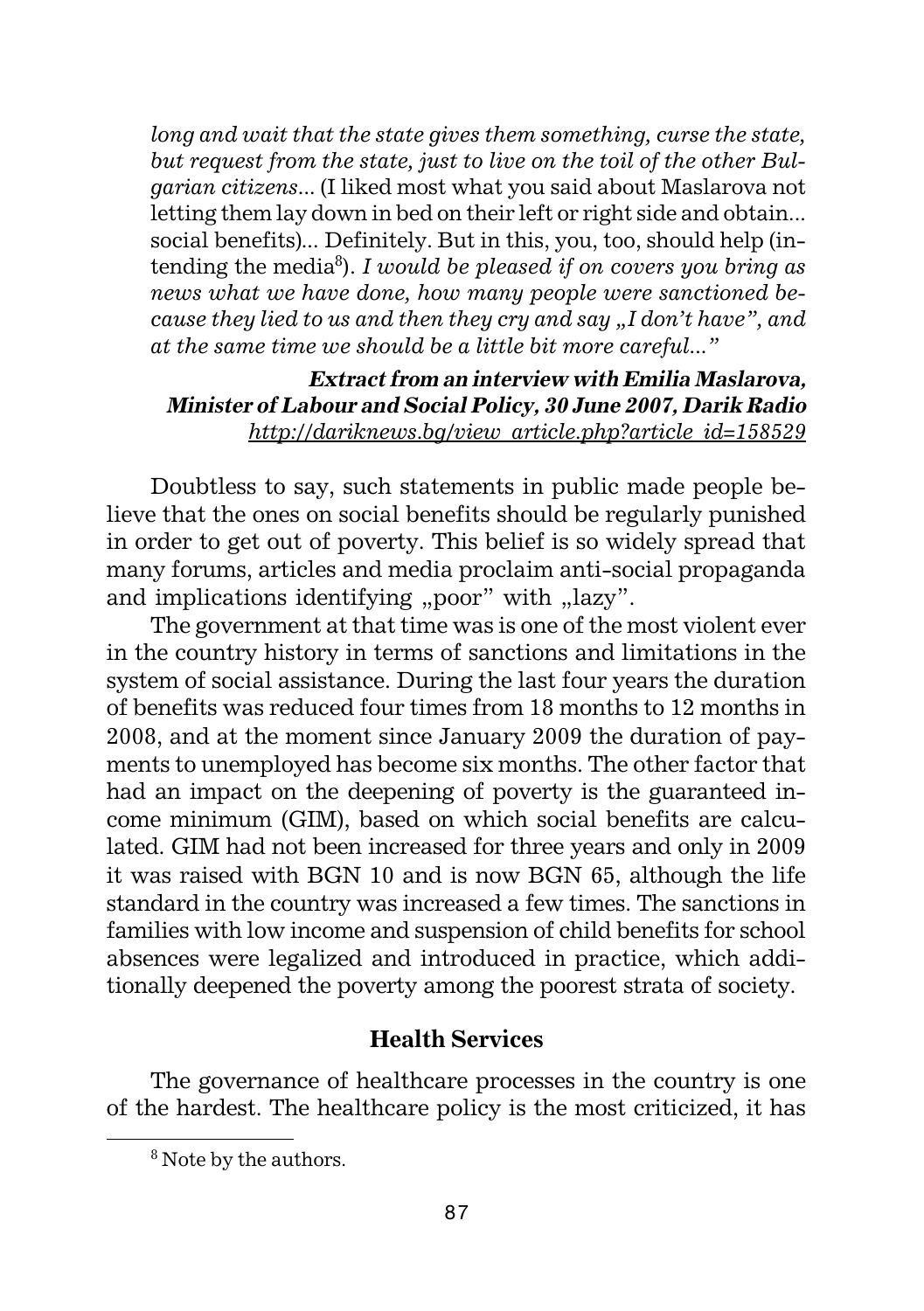not been reformed, there are serious management and structural problems that influence the quality of health services for the population. In 2007 and 2008 the problems in the hospitals and other medical aid deepened and there even followed a replacement of the minister of healthcare. In spite of this personnel change, serious improvement in the sphere of healthcare was not achieved. With respect to medicine policy of the Government, even the National Ombudsman of the Republic of Bulgaria Ginyo Ganev took up a position<sup>9</sup>, saying during a round table on Responsible National Policy for the Patients with Oncologic Illnesses in Bulgaria that the medicine policy in this area is burdened with a clumsy bureaucracy and suffering from budget limitations.

As to the psychic health and the development of services to people with psychiatric deceases, there is no improvement either. The only alternative to people with such illnesses still remains the accommodation at psychiatric hospitals without the necessary social assistance and support in the community. For the people suffering from psychic deceases who have difficult access to medication or health services and at the same time live in poverty, these problems seam unbearable and insolvable.

As a positive practice can be mentioned the initiation of the position of a health mediator in the Roma community. This is a new practice for Bulgaria, while in other European countries, such as France, Spain and Romania, it has a long history. The health mediator in the Roma community is meant to be an intermediary between the poorest Roma communities and the healthcare and social services. The first attempts to initiate the health mediator started as early as 2001 as a project with a leading organization the Ethnic Minorities Health Problems Foundation.

The problems accompanying the practical introduction of the position of health mediator are an example of the inconsistency in the commitments of the institutions providing healthcare and social services in the Roma communities. For the training of the health mediators considerable amounts of money were spent ranging to millions of Euros under a few projects of the PHARE Programme;

<sup>&</sup>lt;sup>9</sup> The National Ombudsman approached himself on the rights of the oncology patients: http://news.bpost.bg/story-read-15927.php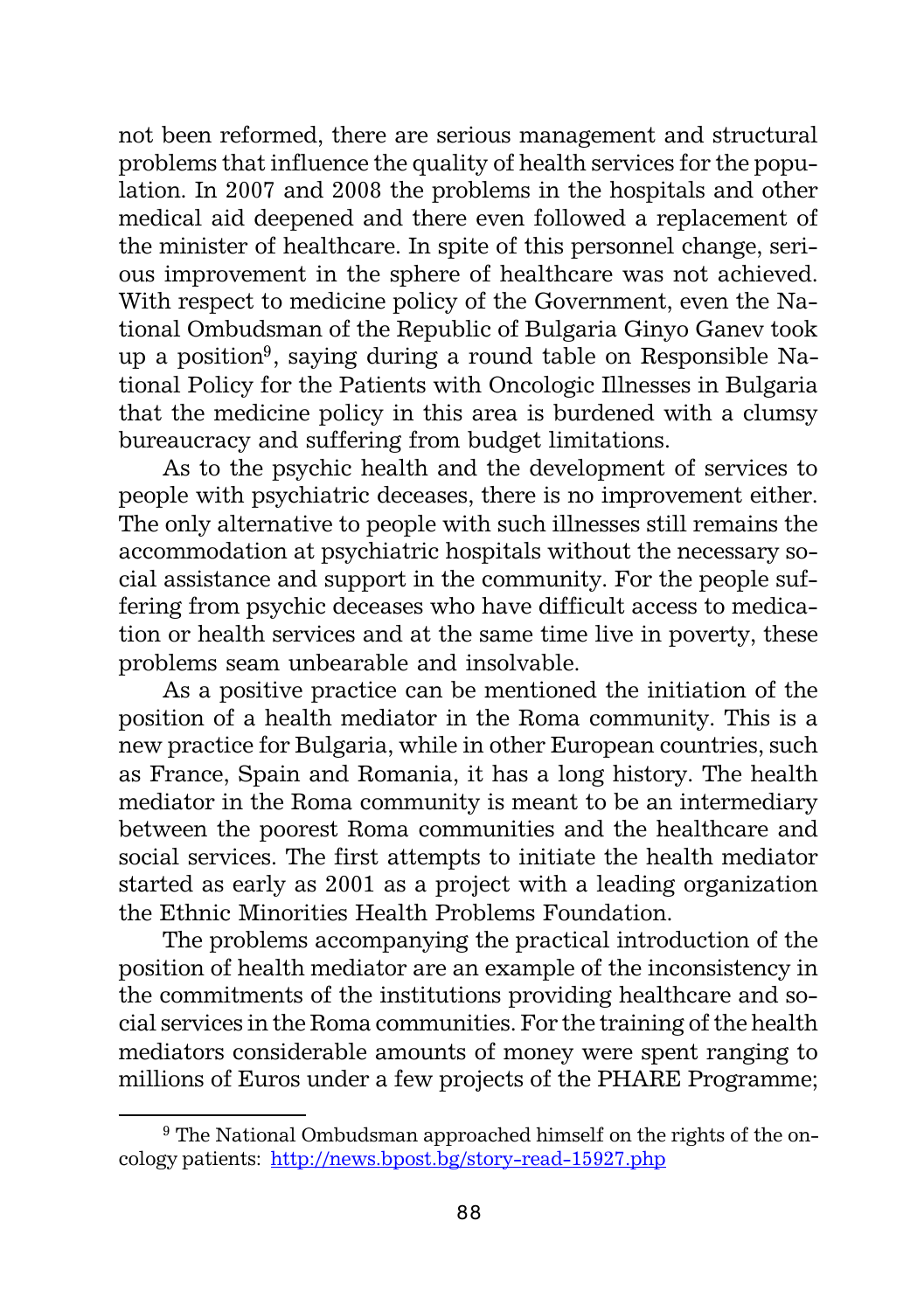in addition in 2007 at the Medical College in Plovdiv nineteen health mediators were trained from municipalities where there had not been qualified health mediators, and the mayors with their own initiative paid for the training of the health mediators. In spite of this interest and although the said projects under the Phare Programme were applied by the Bulgarian Government, the Ministry of healthcare demonstrated lack of interest and unwillingness to appoint the qualified healthcare mediators. Initially they were appointed through the MLSP budget, and in 2008 a total number of 111 health mediators were appointed in 55 municipalities through a delegated budget for the municipalities. This too encountered the disagreement or inaction of the MH, which threatened to leave the appointed health mediators without salaries. For example, the Letter by the MH to the Ministry of Finance settling the transfer of the delegated budget to the municipalities for the appointment of the health mediators was delayed with months both in 2007 and in 2008. This problem was raised at a meeting of the NCCEDI by Prof. Ivaylo Turnev and Deyan Kolev, many times it was discussed at meetings of the Steering Committee of the Phare Programme, too. At present 111 health mediators are appointed, which is an irrefutable success, however, their future remains vague and the engagement of the Ministry of healthcare – dubious.

It is necessary to create a structure that should be able to more efficiently monitor the quality of work of the health mediators, providing regular methodology assistance, supervision and trainings for them. It is necessary to guarantee sustainable financial support for this position.

There are many problems that the health mediators encounter referring to the healthcare for the Roma people. In January 2009 the Roma health mediator Mitko Dokov<sup>10</sup>, warned that the newborn babies in the Roma ghettos of Bourgas were not vaccinated against the most dangerous illnesses like tuberculosis, tetanus, whooping-cough, hepatitis, reported the correspondent of BGNES. According to Dokov, immediately after giving birth the Romani women flee from the hospital, while the quarter is "burning" with

<sup>10</sup> http://news.vestnik24.com/newsbg/news\_705561.html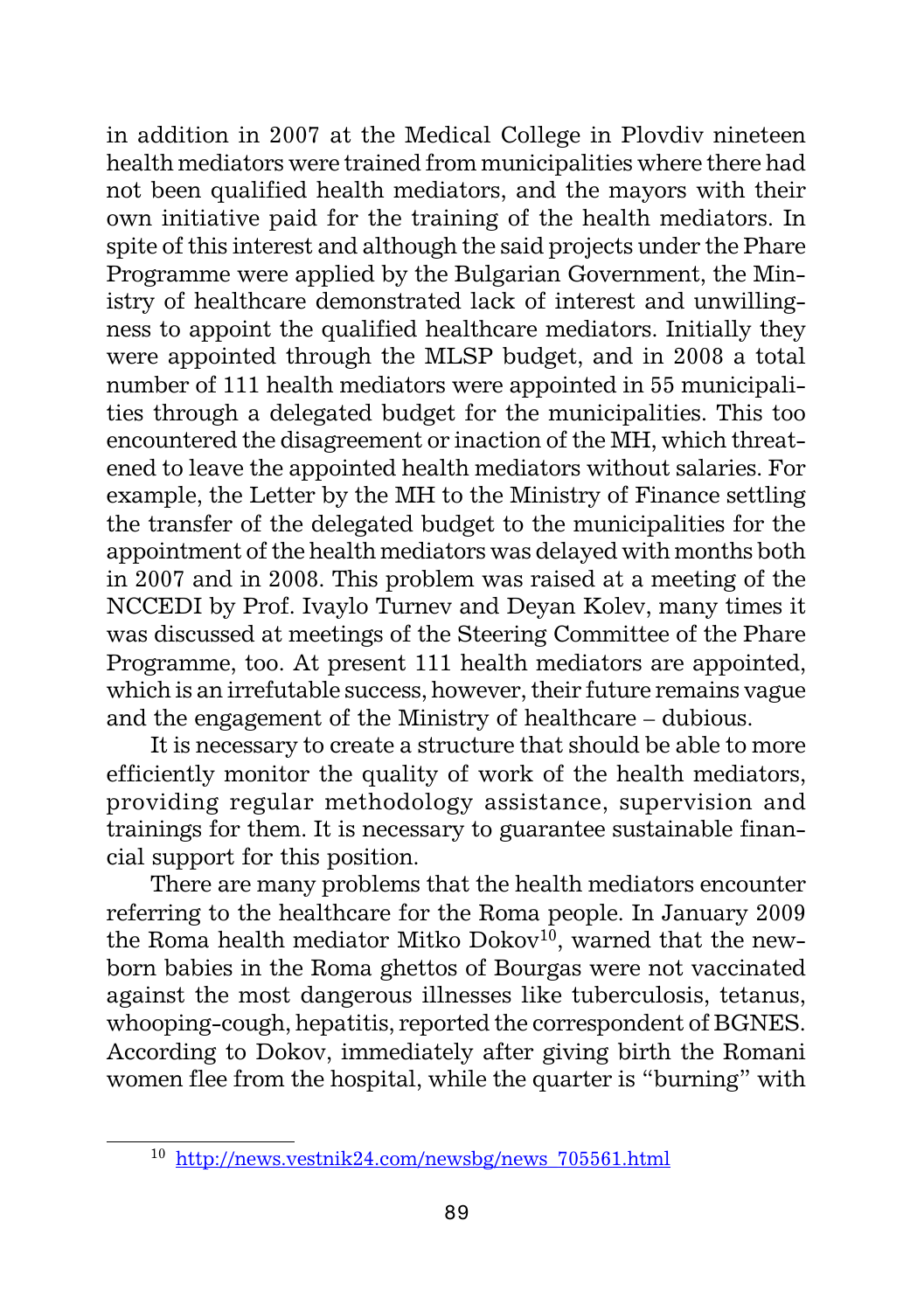tuberculosis, jaundice, syphilis and other dangerous infections. He gave an example, in Pobeda quarter in Bourgas, on 36 Opalchenska Street, where about a hundred Roma people live, about 30 of them have gone down with jaundice. The worst is that the illness is very infectious and is quickly replicated but still the people do not undergo medical treatment because they have no medical insurance and no money to cure.

It is crucial to solve the problem with the high percentage of people without health insurance from Roma origin. In this connection, it is necessary to extend the range of the health secured persons in unequal position by means of legislative and structural reforms in the sphere of health insurance of the socially weak persons, including the long-term unemployed. The health security status is an important precondition for the selection of a general practitioner and for the access to free medical and hospital assistance, the access to which is impeded at present for the Roma and other people living in poverty and isolation.

## **Employment and unemployment**

Following the data from the National Statistics Institute 3,544,000 people is the economically active population in Bulgaria aged 15-64 during the third quarter of 2008. The economically inactive persons aged  $15 - 64$  are  $1,627,100$  or  $31.5\%$  of the population in the same age range. Nearly half of the inactive persons aged 15 – 64 do not wish to work or are not actively looking for a job because they are attending educational establishments or for personal or family reasons including infant care. The discouraged unemployed aged 15 – 64 are 143,500 or 8.8% of the economically inactive in the same age range.

The major role in the implementation of the state policy on employment plays the Ministry of Labour and Social Policy through the Employment Agency (EA). Indisputably, the official statistics showed considerable decrease of unemployment in the country in 2007 and most of 2008. On the other hand, many organizations and independent experts pointed that the programmes for alleviation of unemployment did not lead to creation of sus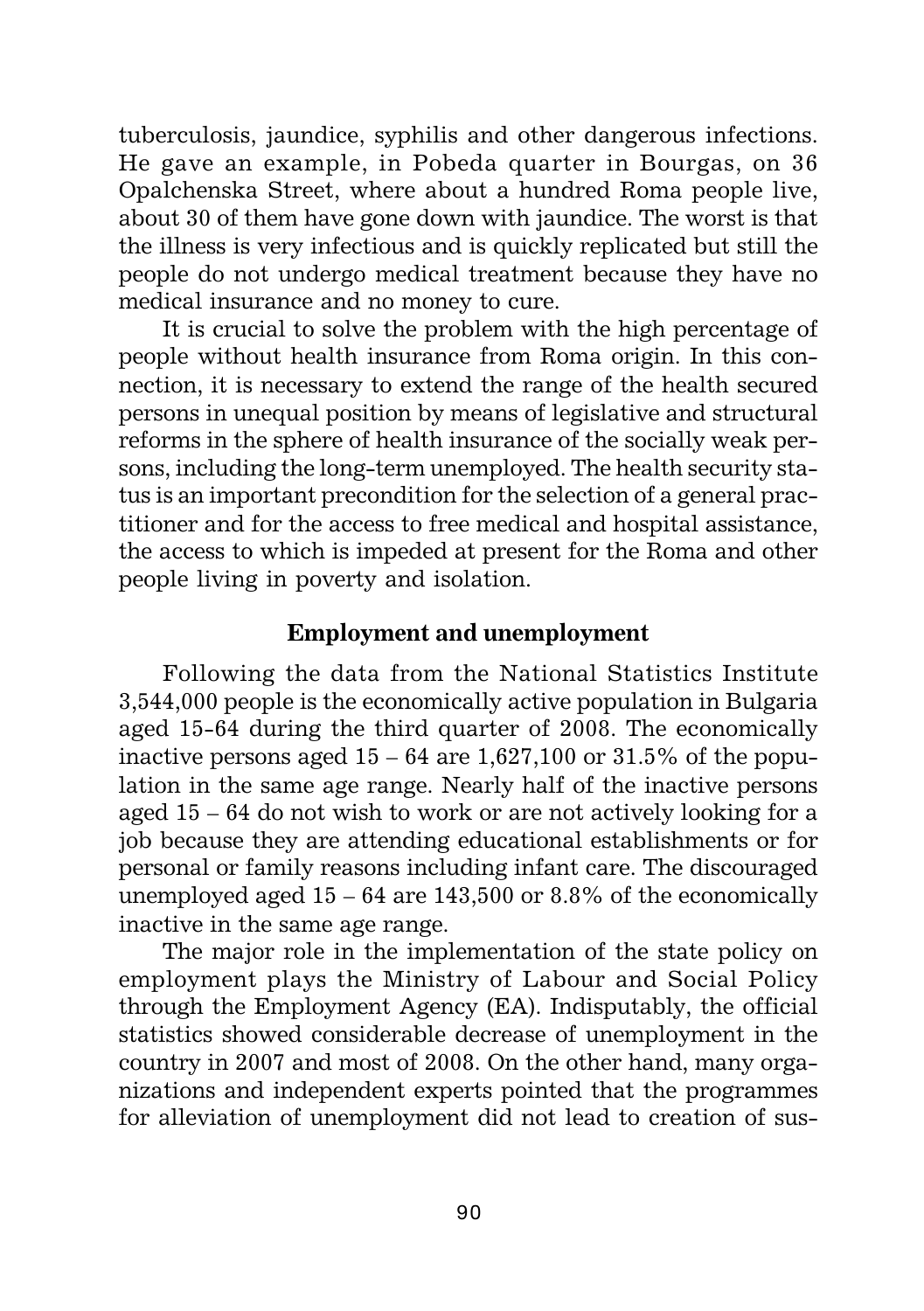tainable jobs but rather took certain groups out of the statistics by means of subsidized employment, giving them minimum wages.

One of the most criticizing reports is that of the Institute for Market Economy (IME), whose experts, analyzing 433 reports of the Bulgarian National Audit Office for the period 1998 – 2007 draw the conclusion that 193 employment programmes have been a failure, operating with over 47 billion levs. One of the examples they give, quoting data from the Audit Office reports, is that the programme From Social Benefits to Employment has spent 357,4 million levs, or BGN 445,692 per unemployed, in order to create 801 jobs. The period covered by this research on the employment policy is 1998 – 2007 and overlaps with the last two governments.

During the last years the Employment Agency has definitely been performing initiatives to encourage the labour and social integration of the Roma people. In the National Action Plan on Employment in 2008, one of the target groups of the active labour market policy is the inactive persons, including the discouraged. The Plan foresees to report "specific features of each individual from the target groups on the labour market, paying special attention to the accumulated negative indicators in each beneficiary". It is in this direction that actions are intended towards unemployed persons of Roma origin, who have low education and no qualifications, who are not active on the labour market because they have little or no employment aptitude and believe that they cannot make it on the labour market. As an indisputable success, we should mention the fact that the EA took up the initiative and elaborated the **Activating Inactive Persons Programme** and introduced Roma labour mediators under the programme.

The main idea of the programme is to activate and bring back to the labour market inactive and discouraged persons, by means of individual and group application of instruments and services to attract and motivate them to register at the Labour Offices, in order to be eligible for training and/or employment. In 2008 the programme was implemented in 9 Regional Directorates Employment Services and 45 municipalities by means of three components:

• Work with inactive persons (appointment of Roma mediators)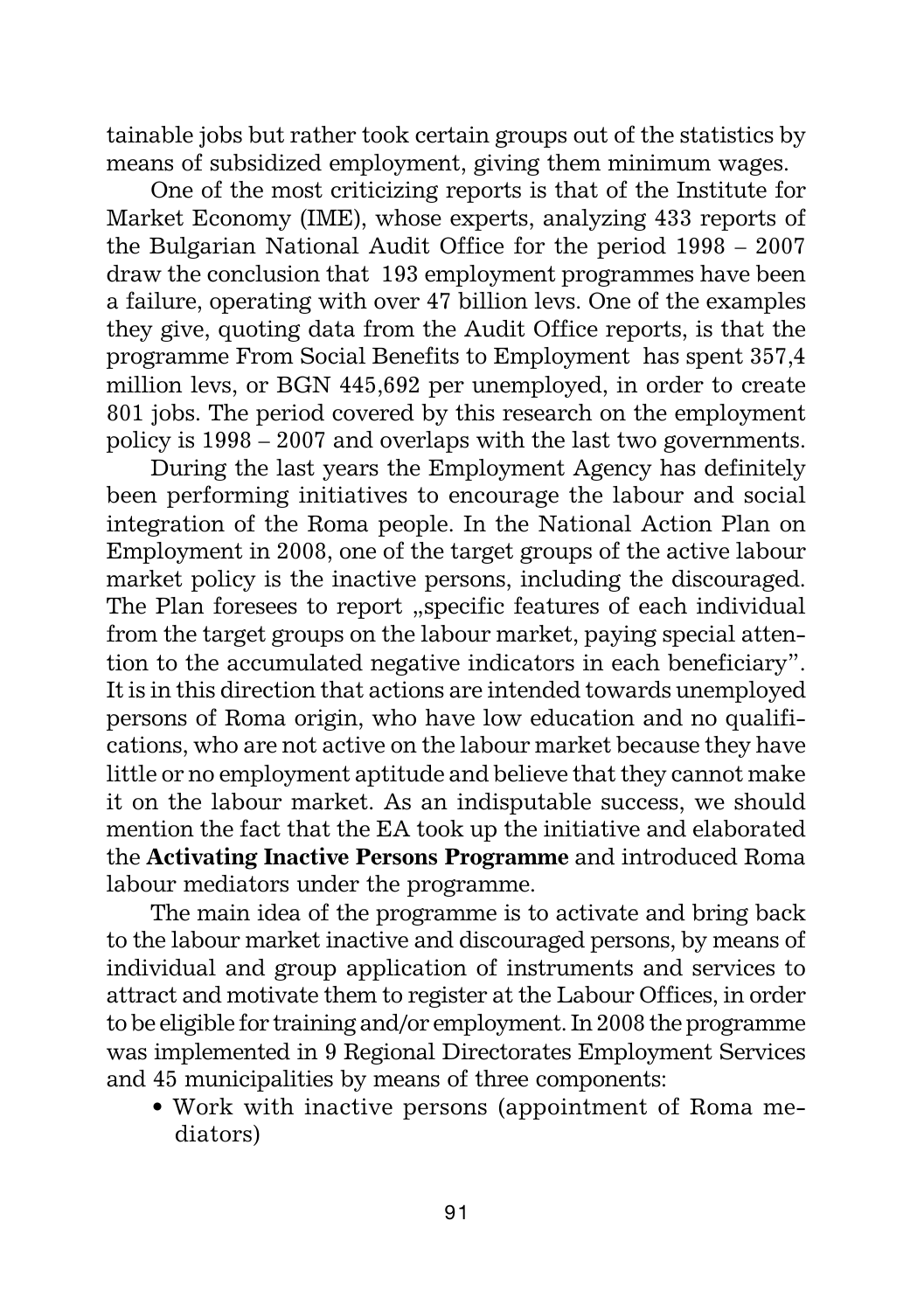- Labour markets
- Encouragement and development of local collaboration on the issues of employment

In general this programme can hardly be qualified as a programme. The financial resource of BGN 219 232 is more like a project and not an overall programme for unemployment alleviation. It is like the budget of an average project of a non-governmental or business organization under the EU operational programmes. Although its range is national, engaging people from the whole country, it cannot be claimed that the Activating Inactive Persons Programme has a deep manifold approach towards uprooting unemployment in the Roma community.

From 9 June to 1 July 2008 at the Human Resources Development Center a training session was held for 41 Roma mediators as part of the profession Labour Market Mediator within the National Programme Activating Inactive Persons. The professional labour mediator is an important figure in the job seeking process, but much more skills and experience are needed for the employment generation among the poorest Roma population, as well as very good provision of methodology support, in order to successfully realize the activities on employment encouragement among the long-term unemployed. Besides, it is not sufficient to be a representative of the Roma community in order to become a labour mediator, but you also need acquiring many social skills for work in the community. Moreover, it is necessary to create specific local projects for qualification and acquisition of social skills for every separate place.

On the other hand, paying a minimum wage of BGN 220 to the Roma mediators is a way of discrimination, as the other labour mediators not involved in the programme receive higher salaries. This approach is restrictive for the initiative and the motivation of the hired Roma mediators and their inclusion in the teams of the Labour Offices is therefore difficult and nonequivalent.

No doubt, the appointment of Roma labour mediators is a positive step: it gives a chance for broader Roma representation in the Labour Offices. This is a way also for the assigned persons to get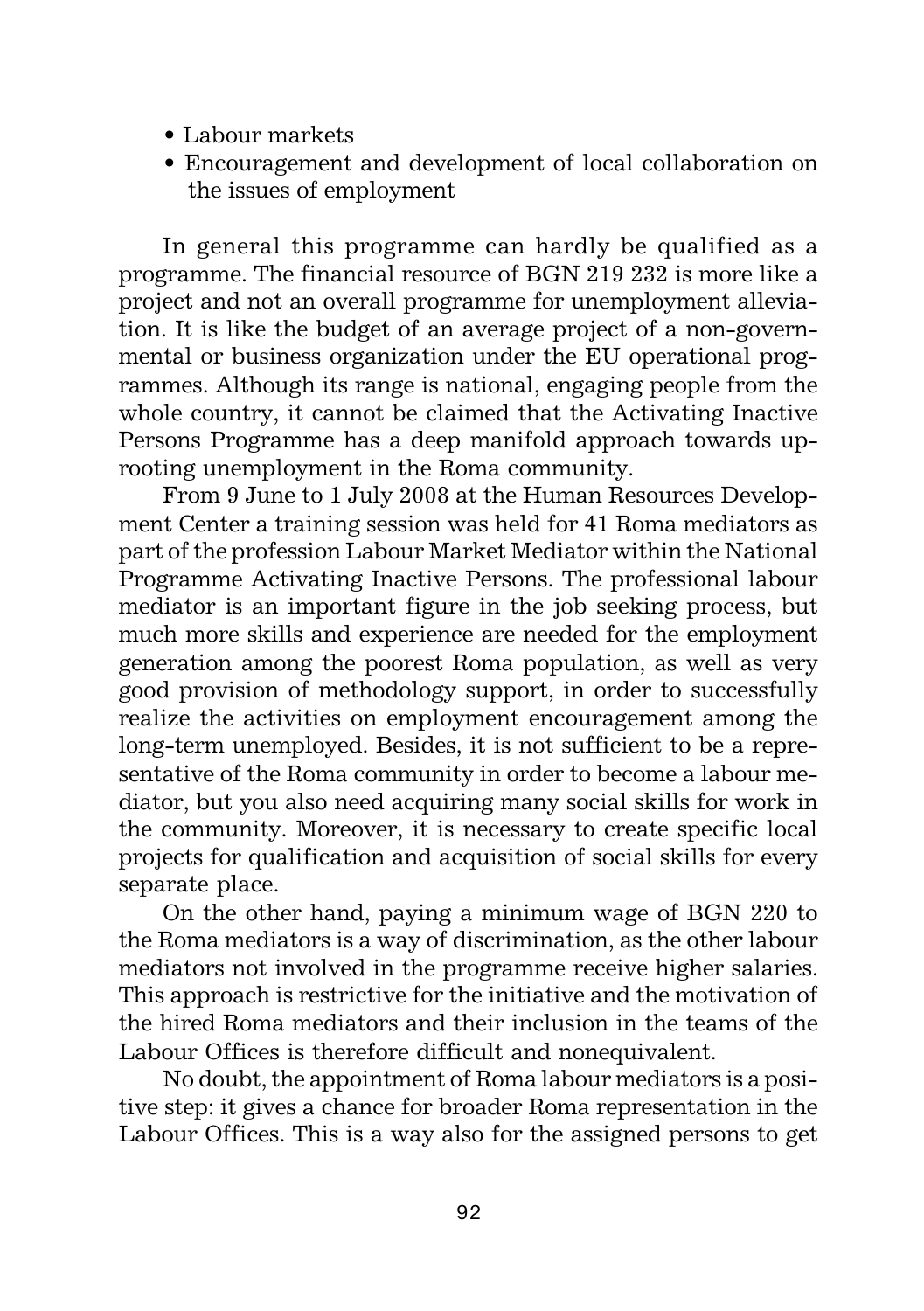comparatively long-term employment and qualification in the profession of a labour mediator. At the same time, the low remuneration and most of all the lack of clear authorities, the depreciation of the Roma mediator's job to the level of paper work at the Labour Office, reduce the effectiveness of the programme and discourage many of the employees (some of them left before the end of 2008).

One of the requirements for the activity of the Roma labour mediator is that the work place should be situated at the Labour Office. There is no flexibility to provide work place close to the persons in need. This in reality hampers the effective implementation of the programme.

For example, the place with the highest concentration of Roma and unemployed in Veliko Tarnovo Municipality is the village of Vodoley. It is 22 km far from Veliko Tarnovo. Many of its inhabitants are discouraged persons and in the village there are a few Roma people who cover the requirements for the position of Roma Labour Mediator. Nevertheless, the programme could not be applied in practice because the appointed mediator should travel every day at his/her own expenses to the work place in Veliko Tarnovo, which would cost two thirds of the salary. Besides, in Veliko Tarnovo the Roma labour mediator would not have to do much, as most of the Roma in town are occupied.

These weaknesses of the programme were pointed out by some Roma organizations<sup>11</sup>. In 2009 they were partially overcome, at least in terms of the scale of the programme. And so, from 2009 it has included 105 Labour Offices and in each of them 2 Roma labour mediators have been assigned. Their salaries were increased (though with a minimum percentage).

It is evident from the interviews held and the extracted data that, with the appointment of Roma mediators, this programme aims at direct job creation among the Roma people. If this is so, the success of the programme is at stake, and on the other hand, the lack of supporting environment like courses, qualifications, internships and other forms of training accessible to Roma people, will jeopardize the work of the local mediators.

<sup>&</sup>lt;sup>11</sup> Statement of CIEDT Amalipe on the National Employment Plan 2008, Statement of the Integro Association, etc.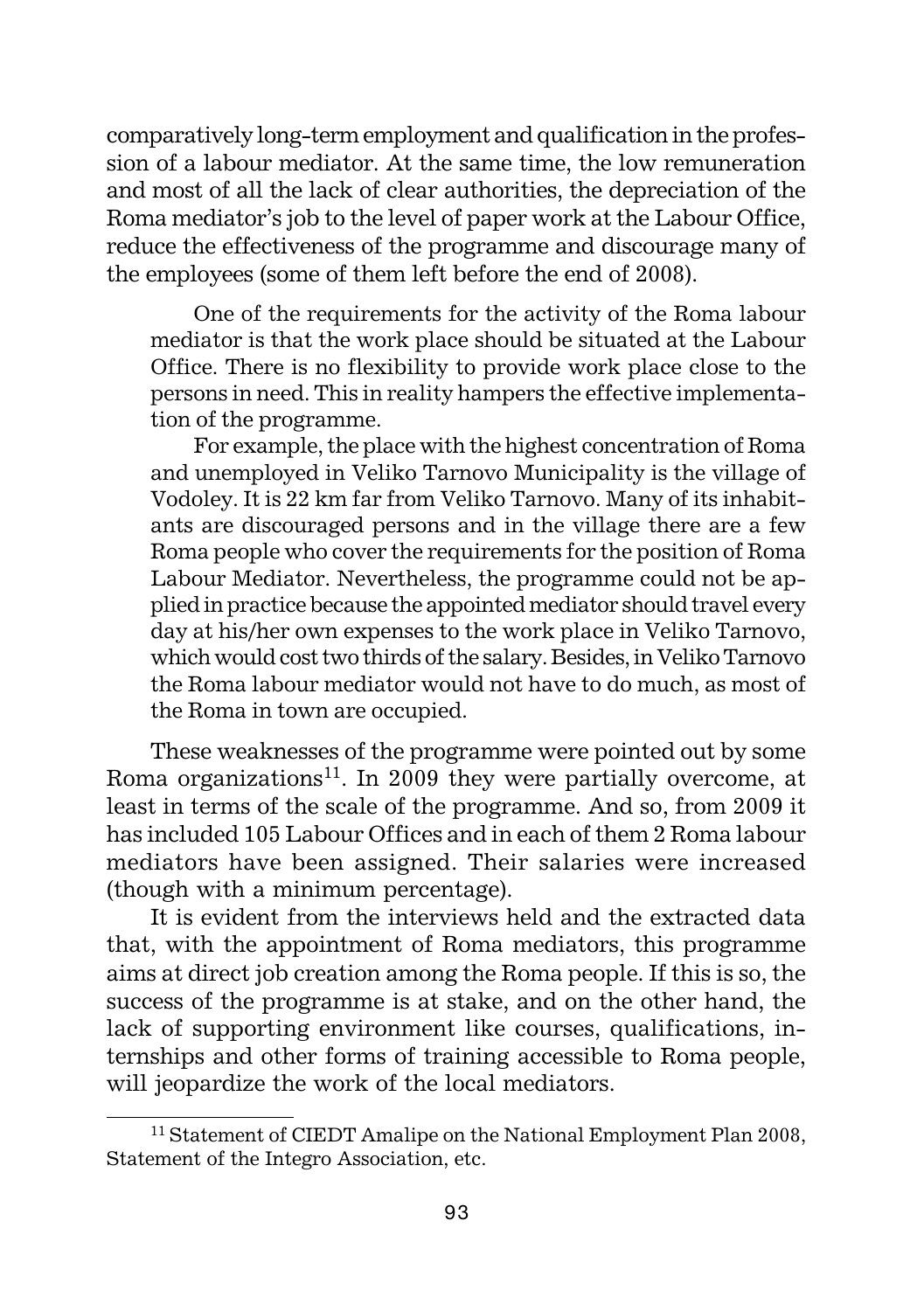The proposed budget shows that the programme is covered only for the first component and the rest have no financial coverage, which questions the quality preparation and implementation of labour exchange and the encouragement and development of local cooperation on employment issues.

As to the implementation of the second component, in his statement at the round table on the occasion of 8 April, the International Roma Day, the National Coordinator of the Decade of Roma Inclusion Baki Husseinov pointed out that in the frame of the programme, general and specialized labour exchange is organized for direct negotiations between job seekers and employers. In 2008 four of the specialized exchange sessions were directed to the Roma communities and were held in the cities of Nova Zagora, Lom, Samokov and Kazanlak. The number of the employed is 1092, and over 11 400 Roma people were included in 2008 in training courses for unemployed persons. For 2009 it is foreseen to organize and hold other labour exchange sessions directed towards the Roma population.

The last component in the Activation Inactive Persons programme is entirely wishful and is not well grounded in terms of suggested measures and activities. These seem more like "office endeavors" such as signing local employment agreements among various interested parties, public debate, etc. The expected results are only put down as "Established local cooperation" and "Signed at least 10 local employment agreements", and the budget does not provide for funds to implement this activity.

### **General conclusions**

## SOCIAL PROTECTION OF THE MOST VULNERABLE

• The social assistance for various vulnerable groups in Bulgaria is divided by five laws, and various rules, ordinances and directives regulating the eligibility and duration of support. The basic laws are the Law on Social Assistance, the Law on Integration of People with Disabilities, the Law on Family Benefits, the Social Security Code, and the Child Protection Law. Social workers in the Social Assistance Directorates handle a huge volume of normative base, very often confusing, especially in particular cases.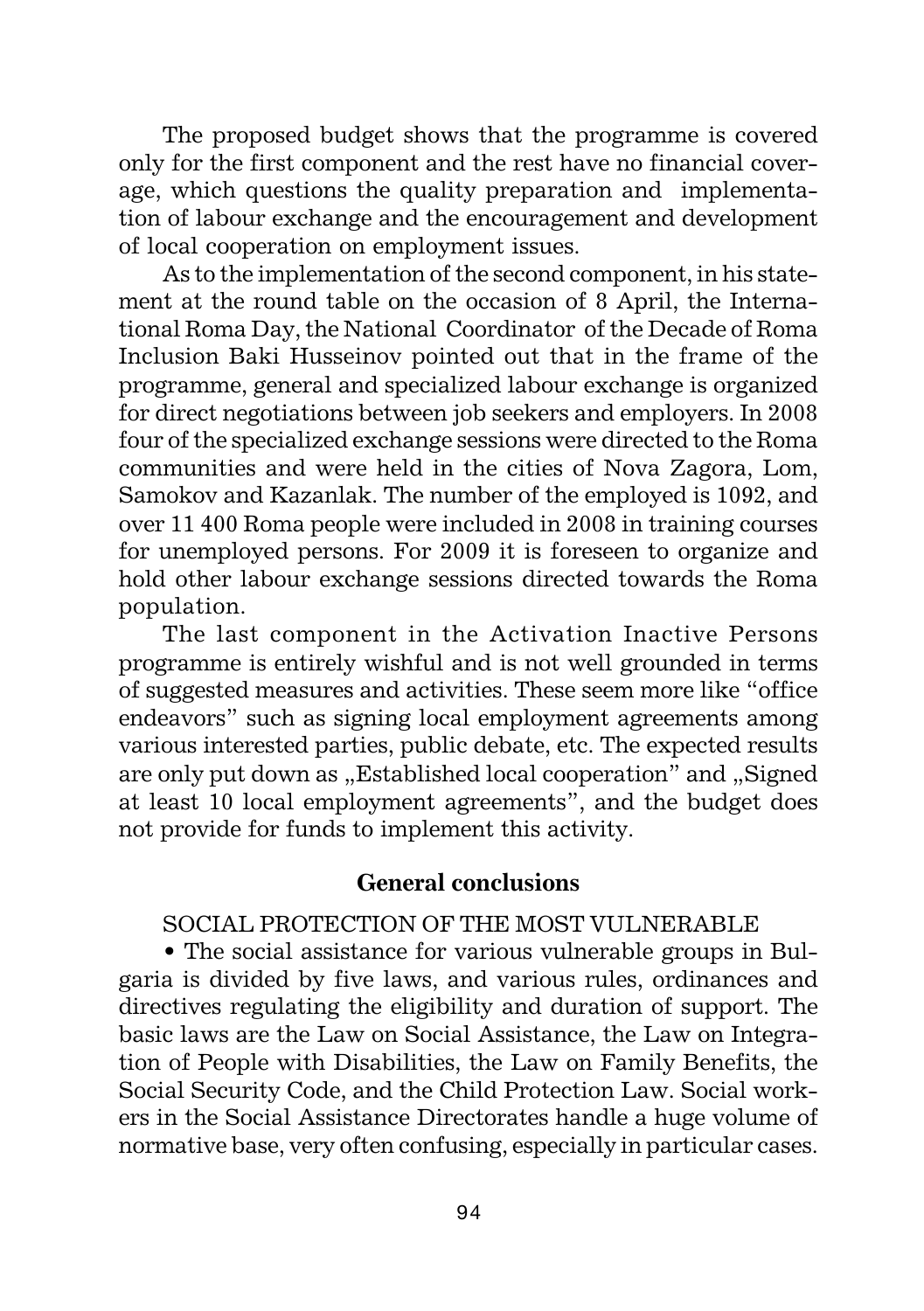• Social benefits do not in fact contribute much to poverty alleviation, as they are exceptionally low and irrelevant to the actual household subsistence. The benefits paid start from 1 lev and the maximum a person can get reaches to 60 levs.

• The most essential problem in the Bulgarian system of social assistance is that it is based only on the formal criteria to which a poor person should correspond, such as: property status, income, age, employment, ability to work and so on. If a person does not cover the formal criteria but is indeed poor and in need, this person has no access to social assistance, whereas those who cover the criteria but are not at risk, may be beneficiaries.

• The usage of extremely harsh wording towards the poor strata of society had serious consequences not only on the poor people but also on the society as a whole. More than once the users of social assistance and the unemployed were named in public at various media with insulting nominations and sarcastic intonation by high rank government representatives and members of parliament. These statements in public made people believe that the ones on social benefits should be regularly punished in order to improve and get out of poverty. This belief is so widely spread that many forums, articles and media proclaim anti-social propaganda and implications identifying "poor" with "lazy".

• During the last four years the duration of benefits was reduced three times from 18 months to 12 months in 2008, and since January 2009 the duration of payments to unemployed has become six months. The other factor that had an impact on the deepening of poverty is the guaranteed income minimum (GIM), based on which social benefits are calculated. GIM had not been increased for three years and only in 2009 it was raised with BGN 10 and is now BGN 65, although the life standard in the country has increased a few times. The sanctions in families with low income and suspension of child benefits for school absences were legalized and introduced in practice, which additionally deepened the poverty among the poorest strata of society.

### HEALTHCARE SERVICES

• Healthcare is still not reformed sector and the problems with medicine policy, medical and hospital assistance remain unsolved.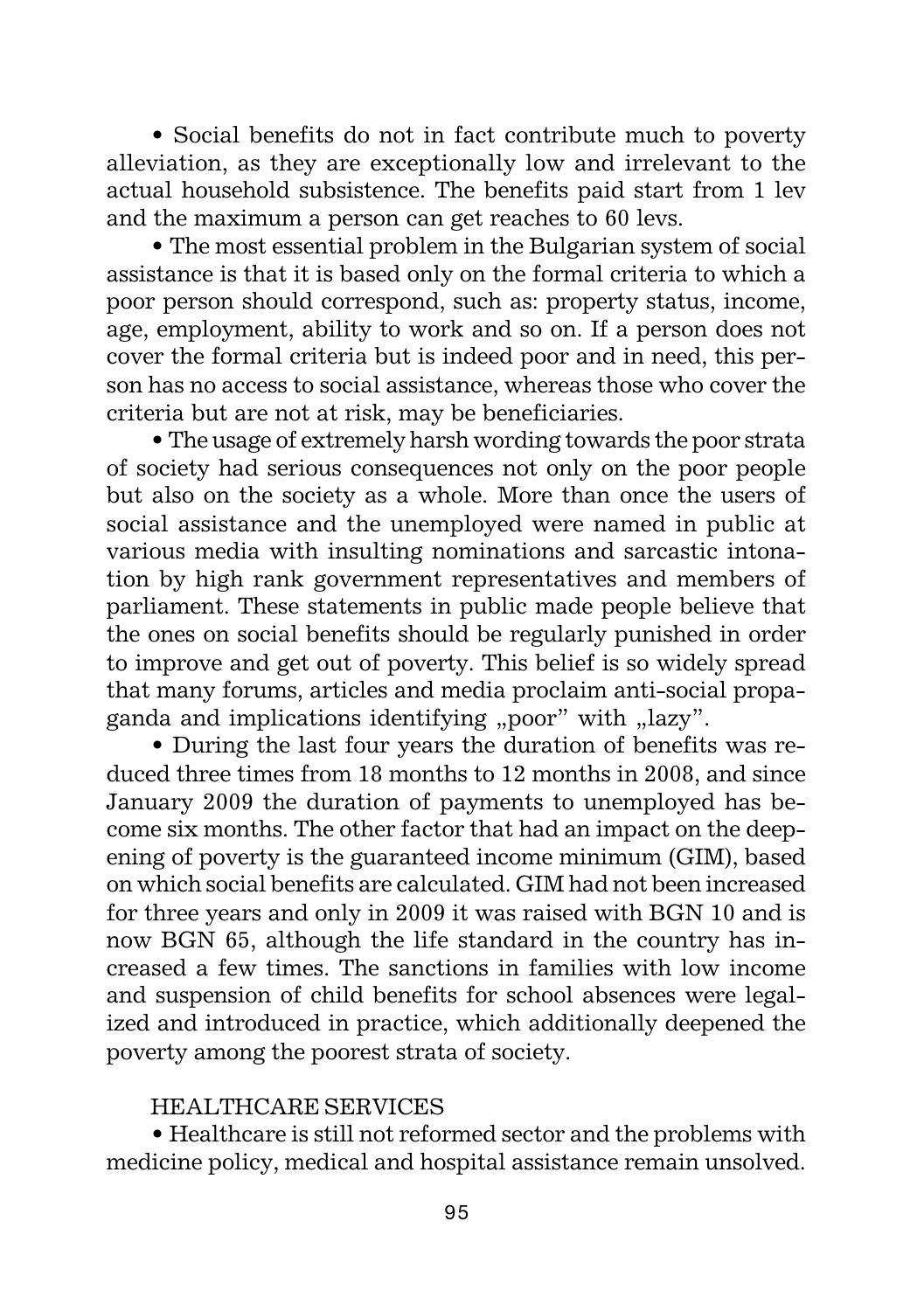As a positive practice can be mentioned the initiation of the position of a health mediator in the Roma community. A doubtless success was that in 2008 a total of 111 health mediators were appointed in 55 municipalities through delegated budgets. Nevertheless, the high percentage of Roma people without health insurances still remains. A persisting problem is also the lack of commitment by the Ministry of Healthcare to the health mediator's position and to the policies directed to the Roma population.

#### EMPLOYMENT

• As to the sphere of employment within the Roma community, it may be concluded that the government is working hard and necessary steps are taken in order to achieve higher employment among the Roma population. A positive example is the Activating Inactive People Programme and the introduction of Roma labour mediators in the Labour Offices. And yet the range of the programme is very limited both financially, and with respect to real measures for unemployment alleviation in the Roma community. This approach is strongly restrictive for the initiative and the motivation of the hired Roma mediators, in addition to their difficult and unequal introduction in the teams of the Labour Offices. Two of the components of the programme are just wishful.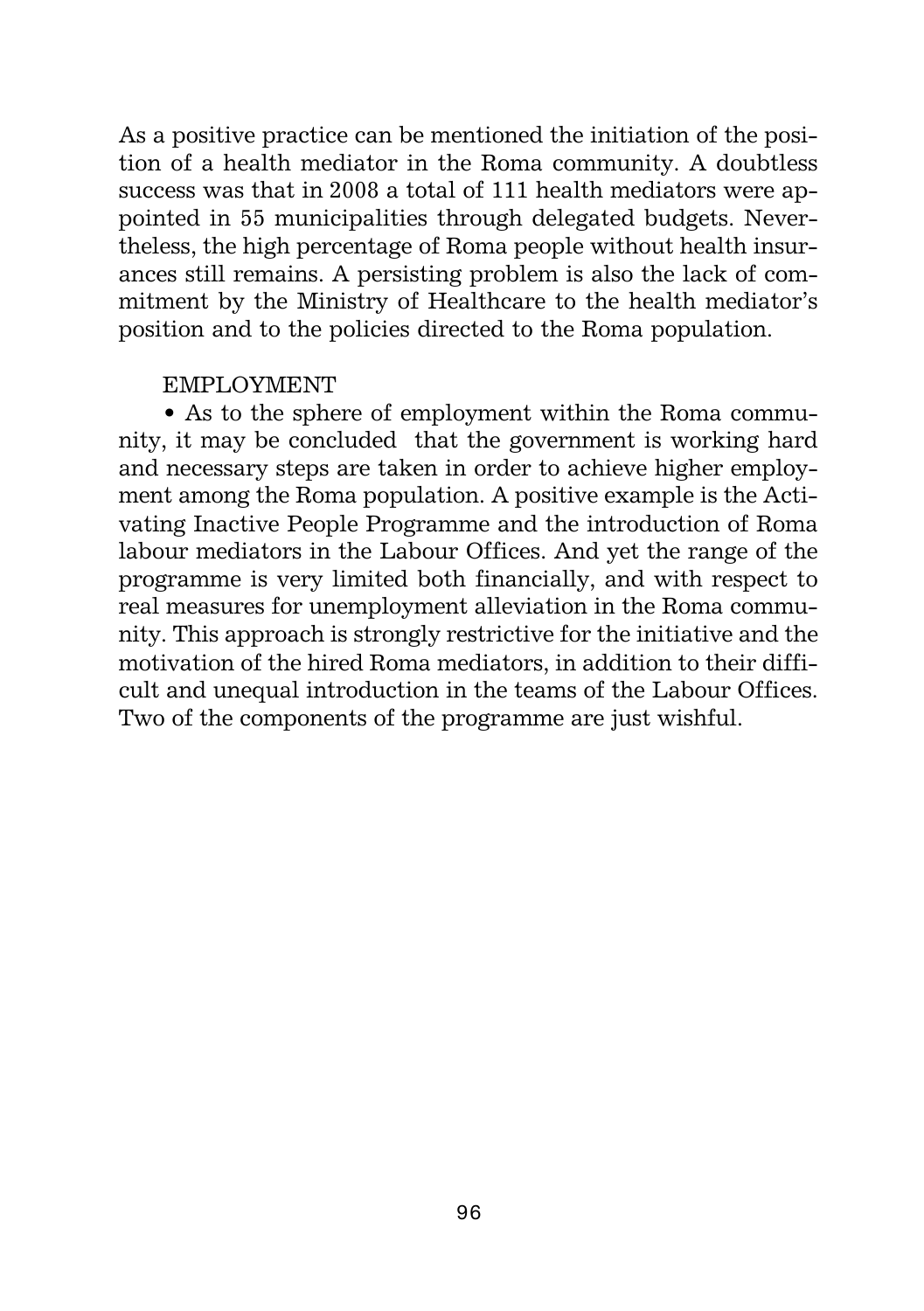# **Healthcare and the Roma Community**

The approach of the Bulgarian Government towards minority issues is regulated by a few normative and programme documents in the sphere of healthcare:

- The Constitution of the Republic of Bulgaria
- Law for Protection from Discrimination
- National Action Plan for Protection from Discrimination
- Framework Programme for Equal Integration of Roma in Bulgarian Society
- Action Plan for the implementation of Framework Programme for Equal Integration of Roma in Bulgarian Society
- Law on Health
- Health Insurance Law
- National Health Strategy
- Health Strategy for Disadvantaged Persons Belonging to Ethnic Minorities
- Action Plan to the Health Strategy for Disadvantaged Persons Belonging to Ethnic Minorities
- Human Resources Development Operational Programme 2007–2013.

# **Brief description of the main problems in the health integration of Roma**

In the present period of healthcare reforms there can be observed exceptionally negative trends connected to the health status of the Roma population: high sickness rate, high death rate, low life expectancy. The average life expectancy of the Roma is more than 10 year lower than the average for the country. Their highest peak of mortality is 40-49 years of age, the main causes being cardiac vascular and brain vascular problems. The Roma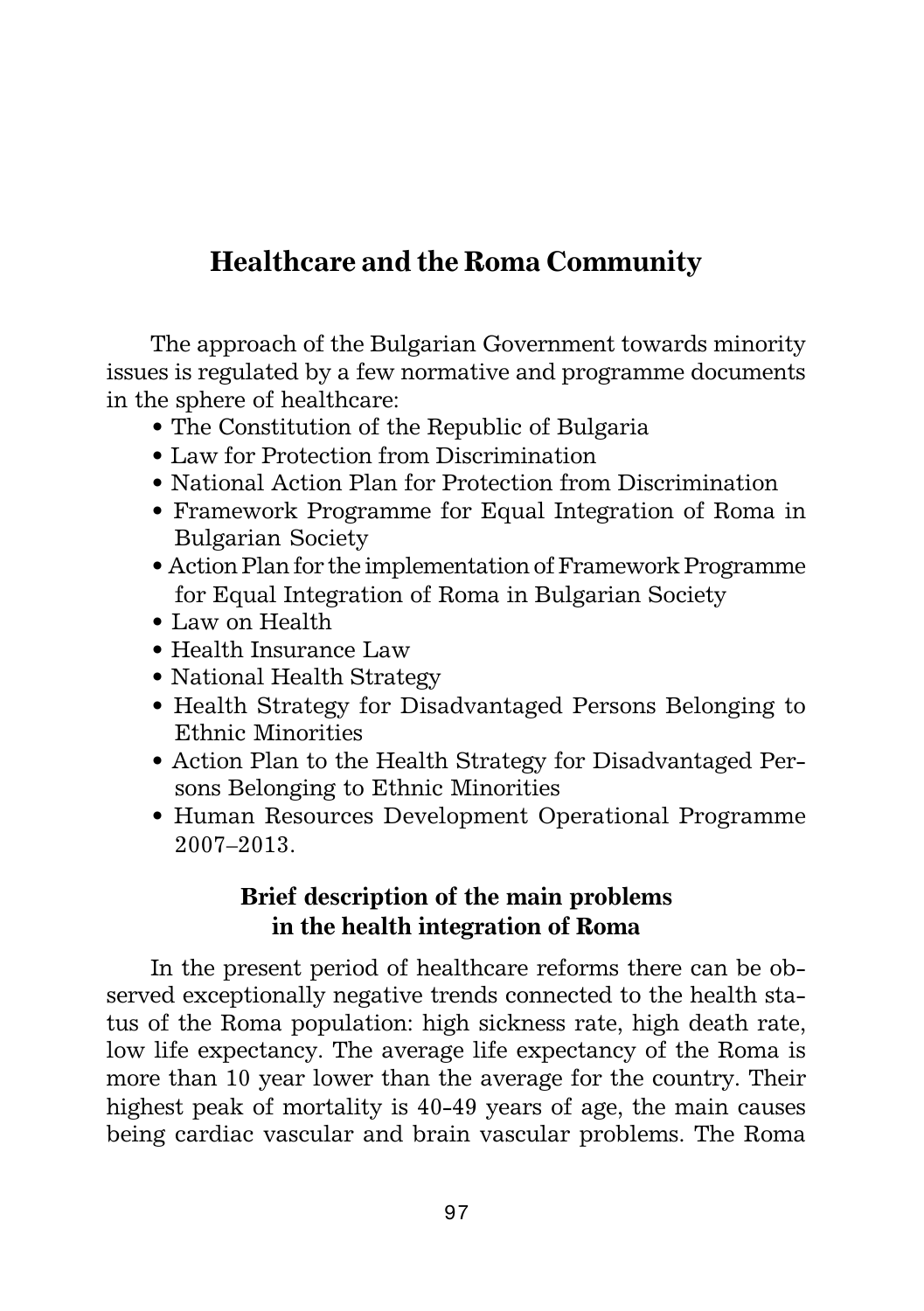people say that the medical staff demonstrate lack of understanding of their different cultural beliefs and traditions. The Roma rarely care for prevention and very often rely on emergency aid. The majority lives in miserable housing conditions. They inhabit poor quarters (ghettos) located in the suburbs or villages, usually with inferior infrastructure and conditions leading to risks for the health of the inhabitants.



According to a research of Open Society Institute – Sofia held in October 2007, more than half of the questioned Roma people define their health as "satisfactory", "poor" or "very poor". This exceeds with 12% the country average as per the data of Eurobarometer on Bulgaria. (Eurobarometer reports that in the end of 2006 about 40% of the Bulgarians define their health status as "satisfactory", "poor" or "very poor". The same research shows that nearly one third have no health insurance (37,3%) although the bigger part have their family doctors  $(83.4\%)$ <sup>1</sup>  $\begin{tabular}{|c|c|} \hline $\begin{array}{c} \hline $\begin{array}{l} \hline $\begin{array}{l} \hline $\begin{array}{l} \hline $\begin{array}{l} \hline $\begin{array}{l} \hline $\begin{array}{l} \hline $\begin{array}{l} \hline $\begin{array}{l} \hline $\begin{array}{l} \hline $\begin{array}{l} \hline $\begin{array}{l} \hline $\begin{array}{l} \hline $\begin{array}{l} \hline $\begin{array}{l} \hline $\begin{array}{l} \hline $\begin{array}{l} \hline $\begin{array}{l} \hline $\begin{array}{l} \hline $\begin{array}{l} \hline $\begin{array}{$ 

## **Challenges and problems**

There is a steady deterioration tendency in the health status of the Roma community, in spite of the fact that some Roma people living in the towns (especially the children) use health services.

 $1$  Roma in Bulgaria – information reference book, p. 40-42.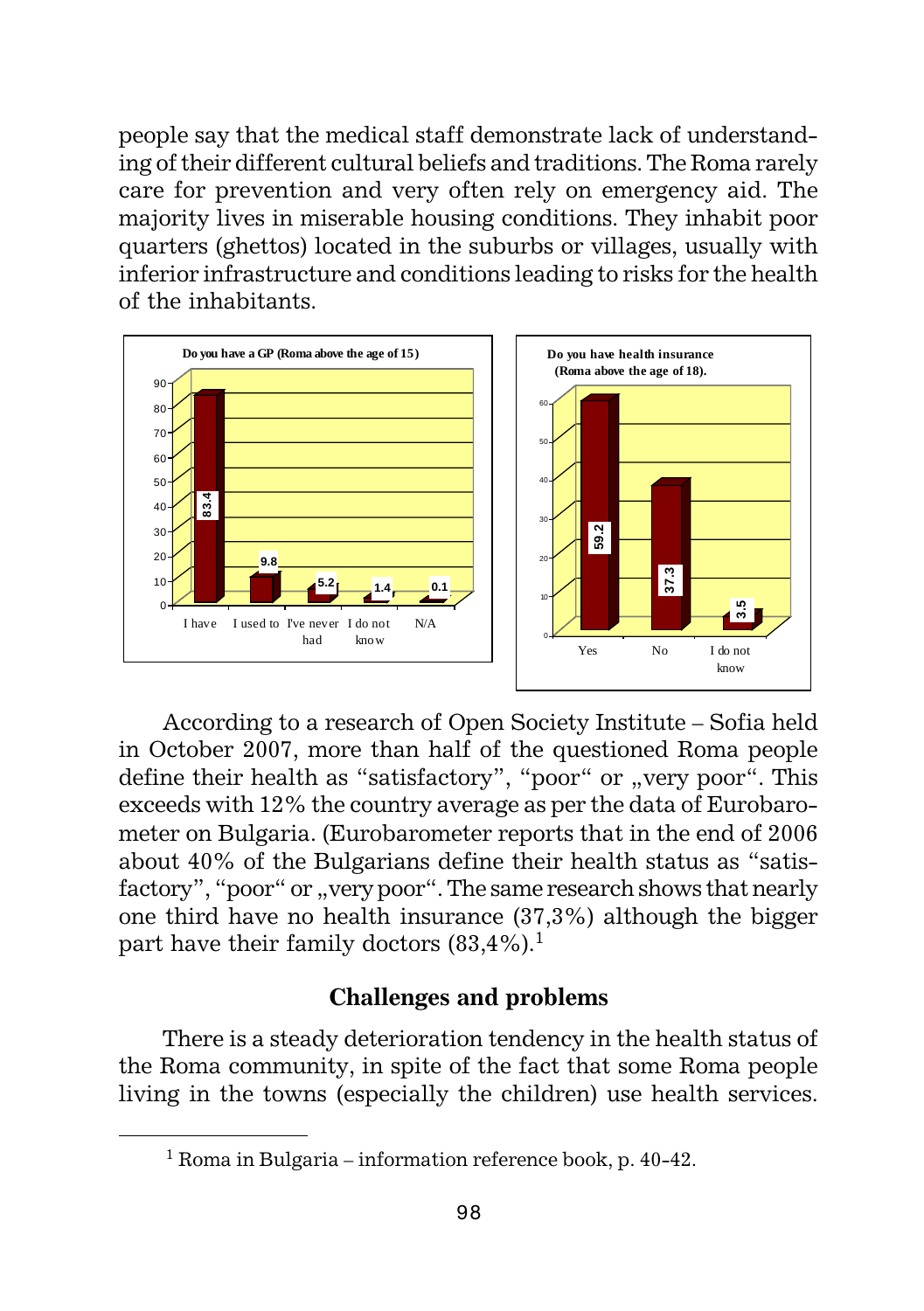The most important of the whole spectrum of problems and challenges are:

- The high number of persons without health insurance
- Lack of alternative forms of health service and/or introduction of minimum packages of health services for the people without health insurance
- Persisting problems with education, qualification and especially appointment of the health mediators
- Relating health insurances with social benefits: this proved to be a serious problem
- No effective prevention
- No specialized individual approach to the patients
- No health awareness of the Romani women.

## **Institutional and normative provisions of the process of integration in the health sphere**

In September 2005 the Council of Ministers approved the Health Strategy for Disadvantaged Persons Belonging to Ethnic Minorities. That was in fact one of the first documents approved by the Government at the time. The elaboration of this Strategy was a result of the endeavours of representatives of the Ministry of Healthcare, NGO working in the sphere of healthcare and experts (including Roma health experts like Dr. Zhelyazko Manolov and Dr. Stefan Panayotov). The Action Plan 2005–2007 was also approved with clearly identified sources of financing.

At the same time no administrative structure was built in the Ministry of Healthcare to deal with the implementation of the Minorities Health Strategy: no special Direcotrate or Department; the closest seems to be the National Health Policy Directorate – Strategies, Policies, Programmes and Projects Sector. This plus the lack of the expected financing formalized the implementation of the Health Strategy during the analysed period.

When various programmes or projects are implemented the Roma people are usually a target group. No effective mechanisms are sought to authorize and let the Roma themselves implement the programmes and projects (with the only exception of Compo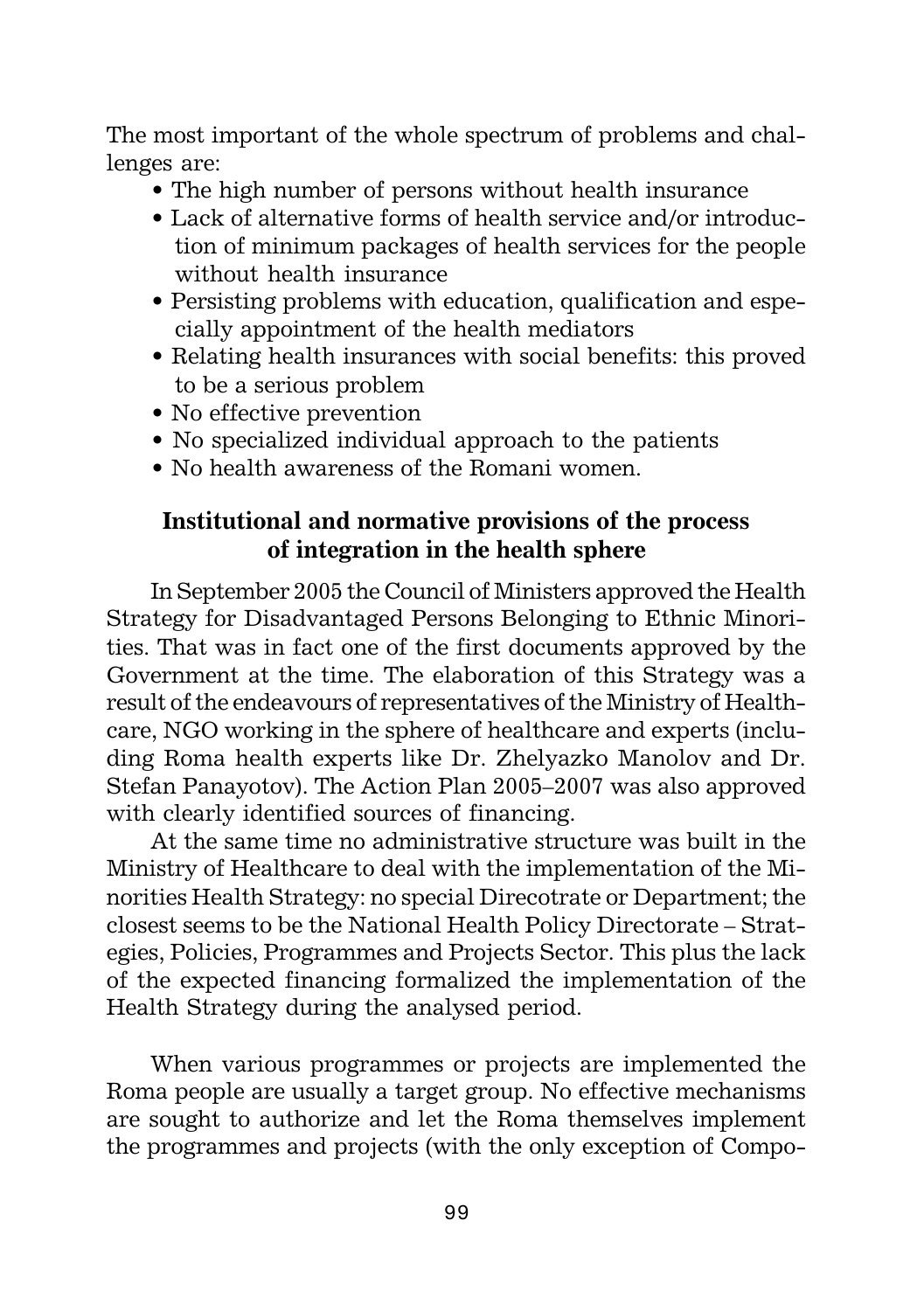nent 5 of the Programme for HIV/AIDS, Tuberculosis and Malaria Prevention and the health mediators).

One of the key problems is the provision of the necessary resources (material and other) for the improvement of the health of the Roma community. The Health problems of the Roma community are not something strictly specific, apart from the health problems of the population of Bulgaria. It is true that the negative health tendencies are stronger among the Roma people, whether because of social and life-style traditions, or because of the stronger impact of the unfavourable social and economic factors.

## **Major initiatives in the health sphere in 2007 and 2008**

In October 2008 the Council of Ministers approved the National Health Strategy 2008 – 2013: a document that had been elaborated during the previous couple of years and the importance of which for the health reforms cannot be underestimated. Certain sections in it dwell on the effects of poverty on health.

"Poverty and illnesses form a vicious circle in which poverty is not only the determination factor for the unfavourable health status, but also its potential consequence. Poverty is associated with shorter life expectancy, higher child death rate, higher risk of catching infectious deceases (most of all tuberculosis and AIDS), higher levels of consumption of various harmful substances (nicotine, alcohol and drugs), higher level of dissemination of chronical deceases, depressions, suicides, more acts of anti-social behavior and violence, and also stronger and long-term impact of harmful factors of the environment.

The influence of poverty is exceptionally strong on young people because of the direct relation of this social phenomenon with the health status and problems such as violation, suicide and drug abuse. Both unemployment and job insecurity have unfavourable impact on health, increase the risk for psychological and physical disturbances and suicides."

..The problem with urban poverty is characterized with its. increase in numbers and internal stratification. The poor part of the urban population is exposed to a greater extend to risks from illnesses because of the fact that in most of the cases there are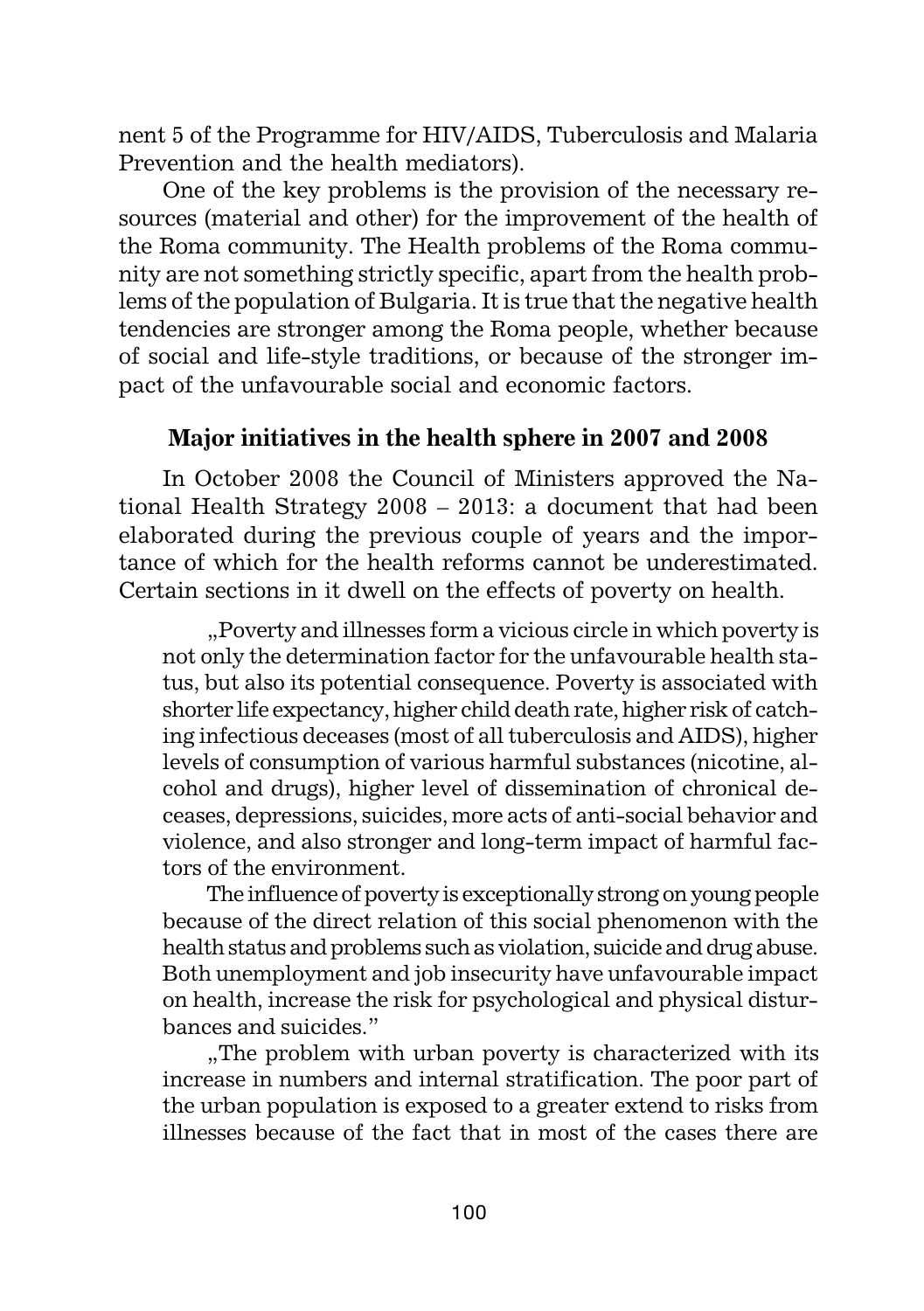poor housing conditions, lack of adequate infrastructure, inferior nourishment, emissions of harmful substances, etc. Some of these people have limited access to medical aid and health-related goods because of deficit of funds and in this way they often are socially inadaptable."

Nevertheless, the National Health Strategy does not treat the problems of health integration of the Roma people and in essence does not include any of the important elements of the Minority Health Strategy. It is not a precedent: the situation was analogous with the National Programme for the Development of School Education approved in 2006, which in its essence did not include anything of the Strategy for Educational Integration. The lack of the so called "mainstreaming", i.e. inclusion of the problems of the Roma integration in the main documents focusing on the respective sphere (healthcare, education, etc.), indicates a low degree of political willingness to implement integration policies.

## **Overcoming inequalities of healthcare**

The equal access to medical assistance, together with the solidarity in the actions are founding elements in the policy of the World Health Organization and of each member state in the EU. The increased awareness of the social determinants of health is the reason for the special attention paid to the persons belonging to vulnerable groups – ethnic minorities and people with disabilities.

Distinguishing features of the health status of the disadvantaged persons belonging to the ethnic minorities are the higher sickness rate and death rate (especially infant mortality), as well as the lower life expectancy. This concerns mostly the Roma ethnic community. The main reasons for deteriorated health status of the ethnic minorities are *poverty and unhealthy lifestyle.* Poverty among the Roma and Turkish ethnic communities is respectively 11 and 3 times more than among the Bulgarians.

The access to medical aid of the disadvantaged persons belonging to the ethnic minorities is considerably limited also because of the fact that the general practitioners are not aware of and do not reckon with the ethnic and cultural peculiarities of these communities to an appropriate extend.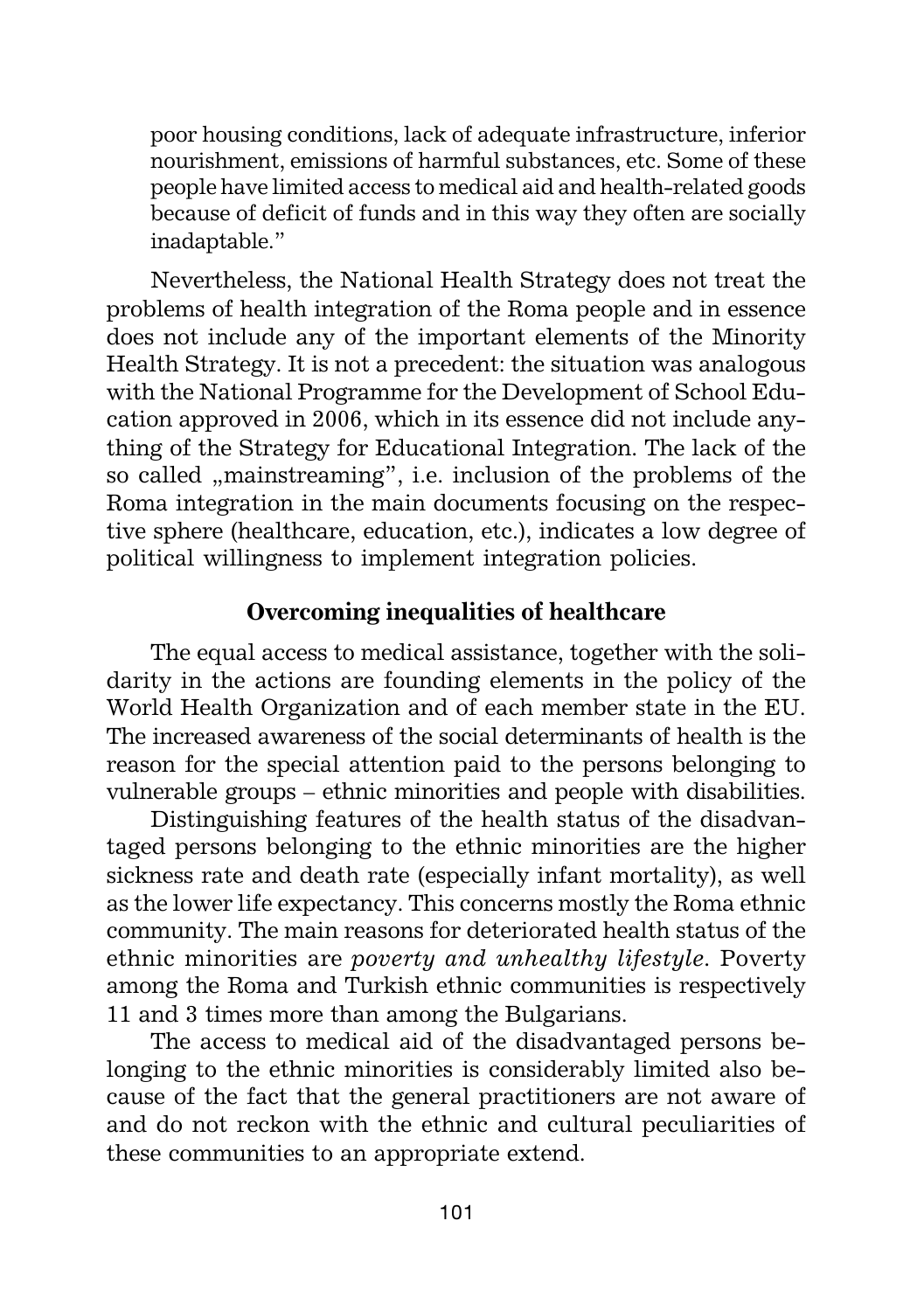The unhealthy lifestyle of the disadvantaged persons belonging to the ethnic minorities is connected with high frequency of major risks for the health, such as inadequate nourishment, smoking, alcohol and drug abuse, etc.

Moreover, the bigger part of the persons belonging to ethnic minorities lives in quarters with uncompleted infrastructure, lacking water supply and sewerage system. This explains the higher frequency of infectious deceases in these communities, including epidemics. In addition, the scope of planned immunizations of the children in these communities is smaller than necessary.

One of the main tasks in this area is the application of *protection networks* with the respective adequate financing referring to the people belonging to ethnic minorities, the recognition of the position of health mediator as a coordinating figure between health institutions and minority groups.

In addition, in order to provide equal access to health services for these persons, the following important tasks have to be completed:

 $\checkmark$  Getting the general practitioners and the specialists closer to the quarters inhabited mainly by Bulgarian citizens of Roma and Turkish origin;

 $\checkmark$  Including specialized modules providing specific skills for work with ethnic minorities in the curricula of the medical universities and colleges;

 $\checkmark$  Acquisition of the needed knowledge, skills, and motivating the general practitioners and nurses to treat patients belonging to ethnic minorities, as well as awareness of their ethnic and cultural peculiarities;

 $\checkmark$  Informing the disadvantaged persons belonging to ethnic minorities about their rights as patients and the guaranteed free medical services.

During the subject period similar *protective measures* were exceptions, realized mostly within the framework of the Phare Programme and rarely with the money from the state budget. One of these exceptions were the preventive and screening examinations for persons without medical insurances for prevention and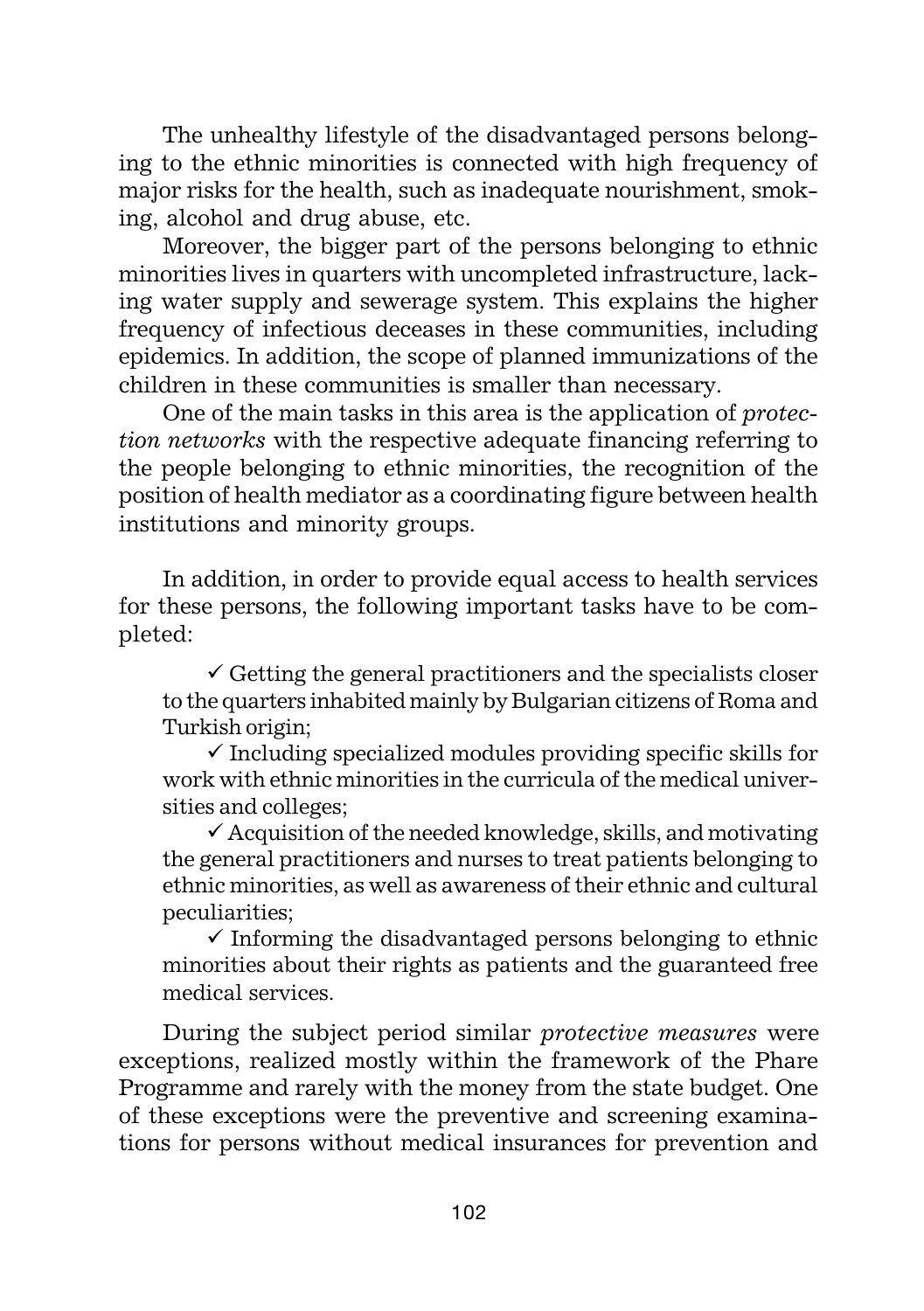early diagnosis of lung deceases in December 2007, organized following the Action Plan of the Health Strategy for disadvantaged persons belonging to ethnic minorities. The campaign was performed as per the Ordinance of the Minister of Healthcare and was covered by an approved amount under the National Programmes activity within the budget of the Regional Health Centers. The examinations had to be performed very quickly (from 10 to 24 December) and in most cases they had to include 600 persons for prophylaxis and 700 persons for lung deceases on the territory of each district. This fact predefined their low effectiveness.

In spite of its doubtless necessity, the campaign was accompanied by a series of omissions and organizational problems:

- Inappropriate time selected for the campaign (at the very end of the year, during Christmas, Bayram and New Year celebrations);
- Lack of updated information about persons without health insurance. The Regional Healthcare Centers were forced to wander about three institutions (Regional Social Security Administrations, National Social Security Institute, Regional Health Insurance Fund) in their attempt to find updates on the persons without health insurance. As a result, the doctors performing the examinations were provided with eligibility lists that were not updated and contained many errors.

*I have been unemployed for ten years now and still I was not in the list [of people without health insurance]. I went there, gave my name. They told me, "You are not in the list. You should be insured." And turned me back. But I am not [insured].*

An additional difficulty proved to be the identification of the places where the examinations were held. Nevertheless, some RHC were exceptionally flexible and managed to make the campaign efficient.

*First we requested information form the REGIONAL SOCIAL SECURITY ADMINISTRATION, but we were turned down. After that we addressed the Territorial Division of the NATIONAL SO-CIAL SECURITY INSTITUTE. They directed us to the REGIONAL HEALTH INSURANCE FUND. And so, none of the three institu-*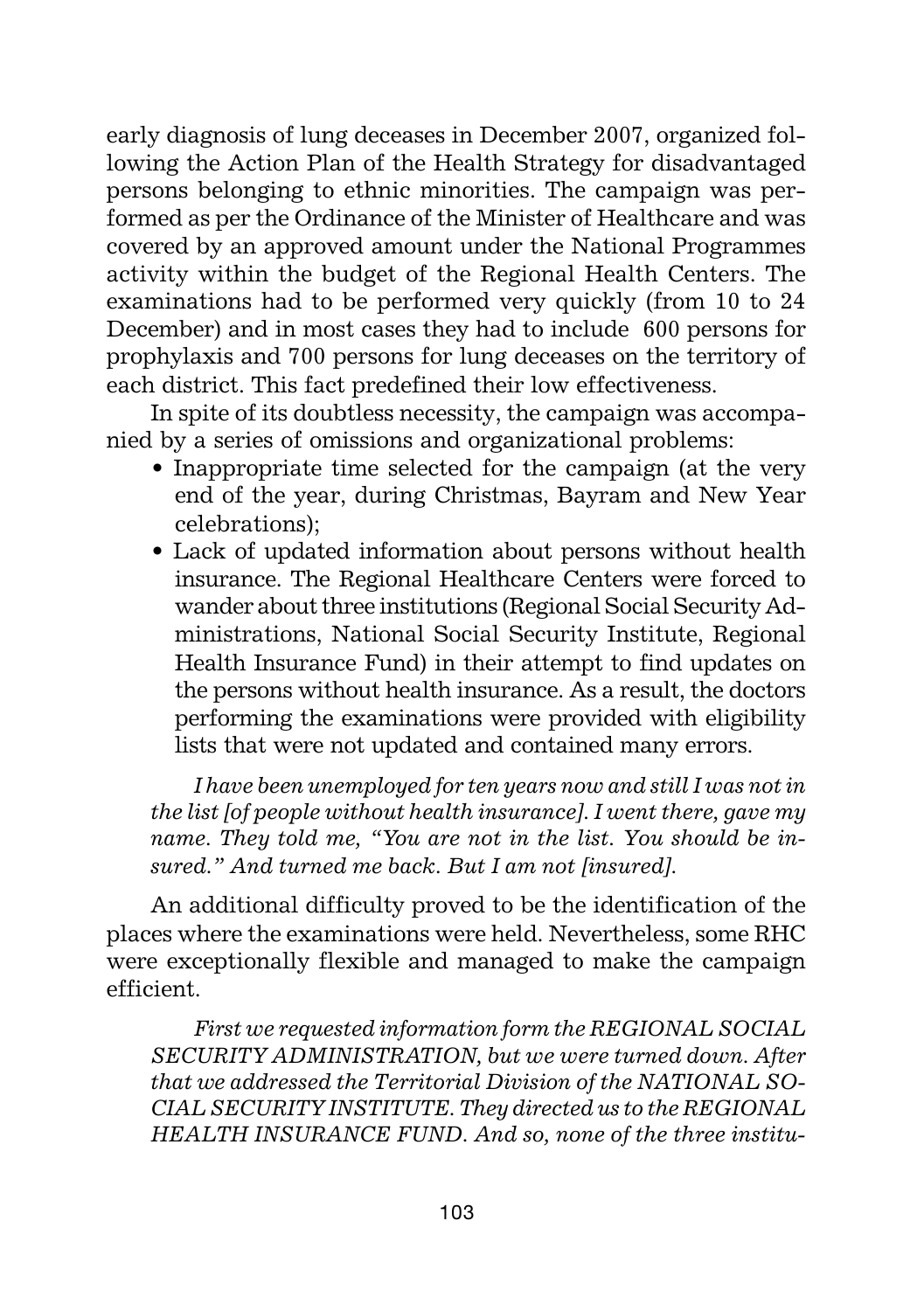*tions gave us information whatsoever. The REGIONAL SOCIAL SECURITY ADMINISTRATION told us to go to the Territorial Division of the NATIONAL SOCIAL SECURITY INSTITUTE, they told us to go to the Central Administration of the NATIONAL SO-CIAL SECURITY INSTITUTE, who responded only in January saying that they resend data to the NATIONAL HEALTH INSUR-ANCE FUND. The NATIONAL HEALTH INSURANCE FUND were supposed to proceed it to the REGIONAL HEALTH INSURANCE FUND, but we never got an answer from the REGIONAL HEALTH INSURANCE FUND – neither in words, nor in writing. We know that all the general practitioners on a monthly basis receive lists of their patients without health insurance. The doctors themselves know them. In order to be as precise as possible, we requested from the Territorial Statistics Bureau the data from the last census 2001. We requested information on how people determined their own appurtenance. They gave us this information by places within the district. This is how we discovered the places with the biggest concentration of minority groups and contacted the doctors there. We asked them whether they would like to participate in the campaign in this period of time. There were refusals, but only a few, who said that they were very busy and did not want to commit because of shortage of time. We summoned those who confirmed to a meeting and explained about the campaign and their role in it, and signed contracts with them.*

### *Representative of the Regional Healthcare Center*

• With little exceptions, no mechanism was foreseen how to reach the target group and what approaches would be most effective to get to as many people as possible. At some places the examinations were initially done at the district dispensaries and hospitals for lung deceases. This was the case of Stara Zagora. Having reported the specific nature and the impossibility to perform all the examinations, the Regional Healthcare Center together with the Association World without Borders took a decision and provided a truck with a fluorograph apparatus which moved to a quarter inhabited by vulnerable and minority groups. Thanks to the active organization of the association, the health mediators and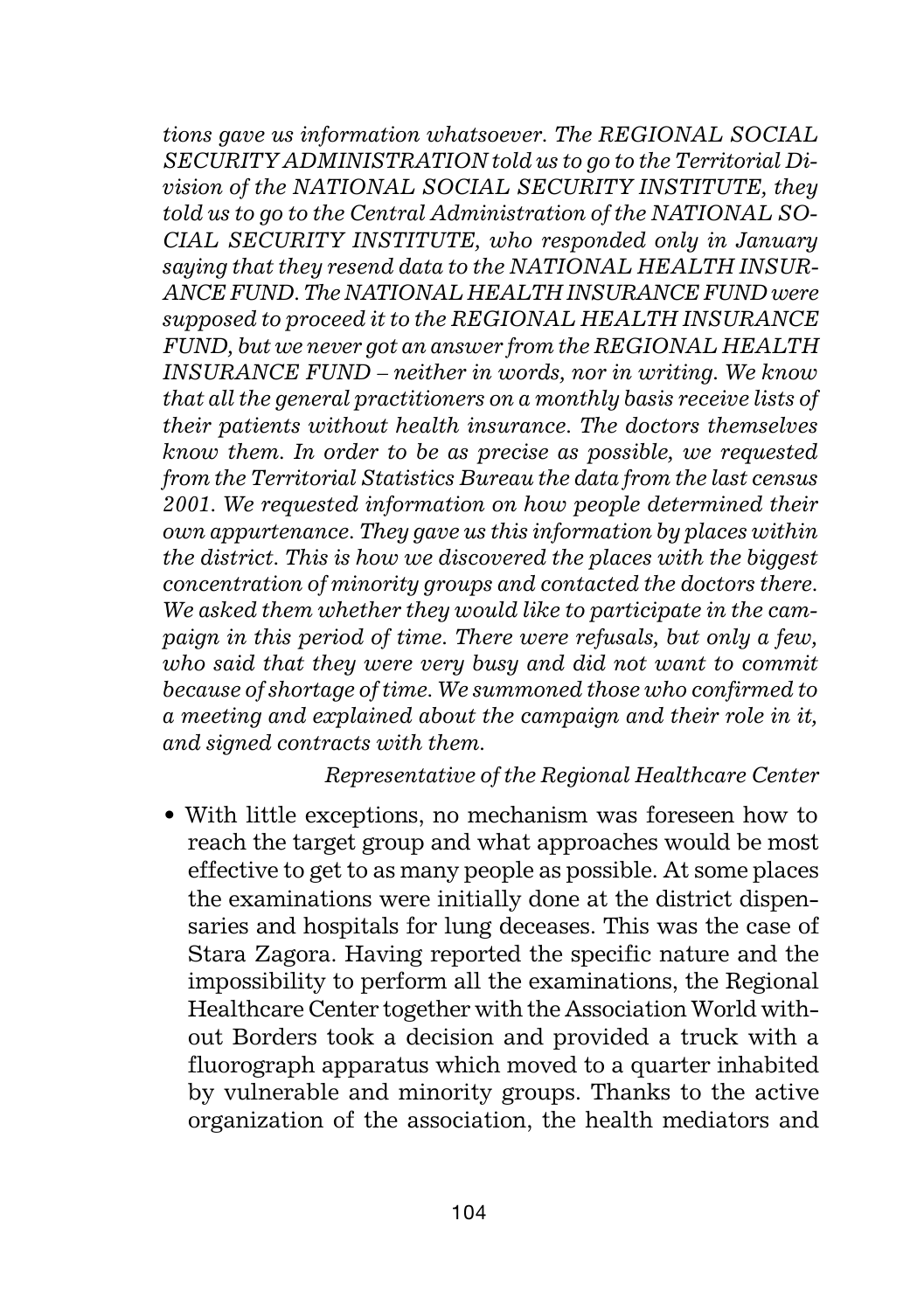volunteers are motivated until mid January 2008 to examine more than 250 persons from the Roma neighbourhood.

Of course, some of the Regional Healthcare Centers managed to find the most adequate mechanism to get to as many as possible persons without health insurance. For example, in Shoumen district, the information on the campaign was sent through all official and unofficial channels: regional media, representatives of professional organizations, staff in the administration, formal and informal leaders of the community. Lung examinations were announced on the site of the Regional Healthcare Centers, press releases were sent to all the regional media. The director of the RHC took part in a TV broadcast by the local television. The District Governor's administration cooperated to connect with the responsible persons for minority issues at the municipalities. All the Roma leaders in Shoumen municipality were informed and their collaboration was provided. Informative meetings were held in the smaller municipalities with Mayors and Vice Mayors responsible for healthcare. Cooperation was requested also from the Association of the General Practitioners, the Social Services for children and families, etc.

• The cultural barriers were not taken in consideration that were the reason for the little number of persons from the minorities willing to be examined.

*In the end, I was very disappointed from the people targeted by the programme. They do not wish to be examined, have no motivation to check their own status...*

#### *General Practitioner*

*Why should I go to be examined? If they find something wrong, what can I do? I do not have money for treatment. I'd rather not know, at least I will not worry. And who knows what the doctors will do to me …*

### *Romani woman, 54 years old, village*

• No mechanism was foreseen how to engage the local formal and informal leaders, NGO, workers in the community, in order to get to as many as possible people and to overcome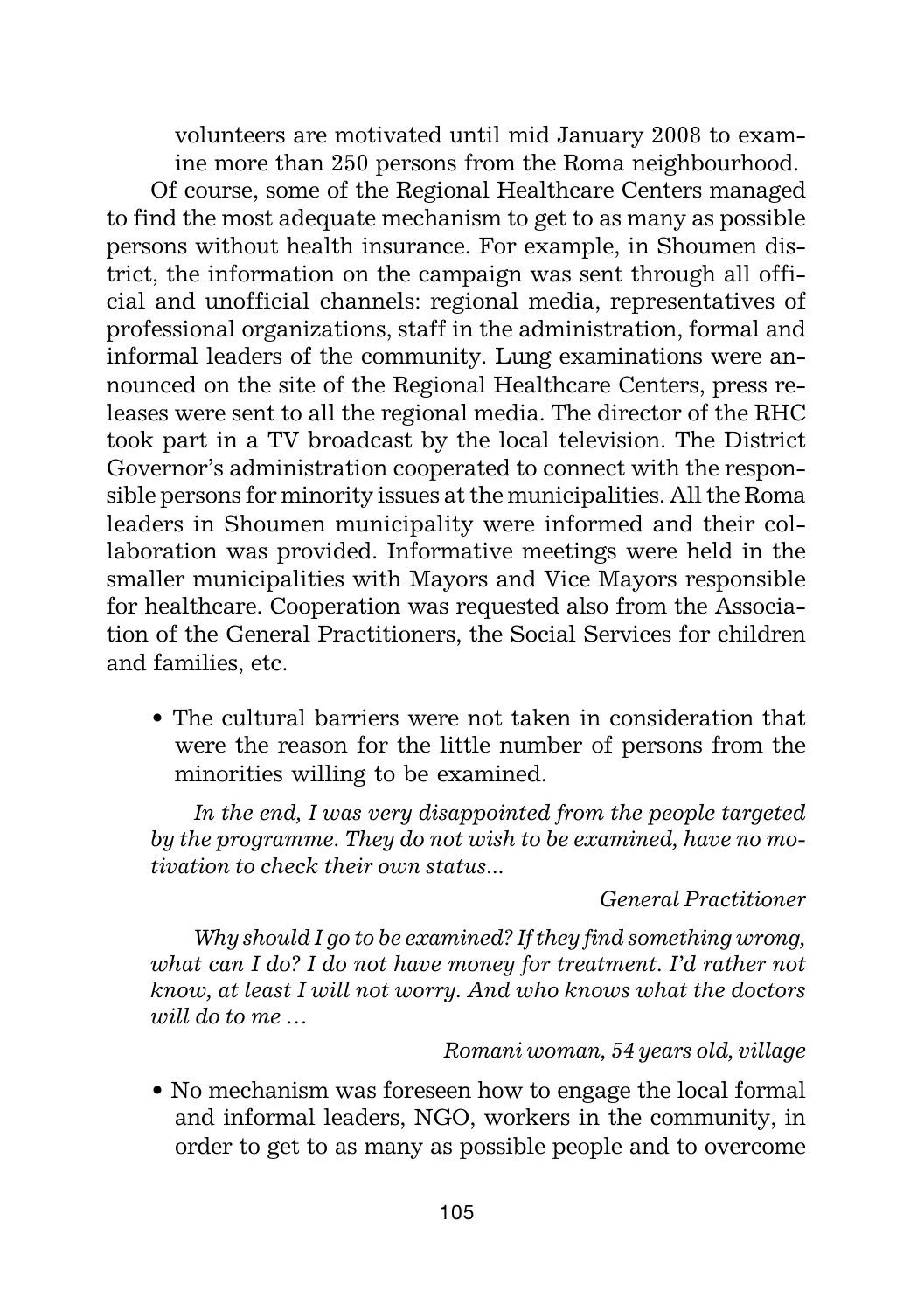the negative prejudice and stereotypes of both sides – the community itself and the health specialists.

*"We were approached by the RIOKOZ (Regional Inspectorate for Public Health Protection and Control) just before the Christmas holidays with a request. "Your people do not come to the examinations and the doctor stays idle. Please, help us!" I spared two persons to go around for three days from house to house following the lists and to talk to the people. It came out that many were abroad and that the list was not updated. Others went, but were disappointed – just a simple examination with stethoscope. They discovered problems with some of them and directed them to the tub dispensary, which was a good thing. But I sent two persons during the period when we were completing projects and I needed all of my people – that was not compensated in any way. If I were a good manager, I would not pay them wages for the week because they did not work for the organization but for RIOKOZ. It is a good idea in similar cases to allocate money for motivation campaign and not just to expect the Roma organizations to do that on good will."*

### *Leader of a local Roma NGO*

The general practitioners included in the campaign believe that it would have been more efficient if the formal and informal Roma leaders were attracted beforehand:

### **– To your opinion, what has to change, so that the campaign becomes more effective?**

*– Public awareness. There are various strategies for different things. In some cases, however, common strategies are universally efficient. For instance, there are structures at state level, where someone pays to somebody to do something, but the latter pays to somebody else to do the job. In this case, it could have been more efficient if before the campaign the leaders of the minority communities – the trusted people - were summoned. It would have been a good idea to pay to these people to make them talk to their communities and to explain the importance of this activity, and to give them a boost to participate.*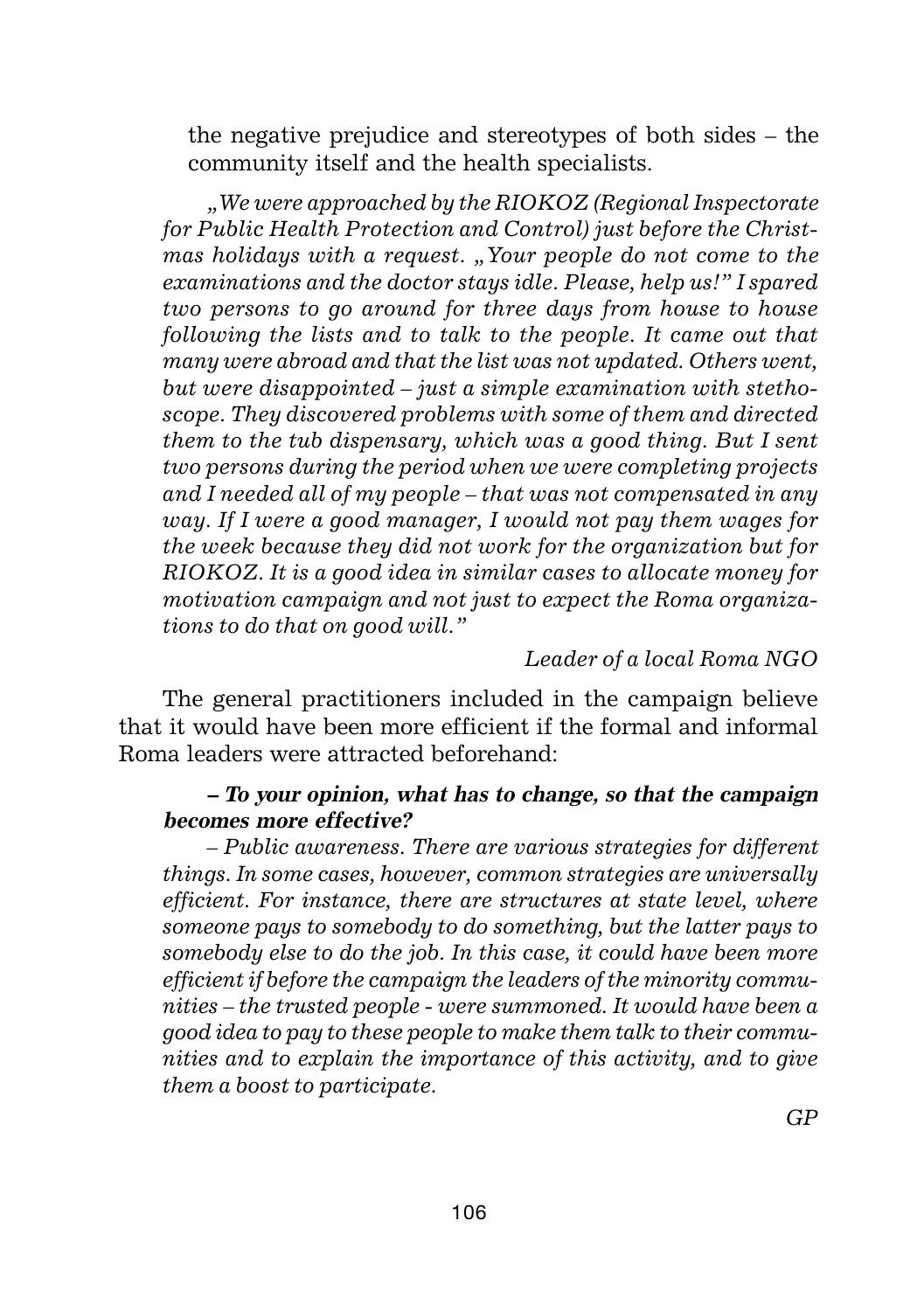- Not always the general practitioners and the specialists were motivated for an effective campaign. Some of them counted on the people without health insurances to visit the consulting rooms that were away from the quarters with dense minority population. There were cases when the general practitioners demonstrated unconcealed reluctance. One of them, a GP from a district center did the following to reach the people from ethnic minorities without health insurance: "*All the examinations are done at the policlinics where my consulting room is. I tell my patients to spread the information about the campaign, but nevertheless, no one comes. Only 7 showed up and were examined."*
- There were cases when the persons without health insurance were not aware of their status. Most of them had recently started work again and wrongly believed that this automatically meant that they were eligible for all health services as fully insured.
- Not all of the doctors had the special apparatus for the examinations.

At the same time, it should be recognized that the Regional Healthcare Centers were most flexible during the campaign. They extended its duration until January 2008, redirected the examinations to places where there was more need. However, the main question remains unanswered: When lung deceases are found out (save for tuberculosis the medical treatment of which is covered by the state), what will happen with the patients without health insurance?

The objective of the recommendations below is to help similar initiatives become more efficient and effective:

• When such initiatives, strategies and campaigns are planned, mechanisms should be provided for real inclusion (also by means of financial resources) of representatives of the Roma NGO experienced in health services among vulnerable groups, in order to guarantee that the Roma community would take up the responsibility and also to account for the specific peculiarities of the community.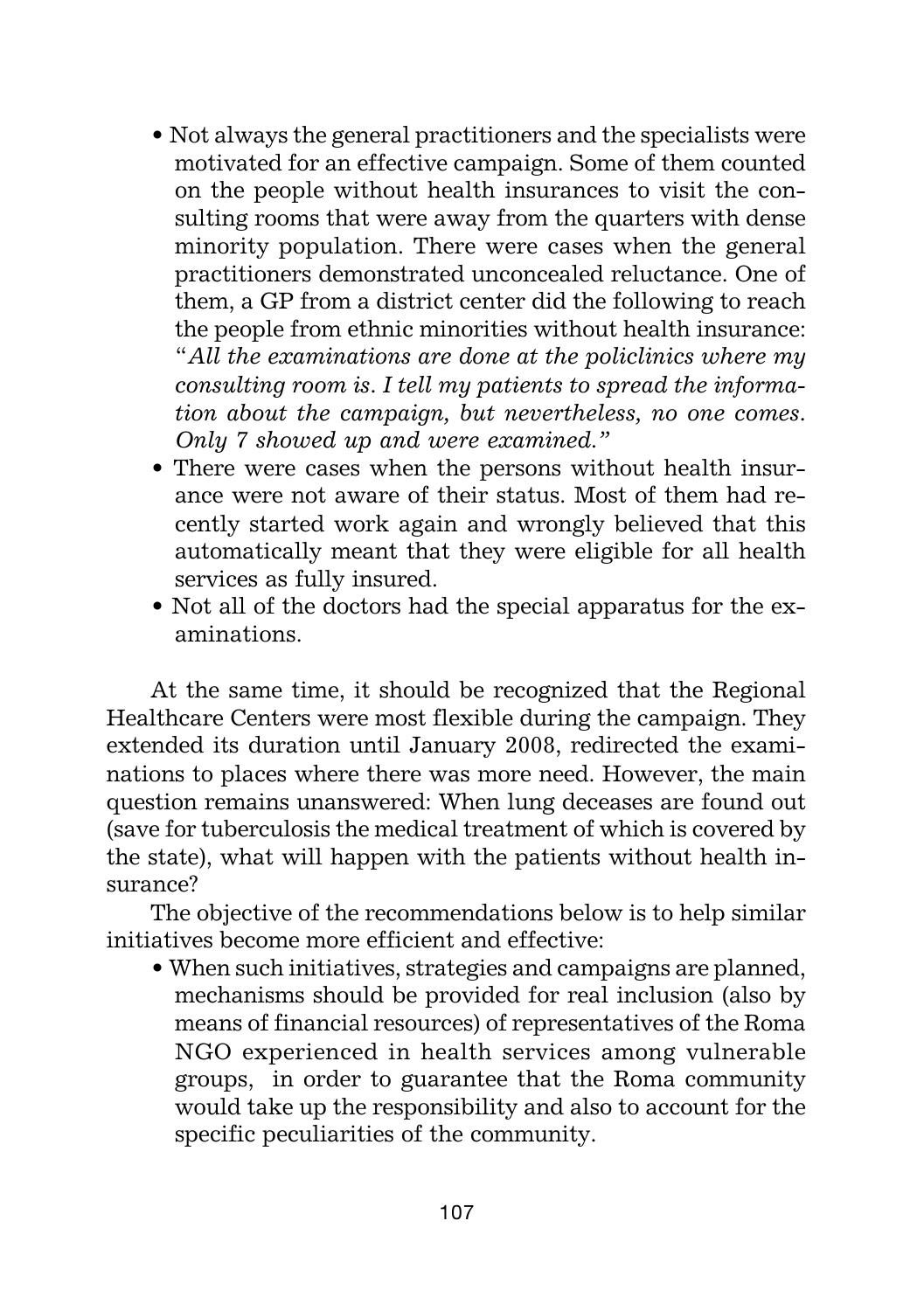- When such initiatives and campaigns are planned, plausible deadlines of the events should be foreseen and reachable expected results (in this case, number of examinations) in the appropriate time of the year (not during the winter holidays).
- Better preliminary preparedness of the organized campaigns: creation of the necessary database, preparation of the various actors (GP-s, specialists, structures of the Ministry of Healthcare, NGO, media, etc.), preliminary information campaign on site in the community.
- The campaigns should include only medical staff without discrimination beliefs and prejudice towards the Roma population

## **Major projects under the Phare programme directed towards health integration in 2007 and 2008**

The PHARE Programme was a main financial instrument of the European Union for cooperation with the countries from Central and Eastern Europe to support the transition to market economy and democracy. The programme was founded in 1989 with the idea to help the transition process in Poland and Hungary, and later it was applied in other countries. After 1998 the priorities were changed and its major objective became the preparation of the candidate countries for EU accession. In Bulgaria, the Phare Programme covered mainly two programmes: National Programme and Programmes for Cross-Border Cooperation (Phare - CBCP). In view of the fact that the implementation of the Framework Programme for Equal Integration of the Roma in Bulgarian Society was defined as one of the short-term objectives in Partnership for Accession, part of the money under the Phare Programme were directed towards supporting the process of Roma integration. The health integration was one of the priorities.

During the analysed period three projects were implemented under the Phare Programme in relation with the health integration of the Roma: BG2003/004-937.01.03 Educational and Medical Integration of Vulnerable Minority Groups with a Special Focus on Roma, BG2004/016-711.01.03 Improvement of the situation and inclusion of the disadvantaged ethnic minorities with a spe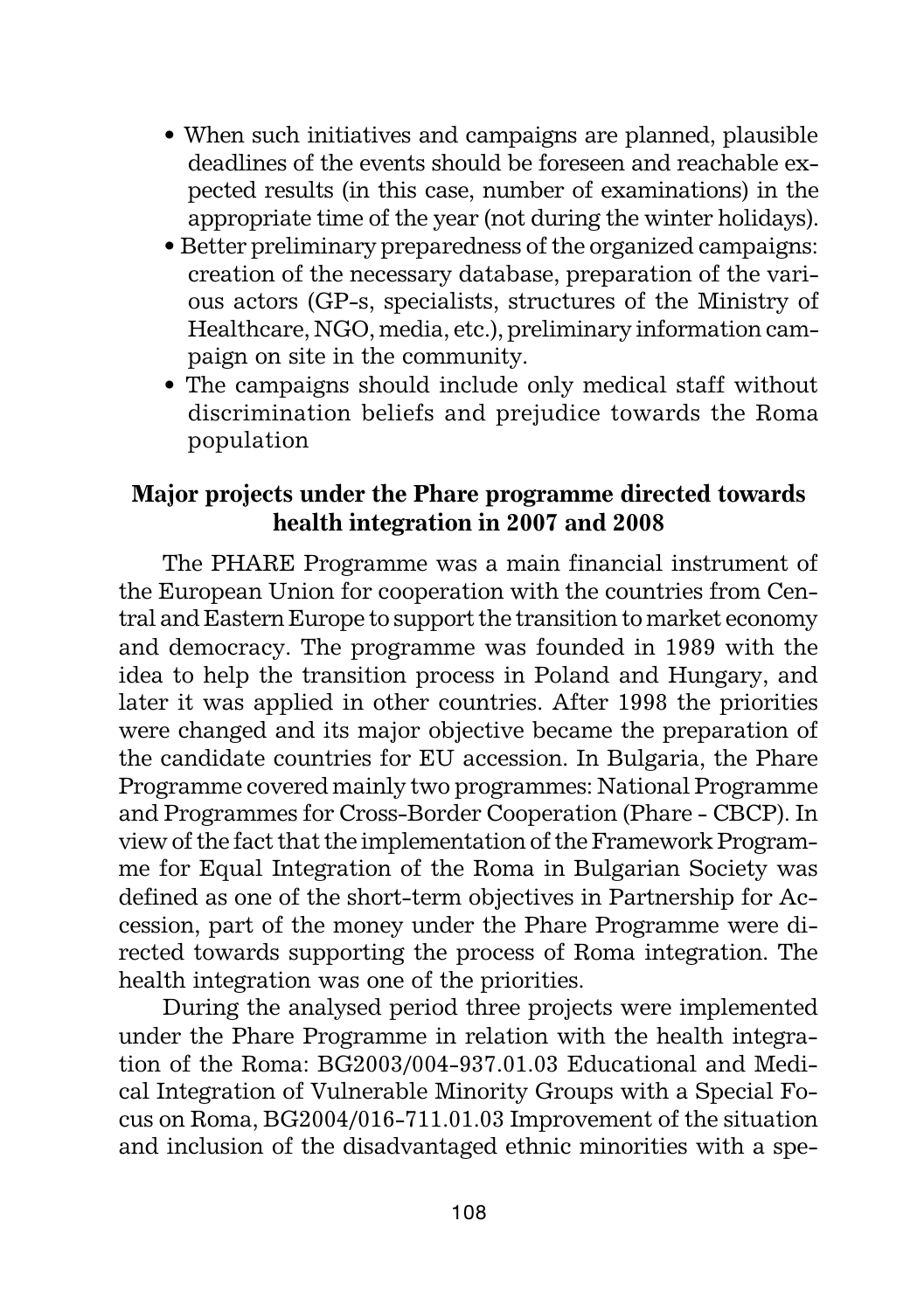cial focus on Roma and BG 2005/017-353.01.03 Improvement of the situation and inclusion of the disadvantaged ethnic minorities with a special focus on Roma.

# **Phare 2005: BG 2005/017-353.01.03 – Improvement of the situation and inclusion of the disadvantaged ethnic minorities with a special focus on Roma**

**Scope of the project:** The healthcare component of the project was implemented at the national level in cooperation with the NCCEDI, MH and the Steering Committee of the project. Most of Task 2 and the whole Task 3 were implemented in 6 target districts in collaboration with the Regional Healthcare Centers and NCCEDI.

**Duration:** 02/2008 – 05/2009

**Budget:** 800 000 euro

**Partners:** BBI Consortium, comprised of Bernard Brunhes International – leader and members: ECIP Foundation (Bulgaria), GVG (Germany) and Scientific Association for Social Medicine, Informatics and Health Management (Bulgaria).

**Target group** *(direct beneficiaries):*

• National Council for Cooperation on Ethnic and Demographic Issues (NCCEDI) and Directorate "Ethnic and Demographic Issues" (DEDI) under the Council of Ministers

• Ministry of Healthcare (MH)

• Representatives of the Regional Inspectorates for Public Health Preservation and Control (RIOKOZ), Regional Healthcare Centers (RHC), Regional Healthcare Councils

- Health experts
- Municipal social experts
- Health mediators

• NGO working on health problems, organizing campaigns for health promotion prevention measures

• Disadvantaged ethnic minorities with focus on the Roma population in the pilot areas

*Indirect Beneficiaries:* Regional and local authorities, schools, local communities, other social partners and interested parties

## OBJECTIVE OF THE HEALTHCARE COMPONENT

• Improvement of the healthcare programmes for the ethnic minorities with special focus on the Roma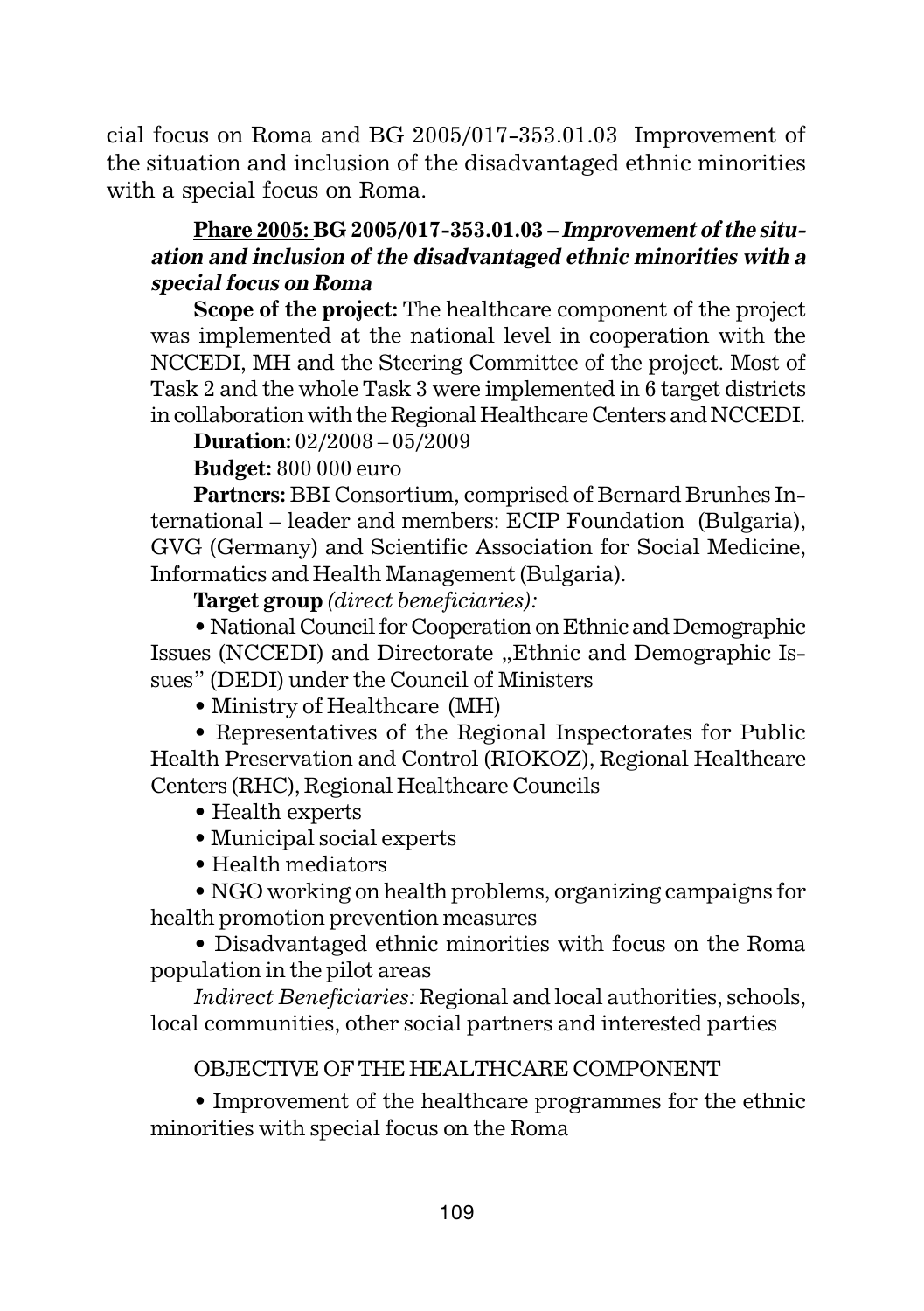• Assistance to the programme for screening and early diagnosis of tuberculosis, oncological, cardio-vascular and hereditary deceases by means of mobile equipment

• Organization and implementation of a health promotion campaign addressing the disadvantaged ethnic minorities with special focus on the Roma, together with the local and regional interested parties

• Organization of additional training for health specialists, social workers and NGO to work with the Roma communities

• Evaluation of the needs and the opportunities to build upon the National Information and Monitoring System in view of the specific features of the health status of the disadvantaged ethnic minority groups with special focus on the Roma

#### TASKS OF HEALTHCARE COMPONENT

**Task 1:** Elaboration of a complete programme and detailed action plan for screening and early diagnosis of disadvantaged ethnic minorities in connection with the implementation of the national health programmes

**Task 2:** Creating a mechanism for a complete campaign for health promotion and healthcare addressing the disadvantaged ethnic minorities with special focus on Roma at the local level. Implementing the campaign in 6 target areas; Training 100 representatives of 28 administrative districts – from RIOKOZ, RHC and NGP – to prepare and perform campaigns for health promotion and prevention directed to Roma communities; Training 50 municipal social experts in 6 target districts.

**Task 3:** Cooperation to the implementation of the programme for medical examinations with mobile teams for screening and early diagnosis of tuberculosis, oncological, cardio-vascular and hereditary deceases: Gathering and work with 6 coordination teams; Training of the members of the coordination teams and the mobile units.

**Task 4:** Analysis and evaluation of the needs and applicability in order to improve the National System for Health Information and Monitoring in view of the health status of the disadvantaged ethnic minorities with special focus on Roma

The implementation of these projects faced analogous problems that to a great extend hindered their successful realization.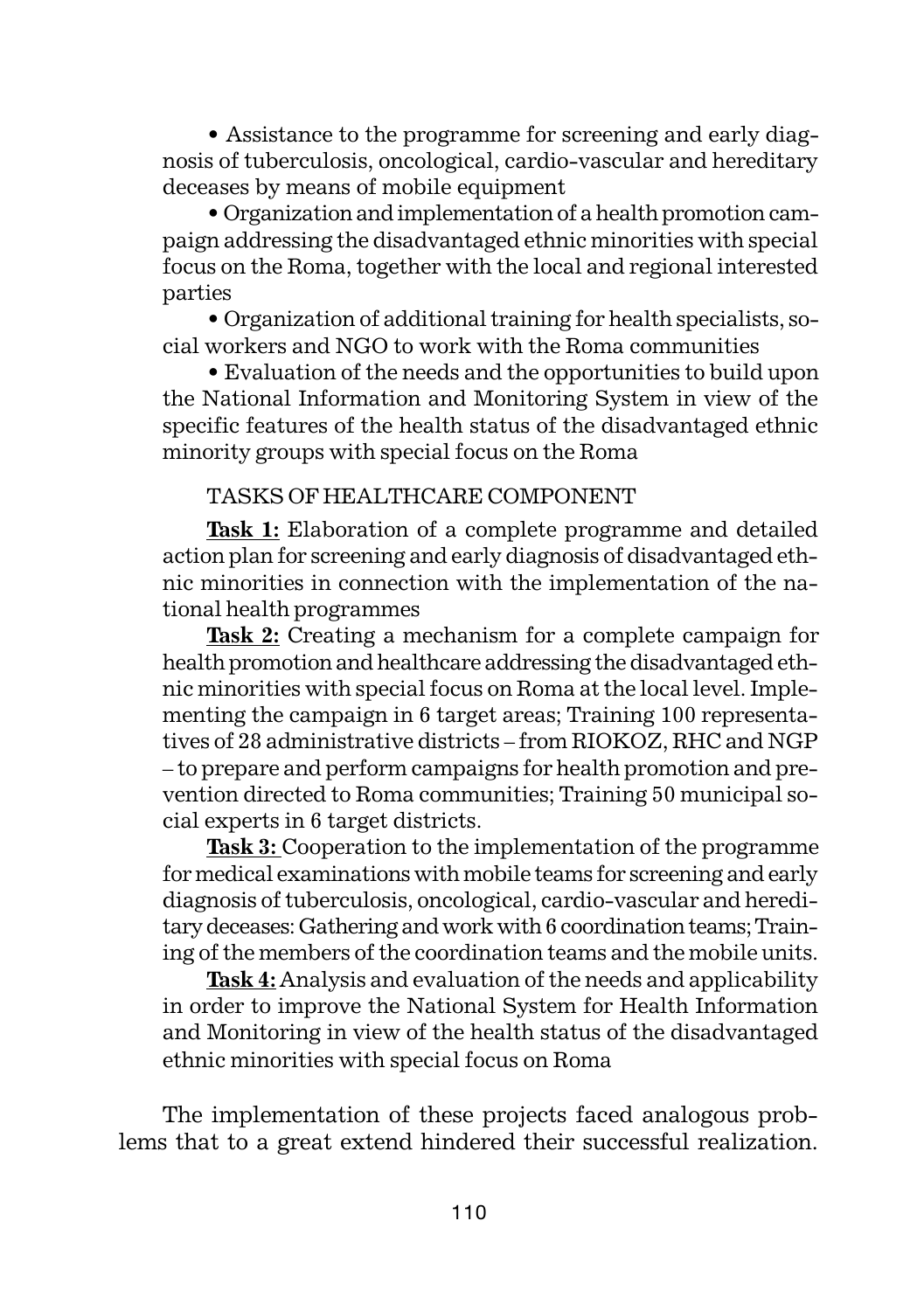One of the problems was the delay in the delivery of the mobile equipment. The implementation of the so called 'soft measures', i.e. the examinations of the Roma and other disadvantaged groups, depended a lot on the timely delivery of the expensive mobile equipment purchased under the Phare Programme. The considerable delay caused serious problems to the consortiums applying the "soft measures". Another problem of the kind was the reduction of the foreseen financing by the Ministry of Healthcare for consumables to be used during the medical examinations. Still another problem was the passiveness of the Ministry of Healthcare with respect to the financing of the position of Health Mediator.

These problems in most of the cases discouraged the implementing contractors of the projects and left the Roma community with the impression of permanent corruption.

..We made great efforts to motivate the people to undergo. medical examinations: meetings, talks, discussions... Sometimes it is very difficult to convince someone who considers himself healthy in the supposition that he may have serious illnesses. And when the examinations were to start, it came out that the equipment was missing. We were on the first line, everyone accused us, they said we only cared for our fees and did nothing. If I'd known this would happen, I wouldn't get into it at all..."

#### Roma Health Mediator

These problems were discussed many times at the meetings of the Steering Committee of the Phare Programme, at the NCCEDI, the representatives of the European Commission were informed. In the end, a solution was found, however, the delay lead to lower efficiency of the projects.

Another important issue related to the implementation of the said projects was the participation of the Roma community: not only as a beneficiary, but also as an actor. The consortia implementing Phare projects during the analysed period did not include Roma NGO, although at least a dozen Roma organizations possess the expertise in the sphere of healthcare – they have acquired the experience and the capacity in this area mainly through the implementation of projects within the Prevention and Control of HIV/AIDS Programme and the Roma Health Programme of the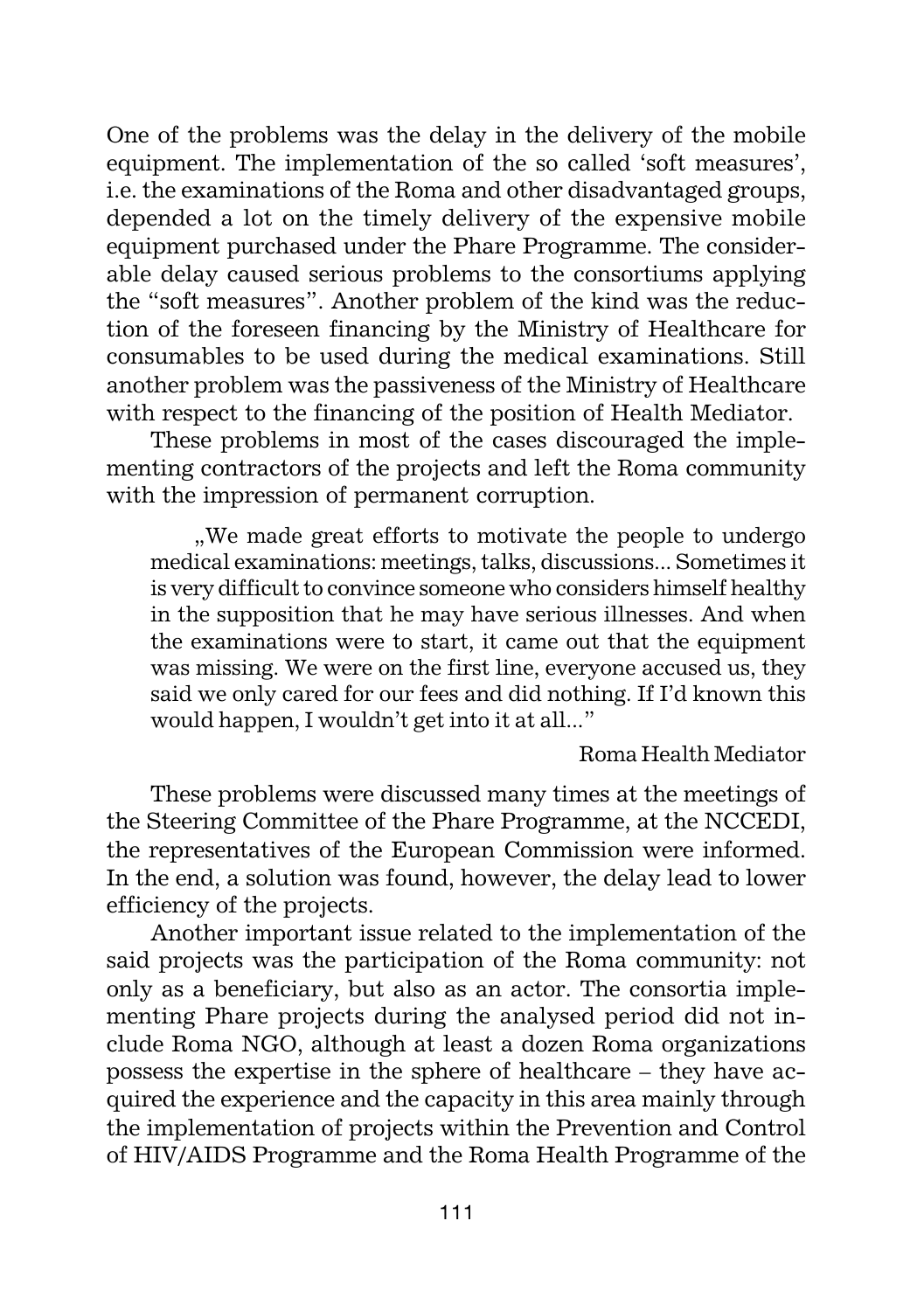Open Society Institute – Budapest. Roma were most of the district coordinators in the selected centers, but Roma were not included as key experts (save for Dr. S. Panayotov) under the Phare Programme 2003. Cooperation with Roma was preferred on a personal level (mainly regional coordinators but not key experts) to the partnership with Roma NGO experienced in the sphere of healthcare. The issue of the need to increase the Roma participation was put forth at many occasions by the Roma representatives at the Steering Committee of the Phare Programme (by P. Georgiev, S. Blagoev and D. Kolev), but nothing much followed.

# **Prevention of HIV/AIDS, Tuberculosis and Malaria Programme financed by the Global Fund for Prevention of HIV/AIDS, TB and Malaria**

The Programme financed by the Global Fund is one of the few national healthcare initiatives with special focus on Roma. Whereas the programme for prevention of HIV/AIDS is active in Bulgaria since 2003, the programme for prevention of tuberculosis started in 2007 in response to the rapid growth of the number of Roma people ill with tuberculosis. Both programmes include a special component (Component 5), directed towards the Roma community. In this connection we have to point out that the National Programme for Prevention and Control of Tuberculosis in the Republic of Bulgaria (2007 – 2011) – unlike the analogous programme for prevention of HIV/AIDS – reports on the higher risk among the Roma community and the need for straightforward actions.

Initially the model of the project was applied in Kyustendil, Sofia, Vidin, partially in Rousse, and in Skopye and later it was multiplied in 10 Bulgarian cities. The idea of the prevention is to apply the best practices to limit the risky behavior. The services provided are connected with the training of the health, educational and leaders' groups, individual consultations and forwarding to medical and social agencies. The emphasis in the training of leaders' groups is the acquisition of skills to render information and consult coevals in the informal youth circles. The groups include representatives of the community aged 12-25. The teams of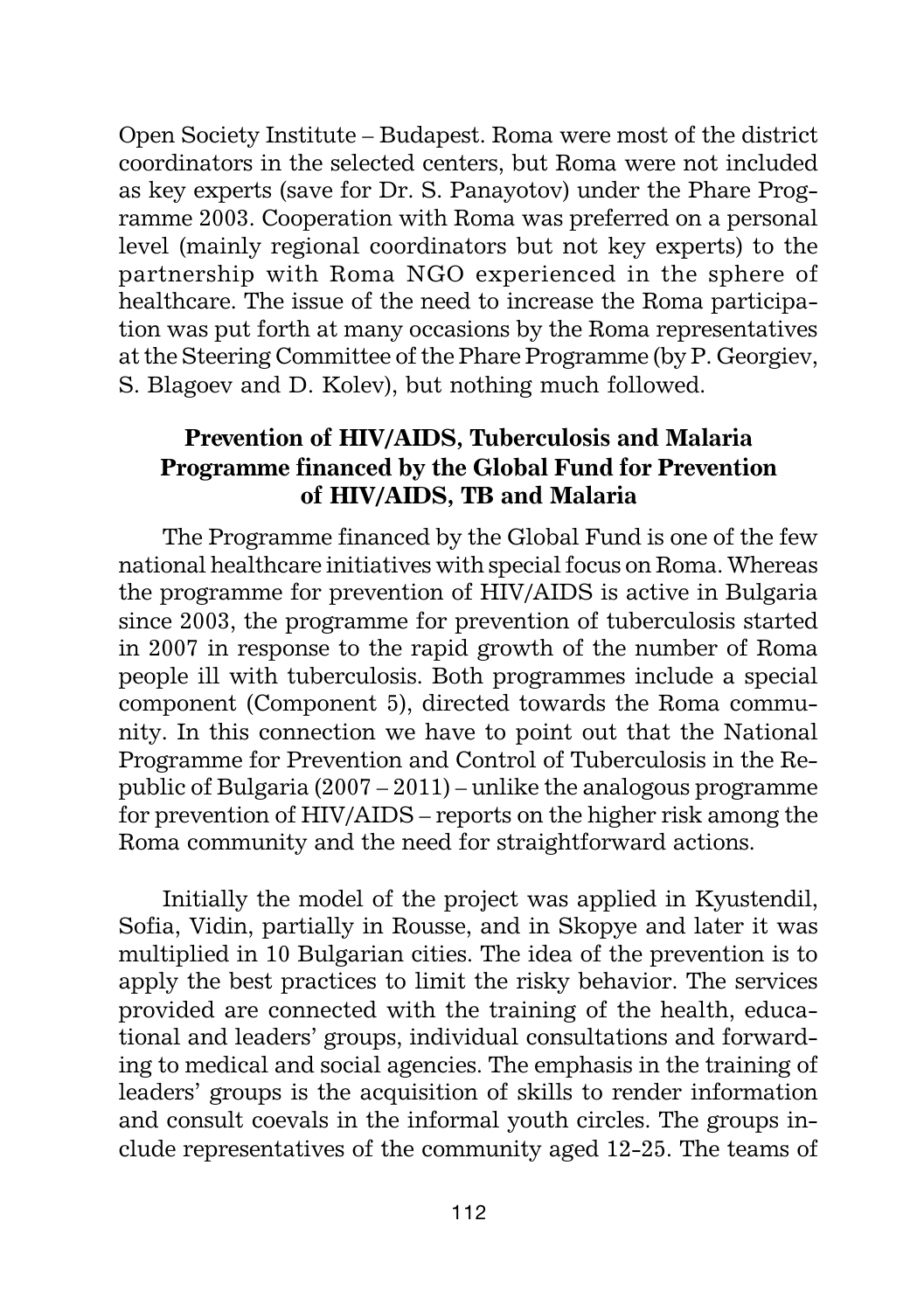the NGO – through the activities in the health and social centers and in situ – work to change the established attitudes in the community, for health education, prevention of sexually transmitted deceases, to facilitate the access of the Roma to the health and social services, with a minimum standard of the quality of service provided. Five health and social centers for the Roma community function in the cities of Bourgas, Varna, Stara Zagora, Pazardzhik and Vidin in the framework of Component 5 Prevention of HIV in the Roma community. The programme also provides financial support to centers in Sofia, Sliven and Plovdiv. Purchased and equipped are 2 mobile consulting cabinets housed by Roma nongovernmental organizations. During the period 2004 – 2007 the total is 21 683 persons from the Roma community under Component 5 of the Programme; 8 centers have been established, located at the Roma community (Bourgas, Varna, Vidin, Pazardzhik, Plovdiv, Sliven, Sofia and Stara Zagora), a total number of 12 mobile medical consulting cabinets at the non-governmental organizations have been financially supported in order to reach to the vulnerable groups.

As mentioned above, the programme is one of the few initiatives that not only have special focus on Roma, but also invest in the capacity building of the Roma organizations working in this area. What is more, the programme evolves towards a more active inclusion of the Roma organizations not only as sub-beneficiaries of funds, but also as key factors taking part in various mechanisms of the programme. Of the sub-beneficiaries under Component 5 «Prevention and Control of HIV/AIDS in the Roma communities», seven of the nine organizations are Roma. One of them is represented by Dr. Stefan Panayotov (Health of Roma Foundation – Sliven) who is a representative of Component 5 at the National Coordination Committee on HIV/AIDS and Tuberculosis. For the period 2007–2008 we have to report also the improvement of the coordination procedures with Roma NGO with reference to budgeting and identification of new focal points in the work, although there is still lack of representation at the level of the Programme Management Structures.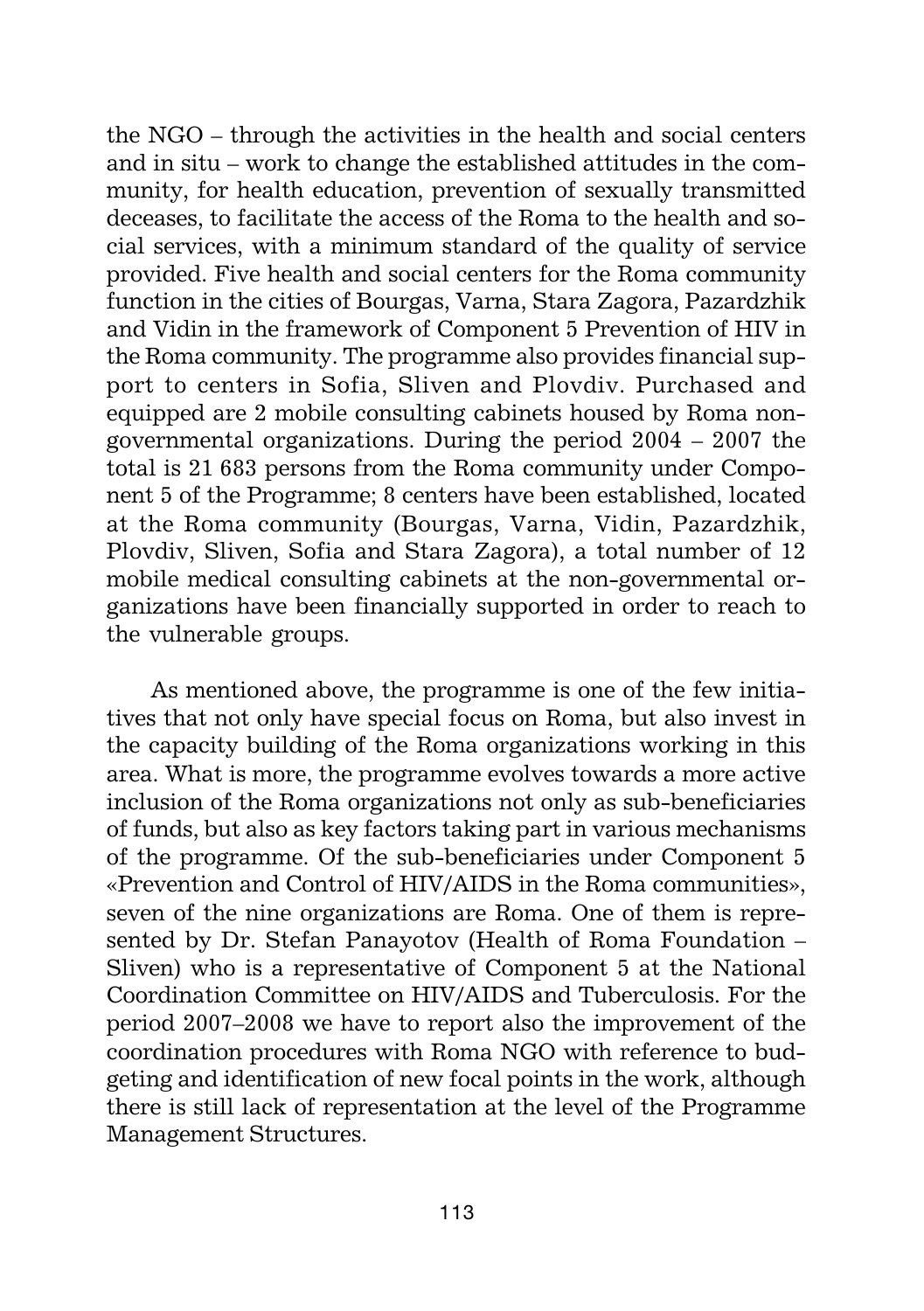In July 2007 the Global Fund for Combating AIDS, Tuberculosis and Malaria invited Bulgaria **to participate in the evaluation process to qualify for a grant BUL-202-G01-H-00 under the Prevention and Control of HIV/AIDS Programme** for financing following the newly-created mechanism for financial extension (Rolling Continuation Channel). This mechanism is applied only to grants that have received 4 continuous excellent marks on financial and programme performance during the recent couple of years. The mechanism for financial extension aims at providing **longerterm release of funds for well-performed programmes and correctly absorbed grants**. The main idea of this proposal for financial extension is to contribute to the reduction of the dissemination of HIV among the population and to improve the quality of life of the people living with HIV.

Major target groups of the programme's second phase are people injecting drugs, homosexual men, young people from the Roma community (aged 15-25) who are of higher risk, imprisoned persons, mobile groups, young people at risk (aged 15-24), people living with HIV. Basic aspect of the extension of interventions foreseen in this project proposal is the support for the public healthcare system both in national and regional level, and all 28 Regional Inspectorates for Public Health Protection will be included by stages in the integrated biological and behaviorist researches, as well as in the whole local management process.

The specific areas of services and activities of the programme for prevention of tuberculosis are differentiated in and subordinate to **5 operational objectives:**

- **Operational Objective 1:** Providing efficient management and coordination for the National Programme on Tuberculosis
- **Operational Objective 2:** Increasing the efficiency of diagnosis and medical treatment of tuberculosis in Bulgaria
- **Operational Objective 3:** Reducing the dissemination of tuberculosis in Bulgaria's prisons
- **Operational Objective 4:** Extending the access to medical care of tuberculosis for the groups in high risk – refugees, immigrants, young people in risk, injected drug addicts, alcoholics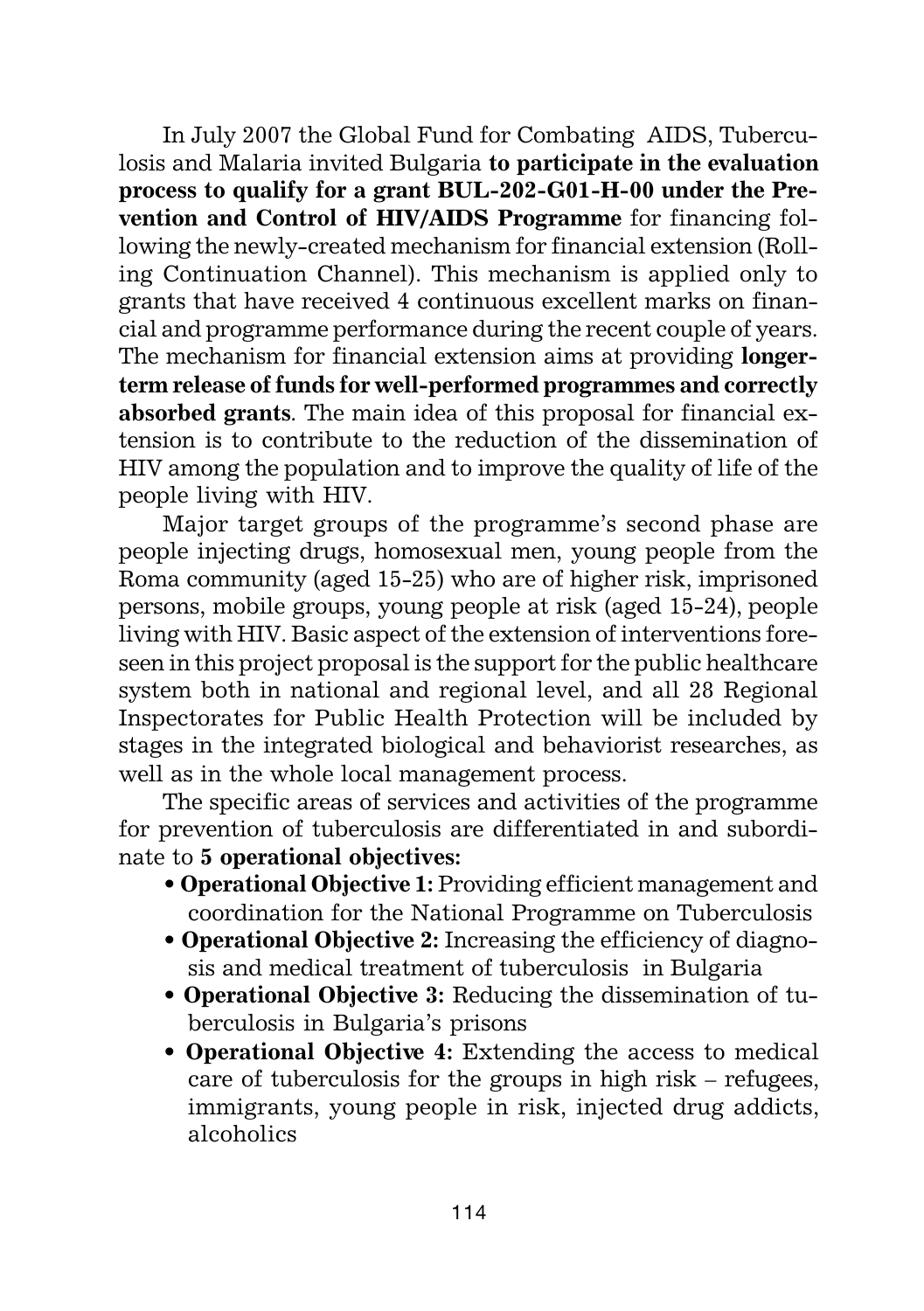• **Operational Objective 5:** Extending the scope of the Roma community with access to treatment of tuberculosis

The available data identifies the Roma community as the most vulnerable in Bulgaria with respect to tuberculosis. Poverty among the Roma is 11 times higher compared to the ethnic Bulgarians. The level of unemployment in the Roma community fluctuates between 70 and 90%, about 46% of them have no medical insurance and this fact drastically reduces their access to doctors and health services.

Tuberculosis among the Roma population is often accompanied with other chronical deceases increasing the risk for the replication of the infection. According to recent researches held in 17 big cities, the patients with tuberculosis in the Roma community are 50% of all the cases of tuberculosis in Bulgaria, which means high rate of illness in the community and contributes to the considerable spread of new cases.

The programme foresees the inclusion of 40 field workers for the 18 additional regions, to perform screening and discover cases of possible tuberculosis, to forward patients to the relevant medical institutions for testing and cure, to support the implementation of the DOT Strategy for patients with tuberculosis in durable phase; for specific consultation and motivation of families and contact persons; educational activities in the Roma community referring to treatment and prevention of tuberculosis and support to patients. In order to provide sustainable reduction of the number of patients with suspended treatment, they will be provided with additional stimuli and season tickets.

The expected results include:

- Providing continuous training for services connected with the scope and efficiency of care to limit the expansion of tuberculosis in the Roma community
- 31 000 persons from the Roma community to be screened to check the risk of tuberculosis within the 5 years of the project
- 4600 Roma people to be forwarded to the respective healthcare institutions for testing the saliva or other medical tests
- 2950 is the expected number of patients with tuberculosis from the Roma community to be supported during the longterm treatment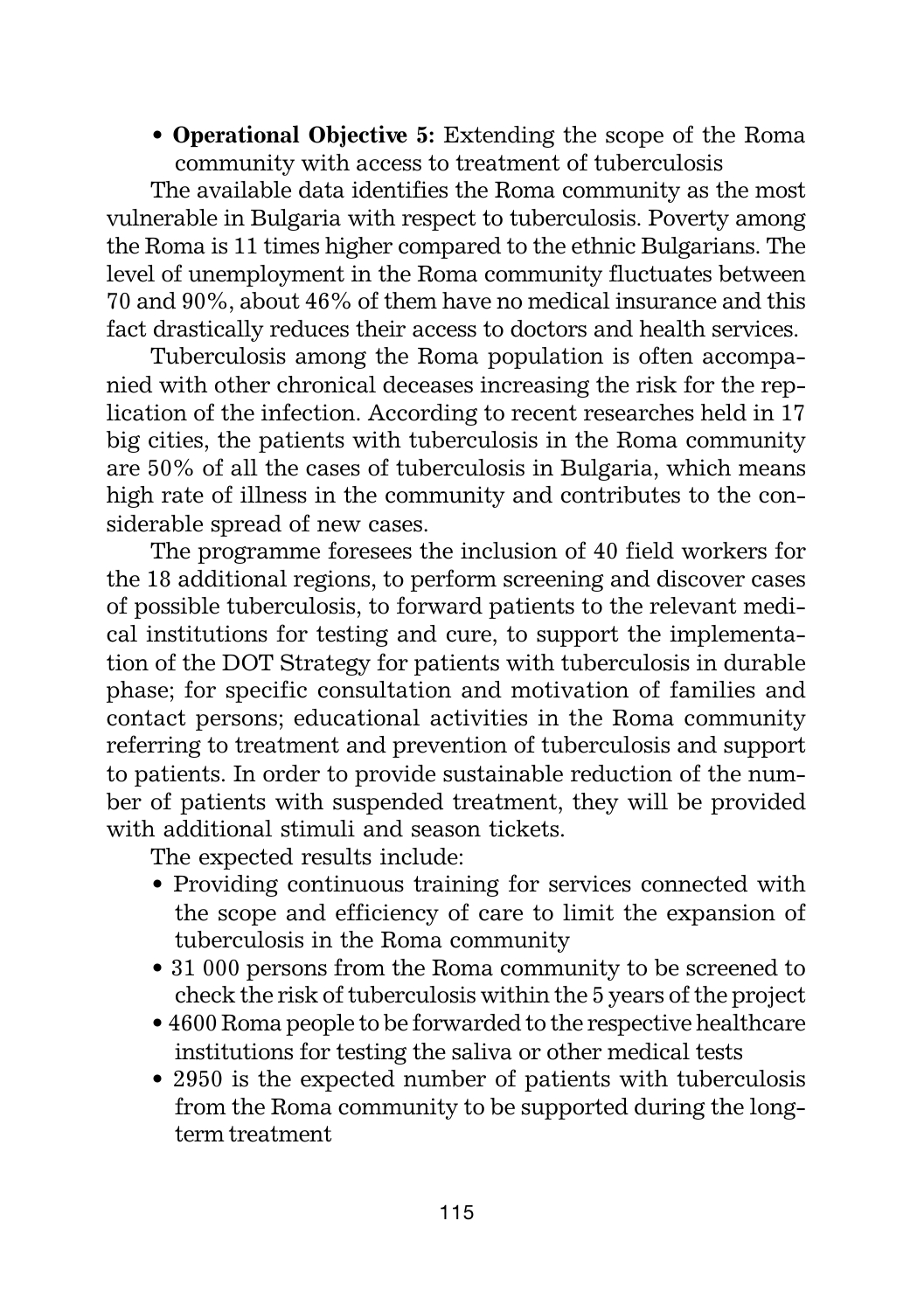On Component 5 "Improved discovery of cases and successful treatment of tuberculosis in the Roma community" the Ministry of Healthcare has already contracted the following organizations:

- 1. Bourgas Municipality District Roma Union Foundation
- 2. Varna Municipality Partners Association
- 3. Vidin Municipality Together 2000 Association
- 4. Kyustendil Municipality LARGO Liberal Alternative for Roma Civil Society association
- 5. Plovdiv Municipality Panacea Foundation
- 6. Sliven Municipality –Health of Roma Foundation
- 7. Stara Zagora Municipality –World without Borders Association
- 8. Capital City \of Sofia Municipality Initiative for Health Foundation

In spite of the considerably better commitment of the Programme in terms of Roma participation, however, it – just like the HIV/ AIDS Prevention and Control Programme – assigned to the Roma (and non-Roma) NGO the role of sub-beneficiaries only, that is to say, they accept the philosophy and methodology of the Programme, but do not directly participate in its preparation. In 2008 and 2009 a coordination procedure was applied and opportunity was given to Roma NGO to give suggestions, but Roma experts were not included in the preparation of the final proposals. This implies intensification of the current consultative processes between the Programme Management Structures and the Roma NGO with reference to the adaptation of the Programme to the various peculiarities among the Roma community in order to improve effectiveness.

#### **The concept of the health mediators**

In the period 2003 – 2007 a total number of 111 health mediators were trained and certified within three projects. At present 92 of them are working.

The introduction of the health mediator is new to Bulgaria but it was successfully adopted and has proven its efficiency in other countries for the improved access of minorities and espe-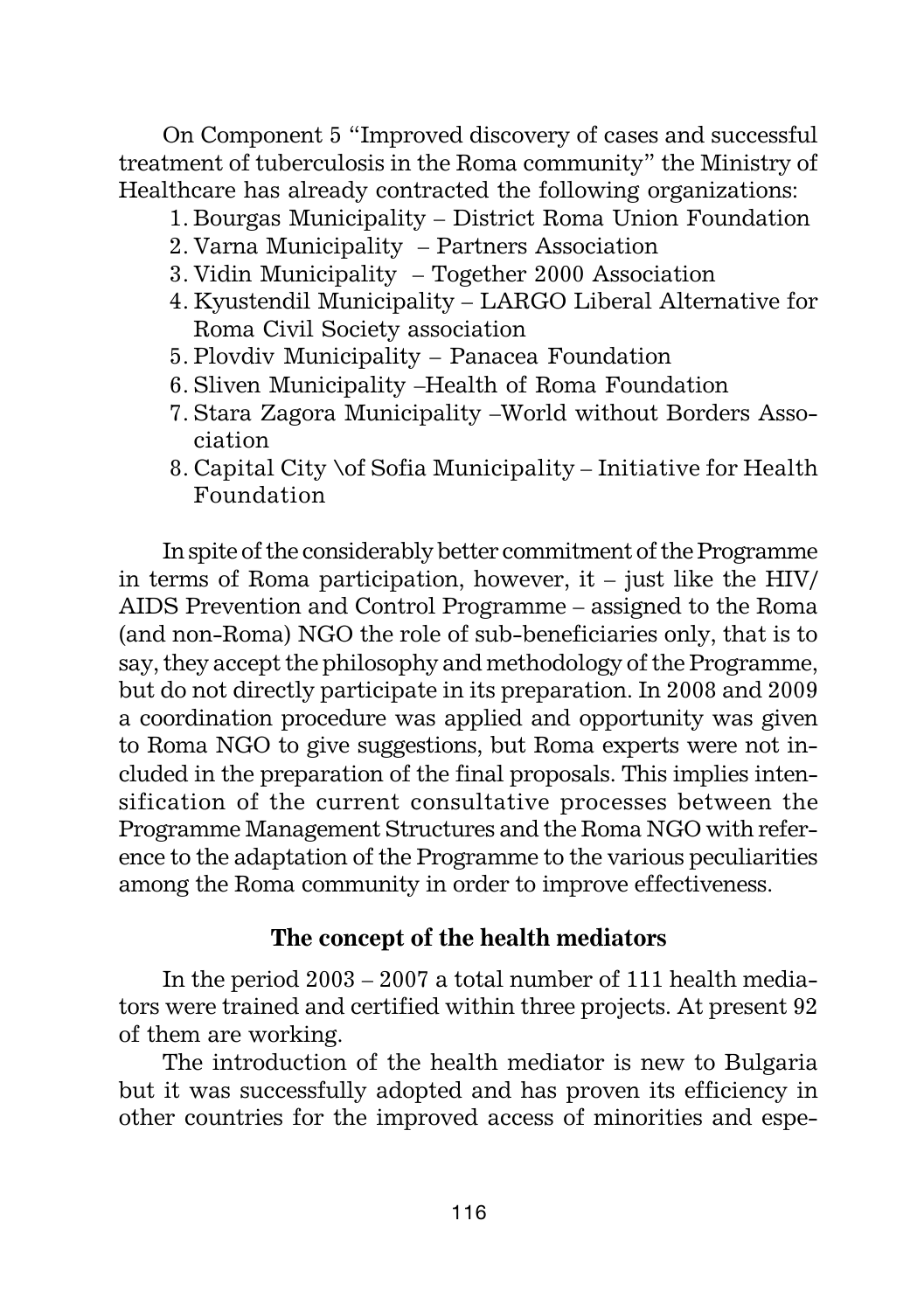cially the Roma minority to healthcare and social services and for the overcoming of the discrimination attitude. Experience was shared by the Romanian Roma organization Romany CRISS and the Romanian Ministry of Healthcare.

Very important was the presentation of the position of health mediator not only to the community but also to general practitioners, healthcare and social institutions, the local government. In this way mayors from municipalities like Shoumen, Nikola Kozlevo, Tervel, Shable, Kavarna, Novi Pazar, Yakimovo, Montana and others demonstrated their willingness for training of health mediators. Some mayors even paid from the municipal budgets for the training which started in February 2008 at the Plovdiv Medical College. In the early 2008, however, there were vacancies for health mediators in municipalities where such specialists were not trained and redundancies in the municipalities where such specialists were trained. After the active intervention of the National Network of Health Mediators and the support of other civil organizations, the list of the health mediators was corrected.

# **GENERAL CONCLUSIONS AND RECOMMENDATIONS**

#### **Conclusions:**

1. The tendency is increased for some of the specialized programs of the Ministry of Healthcare to provide for straightforward activities to improve the health status of the Roma community.

2. Roma experts and Roma NGO working in the sphere of healthcare are still included only in the lowest working level of initiatives and consortia implementing Roma healthcare projects.

3. There is not enough transparency/participation during the implementation of initiatives directed to healthcare of the ethnic minorities and especially Roma. This does not allow for adequate monitoring and evaluation of the results

4. There is no accessible data of an approved Action Plan 2008– 2009 as part of the Health Strategy for disadvantaged persons belonging to ethnic minorities, or if there is such, then the Roma NGO working in the sphere of healthcare have not been consulted in the process of its elaboration.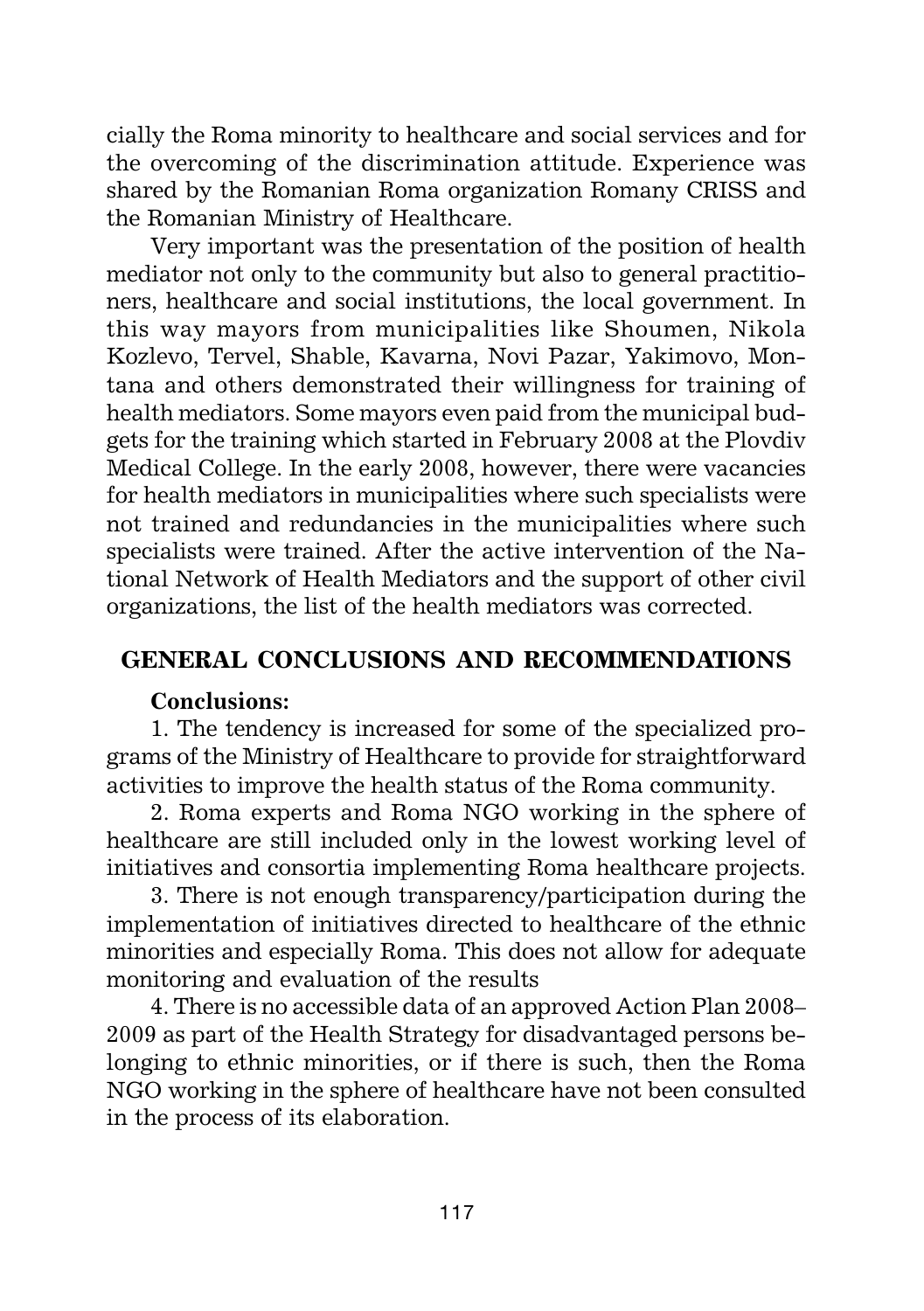# **Recommendations:**

1. The issues of health and healthcare of the Roma community should be considered a specific and exceptionally important priority of the state policy.

2. Roma experts and non-governmental organizations should be included in all levels of planning, implementation, monitoring and evaluation of the health policies directed to the Roma community.

3. Doctors' consulting rooms (policlinics) should be set up in close proximity to the community; mobile medical teams should be provided for accessible health services in the ghettos.

4. The medical staff should be trained to discern the peculiarities of the Roma ethnos and to overcome the discrimination attitude, to make it possible that the doctor's approach be conformable to the cultural characteristics of the patient.

5. Healthcare Strategies for prevention and cure should be elaborated and financed to be implemented by the municipalities

6. A Council for the Roma healthcare integration should be set up at the MH with consultative and monitoring functions on major initiatives and projects connected with the improvement of the health status of the Roma communities.

7. The resource capacity should be developed of the Roma NGO working in the sphere of healthcare, by means of continuous training, improvement of the expertise, working in networks and partnerships in order to increase the effectiveness and the transparency of the implementation of projects connected with the improvement of the health status of the Roma.

8. Urgent approval of an Action Plan for the Health Strategy for disadvantaged persons belonging to the ethnic minorities, together with the Framework Programme for the Integration of the Roma in the Bulgarian Society in order to provide continuity of the action plans in compliance with the Action Plan of the Decade of Roma Inclusion 2005 – 2015.

9. Payment of the installment on health insurance should be independent of the social benefits eligibility

10. There should be a sufficient minimum package of health services to people with interrupted health insurance eligibility. The expected effects would be, on one hand, increased access to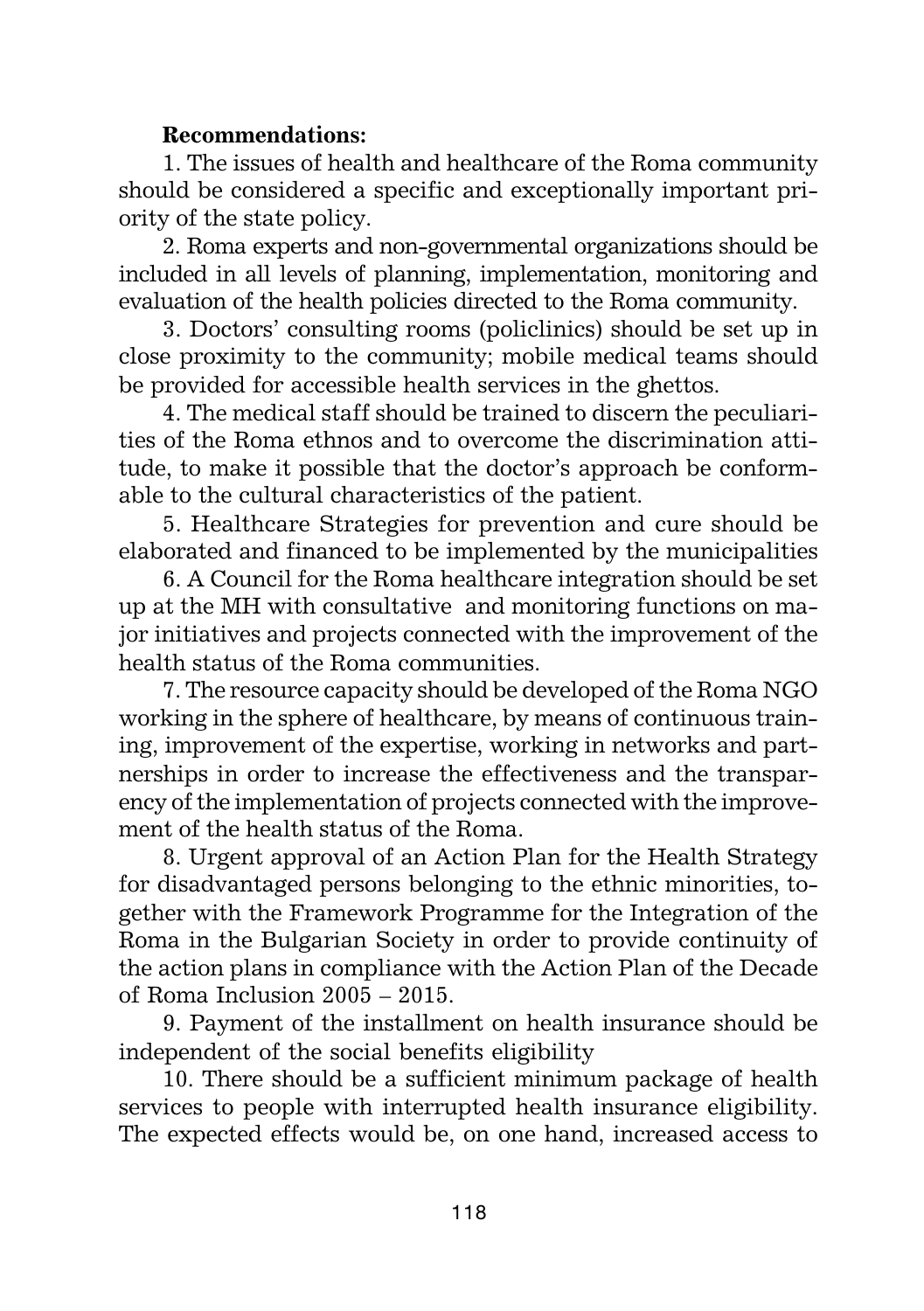healthcare for the persons without health insurances, and on the other hand, stimulating the re-inclusion in the health insurance system to become eligible for the wider package of health services.

11. Development of programmes for treatment of socially significant illnesses – TB, cardio-vascular deceases, diabetes, epilepsy, echinococus, etc. – in order to improve the efficiency of these programmes among the Roma communities

12. Regular comparative and disaggregate data for the health status of the Roma community should be provided in order to identify effective strategies and policies

13. Identification and intensification of an effective model for health prophylaxis and health prevention among the Roma community by means of active participation of the Roma NGO working in the sphere of healthcare and health representation

14. Health education should be introduced in schools as well as adapted system for effective distribution of health knowledge in the extra-school environment

15. The so called "social policlinics" should be set up to serve to the disadvantaged families with the minimum sufficient package of health services

16. Provision of sustainability, continuous education and creation of a register of the health mediators

17. Educational programmes should be elaborated at the medical colleges and institutes preparing future specialists to work with vulnerable groups.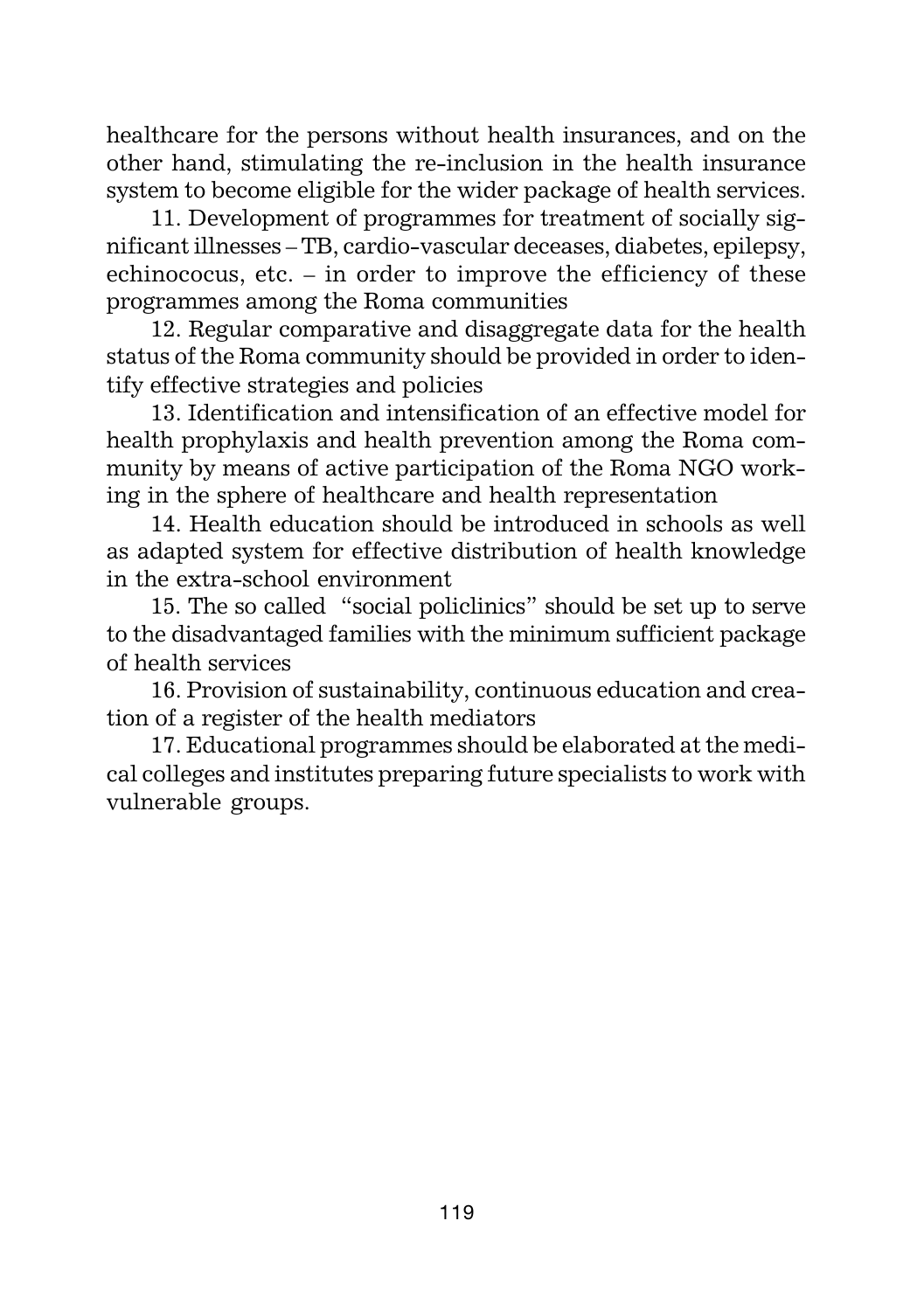# **Public Policies for Improvement of the Living Conditions of Roma in Bulgaria**

#### **Context**

During the last decade a number of strategic and operational documents were approved in connection with the Roma integration into Bulgarian society. They place the main emphasis on basic human rights, and namely – education, employment, healthcare and housing conditions, as well as access to public utilities.

Yet there is no complete integration policy directed to the Roma population. The planning documents in most of the cases remain uncompleted for a number of reasons, mostly because of lack of financial resources, implementation capacity of the local and national institutions, negative attitude of the majority towards measures for positive discrimination, lack of will and resources of the Roma community itself.

With the new role as a member state of the EU and in the conditions of the recent financial crisis, the life style of the Roma community in Bulgaria remains unchanged and the expectations remain negative in view of the incoming elections and the effect of the world-wide economic depression.

The inflated public expectations from the EU towards raising the living standard were not satisfied. Moreover, the lack of confidence in the public administration was hardened as a result of the suspended European funds in 2008 – 2009 on suspicion of corruption and fraud.

In the context of approaching elections for European and national parliament (June – July 2009) traditionally the subject of Roma integration was discussed again by the political parties, however, without specific commitments and results.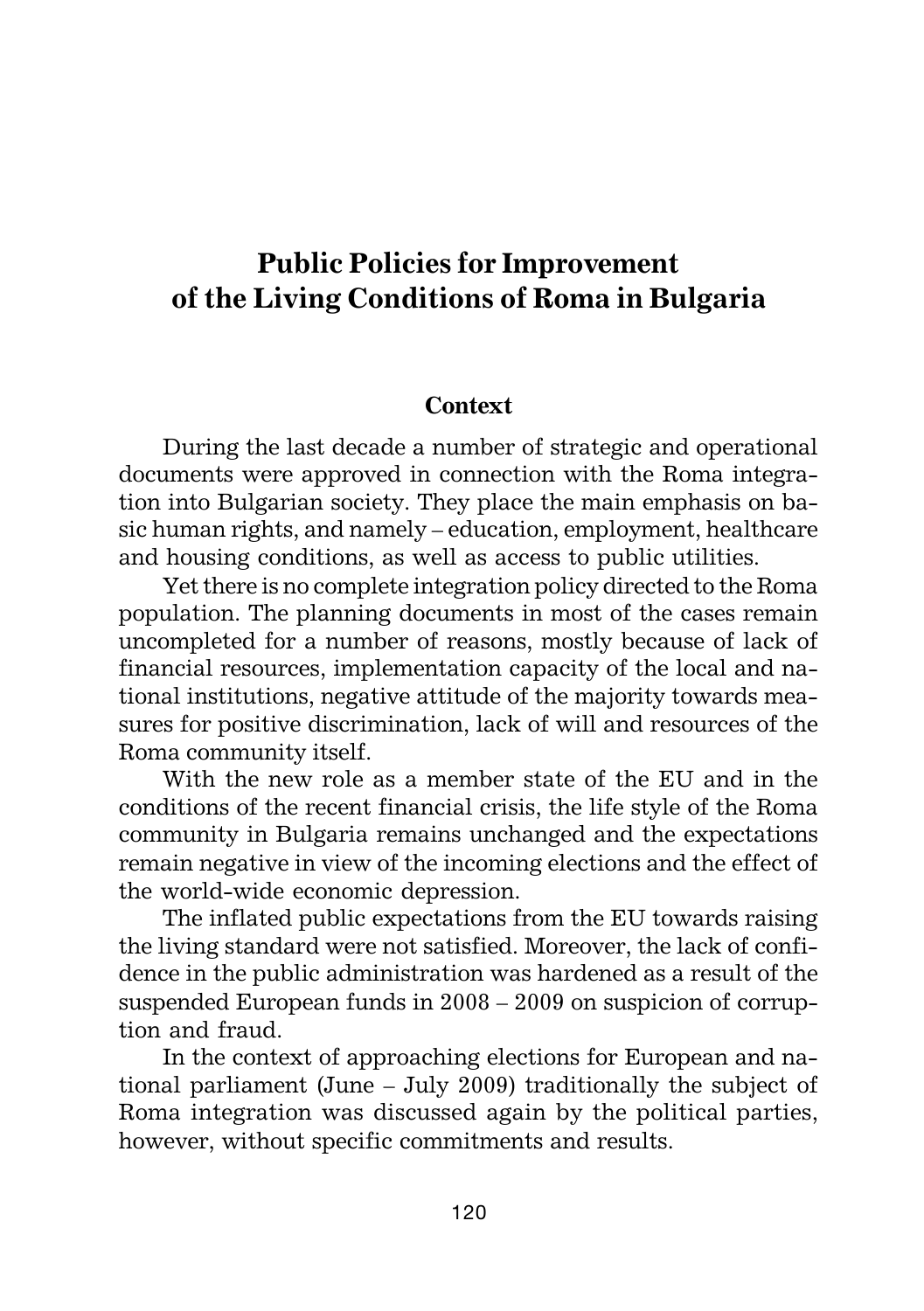#### **Major problems**

25% of the houses in the segregated Roma quarters are illegal1. This is a problem provoked by the state's inaction for years, on the one hand, and on the other hand, the lack of permanent employment, the misery, and the insufficient public housing stock. (Only  $3\%$  of the existing housing stock in the country<sup>2</sup> in 2002 was state or municipal property, the total number of residential buildings for the same period being 3 691 787, of which in the urban areas inhabited by 69,6% of the population, it is 2 305 849).

As per the data of Open Society Institute – Sofia and the World Bank for 2007 more than half of the Roma houses have no water supply system, whereas for the Bulgarians this percentage is twice lower – 21%. The differences in the town population are still greater: 43% of the Roma urban inhabitants sustain that they have no access to sewerage, compared to 7% of the Bulgarians.

The percentage of the households unable to cover the increasing housing expenses because of low income is high, too. According to the data of Open Society Institute – Sofia in the research "Health Status of the Roma people" as of the late 2007 about 10% of the Roma households have no running cold water. The percentage of households without a bathroom, although with reduction tendency compared to the researches of 5 years earlier, is still high – half of the Roma households have no bathroom (considering that only less than 9% of the respondents sustain that there is a functioning public bath in their quarter). For comparison: as per the data of UNDP and ASA in 2003 no bathroom have about 70% of the Roma households, i.e. there is a certain improvement on this indicator, nevertheless, the differences between Roma and non-Roma remain considerable. As per the data of Open Society Institute - Sofia and the World Bank for 2007 only less than 10% of the Bulgarian households and 1/3 of the Turkish households sustain that they have no bathrooms.

One of the main challenges in from of the improvement of the living conditions of the Roma community is to guarantee the ac-

<sup>1</sup> Reference Book on Roma, Open Society Institute – Sofia, 2008.

<sup>2</sup> National Housing Strategy, 2002.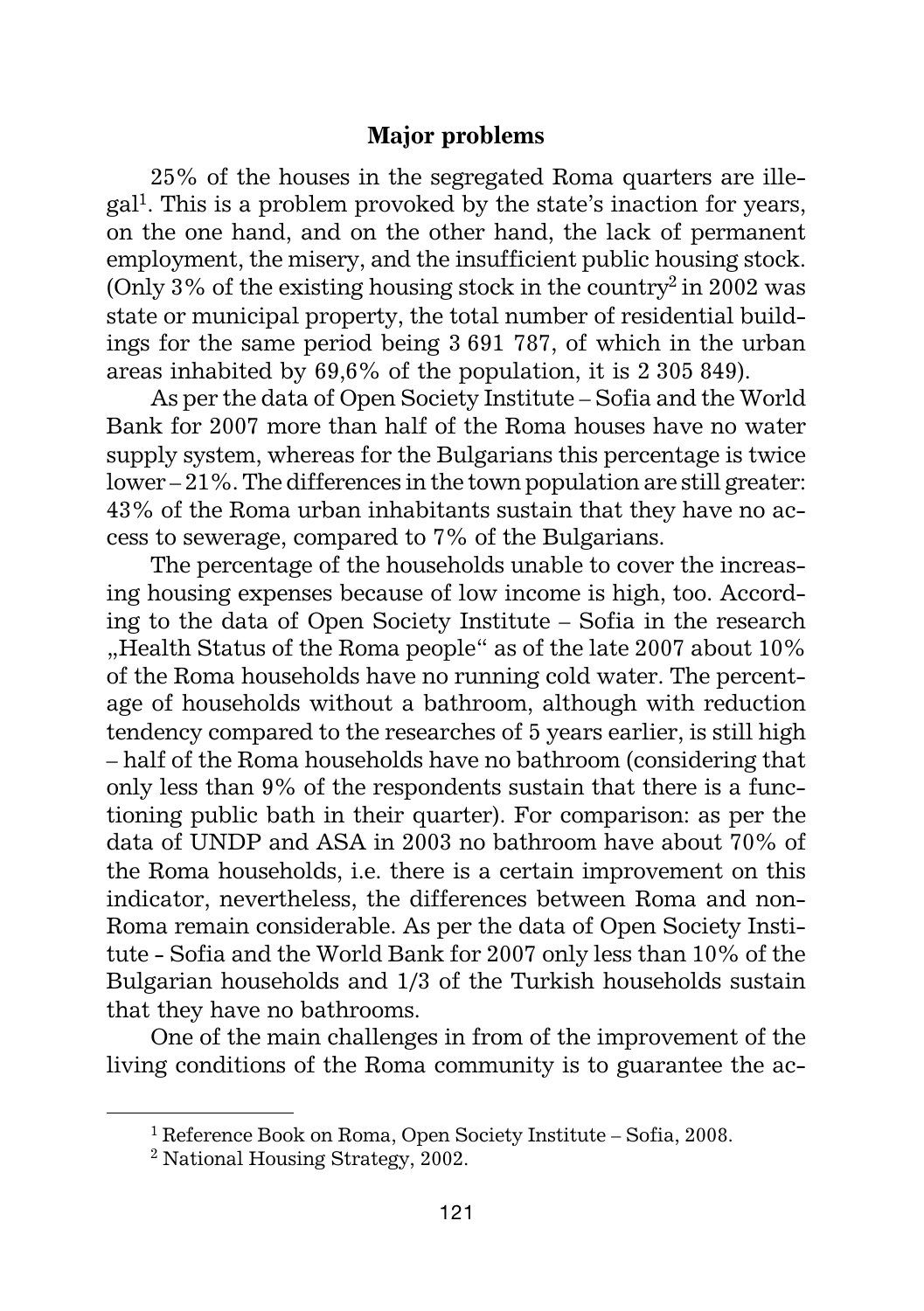cess to public utilities and in particular to electricity in the segregated Roma quarters. The lack of regulation in the Roma quarters, the poor technical infrastructure and the existence of residential stock characterized with poor heat insulation of the buildings place the inhabitants of the Roma quarters in the situation of vulnerability with respect to the access to electricity. The low social and economic status of the inhabitants of the Roma quarters further deepens their vulnerability as users of public utilities.

#### **Initiatives of the institutions**

*Ministry of Regional Development and Public Works – major initiatives and Action Plan 2007 – 2008*

In March 2006 the Council of Ministers approved the National Programme for Improvement of the Housing Conditions of Roma in the Republic of Bulgaria proposed by the MRDPW. The Action Plan 2006–2007 within the framework of the National Programme was elaborated in the same year. It contained measures and activities in relation with the investment measures and the measures to support the National Programme. The plan was approved at a meeting of the Council of Ministers with Resolution as per Minutes No 19 of 11 May 2007.

To provide for the organization, control and reporting of the implementation, there is an operational unit at the Ministry of Regional Development and Public Works managed by the Director of the Public Works, Engineering Infrastructure and Landscape Directorate and members – experts from the competent directorates in the ministry. The supervision on the implementation of the resolution is assigned to the area Vice Minister.

A draft Law for amendment and addition to the Law on Urban Planning was elaborated. In compliance with the Statutes of the Council of Ministers and its administration, the draft was coordinated, entered for discussion at the Council of Ministers and approved with Resolution No 62 dated 31 January 2007. On 12 July 2007 the Law was passed by the National Assembly and with Decree No 220 dated 23 July 2007 by the President of the Republic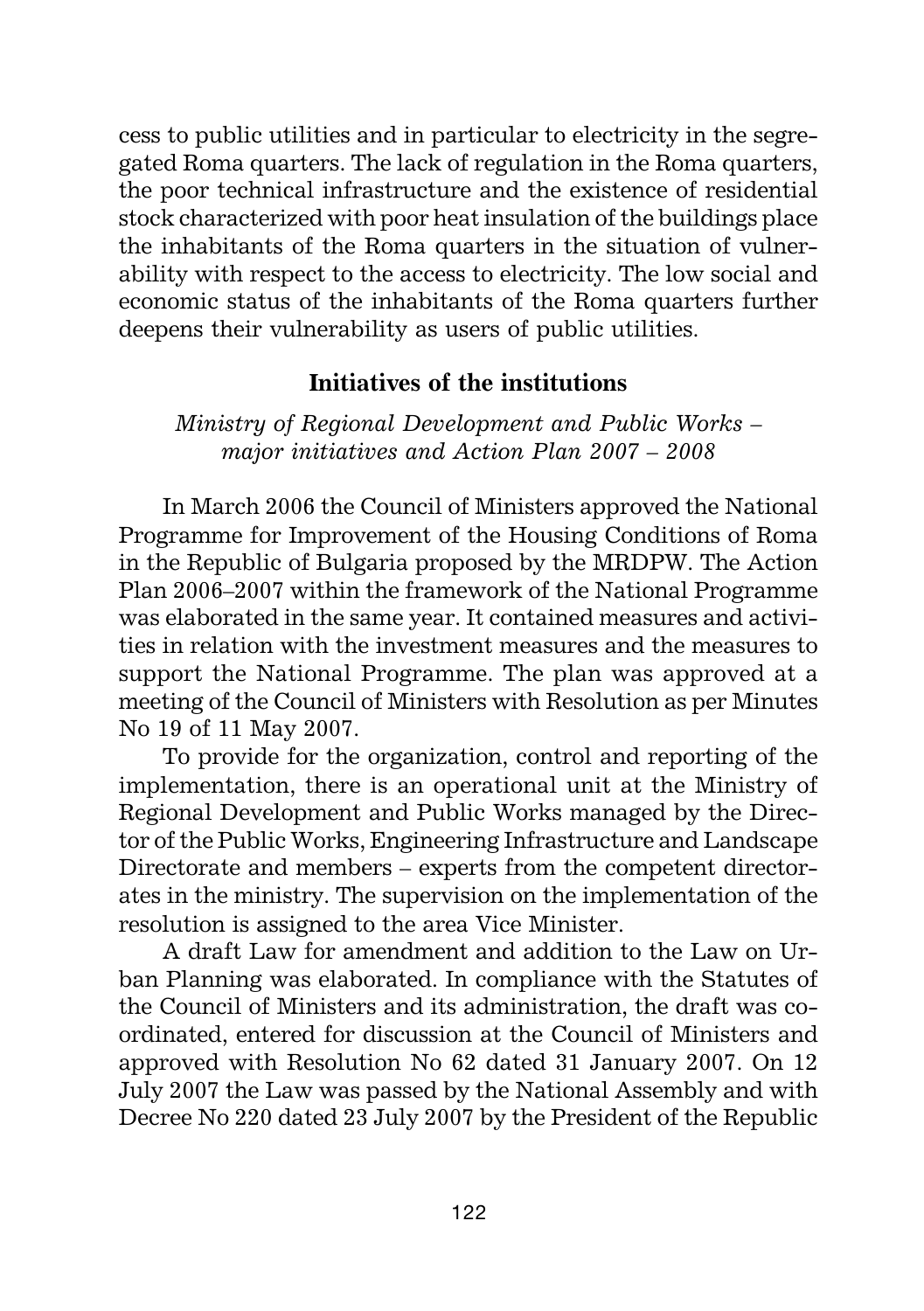of Bulgaria, it was promulgated in Official Gazette, issue 61 of 27 July 2007.

The Law for the amendment and addition to the Law on Urban Planning improves or creates new regulations concerning the opportunities for regulation and renovation of existing built-up plots of land in the populated area and for regulation of new territories for social housing. There is an opportunity for approval of specific rules and norms to the urban plans of the inhabited areas, as well as for the new territories intended for residential buildings and social housing.

One of the strengths of this law is that it allows for regulating the Roma quarters, including those outside regulation borders, by means of approving Detailed Urban Plans. Nevertheless, at this stage, the municipalities do not make much use of this opportunity. The Vice Minister of Regional Development and Public Works put that issue forward twice at meetings of NCCEDI (in July and December 2008).

The Geodesy, Cartography and Cadastre Agency, with financial resources from other sources, has assigned, approved and now are in force the cadastral maps and cadastral registers of 22 places with compact Roma population on an area of 116 912 ha and comprising 566 354 real estates. The size of the urbanized territories with cadastral maps totals 14 004 ha. Elaborated, approved and in force are cadastral maps and cadastral registers of cities with compact Roma population such as: Plovdiv (Stolipinovo qtr.), Sliven, Dimitrovgrad, Shoumen, Harmanly, Levsky, Tsarevo, Durankulak and the villages: Varvara, Bahovitsa, etc. The total cost of the cadastral registers of these places is BGN 2 621 578, of which BGN 405 139 have been paid in 2006.

In 2007 the elaboration of cadastral maps and cadastral registers was assigned for 10 other inhabited areas with compact Roma population in 9 municipalities. These are the cadastral maps of the cities Oryahovo, Karlovo, Sopot, Zavet, regions of Capital City Municipality, etc.

In 2007 a higher percentage is reported for the planned activities, in agreement with the Action Plan 2007 – 2008 approved by the Government within the framework of the National Programme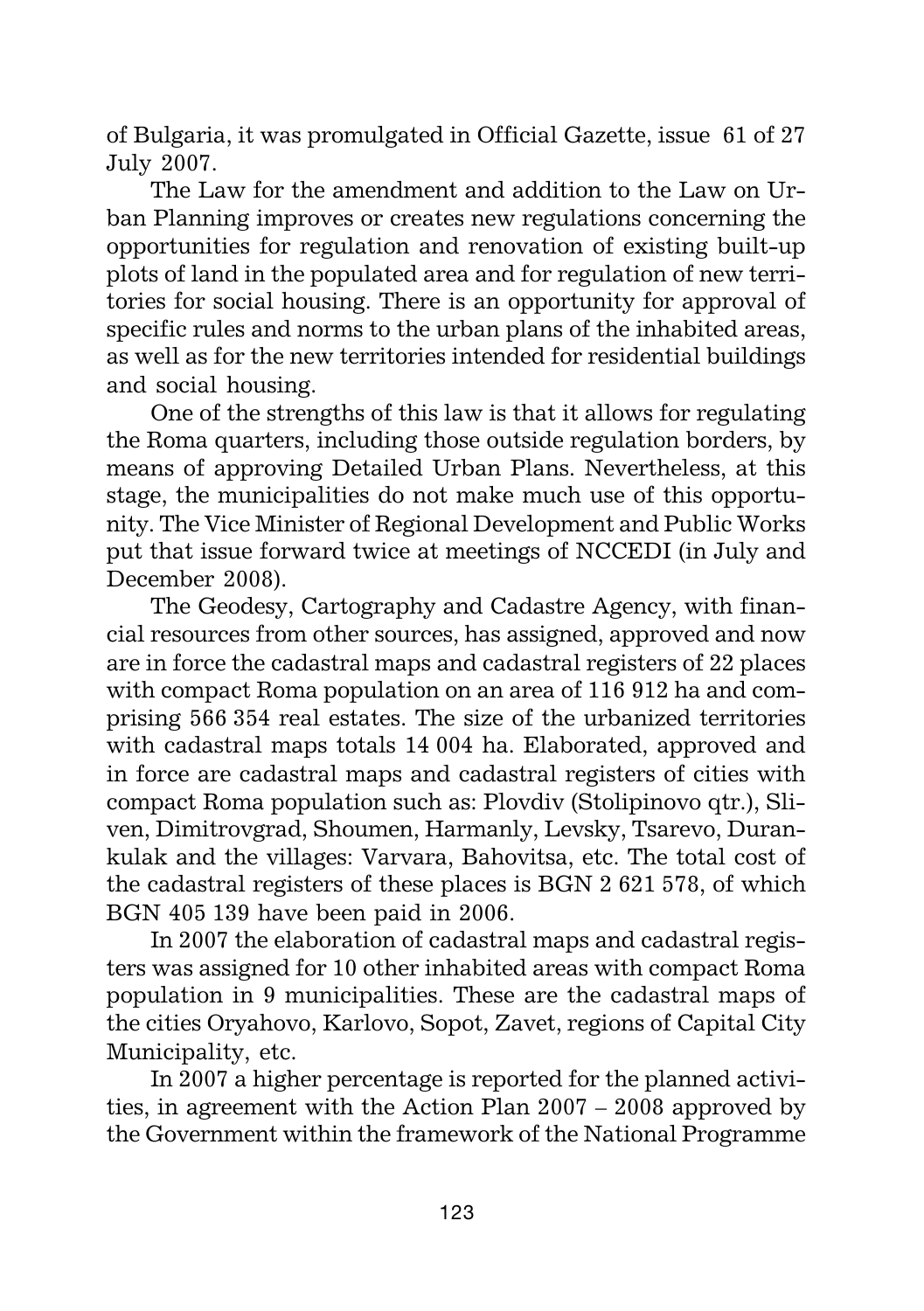for Improvement of the Housing Conditions of Roma 2005 – 2015. During the same period the Ministry of Regional Development and Public Works reported input of 80 proposals from 41 municipalities for financing infrastructure projects in segregated Roma quarters. Approved for financing are projects in 35 municipalities.

In 2006, while elaborating the budget forecast of the MRDPW for the period 2007 – 2009, a new separate programme was created for the financial provision of the National Programme for Improvement of the Housing Conditions of Roma in the Republic of Bulgaria under State Property Management and Housing Policy. For 2007, within the programme budget of the ministry, administered capital expenses are foreseen amounting to BGN 252 000. The money is for renovation of the technical infrastructure in the municipalities Yablanitsa and Breznik.

In 2006 – 2007 actions were activated for the implementation of the Second Phase of a project within the Frame Loan Agreement with the Council of Europe Development Bank for the construction of social residential buildings and adjacent infrastructure for Roma families in need. The first phase of the project was implemented in Plovdiv. In 2007 a group of experts held working meetings and on the spot visits of sites offered by thirteen municipalities. Based on preliminary approved criteria, evaluation was made and four municipalities were selected for final beneficiaries: Pazardzhik, Samokov, Radnevo and Balchik. To date the procedures under the Public Procurement Law have been passed and a building contractor and construction supervisor have been selected for the social housing in Pazardzhik. The procedures have started for the selection of engineering contractors for the social housing in Samokov, Radnevo and Balchik. The commencement of works is expected after the implementation of the regulated procedures with the Council of Europe Development Bank.

This imposes money allocations from the state budget for the Bulgarian contribution in the project<sup>3</sup>.

<sup>&</sup>lt;sup>3</sup> Report of the MRDPW for the period.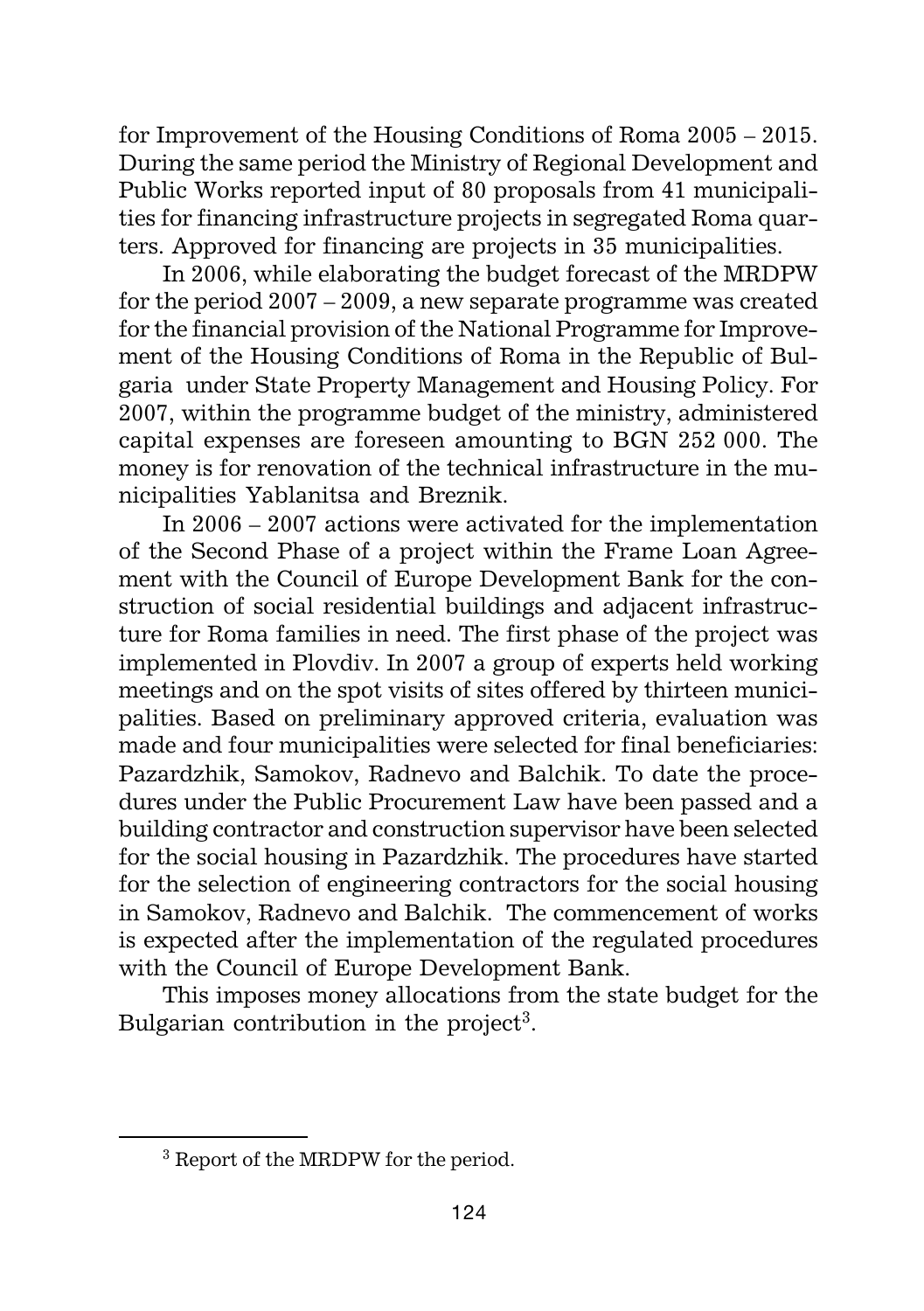#### *Action Plan 2008-2009 to the National Programme*

The Government approved Action Plan 2008 – 2009 to the National Programme for Improvement of the Housing Conditions of Roma in Bulgaria, in this way approving the continuity of efforts to design and build technical infrastructure – water supply, sewerage, road network and public works, as well as to build up the relevant social infrastructure in the regions with compact Roma population.

The money foreseen to be invested in the said activities in  $2009$  was BGN 20 millions<sup>4</sup>, for the past 2008 being BGN 10 millions. For the preparation of cadastral maps and registers and for the specialized maps in the municipalities with compact Roma population in 2008 the Plan forecasted over BGN 1 million, and in 2009 – over BGN 2 million. In 2009 design works and construction of social residential buildings was foreseen (forecast amount BGN 200 000), as well as design works and construction of new and reconstruction of existing sites of the social infrastructure for BGN 300 000. Over BGN 22 million were foreseen for the two years in public works, construction, reconstruction and repair of technical infrastructure. For training connected with the implementation of the National Programme of the central and regional administrations, NGO and beneficiaries under the programme, the Plan allocated BGN 300 000.

Unfortunately, the budget restrictions prevented the absorption of the humble means foreseen in the Action Plan. As an example, in 2008 the implementation of the National Programme was financed with BGN 10 million, and in 2009 – with less than 12 million. This is money that could be used for partial repairs (street rehabilitation, water piping, etc.), but not for solving the infrastructure problems of a Roma quarter.

The financing of the National Programme for Improvement of the Housing Conditions of Roma in the Republic of Bulgaria from the state budget was as follows:

<sup>&</sup>lt;sup>4</sup> The forecasts in the Action Plan were based on a preliminary financing request. Later only part of this money was issued.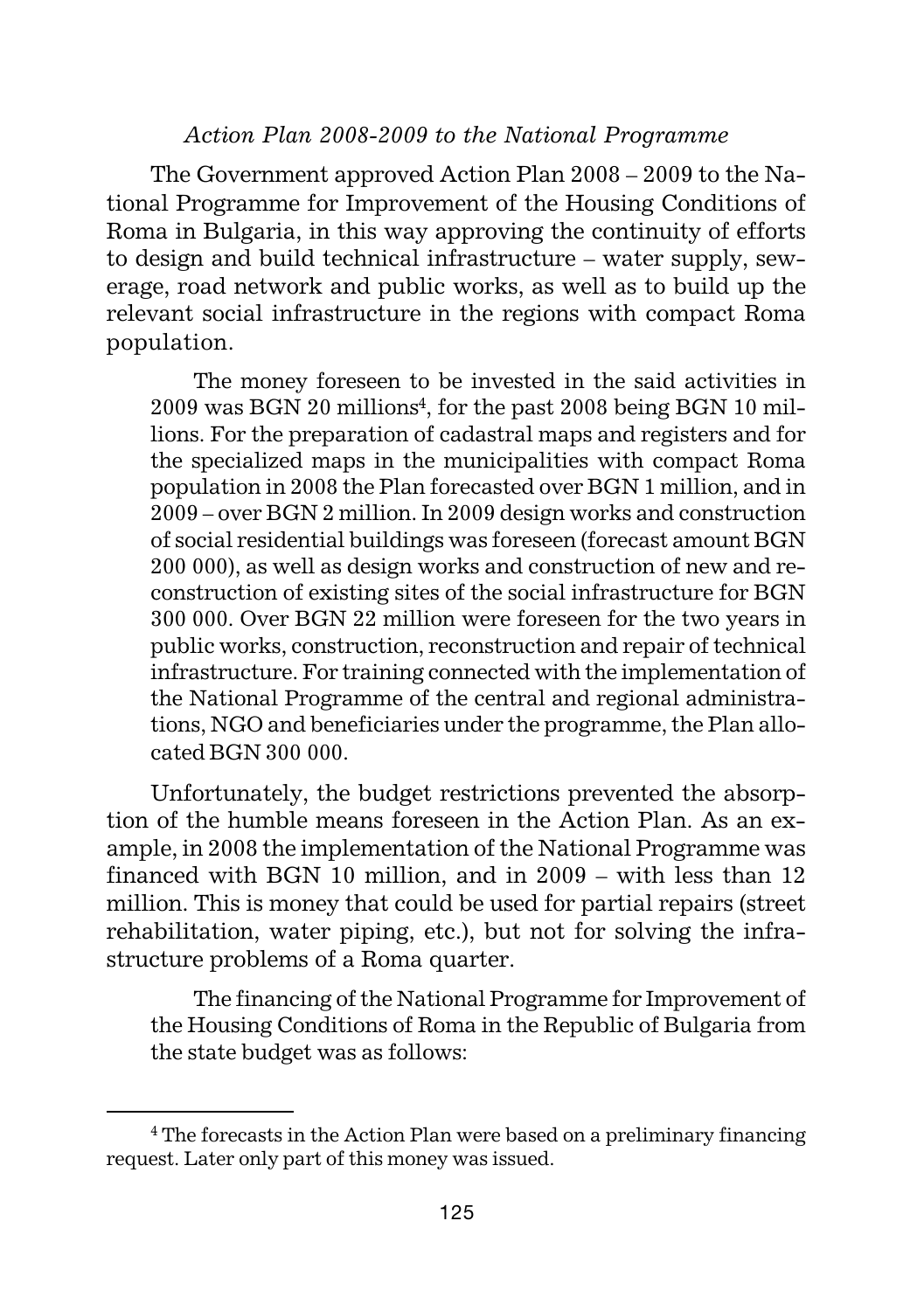2006 – BGN 256 000 2007 – BGN 10 million 2008 – BGN 10 million 2009 – BGN 11 647 000

With this money water supply and sewerage projects were financed in quarters in the following municipalities: Vidin, Dalgopol, Provadia, Ihtiman, Dryanovo, Popovo, Panagyurishte, Kurdzhaly, Elena, Sliven, Medkovets, Borovan, G. Damyanovo, Boychinovtsy, Kaynardzha, B. Slatina, Berkovitsa, Valchedrum, Novi Pazar, Haskovo, Lovech, Krivodol, Kaloyanovo, Dolni Chiflik. In particular, the following works were completed: water-supply piping (66 624 meters) and sewerage piping (14 169 meters); street renovation in the Roma quarters of the following municipalities: Breznik, Shoumen, Yablanitsa, Lyubimets, Rudozem, Haskovo, Omurtag, Kirkovo, Parvomay, V. Tarnovo, Maglizh, Strumyany, G. Oryahovitsa, Ivanovo, Dve Mogily, Straldzha, Tervel, Borovo, Rakitovo, Tvarditsa, Valchy Dol, Varbitsa, Novy Pazar, Oryahovo, Kotel, Sevlievo, of which street rehabilitation (151 851 sq. m) and renovated areas (14 814 sq. m).

#### As per the report on the **Social and Economic Situation of the Vulnerable Ethnic Minorities in Bulgaria, NCCEDI, Contract MC-80/03.10.2007.**

*"Field researches in 2007 in eight big Roma neighbourhoods in district centers showed that in most of the places during the last couple of years partial repairs have been done on the water supply system or new parts have been constructed to the existing one. The problem, however, is that in half of the cases – in Samokov, Sliven (Nadezhda qtr.), Plovdiv (Sheker Mahala and Stolipinovo), Montana (Kosharnika) – during the construction of the new piping of the sewerage system, engineering mistakes have been made and in fact the refuse waters do not run into it but flood the streets, yards, and houses. With hundreds of thousands of levs spent, the hygiene conditions of many families worsened. As a result, the Roma people in these quarters accuse even more the municipal councilors in corruption and institutional racism. When the public procurement bids were won by Roma companies, it came out that they belonged to members of the municipal councils and the quality supervision of their work was diminished or not applied at all."*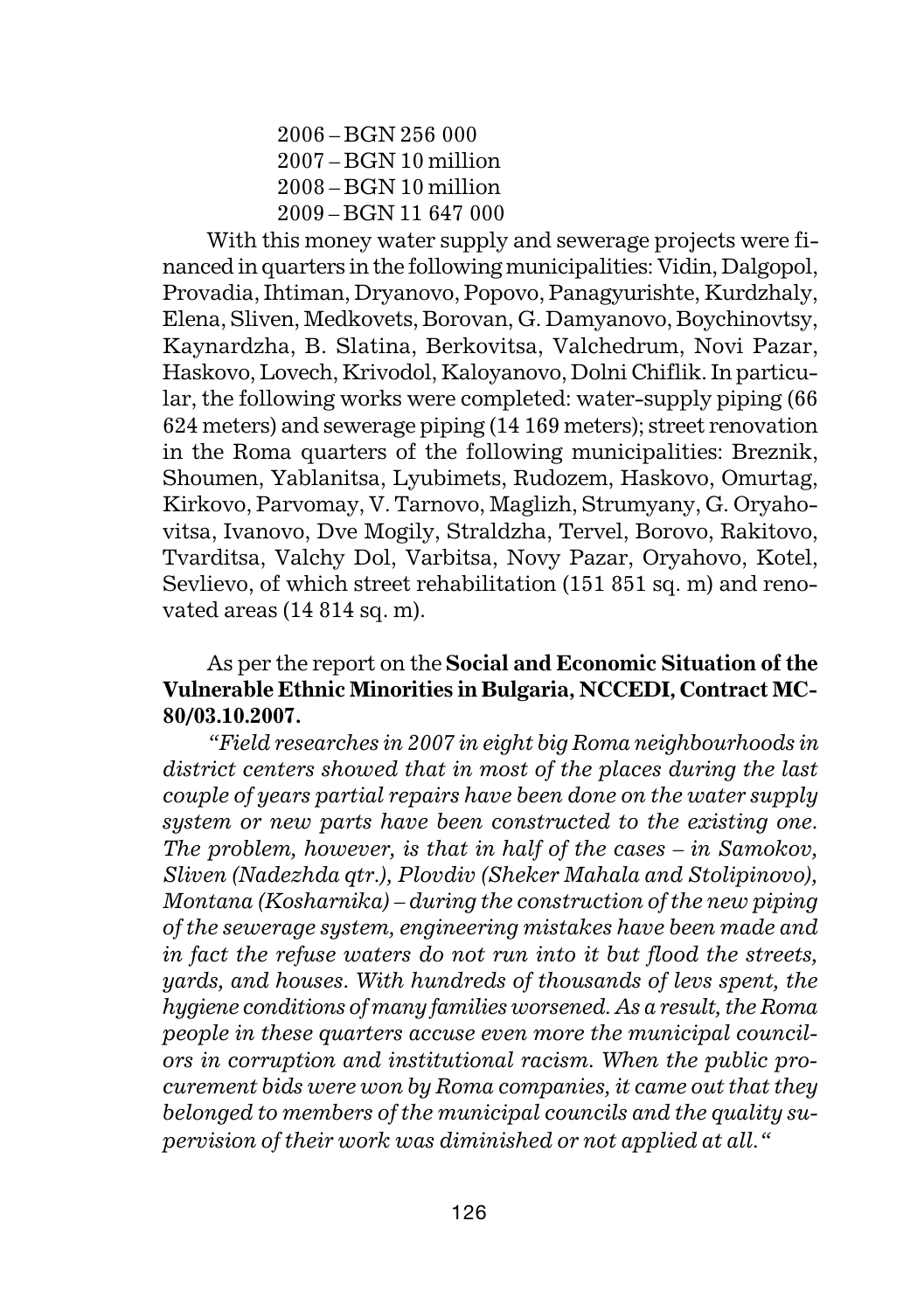# **Major initiatives in 2007 – 2008**

*National Council for Cooperation on Ethnic and Demographic Issues at the Council of Ministers*

During the subject period the National Council for Cooperation of Ethnic and Demographic Issues at the Council of Ministers continued the *multiannual project* ..*Improvement of the Condition* **and Integration of Disadvantaged Ethnic Groups with Special Focus on Roma":**

The three phases of the multiannual project include activities for the improvement of the housing conditions of the Roma population.

**Phase 1** of the multiannual project – Housing Conditions Component (budget Euro 3,734,000, of which Euro 2,800,000 – financing under the Phare programme and Euro 934,000 – national cofinancing), includes construction and rehabilitation of projects of technical infrastructure in Roma quarters. In 2007 works started on the territory of the following municipalities: Plovdiv, Pazardzhik, Kazanlak and Haskovo.

**Under Phase 2** of the multiannual project – Housing Conditions Component, at the end of 2007, a grant scheme was published for the amount of Euro 8,334,000, the eligible beneficiaries being the municipalities. The grant scheme includes 2 components: 1) Construction/Rehabilitation of Technical and Social Infrastructure in regions with concentrated Roma population (budget Euro 5,000,000) and 2) Repairs on Schools providing integrated education to children from Roma origin (budget Euro 3,334,000). The deadline for the applications was 30 January 2008. For the implementation of this project, a Technical Assistance Agreement with DEDI was signed for the amount of Euro 278,000. The contractor, in cooperation with the Project Implementation Unit – experts from DEDI, Ministry of Education and Science, Ministry of Regional Development and Public Works – elaborated the project proposal packages for the municipalities to apply under the Grant Scheme.

**Phase 3** of the multiannual project – Housing Conditions Component (total budget Euro 8,694,000) foresees construction and rehabilitation of public technical infrastructure in municipalities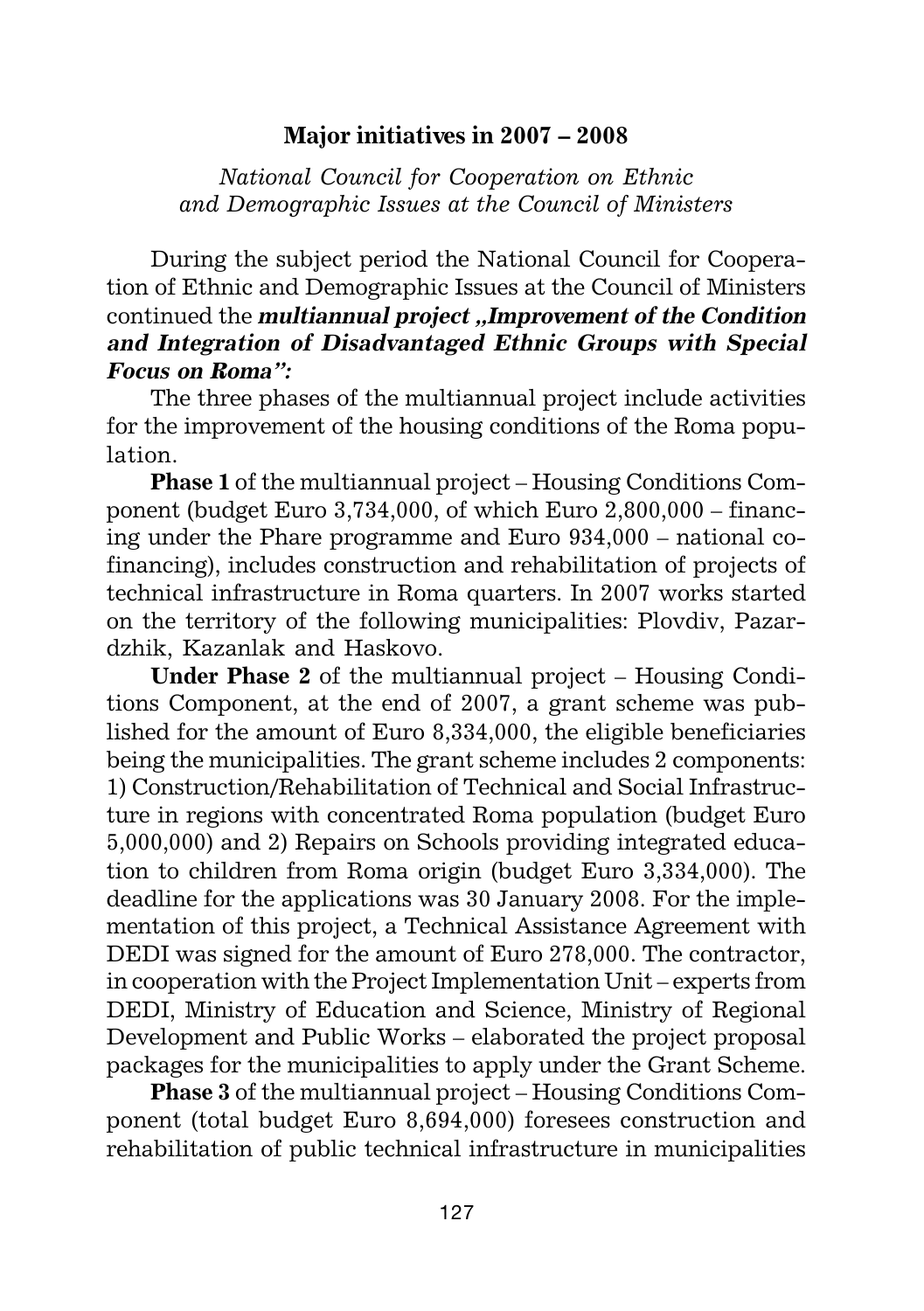with concentrated Roma population (budget Euro 8,187,000) and the respective construction supervision (budget Euro  $507,000$ <sup>5</sup>.

#### *Regional Development Operational Programme*

#### Structural Funds

The total budget of the programme is Euro 1,601 billion, the co-financing distributed between the European Regional Development Fund – Euro 1,361 billion and national financing amounting to Euro 240 million. The programme's common objective is "Improvement of the quality of life and occupational environment with better access to major services and new opportunities for increased regional competitiveness and sustainable development».

During the past year 2008 calls have been announced under 16 grant schemes for the total amount of BGN 1,472,300,069. On 20 August 2008 the bid was announces under priority Support for Urban Environment Improvement. Beneficiaries under the programme are 86 municipalities in the urban agglomeration areas, with indicative total budget of the scheme BGN 244 million.

To date under the Operational Programme Regional Development 95 contracts have been signed for the total amount of BGN 246,866,637; issued 11 grant orders under priority axis Technical Support for the total amount of BGN 10,870,080; amounts paid to beneficiaries as per grant agreements – BGN 1 754,039.52.

## **Capital City Municipality Hristo Botev qtr.**

• About 1500 households possess homes corresponding to the standards and norms<sup>6</sup>

• About 2500 households do not possess homes at all (illegal and temporary houses built with whatever available materials and means do not correspond to any standards, therefore they are not considered homes)

<sup>5</sup> Annual report on the activities of NCCEDI, 2007.

 $6$  Report of the Social Council on the implementation of the municipal strategy under the Decade of Roma Inclusion 2005 – 2015 at the Capital City Municipality, January – December 2008.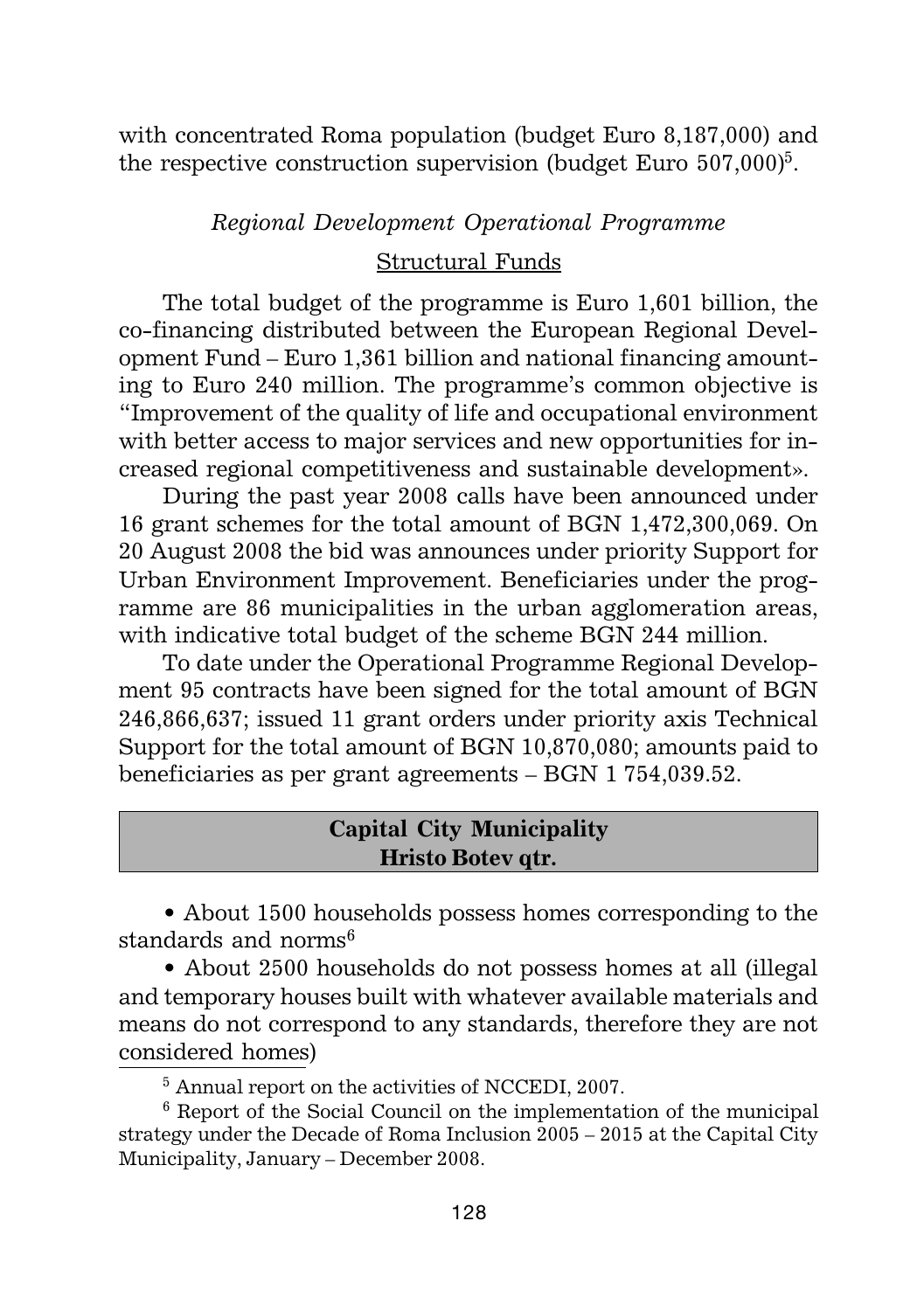• Over 3000 existing houses can be legalized following certain conditions

• Over 7000 houses should be demolished – some partially, some completely – in order to comply with the category of houses corresponding to the norms and standards

• The flow of potable water in 3/4 of the territories inhabited by Roma is insufficient and the water supply piping is in need of serious repair

• In some of the huge Roma quarters there is no sewerage system at all

• The supply with regular good-quality electricity in many of the quarters is under the minimum required

• Inadequate conditions in most of the schools and kindergartens in some quarters

• A big number of illegal dung-hills in the quarters.

BGN 10,88 millions in total have been absorbed to date under a project of the Capital City Municipality that started in 2001 for the construction of experimental houses for Roma families in Hristo Botev quarter, Slatina Region. Half of the money is a loan from the Council of Europe Development Bank.

In the first phase of the project  $(2001 - 2003)$  10 apartment houses were built with a total of 105 apartments (of 1, 2 and 3 rooms) with total floorage of 8 921 sq. meters, with 2 workshops provided with water closets, and  $14$  shops – "to help for the employment of the local population".

During the second phase (2004 – 2007) were built another 27 blocks of flats with a total floorage of 3036 sq.meters. Two of the buildings are connected to water mains, and electricity supply, and have levelling and planting completed.

The infrastructure of the whole quarter has been rehabilitated. Two power substations have been built. Road patching asphalt works have been completed. The following repairs have been completed on the buildings of 94th secondary school Dimitar Strashimirov with an interconnection to the gymnasium,  $62<sup>nd</sup>$  kindergarten and Assen Zlatarov Community Cultural Center: replacement of windows and doors, new pavements, roof and façade repairs, water closets and inner works.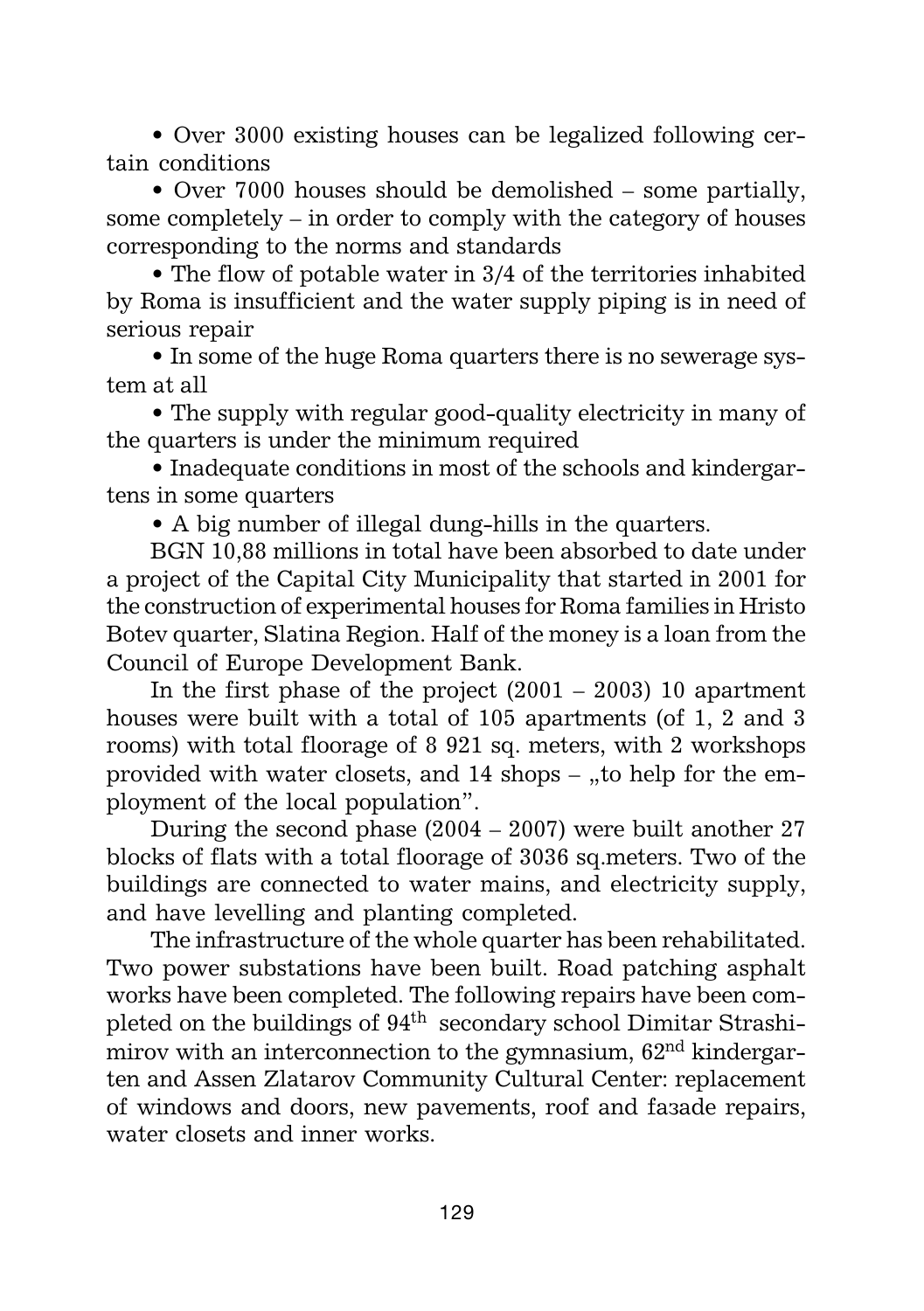As per the information of the Capital City Municipality, 32 families from the eligibility lists have been accommodated in the newly-built apartments.

The Committee on Housing Policy and Infrastructure this year again spent time, efforts and resources for support and solution of the long-standing problem of the inhabitants of Batalova Vodenitsa qtr. Series of meetings were held with local institutions and administrations trying to solve the problem and take up particular measures to the benefit of the citizens. The committee participated in the preparation of letters to various European institutions for support, assistance and aid.

To date the Social Council has entered a Specialized Programme for revitalization of the problematic quarters on the territory of Sofia city inhabited by Roma population with inc. ref. No 6200- 3070/10.05. The programme awaits resolution from the permanent committee on Local Government and Normative Regulation at the Municipal Council.

# **Kyustendil7**

Iztok qtr. in the municipal and district center Kyustendil has compact Roma population, about 10 000 people. Over 70% of the buildings are illegally constructed and do not comply with the standards and the normative requirements. For the territory of the quarter there is an approved Detailed Urban Plan since 1978 which cannot be applied because of the illegal massive, semi-massive and frame-built houses dispersed in whole the quarter.

As per the data of Open Society Institute, the average living area of the Bulgarian families in the district is 66.72 sq.m, whereas of the Roma families it is only 49.15 sq.m. The average living space per capita for the Bulgarians is 31.25 sq. m, whereas for the Roma is 12.89 sq. m. Although as a whole the Roma homes in the district are better looking than the average for the country, still 22% of the Roma families have no water supply to the house, half of them have no water-meter, one third have no access to sewerage system

<sup>7</sup> Interview with Mr. Sasho Kovachev, expert in ethnic and demographic issues, Kyustendil District administration.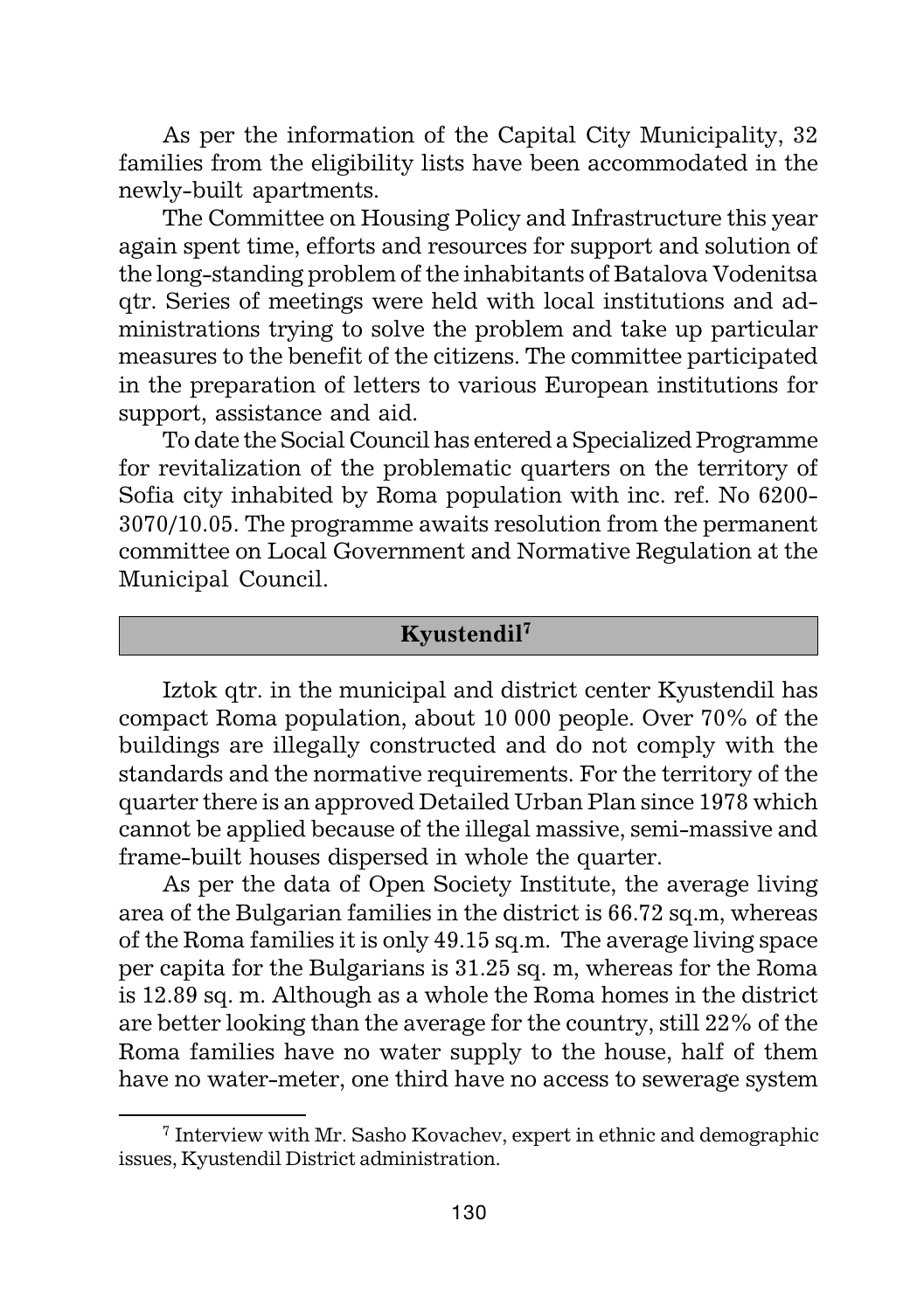or septic tank, and nearly nine-tenth do not have a bathroom or hot water in their homes.

In Kyustendil Municipality ADRA Foundation built 26 singlefamily houses of 45 sq.m each. The Foundation purchased the land, prepared the design documentation, and constructed the houses. The Municipality cooperated in the connection of the houses to the water supply and sewerage system. The foundation owns and manages the properties.

The National Programme for Improvement of the Housing Conditions of Roma in the Republic of Bulgaria is not yet applied in Kyustendil District. The main problem pointed out by the Municipalities is the lack of appropriate terrains. There is available private land but they need assistance from the state to compensate the owners. The other problem is that most of the illegal constructions in the quarters are on agricultural land, which is outside the municipal jurisdiction. It is necessary to invent a compensatory mechanism and convert that land to municipal property in order to take up measures for regulation and technical and social infrastructure.

# **Plovdiv<sup>8</sup>**

Stolipinovo is a quarter in the North-East part of Plovdiv, inhabited by 45 000 persons. The lack of good infrastructure, the illegal construction, housing conditions, healthcare, human rights and public safety are the heaviest problems of the population in this ethnic quarter. According to various sources, the share of the illegal construction in Stolipinovo is 80-98%.

Sheker neighbourhood is inhabited by 10 000 Roma people. The infrastructure, where there is such, is at very low level. In 2001 with a loan from the European Bank for Reconstruction and Development, amounting to Euro 5.4 millions, 284 social houses had to be built at a total surface of 39 000 sq. m, for the use of Roma people from Sheker neighbourhood and Stolipinovo qtr. In practice 84 homes were built and the other 200 were redirected to 4

<sup>8</sup> Interview with Mr. Oktay Sherif, expert in ethnic and demographic issues at the Municipality of Plovdiv.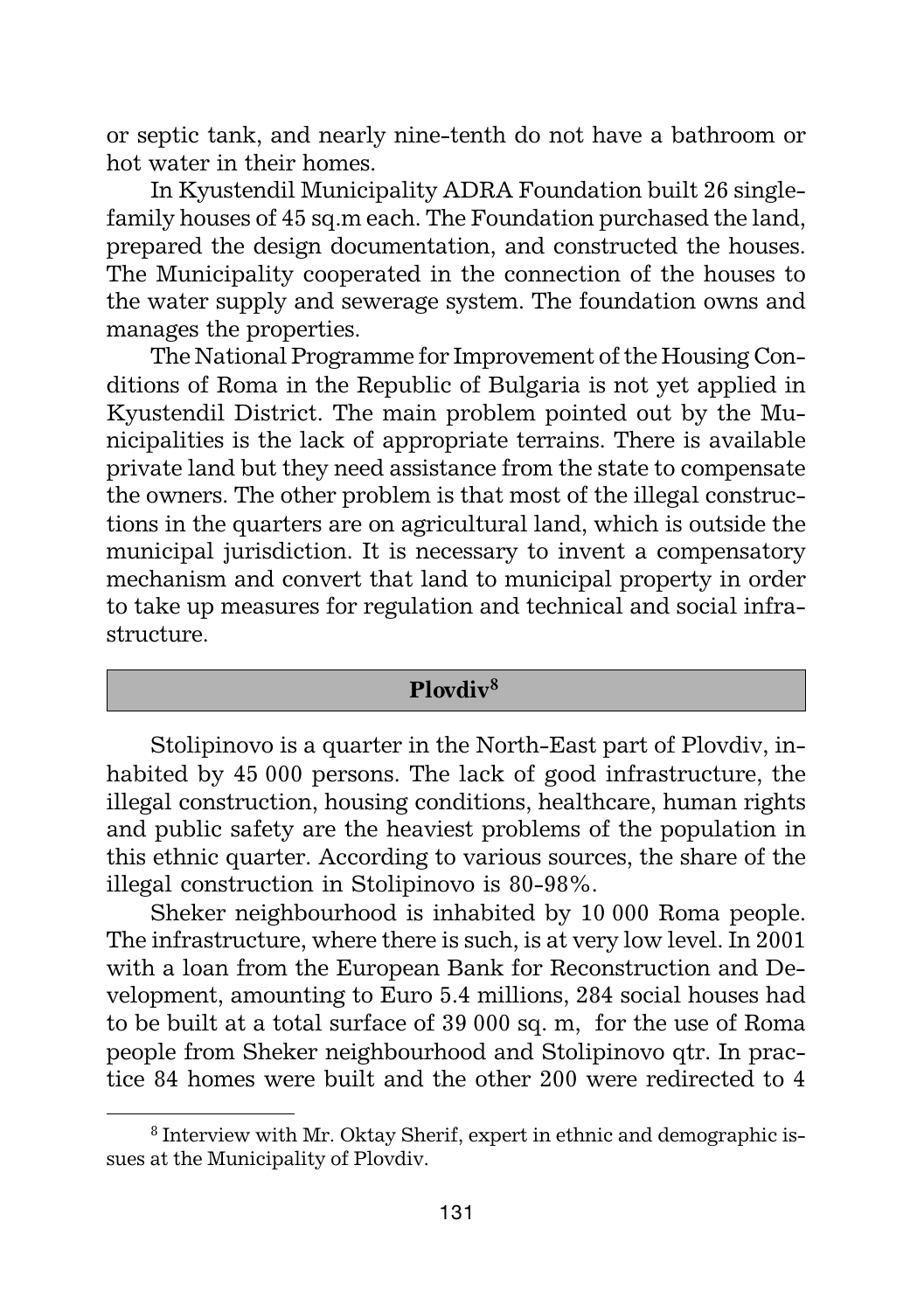other municipalities after the effectiveness evaluation following the first pilot phase. According to the Report of the MRDPW, the effectiveness of the first phase is close to the zero:

"*The delayed performance of the building contract, as well as the partial fulfillment of the objective, accompanied by the unsparing use per housing unit, as found out, lead to impossibility to reach the additional social effects and determine the implementation of the Project as ineffective." (MRDPW audit report on the loan funds from the Council of Europe Development Bank*).

In 2006 BGN 5,729,563 were approved at the Directorate "Executive Agency ISPA – refurbishment works and water supply and sewerage systems" for a second stage of the project "Construction of 284 homes and basic infrastructure for the use of the Roma families in the deprived regions Stolipinovo and Sheker Mahala in the city of Plovdiv". The recommendation of the financing institution – the Council of Europe Development Bank – was that the second stage of the project be implemented in another municipality or other municipalities. (Report dated 1 March 2006 – the Bulgarian contribution to the Monitoring Report of the EU)

#### **Pazardzhik**

The Ministry of Regional Development and Public Works published the public procurement bid for construction supervision on the social houses for the needy Roma families in qtr. 540 of Iztok living quarter in Pazardzhik. The deadline for completion is 30 December 2010.

The project is based on the financial agreement between the Council of Europe Development Bank and the Ministry of Regional Development and Public Works for the construction of social houses for Roma families.

The first 11 houses for disadvantaged Roma families in qtr. 539, Iztok region, were built in 2003 under a project for urbanization and social development of regions with predominant minority population of the United Nations Development Programme. In 2007 other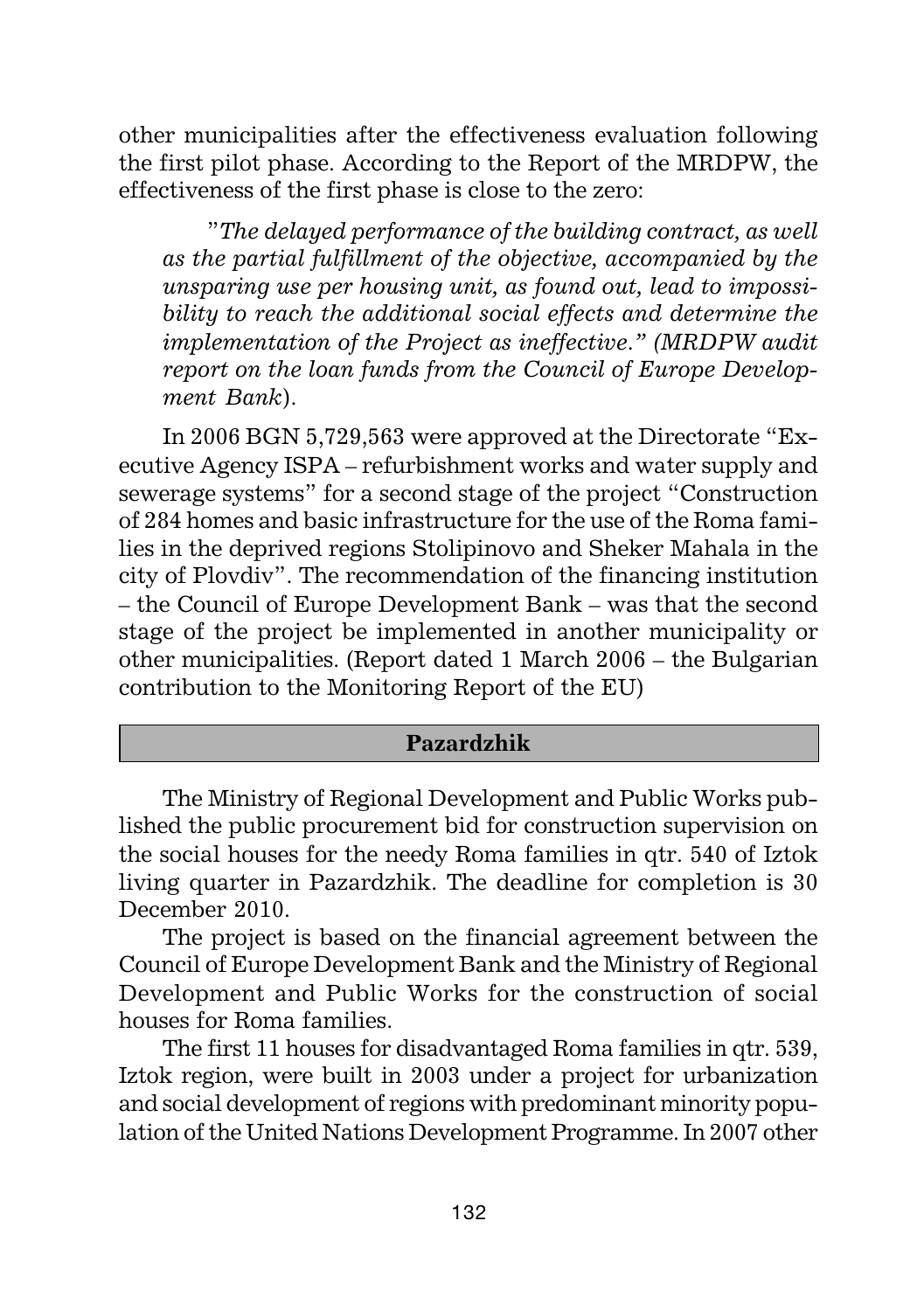13 families were accommodated in homes in the same quarter, this time under a project with municipal financing. In spite of these initiatives, the quarter inhabited by 12 000 persons, still suffers from the lack of normal technical and social infrastructure.

On the other hand, Pazardzhik Municipality invested in the procedures to include municipal properties in the regulation of the villages Yunatsite, Ognyanovo and Bratanitsa. Similar procedures have started also in the villages Velichkovo, Mokrishte and Malo Konare, where land surveys are performed at the moment. These are whole quarters where illegal construction has been going on for years.

#### **Conclusions and recommendations**

#### • **Moderate progress**

Based on the above information, it is evident that there is a moderate progress on the improvement of the housing conditions of the Roma community in Bulgaria. There is clearly stated commitment on behalf of the MRDPW and the Bulgarian Government as a whole to the improvement of the infrastructure in the Roma quarters and of the housing conditions of Roma people – a fact that should be acclaimed. The investments by the state through the approved amendments in the Law on Urban Planning, the opportunities presented to the Municipalities through resolutions by the Municipal Councils to regulate quarters with minority population mark considerable progress compared to previous years.

#### • **No overall implementation policy**

Although the Programme for Improvement of the Roma Housing Conditions and the Action Plan are updated, the investments are made in regions with minority population up to 10%. A considerable part of the urban areas remain out of the scope of the housing policies for integration. Specific investments are necessary for the improvement of the living environment in the so called city ghettos where the housing conditions are at exceptionally low level.

#### • **No state investments**

There is a tendency to build social houses for the Roma people without their active participation in the design stage. It is evident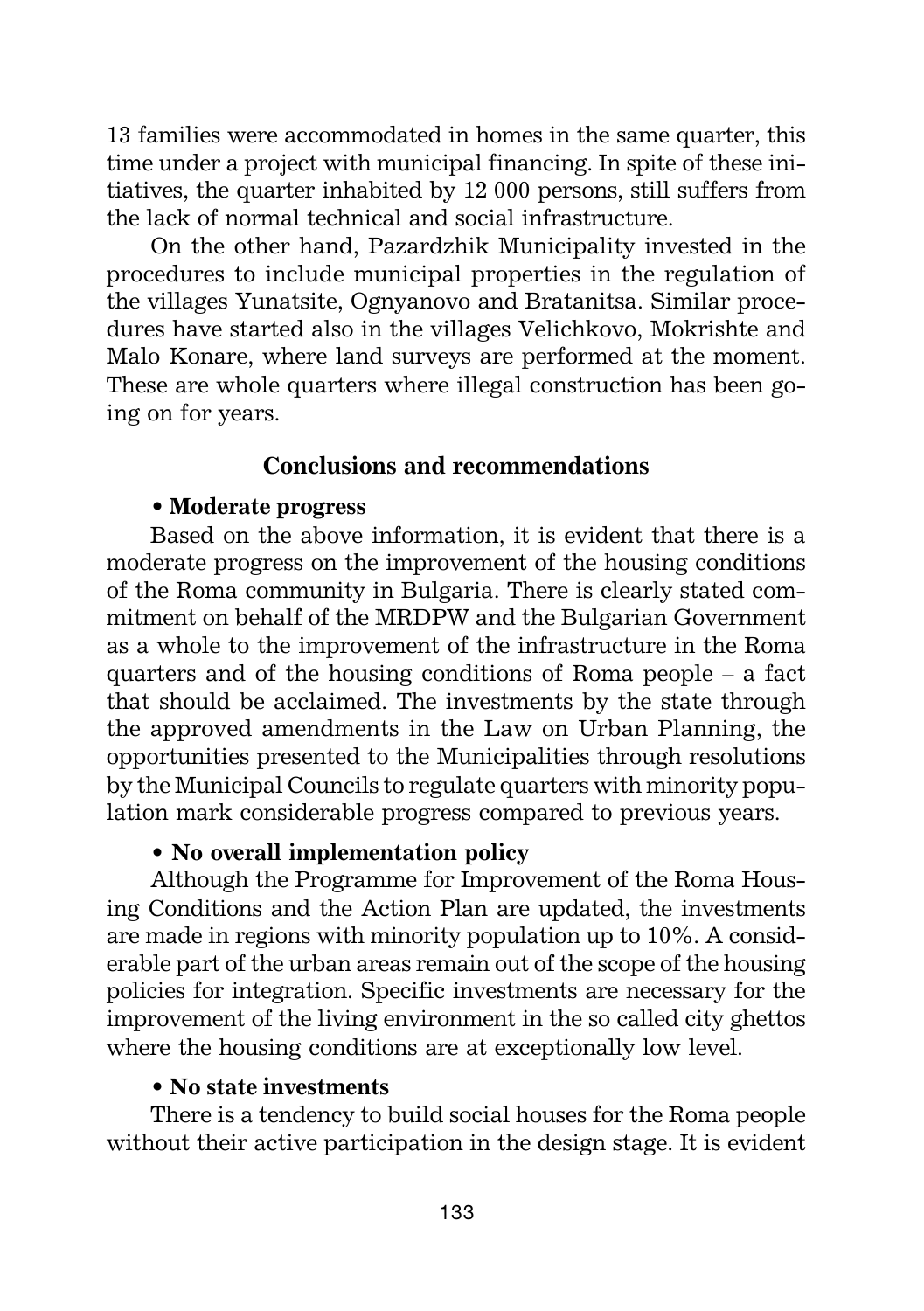from the reports and the public information that there are no investments from the state budget. The social houses built so far, were completed with the financial assistance of the Council of Europe Development Bank.

# • **No real financing, no clear administrative responsibilities and working mechanisms for the participation of the civil society, the local government and the Roma community itself**

The existing documents for Roma integration approved by three consecutive Bulgarian Governments are a good foundation for the integration process that needs to be renovated and improved with real financing, clear administrative responsibilities and working mechanisms for the participation of civil society, local government and the Roma community. At this stage these are still missing.

# • **To provide opportunities for participation and publicity**

In this sense and in order to achieve full integration of the Roma minority, the Bulgarian authorities should introduce clear mechanisms for participation of the Municipalities and the civil organizations under the Programme for Improvement of the Housing Conditions of Roma in Bulgaria. It is necessary to establish a Council at the Ministry of Regional Development and Public Works, to support, monitor and consult the implementation of the programme. In addition, public information should be provided for the projects with which the Municipalities apply at the Structural Funds, as well as for the reports on the effect of the urbanization interference in the respective places. Easy and transparent application procedures should be introduced, the application requirements should be identical to ease the beneficiaries, and the deadlines for project evaluation should be shorter. It is of utmost importance to create clear application criteria under the National Programme for Improvement of the Housing Conditions of Roma; at this stage there are no such criteria, no application forms, no deadlines for submission of project proposals, etc. All these leave some of the potential beneficiaries with the impression of ambiguousness and corruption.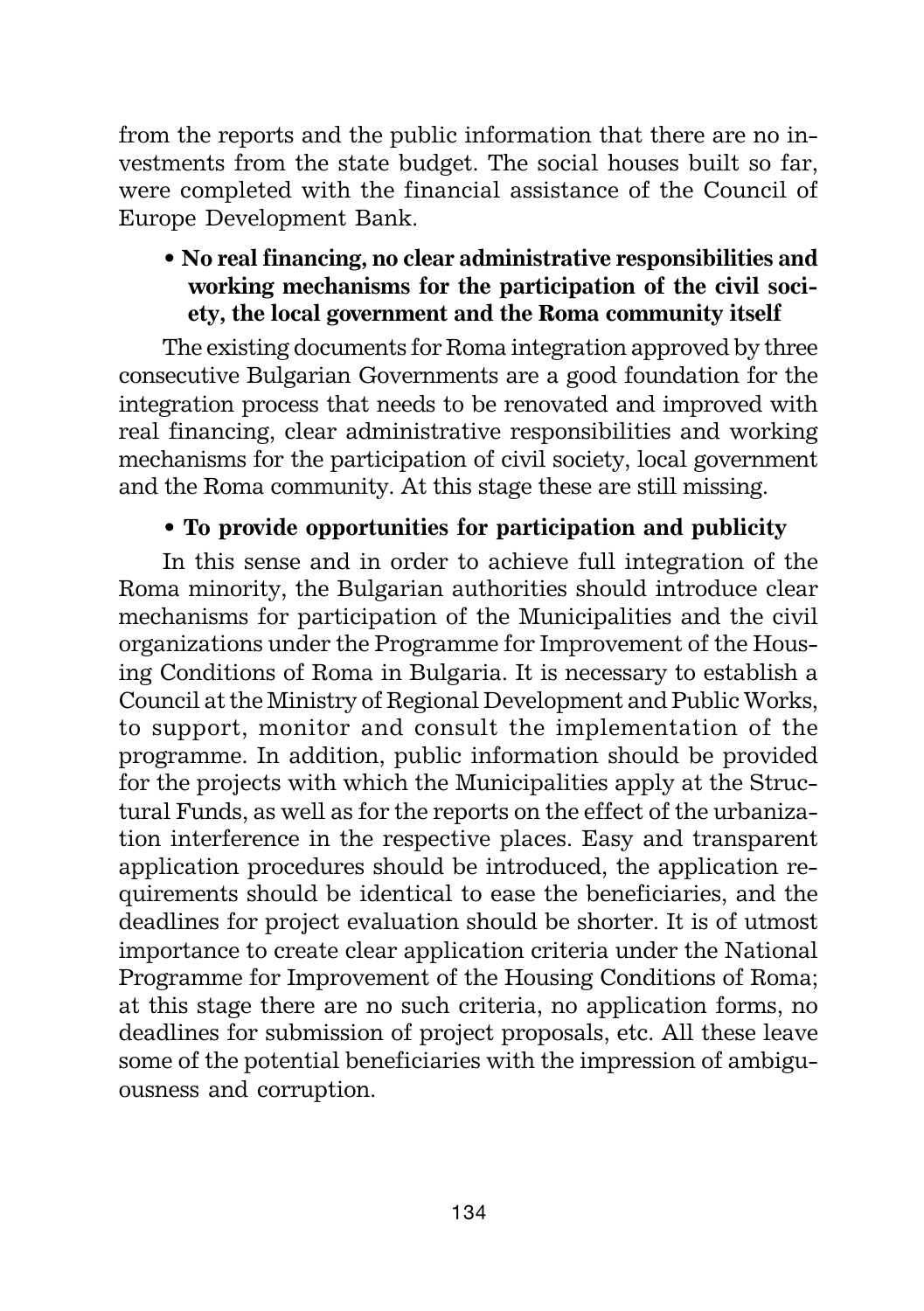# **List of abbreviations**

| <b>BAS</b>     | <b>Bulgarian Academy of Sciences</b>                    |
|----------------|---------------------------------------------------------|
| <b>CEICSEM</b> | Center for Educational Integration of Children and Stu- |
|                | dents from the Ethnic Minorities                        |
| <b>CITUB</b>   | Confederation of the Independent Trade Unions in Bul-   |
|                | garia                                                   |
| <b>DEDI</b>    | Directorate of Ethnic and Demographic Issues            |
| DG             | Directorate General (of the European Commission)        |
| EA             | <b>Employment Agency</b>                                |
| EC             | the European Commission                                 |
| <b>EIRO</b>    | European Industrial Relations Observatory               |
| EU             | the European Union                                      |
| <b>GIM</b>     | Guaranteed Income Minimum                               |
| <b>HRDOP</b>   | Human Resources Development Operational Program         |
| <b>IME</b>     | Institute for Market Economy                            |
| <b>MES</b>     | Ministry of Education and Science                       |
| MН             | Ministry of Health                                      |
| <b>MLSP</b>    | Ministry of Labor and Social Policy                     |
| <b>NCCEDI</b>  | National Council for Cooperation on Ethnic and Demo-    |
|                | graphic Issues                                          |
| <b>NGO</b>     | Non-governmental organization                           |
| <b>NGP</b>     | National Gross Product                                  |
| NSI            | National Statistic Institute                            |
| <b>OSI</b>     | Open Society Institute                                  |
| <b>RHC</b>     | Regional Healthcare Centers                             |
| <b>RIE</b>     | Regional Inspectorates of Education                     |
| RIOKOZ         | Regional Inspectorate for Public Health Protection and  |
|                | Control                                                 |
| <b>SAA</b>     | Socil Asisstance Agency                                 |
| <b>SEICSEM</b> | Strategy for Educational Integration of Children and    |
|                | Students from the Ethnic Minorities                     |